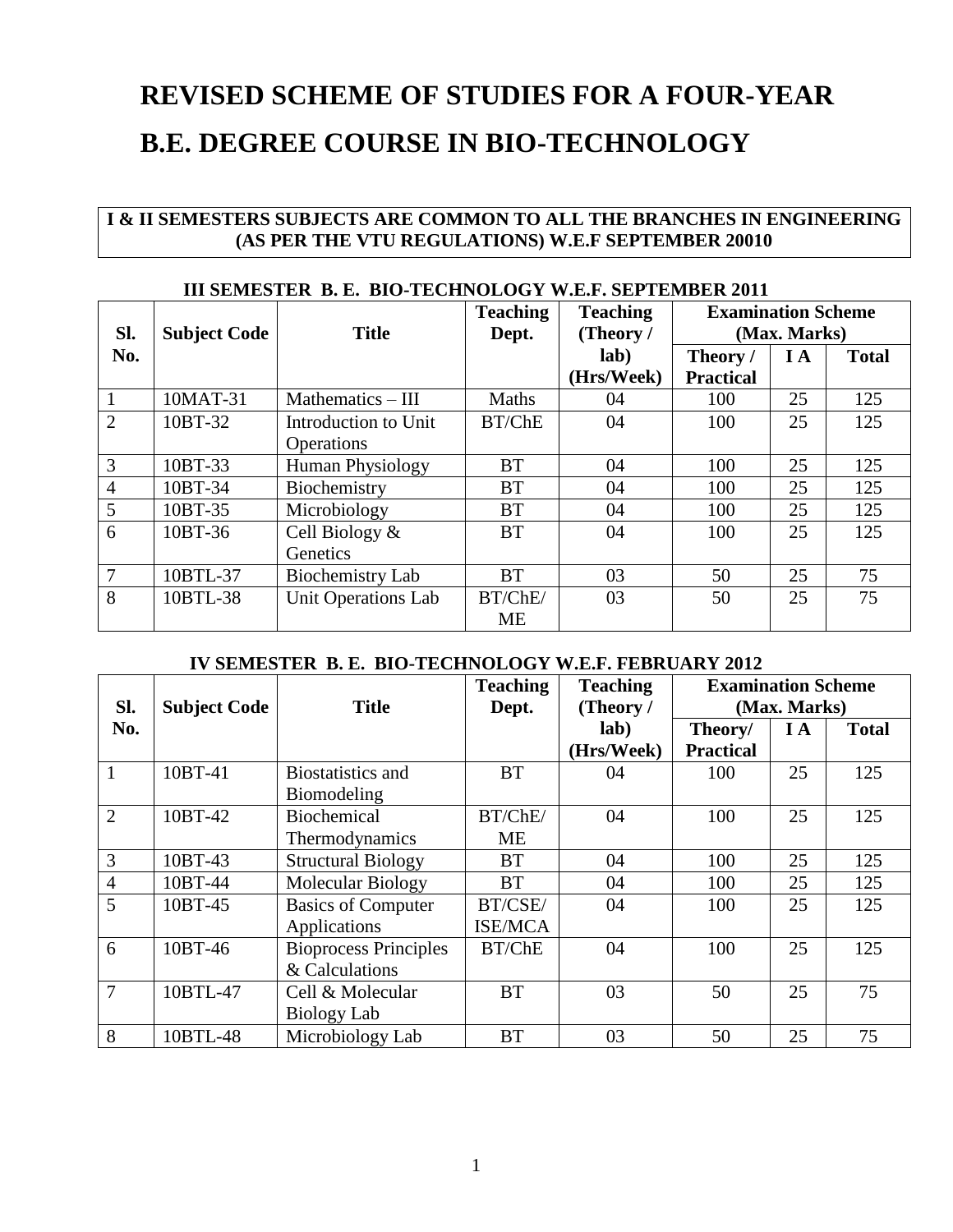|                |                |                           | *******         |                 |                           |              |              |
|----------------|----------------|---------------------------|-----------------|-----------------|---------------------------|--------------|--------------|
|                |                |                           | <b>Teaching</b> | <b>Teaching</b> | <b>Examination Scheme</b> |              |              |
| SI.            | <b>Subject</b> | <b>Title</b>              | Dept.           | (Theory /       |                           | (Max. Marks) |              |
| No.            | Code           |                           |                 | lab)            | Theory/                   | I A          | <b>Total</b> |
|                |                |                           |                 | (Hrs/Week)      | <b>Practical</b>          |              |              |
| $\mathbf{1}$   | 10BT-51        | Management and            | <b>BT/MBA</b>   | 04              | 100                       | 25           | 125          |
|                |                | Entrepreneurship          | /ME/IEM         |                 |                           |              |              |
| $\overline{2}$ | 10BT-52        | Biokinetics &             | BT/ChE          | 04              | 100                       | 25           | 125          |
|                |                | Bioreaction Engg.         |                 |                 |                           |              |              |
| 3              | 10BT-53        | Biosensors &              | BT/IT/          | 04              | 100                       | 25           | 125          |
|                |                | Bioinstrumentation        | ML/BM           |                 |                           |              |              |
| $\overline{4}$ | 10BT-54        | Immunotechnology          | <b>BT</b>       | 04              | 100                       | 25           | 125          |
| 5              | 10BT-55        | Genetic Engg. &           | <b>BT</b>       | 04              | 100                       | 25           | 125          |
|                |                | Applications              |                 |                 |                           |              |              |
| 6              | 10BT-56        | <b>Bioinformatics</b>     | <b>BT</b>       | 04              | 100                       | 25           | 125          |
| $\overline{7}$ | 10BTL-57       | Genetic Engineering       | <b>BT</b>       | 03              | 50                        | 25           | 75           |
|                |                | and Immunotechnology      |                 |                 |                           |              |              |
|                |                | Lab                       |                 |                 |                           |              |              |
| 8              | 10BTL-58       | <b>Bioinformatics Lab</b> | <b>BT</b>       | 03              | 50                        | 25           | 75           |

## **V SEMESTER B. E. BIO-TECHNOLOGY W.E.F. SEPTEMBER 2012**

## **VI SEMESTER B. E. BIO-TECHNOLOGY W.E.F FEBRUARY 2013**

|                |                |                                               | <b>Teaching</b>   | <b>Teaching</b> | <b>Examination Scheme</b> |              |              |
|----------------|----------------|-----------------------------------------------|-------------------|-----------------|---------------------------|--------------|--------------|
| Sl.            | <b>Subject</b> | <b>Title</b>                                  | Dept.             | (Theory /       |                           | (Max. Marks) |              |
| No.            | Code           |                                               |                   | lab)            | Theory/                   | IA           | <b>Total</b> |
|                |                |                                               |                   | (Hrs/Week)      | <b>Practical</b>          |              |              |
| 1              | 10BT-61        | Bioprocess Control &<br>Automation            | BT/ChE            | 04              | 100                       | 25           | 125          |
| $\overline{2}$ | 10BT-62        | Clinical & Pharmaceutical<br>Biotechnology    | <b>BT</b>         | 04              | 100                       | 25           | 125          |
| 3              | 10BT-63        | Enzyme Technology &<br>Biotransformation      | <b>BT</b>         | 04              | 100                       | 25           | 125          |
| $\overline{4}$ | 10BT-64        | Genomics and Proteomics                       | <b>BT</b>         | 04              | 100                       | 25           | 125          |
| 5              | 10BT-65        | <b>Bioprocess Equipment</b>                   | BT/ChE/           | 04              | 100                       | 25           | 125          |
|                |                | Design & CAED                                 | ME                |                 |                           |              |              |
| 6              | 10BT-66        | $Electric-A$                                  | BT/ChE/<br>ME/CSE | 04              | 100                       | 25           | 125          |
| $\overline{7}$ | 10BTL-67       | Bioprocess Control &<br><b>Automation Lab</b> | BT/ChE            | 03              | 50                        | 25           | 75           |
| 8              | 10BTL-68       | Biokinetics & Enzyme<br><b>Technology Lab</b> | <b>BT</b>         | 03              | 50                        | 25           | 75           |

## **Elective A** :

| 10BT-661 | <b>Animal BT</b>           |
|----------|----------------------------|
| 10BT-662 | Plant BT                   |
| 10BT-663 | Microbial BT               |
| 10BT-664 | Perl Programming           |
| 10BT-665 | <b>Transport Phenomena</b> |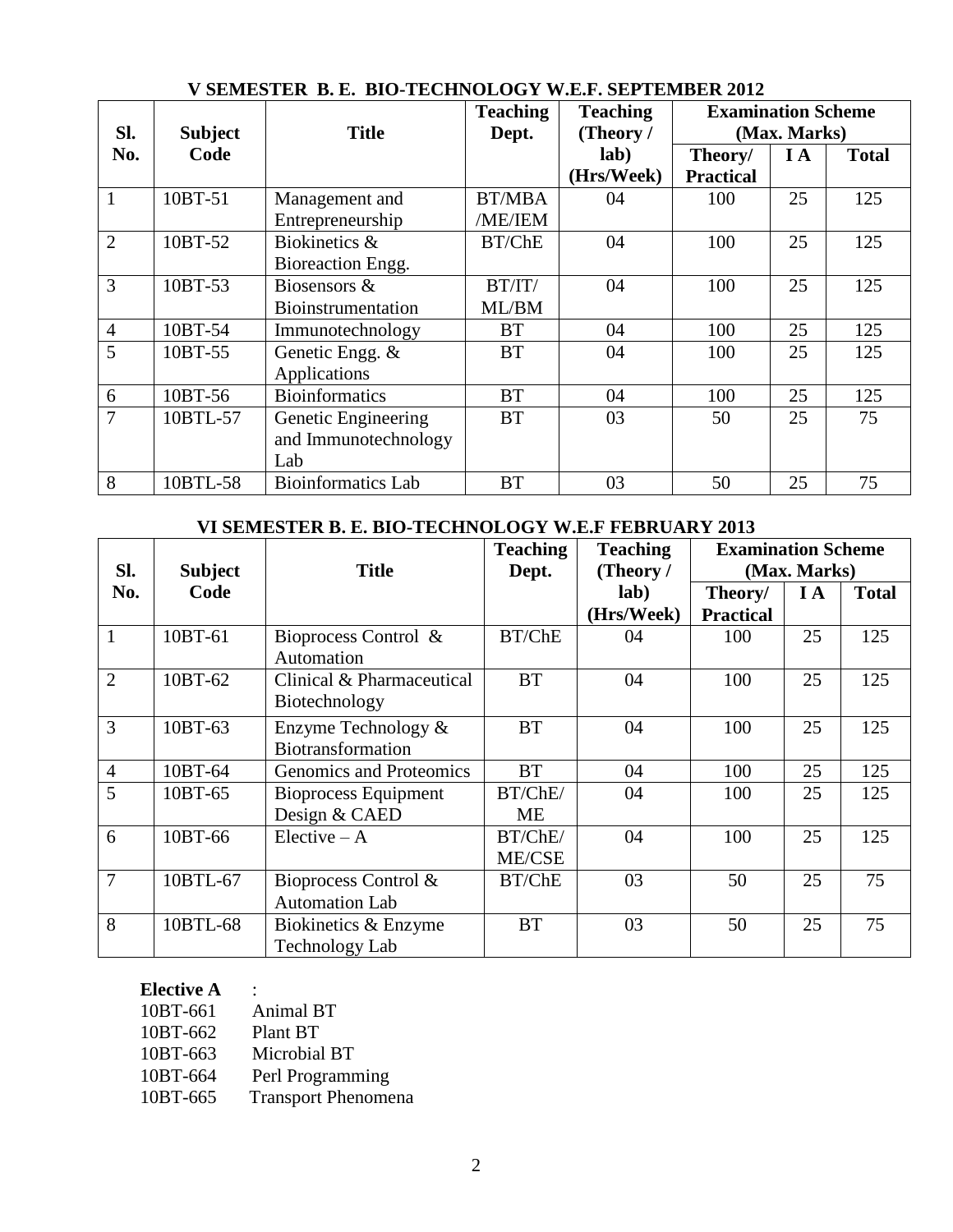|                |                     |                           | <b>Teaching</b> | <b>Teaching</b> | <b>Examination Scheme</b> |     |              |
|----------------|---------------------|---------------------------|-----------------|-----------------|---------------------------|-----|--------------|
| SI.            | <b>Subject Code</b> | <b>Title</b>              | Dept.           | (Theory /       | (Max. Marks)              |     |              |
| No.            |                     |                           |                 | lab)            | Theory/                   | I A | <b>Total</b> |
|                |                     |                           |                 | (Hrs/Week)      | <b>Practical</b>          |     |              |
| 1              | 10BT-71             | Economics & Plant         | BT/ChE          | 04              | 100                       | 25  | 125          |
|                |                     | Design                    |                 |                 |                           |     |              |
| $\overline{2}$ | 10BT-72             | <b>Upstream Process</b>   | <b>BT</b>       | 04              | 100                       | 25  | 125          |
|                |                     | Technology                |                 |                 |                           |     |              |
| 3              | 10BT-73             | <b>Downstream Process</b> | BT/ChE          | 04              | 100                       | 25  | 125          |
|                |                     | Technology                |                 |                 |                           |     |              |
| $\overline{4}$ | 10BT-74             | Food Biotechnology        | <b>BT</b>       | 04              | 100                       | 25  | 125          |
| 5              | 10BT-75             | $Electric - B$            | BT/ChE/         | 04              | 100                       | 25  | 125          |
|                |                     |                           | <b>CSE/ISE</b>  |                 |                           |     |              |
| 6              | 10BT-76             | $Electric - C$            | BT/ChE/         | 04              | 100                       | 25  | 125          |
|                |                     |                           | <b>CSE/ISE</b>  |                 |                           |     |              |
| 7              | 10BTL-77            | Upstream processing       | <b>BT</b>       | 03              | 50                        | 25  | 75           |
|                |                     | Lab                       |                 |                 |                           |     |              |
| 8              | 10BTL-78            | Downstream                | BT/ChE          | 03              | 50                        | 25  | 75           |
|                |                     | processing Lab            |                 |                 |                           |     |              |

## **VII SEMESTER B. E. BIO-TECHNOLOGY W.E.F. SEPTEMBER 2013**

| <b>Elective B</b> | $\bullet$                         | <b>Elective C</b> |                                   |
|-------------------|-----------------------------------|-------------------|-----------------------------------|
| $ 10BT-751 $      | Aqua Culture & Marine BT          | 10BT-761          | Biochips & Micro array Technology |
| $ 10BT-752 $      | Dairy BT                          | 10BT-762          | <b>Biomaterials</b>               |
| $ 10BT-753 $      | Forensic Science                  | 10BT-763          | <b>Health Diagnostics</b>         |
| $10B$ T-754       | Data structures with C            | 10BT-764          | Fundamentals of OS & DBMS         |
| 10BT-755          | <b>Bioreactor Design Concepts</b> | 10BT-765          | <b>CAD &amp; MATLAB</b>           |

## **VIII SEMESTER B. E. BIO-TECHNOLOGY W.E.F FEBRUARY 2014**

| Sl.            | <b>Subject Code</b> | <b>Title</b>                     | <b>Teaching</b><br>Dept. | <b>Teaching</b><br>(Theory / | <b>Examination Scheme</b><br>(Max. Marks) |     |              |
|----------------|---------------------|----------------------------------|--------------------------|------------------------------|-------------------------------------------|-----|--------------|
| No.            |                     |                                  |                          | lab)<br>(Hrs/Week)           | Theory/<br><b>Practical</b>               | I A | <b>Total</b> |
|                | 10BT-81             | Project Management               | <b>BT/MBA</b>            | 04                           | 100                                       | 25  | 125          |
| $\overline{2}$ | 10BT-82             | $&$ IPR<br>Bioethics & Biosafety | /ME/IEM<br><b>BT</b>     | 04                           | 100                                       | 25  | 125          |
| 3              | 10BT-83             | $Electric - D$                   | BT/ChE/                  | 04                           | 100                                       | 25  | 125          |
|                |                     |                                  | <b>BM</b>                |                              |                                           |     |              |
| $\overline{4}$ | 10BT-84             | $Electric - E$                   | BT/ChE                   | 04                           | 100                                       | 25  | 125          |
| 5              | 10BT-85             | Project Work                     | <b>BT</b>                | 15                           | 100                                       | 100 | 200          |
| 6              | 10BT-86             | Seminar                          | <b>BT</b>                | 09                           |                                           | 50  | 50           |

| <b>Elective D</b> | $\bullet$                            | <b>Elective E</b> |                               |
|-------------------|--------------------------------------|-------------------|-------------------------------|
| 10BT-831          | Nano Bio-Technology                  | 10BT-841          | <b>Environmental BT</b>       |
| 10BT-832          | Lab to Industrial Scaling            | 10BT-842          | Metabolic Engineering         |
| 10BT-833          | Protein Engg. & Insilico Drug Design | 10BT-843          | <b>Medical Informatics</b>    |
| 10BT-834          | <b>Biomedical Instrumentation</b>    | 10BT-844          | Tissue Engineering            |
| 10BT-835          | <b>Biomolecular Engineering</b>      | 10BT-845          | Facilitation, Validation & QC |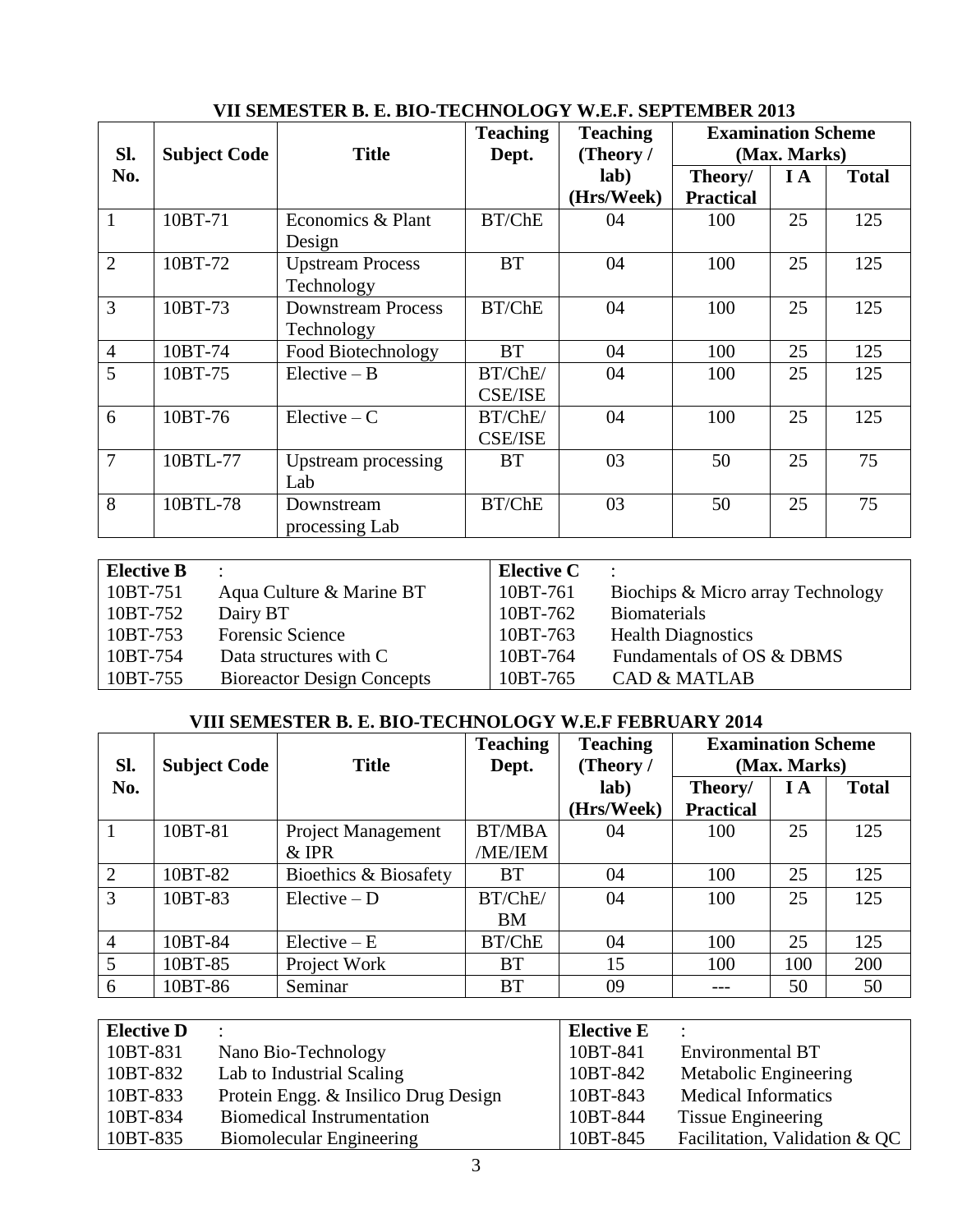## **B.E. BIO-TECHNOLOGY**

# **CONTENTS OF SYLLABI FOR THE III - VIII SEMESTERS**

## **(Revised Version)**

**April 2010**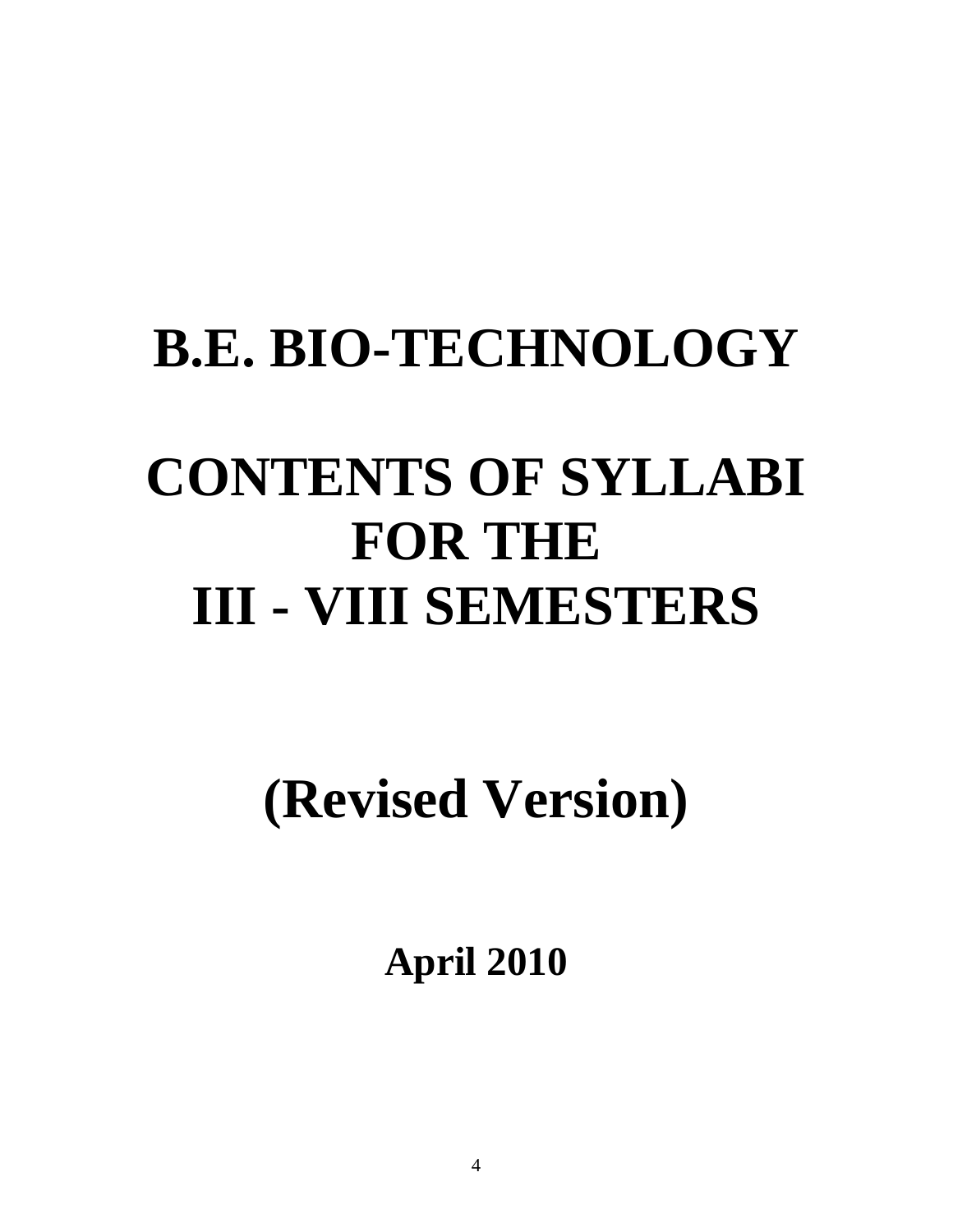#### **MATHEMATICS III**

| Subject code : 10MAT-31 | LA Marks : 25             |  |
|-------------------------|---------------------------|--|
| $Hrs./Week$ : 04        | Exam Hrs. $\therefore$ 03 |  |
| Total Hours : 52        | Exam Marks : 100          |  |

## (COMMON TO ALL U.G. COURSES UNDER VTU – SYLLABUS TO BE PROVIDED BY VTU)

#### **INTRODUCTION TO UNIT OPERATIONS**

| Subject code : 10BT-32 |        | LA Marks $\qquad$ : 25 |  |
|------------------------|--------|------------------------|--|
| $Hrs./Week$ : 04       |        | Exam Hrs. : 03         |  |
| Total Hours : 52       |        | Exam Marks : 100       |  |
|                        | PART A |                        |  |

#### **UNIT 1:**

#### **DIMENSIONAL ANALYSIS**

Units, Dimensions, Basic and Derived units, Dimensionless numbers – Reynold's number, Nusselt number, Prandtl number, Grashoff number, Rayleigh method, Buckingham's pi theorem – problems on natural and forced convection. **04 Hours**

#### **UNIT 2:**

#### **FLUID MECHANICS**

Fluid definition and classification (Types of fluids  $-$  Newtonian and Non Newtonian);  $U$ tube manometer, Types of flow - laminar and Turbulent; Reynolds experiment; Basic equations of fluid flow - Continuity equation , Euler's equation and Bernoulli equation; Flow through circular and non circular conduits - Hagen Poiseuille equation (no derivation); Flow past immersed bodies – application of Kozney-Karmen equation; Flow through stagnant fluids – theory of Settling and Sedimentation – Equipments. Conceptual numericals. **12 Hours UNIT 3:** 

## **FLOW MEASUREMENTS**

Flow measurements – Orifice meter, Venturimeter, Rotameter. Pumps – types of pumps (Centrifugal & Reciprocating pumps), application of Bernoulli's equation for Energy calculations in pumps.Conceptual numericals. **04 Hours**

#### **UNIT 4:**

#### **MECHANICAL OPERATIONS**

Size reduction – laws, working principle of ball mill. Sieve analysis - Conceptual numericals of differential and cumulative analysis. Mixing – types of mixers (ribbon and muller mixer), power number and power number calculation; Filtration – constant rate and constant pressure filtration, filtration equipments (plate and frame, rotary drum). **06 Hours**

#### **PART B**

## **UNIT 5:**

#### **CONDUCTIVE HEAT TRANSFER**

Modes of heat transfer; Conduction – steady state heat conduction through uni-layer and multilayer walls, cylinders; Insulation, critical thickness of insulation. **04 HOURS**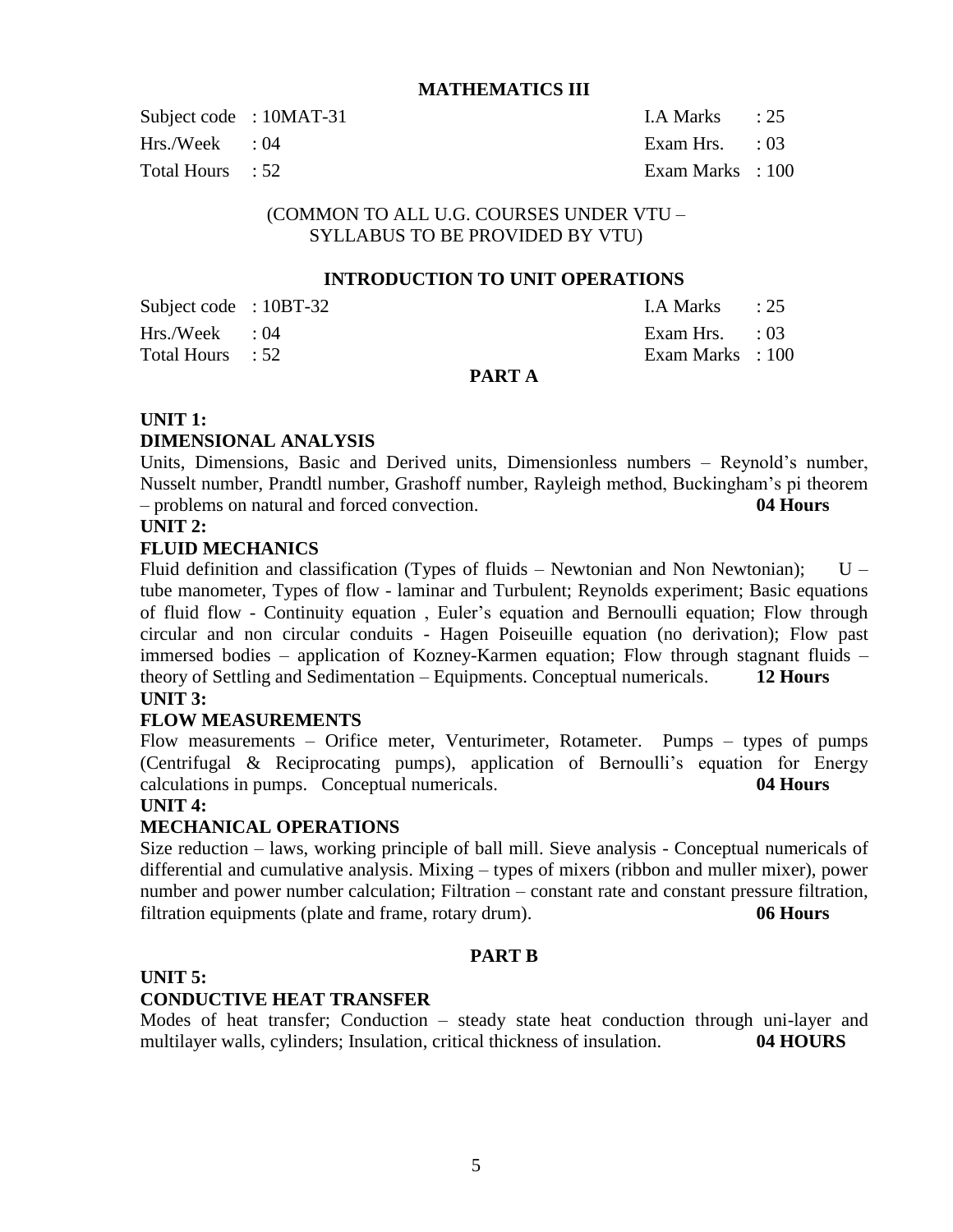## **UNIT 6: CONVECTIVE HEAT TRANSFER**

Forced and Natural convection; Condensation – film wise and drop wise (no derivation); Heat transfer equipments – double pipe heat exchanger, shell and tube heat exchanger. Conceptual numericals. **09 Hours**

#### **UNIT 7:**

## **BASICS OF MASS TRANSFER**

Diffusion - Fick's law of diffusion. Measurement of diffusivity, Mass transfer coefficients and their correlations **04 Hours**

## **UNIT 8:**

## **MASS TRANSFER OPERATIONS**

Distillation – Methods of distillation, distillation of binary mixtures using McCabe Thiele method; leaching equipments (belt extraction and basket extraction). Conceptual numericals.

**09 Hours**

#### **TEXT BOOKS**

Unit operations in Chemical Engineering by McCabe W.L. and Smith J.C, McGraw-Hill Transport Process Principles and Unit Operations by Christie Geankoplis, Prentice Hall of India. Introduction to chemical Engineering by Badger and Banchero, T M H Publication.

Unit Operations in Food Processing, By Earle R L, Pergamon Press.

Fluid Mechanics by K L Kumar, S Chand & Company Ltd.

Mechanics of fluids by B.S. Massey, Chapman & Hall Publishers.

## **REFERENCE BOOKS**

Biochemical Engineering Fundamentals by Bailey J.E. and Oillis K, McGraw Hill.

Principles of Unit Operations by Alan S Foust, L.A. Wenzel, C.W. Clump, L. Maus, and L.B. Anderson , John Wiley & Sons.

Chemical Engineering by Coulson and Richardson. Vols I & II. Elsevier Science.

Chemical Engineers Hand Book by Perry, McGraw Hill Publications

Process Heat Transfer by Kern, McGraw Hill.

Heat Transfer by J P Holman, McGraw Hill International Ed.

Mass Transfer Operations by Robert E. Treybal. McGraw-Hill Education.

#### **HUMAN PHYSIOLOGY**

| Subject code : $10BT-33$ |        | $1.A$ Marks $\qquad$ : 25 |  |
|--------------------------|--------|---------------------------|--|
| $Hrs./Week$ : 04         |        | Exam Hrs. $\therefore$ 03 |  |
| Total Hours : 52         |        | Exam Marks : 100          |  |
|                          | PART A |                           |  |

#### **UNIT 1:**

#### **SKELETAL & MUSCULAR SYSTEM**

Cartilage and bone; Comparison between cartilage and bone; Functions of skeletal system; Joints; Muscles of limb movement. Principal types of muscles; General properties of muscles; Mechanism of muscle contraction and relaxation, Red and white muscle fibers. **07 Hours UNIT 2:** 

#### **CIRCULATORY SYSTEM**

Structure, Composition and functions of blood. Blood Groups and Rh factor. Immunity and antibody formation. Heart and Blood vessels, Arterial and Venous system. Properties of Heart Muscle. Action of Heart and Heart Beat. Blood Pressure. Lymph and Lymphatic system.

**06 Hours**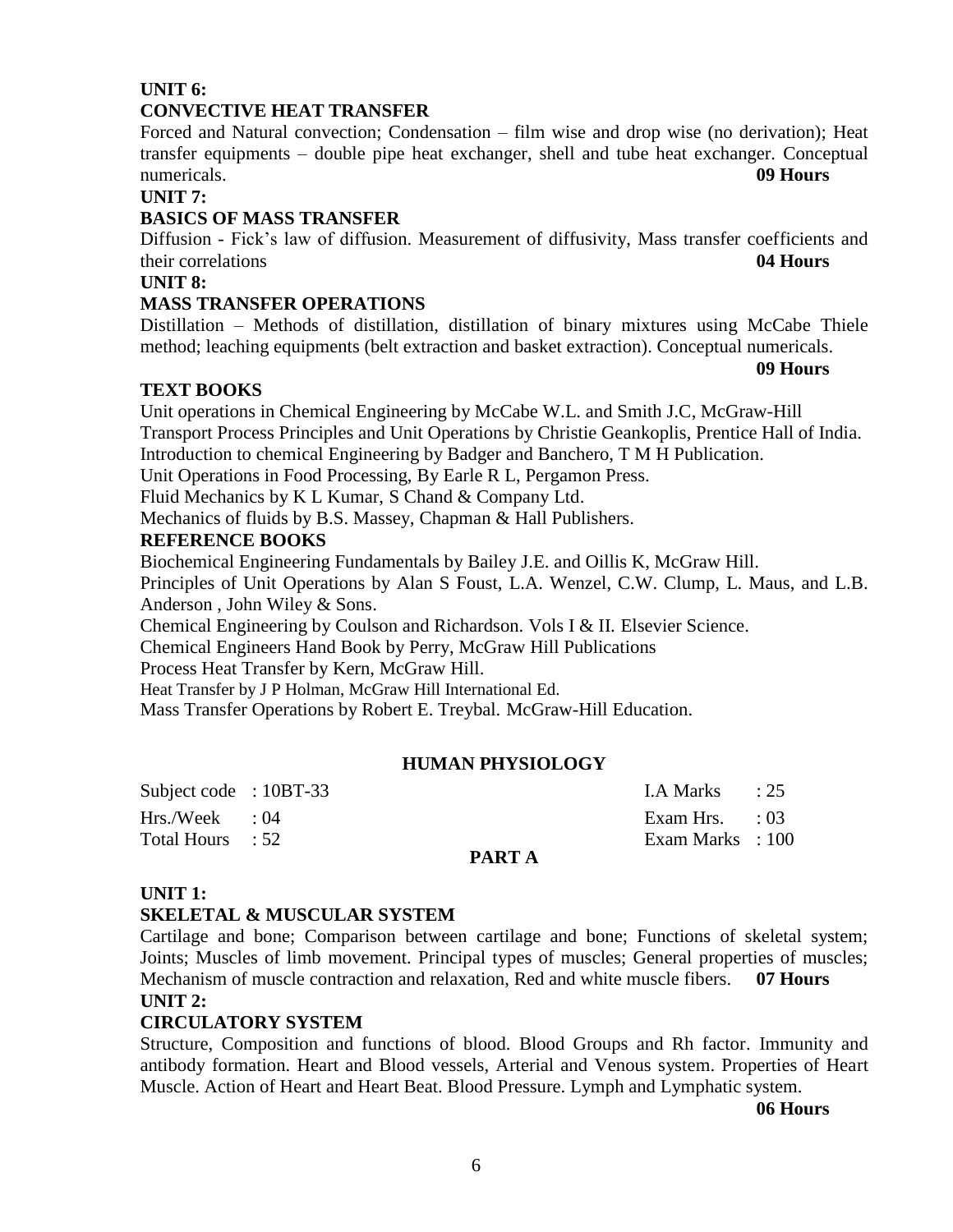## **UNIT 3: DIGESTIVE SYSTEM**

Overview of digestive system, functional anatomy of digestive system: mouth, pharynx, esophagus, the stomach the small and large intestine. Digestive glands, Enzymes; Physiology of Digestion and Absorption. Energy requirements of the body. **06 Hours**

#### **UNIT 4:**

## **RESPIRATORY SYSTEM**

Introduction; structure of respiratory organs; Mechanism of breathing; Pulmonary air volumes, Gas exchange in the lungs; respiratory adjustments in exercise, Artificial respiration; Kinds of respiration; Transport of respiratory gases in the blood; Cellular respiration; Respiratory quotient; Some respiratory disorders; Control of respiration. **07 Hours** 

#### **PART B**

## **UNIT 5:**

## **EXCRETORY SYSTEM**

Methods of excretion; Physiological processes involved in excretion; Kidneys; Anatomy and physiology, Nephron and its structure. Functions of nephron; Nephron physiology and mechanism of urine formation; Regulation of urine formation; Osmoregulation by kidney.

**06 Hours**

## **UNIT 6:**

#### **NERVOUS SYSTEM**

Introduction; Role of nervous system; Generalized neuron; Morphological types of neurons; Physiological or functional types of neurons; Main properties of nervous tissue; Stimulus; Mode of action of nerves; Conduction of nerve impulses; Reflex action; Central nervous system; The brain; The spinal cord; Peripheral nervous system and reflux activity. Special senses: tounge, smell, eye, hearing and balance. **10 Hours**

#### **UNIT 7:**

#### **ENDOCRINE SYSTEM**

Introduction; Endocrine systems of vertebrates; Pituitary gland; Thyroid gland; Parathyroid gland; Pancreas; Adrenal or suprarenal glands; Sex glands; Gastrointestinal mucosa; Thymus gland; Pineal gland; Summary of different endocrine glands; their hormones and influence; Summary of the effect of hyper secretion and hyposecretion of some important endocrine glands;

**06 Hours**

#### **UNIT 8:**

#### **REPRODUCTIVE SYSTEM**

Physiology of male and female reproduction systems, invitro fertilization, fertility in males and females, factors influencing fertility, test tube baby, sperm count, preservation of sperms.

#### **04 Hours**

#### **TEXTBOOK:**

Textbook of medical physiology by Arthur C Guyton, Saunders College Publishing.

Ross & Wilson's Anatomy and Physiology in Health and Illness – by Anne Waugh and Allison Grant, Churchill Livingstone Publications.

Essentials of Medical Physiology - by K. Sembulingam and Prema Sembulingam, Jaypee Publications.

Text book of Human Physiology by Chakraborthy & Ghosh, Paramount Pub.

A Text Book oh Human Physiology by H S Ravikumar Patil, IK Intl. Publishing

#### **REFERENCE BOOKS:**

Human Anatomy & Physiology by Marieb, Pearson Education.

Concise Medical Physiology- by Sujit K. Chaudhuri, New Central Book Agency Pvt. Ltd.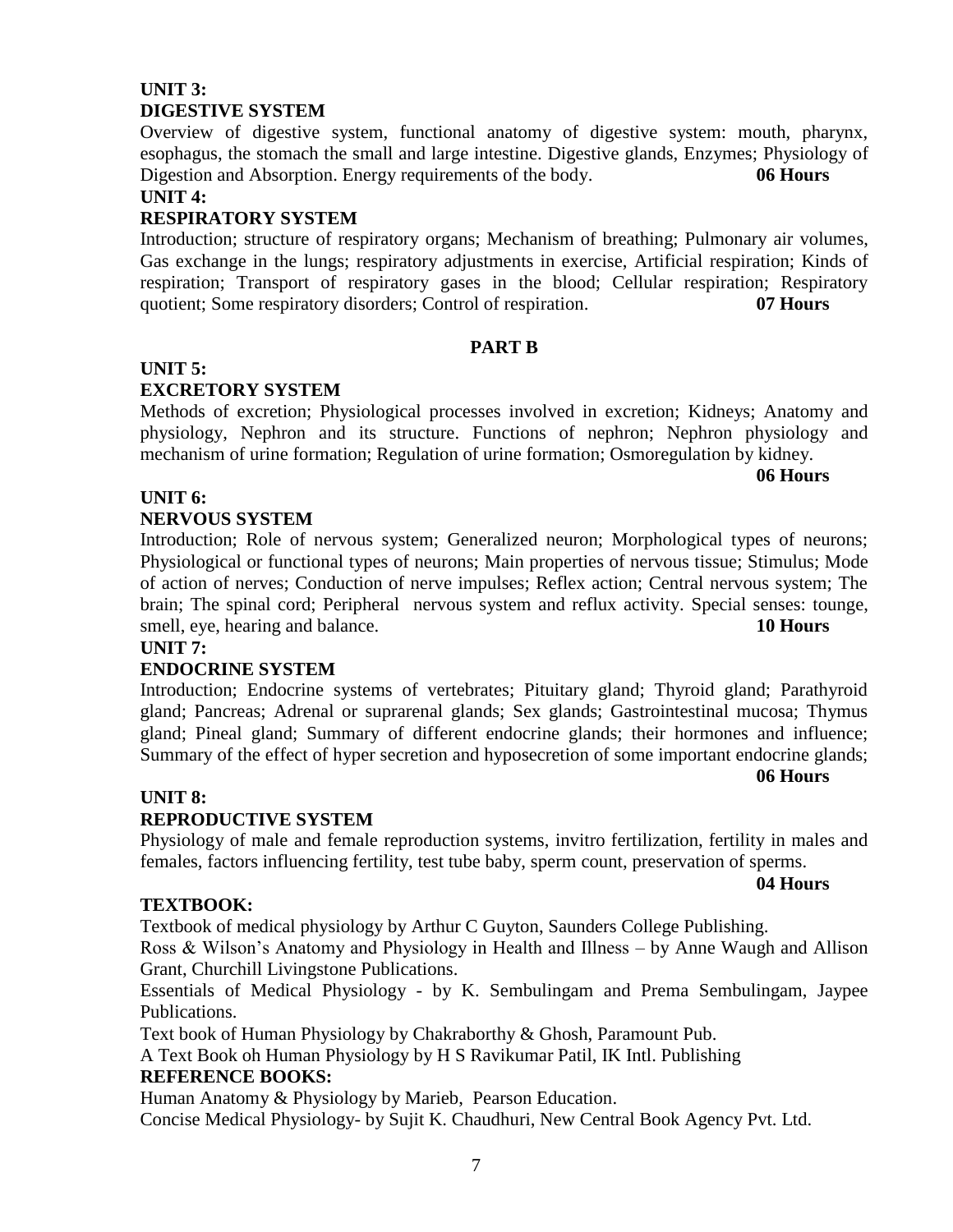#### **BIOCHEMISTRY**

Subject code : 10BT-34 I.A Marks : 25 Hrs./Week : 04 Exam Hrs. : 03 Total Hours : 52 Exam Marks : 100

## **PART A**

## **UNIT 1:**

#### **BASIC CONCEPTS**

Types of chemical reactions, pH, buffers and their properties, concentration of solutions. Stereo chemistry of carbon compounds. **04 Hours** 

#### **UNIT 2:**

#### **BIOMOLECULES**

Carbohydrates, fats and lipids, structure and properties of phospholipids, glycolipids, steroids, amino acids and proteins. Biologically important peptides, purines, pyrimidines, nucleic Acids-DNA and RNA. **06 Hours** 

#### **UNIT 3:**

## **BIOENERGETICS**

Energy, energy flow cycle, energy conversion. Structure and properties of ATP. High energy compounds, Thermodynamic considerations, Coupling reactions of ATP and NDP (Nucleotide di phosphate); photosynthesis, ancillary Pigments, Photosystems PS I & II; **08 Hours UNIT 4:** 

## **TRANSPORT MECHANISM**

Biological membranes: structure, permeability, properties, passive transport and active transport, facilitated transport, energy requirement, mechanism of Na<sup>+</sup> / K<sup>+</sup>, glucose and amino acid transport. Organization of transport activity in cell. Action Potentials. Role of transport in signal transduction processes. **08 Hours** 

#### **PART B**

#### **UNIT 5:**

#### **CARBOHYDRATE METABOLISM**

Glycolysis –metabolism. Aerobic and anaerobic pathway and regulation, TCA cycle, NADPH Cycle, Calvin Cycle, Glyoxylate cycle, Pentose Phosphate Pathway. Electron transport chain and oxidative phosphorylation, energetics, energy balance sheet, oxidative stress. Gluconeogenesis – regulation of gluconeogenesis. Biosynthesis of polysaccharides. Disorders of carbohydrate metabolism. **10 Hours**

#### **UNIT 6:**

#### **LIPID METABOLISM**

Biosynthesis of fatty acids, cholesterol, phospholipids, glycolipids. Biodegradation of triglycerides and fatty acids. Disorders of Lipid metabolism. **05 Hours UNIT 7:** 

## **AMINO ACID METABOLISM**

Biosynthesis of essential amino acids: Lysine, Phenylalaninine and Glutamine. Biodegradation of amino acids, deamination, transamination and urea cycle. Disorders of amino acid metabolism. **06 Hours** 

#### **UNIT 8:**

## **NUCLEIC ACID METABOLISM**

Biosynthesis, biodegradation, and regulation of Purines, pyrimidines and precursors of nucleic acids (nucleosides & nucleotides).Disorders of nucleic acid metabolism. **05 Hours**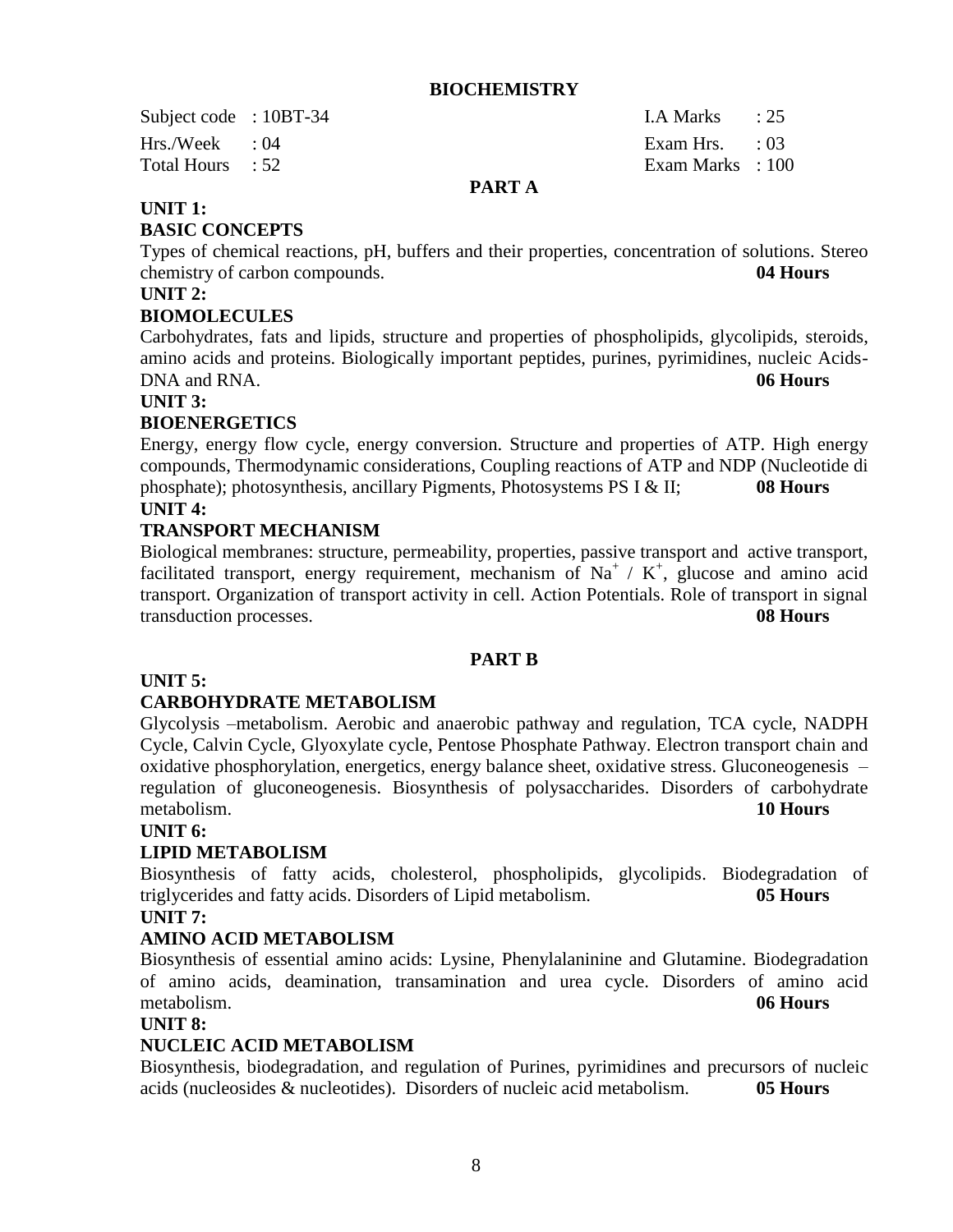## **TEXT BOOKS**

Principles of Biochemistry by Albert Lehninger, CBS publishers Biochemistry by Nelson and Cox, Palgrave Macmilan, Freeman Edn. Principles of Biochemistry by Lubert Stryer, Freeman Int. Edition Biochemistry by Mathews, Vanholde & Arhen, Pearson Education. Biochemistry by Garett & Grisham Thompson Learning. Bioenergetics by L Eruster, Greena Publishing Associates. **REFERENCE BOOKS** Biochemistry by Voet & Voet, Wiley New York. Biochemistry by Trehan. K, New Age International. Biochemistry & Molecular Biology by Elliot, William H., Oxford University Press. Biochemistry of cell signaling by Helmreich, Oxford University Press. Bioorganic Chemistry by Hermann Dugas, Spinger. Biochemistry by U Sathyanarayana, Books & Allied Publishers. Bioenergetics and its thermodynamics foundations by Lars Garby and Poul S Larsen, Cambridge

#### **MICROBIOLOGY**

| Total Hours : 52         | PART A | Exam Marks : 100          |  |
|--------------------------|--------|---------------------------|--|
|                          |        |                           |  |
| Hrs./Week : 04           |        | Exam Hrs. $\qquad 03$     |  |
| Subject code : $10BT-35$ |        | $1.A$ Marks $\qquad$ : 25 |  |

#### **PART A**

#### **UNIT 1:**

#### **INTRODUCTION**

University Press.

Scope of microbiology, History of microbiology, Origin of life, Prokaryotes and Eukaryotes. Microbial Diversity and Taxonomy. **05 Hours**

#### **UNIT 2 :**

#### **METHODS IN MICROBIOLOGY**

Sterilization & disinfection, Microscopy: Concepts, Light, Electron, Phase Contrast, Acoustic Microscopy, camera Lucida and Micrometry. **06 Hours**

**UNIT 3:**

#### **MICROORGANISMS**

Structure, Classification and Reproduction of bacteria, Fungi, Viruses, Protozoa and Algae. General features of Prions, Spirochetes, Actinomycetes and Rickettsiae. **08 Hours UNIT 4:**

## **MICROBIAL GROWTH AND METABOLISM**

Growth curve, Physical conditions required for growth. Metabolism; Primary and Secondary metabolites, metabolic pathways important in Microorganisms. **07 Hours**

#### **PART B**

#### **UNIT 5:**

#### **MEDICAL MICROBIOLOGY**

Introduction to Medical Microbiology, Common diseases caused by microbes: Bacterial diseases: Typhoid, Diphtheria, Tuberculosis, Leprosy, Plague; Viral diseases: Herpes, Polio, Hepatitis, AIDS, Rabies, SARS and H1N1; Protozoal diseases: Syphilis, Gonorrhea, and Malaria. **08 Hours**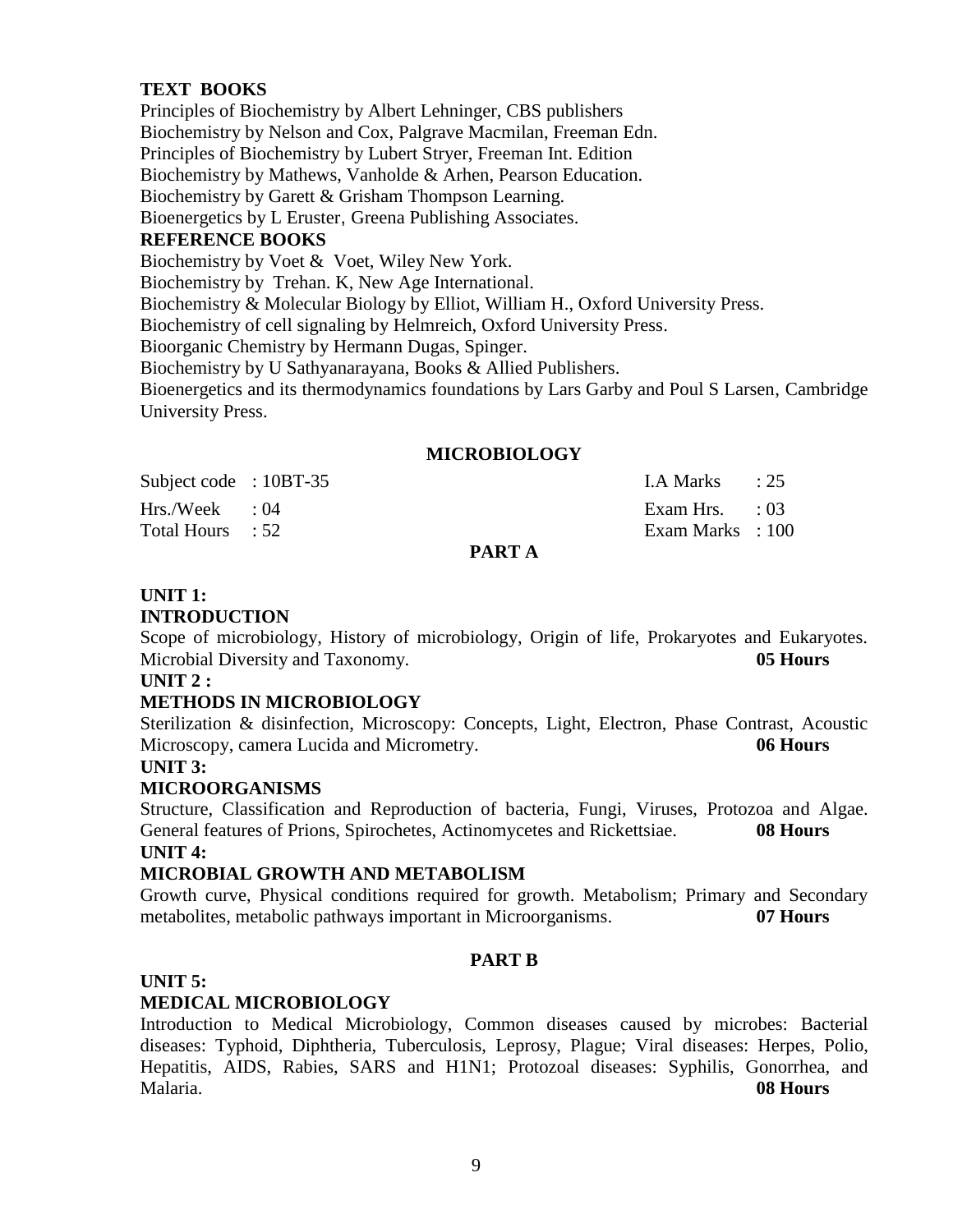## **UNIT 6: SOIL MICROBIOLOGY**

Soil micro flora and biogeochemical cycles. Biofertilizers: VAM and Rhizobium. **06 Hours UNIT 7:**

## **ENVIRONMENTAL MICROBIOLOGY**

Atmospheric Microbiology: Aerobiology and allergy. Air sampling principles and samplers, Selective media for air sampling, Identification of spores/pollens, spore count, significance of aerobiological studies. **04 Hours**

Aquatic Microbiology: Marine micro flora, fresh water microflora, Microbiology of potable water, Purification, Sewage disposal, Microbes in Bioremediation. **04 Hours**

## **UNIT 8:**

## **INDUSTRIAL MICROBIOLOGY**

Production of antibiotics, Organic acids, Enzymes from Microbes (including scope)

#### **04 Hours**

## **REFERENCES**

General Microbiology by Roger Y Stanier, John L Ingraham, and Mark L Wheels, Macmillan Press Ltd.

Microbiology by Michael J Pelczar Jr Chan ECS, Noel R Krieg, Tata McGraw Hill Publishing co ltd.

Microbiology by Prescott, Harley, Klein, McGraw Hill.

Industrial Microbiology by Samuel C Prescott, Cecil G Dunn, Agro bios (India)

Biotechnological Applications of Microbes by Edite-Ajit Verma, IK Intl. Pub House.

Alcamos Fundamentals of Microbiology, Jeffery C Pommerville, Jones and Bartlett Publishers.

General Microbiology By Sulia And Shantharam, Oxford and IBH Publishing.

#### **REFERENCES**

THE AIR SPORA: A manual for catching and identifying airborne biological particles. Maureen E. Lacey and Jonathan S. West. Springer

Soil Microbiology By NS Subba Rao, Oxford And IBH.

Text Book of Microbiology by Anantahnarayan and Jayaram Panicker, Universities Press.

#### **CELL BIOLOGY & GENETICS**

| Total Hours : 52       |  | Exam Marks : 100        |  |
|------------------------|--|-------------------------|--|
| $Hrs./Week$ : 04       |  | Exam Hrs. $\qquad$ : 03 |  |
| Subject code : 10BT-36 |  | LA Marks $\qquad$ : 25  |  |

#### **PART A**

## **UNIT 1: CYTOSKELETON**

Eukaryotic and prokaryotic cells, Plant and animal cells, brief mention of membrane organization. Cytosketal elements, Microtubules: structure  $\&$  functions, shaping of the cells and mechanical support. Microfilaments: structure & functions. Structure of intermediate filaments. Cytoplasmic microtrabecular system (lattice). Covalent modifications of cytosketal proteins. Cytoskeletal architechture. **08 Hours**

#### **UNIT 2:**

## **CELL STRUCTURE AND FUNCTION**

Mitosis and Meosis. Structure of cytolplasm, Nucleus, Mitochondria, Ribosome, Golgi bodies, Lysosomes. Endoplasmic Reticulum, Peroxisomes, Chloroplast and Vacuoles. Cell to cell integration, Cell locomotion (Ameoboid, Flagella, Cillar).Types of cell functions, cell division.

**08 Hours**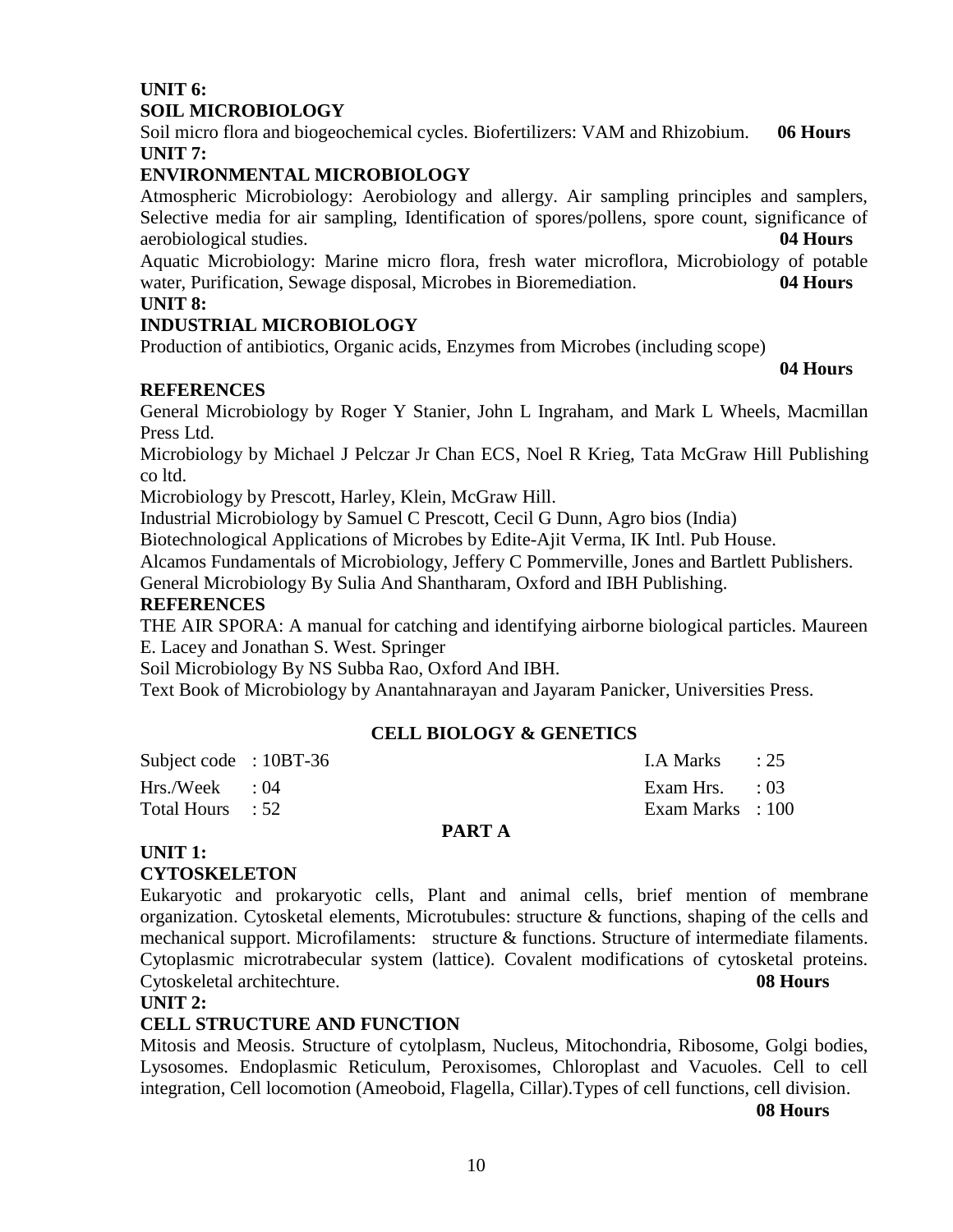## **UNIT 3: HAEMOTOLOGY**

Components of blood plasma cell (R B C, W B C, Platelets) Hemopioesis, Erythropoiesis, Leucopoiesis. **04 Hours**

**UNIT 4:**

## **GROWTH FACTORS**

Structure, Mechanism, Action of receptors (cytosolic, Nuclear, Membrane bound receptors) Autocrine, paracrine, Endocrine models, Action, Characterization of receptors. Structure and physiological function of Plant growth regulators - Auxins, Gibberlins, Cytokinins, Abscisic acid and ethylene. **06 Hours**

#### **PART B**

## **UNIT 5:**

#### **GENETICS**

Nature of genetic material, Mendelian Laws of inheritance, monohybrid and dihybrid inheritance, law of segregation  $\&$  independent assortment, Gene interactions, supplementary genes - Comb patterns in fowls, Complementary genes - Flower colour in sweet peas, Epistasis-Inhibitory and coloured genes in fowls, simple problems. Identification of genetic material, classical experiments- Hershey  $\&$  Chase, Avery, McLeod etc., Multiple alleles and groups antigens. Conceptual numericals. **08 Hours**

#### **UNIT 6:**

## **CHROMOSOMES STRUCTURE AND ORGANIZATION**

Chromosome, Centrosome, telomere, Chemical composition of chromatin, structural organization of nucleosomes, heterochromatin. Polytene and lamp-brush chromosomes, human chromosomes. **06 Hours**

#### **UNIT 7:**

## **SEX CHROMOSOMES AND INHERITED DISEASES**

The organ of heredity, chromosomes, morphology, classification. Sex determination in plants, animals XX-XY, XX-XO, ZW-ZZ, ZO-ZZ types in animals. Chromosomal disorders. Sex linked inheritance molecular diseases, hemoglobinopathies. Disorders of coagulation, Colour blindness, hemophilia, Non-disjunction as a proof of chromosomal theory of inheritance, Linkage maps, crossing over. Chromosomal maps, interference coincidence. **08 Hours UNIT 8:**

#### **POPULATION GENETICS**

Introduction, Gene frequency, and equilibrium estimation, changes in gene frequency, inbreeding and heterosis, genetic structure of population, speciation and evolution, prospects for the control of human evolution. Spontaneous and induced mutations, Eugenics. Pedigree analysis.**04 Hours**

#### **TEXT BOOKS**

Cell Biology by Kimbal, Willey Pub. Cell Biology by S C Rastogi, New Age International Pub. Genetics by Monroe W Strickberger, Macmillan Pub. Newyork. Principles of Genetics by Gardener, Simmons and Slustad. Wiley Pub. Principles of Gene manipulation and Genomics by Primrose, Oxford University Press. Genetics W Strick by Monroe, Macmillan Pub **REFERENCE BOOKS** Molecular Cell Biology by Darnell, and Baltimore, Freeman Pub. Molecular Aspects of Cell Biology by Garret and Grisham. Cengage Learning. Cellular & Biochemical Science by G. Tripathi, I K Intl.

Genes and Genomes by M Singer, and P Berg, Blackwell Scientific Pub.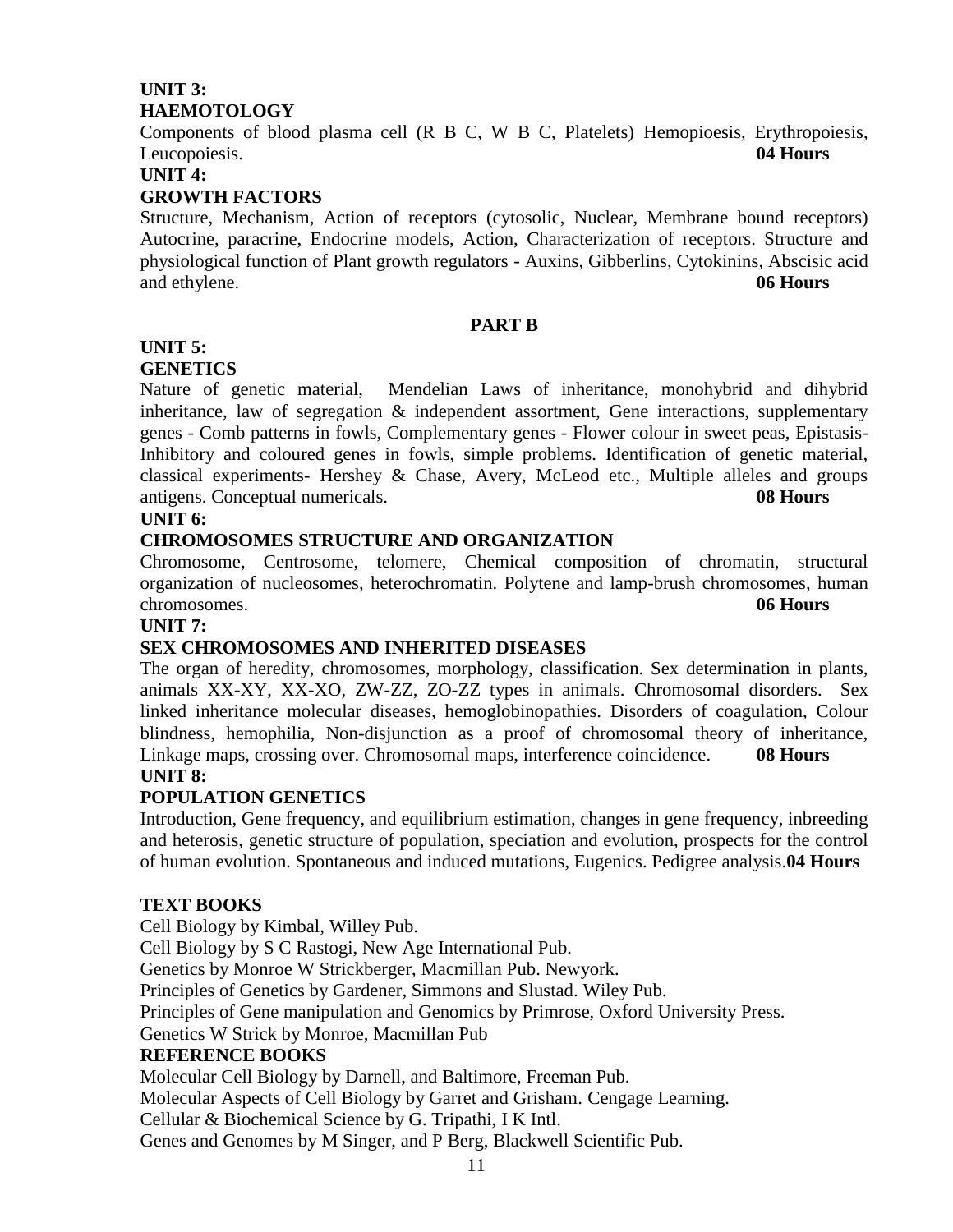Developmental Genetics by Gurbachan s & Miglani, I K Intl. Pub. Problems on Genetics, Molecular Genetics and Evolutionary Genetics by Pranab Kr. Banerjee, New Central Book Agency.

#### **BIOCHEMISTRY LABORATORY**

| Subject code : 10BTL-37 | I.A Marks $\qquad$ : 25                    |  |
|-------------------------|--------------------------------------------|--|
| $Hrs./Week$ : 03        | Exam Hrs. $\qquad$ : 03<br>Exam Marks : 50 |  |
|                         |                                            |  |

1. pH measurements, volume / weight measurements, concentration units, sensitivity

Specificity, precision, accuracy, preparation of buffers of constant strength.

- 2. Titration of amino acids with acids & bases.
- 3. Qualitative tests for carbohydrate and lipids.
- 4. Qualitative tests for amino acids and proteins.
- 5. Estimation of blood sugar by Folin method.
- 6*.* Estimation of blood sugar by O-toluene method.
- 7. Estimation of inorganic phosphate by Fiske-Subbarao method.
- 8. Estimation of amino acid by ninhydrin method.
- 9. Estimation of total cholesterol from Serum.
- 10. Determination of Saponification value of lipids.
- 11. Determination of Iodine value of lipid.
- 12. Determination of acetyl value of a lipid.
- 13. Estimation of urea by diacetyl monooxime method.
- 14. Estimation of iron from hemoglobin.
- 15. Error Analysis (mandatory for Experiments under Sl. No. 10 -14)

#### **REFERENCE BOOKS**

Modern Experimental Biochemistry by Rodney Boyer, Pearson Education.

Practical Biochemistry by Cole, Cambridge University Press.

Practical Biochemistry by Keith Wilson, Cambridge University Press.

An introduction to practical biochemistry by Plummer, Tata McGraw Hill.

Experimental Biochemistry by Beedu Sashidhar Rao and Vijay Deshpande, I.K.Intl.

Lab Math by Dany Spencer Adams, IK Intl. Pub. House.

Lab Ref by Jaine Roskams & Linda Rodgers, IK Intl. Pub. House.

#### **UNIT OPERATIONS LABORATORY**

| Sub. Code : $10BTL-38$ | IA Marks : 25   |  |
|------------------------|-----------------|--|
| Hrs/Week : 03          | Exams Hrs : 03  |  |
|                        | Exam Marks : 50 |  |

- 1. Friction in circular and non circular pipes.
- 2. Flow rate measurement using orificemeter
- 3. Flow rate measurement using Venturimeter.
- 4. Determination of minimum thickener area using Batch sedimentation tests.
- 5. Constant pressure filtration using leaf filter.
- 6. Verification of Stoke's law in Free Settling.
- 7. Determination of effectiveness of a screen
- 8. Sieve analysis differential and cumulative.
- 9. Critical thickness of insulation.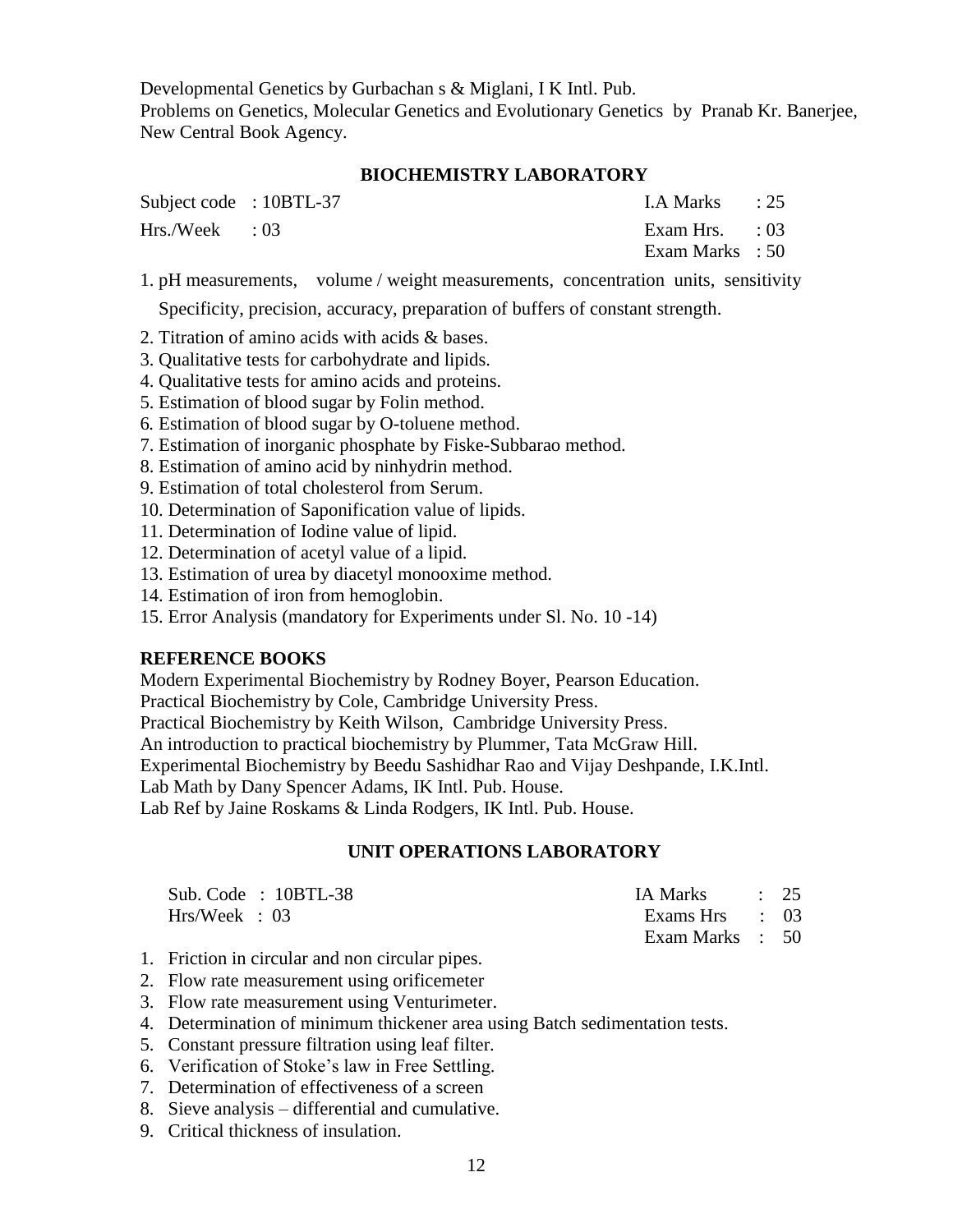- 10. Vertical condenser / Horizontal condenser.
- 11. Heat transfer in packed bed.
- 12. Diffusion of organic solvent in air.
- 13. Simple Distillation.
- 14. Steam Distillation.
- 15. Liquid liquid Extraction.
- 16. Study of pump Characteristics.
- 17. Leaching studies.

#### **REFERENCE BOOKS**

Unit operations in Chemical Engineering by McCabe W.L. and Smith J.C, McGraw-Hill Transport Process Principles and Unit Operations by Christie Geankoplis, Prentice Hall of India. Introduction to chemical Engineering by Badger and Banchero, T M H Publication. Unit Operations in Food Processing, By Earle R L, Pergamon Press. Fluid Mechanics by K L Kumar, S Chand & Company Ltd. Mechanics of fluids by B.S. Massey, Chapman & Hall Publishers. Biochemical Engineering Fundamentals by Bailey J.E. and Oillis K, McGraw Hill. Principles of Unit Operations by Alan S Foust, L.A. Wenzel, C.W. Clump, L. Maus, and L.B. Anderson , John Wiley & Sons. Chemical Engineering by Coulson and Richardson. Vols I & II. Elsevier Science. Chemical Engineers Hand Book by Perry, McGraw Hill Publications. Process Heat Transfer by Kern, McGraw Hill.

Heat Transfer by J P Holman, McGraw Hill International Ed.

Mass Transfer Operations by Robert E. Treybal. McGraw-Hill Education.

#### **IV SEMESTER**

#### **BIOSTATISTICS AND BIOMODELING**

| Total Hours : 52       |  | Exam Marks : 100        |  |
|------------------------|--|-------------------------|--|
| $Hrs./Week$ : 04       |  | Exam Hrs. $\qquad$ : 03 |  |
| Subject code : 10BT-41 |  | LA Marks : 25           |  |

#### **PART A**

#### **UNIT 1: INTRODUCTION**

Scope of biostatistics, definition, data collection, presentation of data, graphs, charts (scale diagram, histogram, frequency polygon, frequency curve, logarithmic curves).

Sampling & selection bias, probability sampling, random sampling, sampling designs. Descriptive statistics: Measure of central tendency (arithmetic mean, geometric mean, harmonic mean, median, quartiles, mode); Measure of dispersion (range, quartile deviation, mean deviation and standard deviation, coefficient of variation). **10 Hours**

#### **UNIT 2:**

#### **BI-VARIATE DISTRIBUTION**

Correlation and regression analysis (simple and linear) curve fitting (linear, non-linear and exponential). **04 Hours**

**UNIT 3:**

#### **PROBABILITY**

Axioms, models, conditional probability, Bayes rule, Genetic Applications of Probability, Hardy - Weinberg law, Wahlund's Principle, Forensic probability determination, Likelihood of paternity, Estimation of probabilities for multi-locus/multi-allele finger print systems. **06 Hours**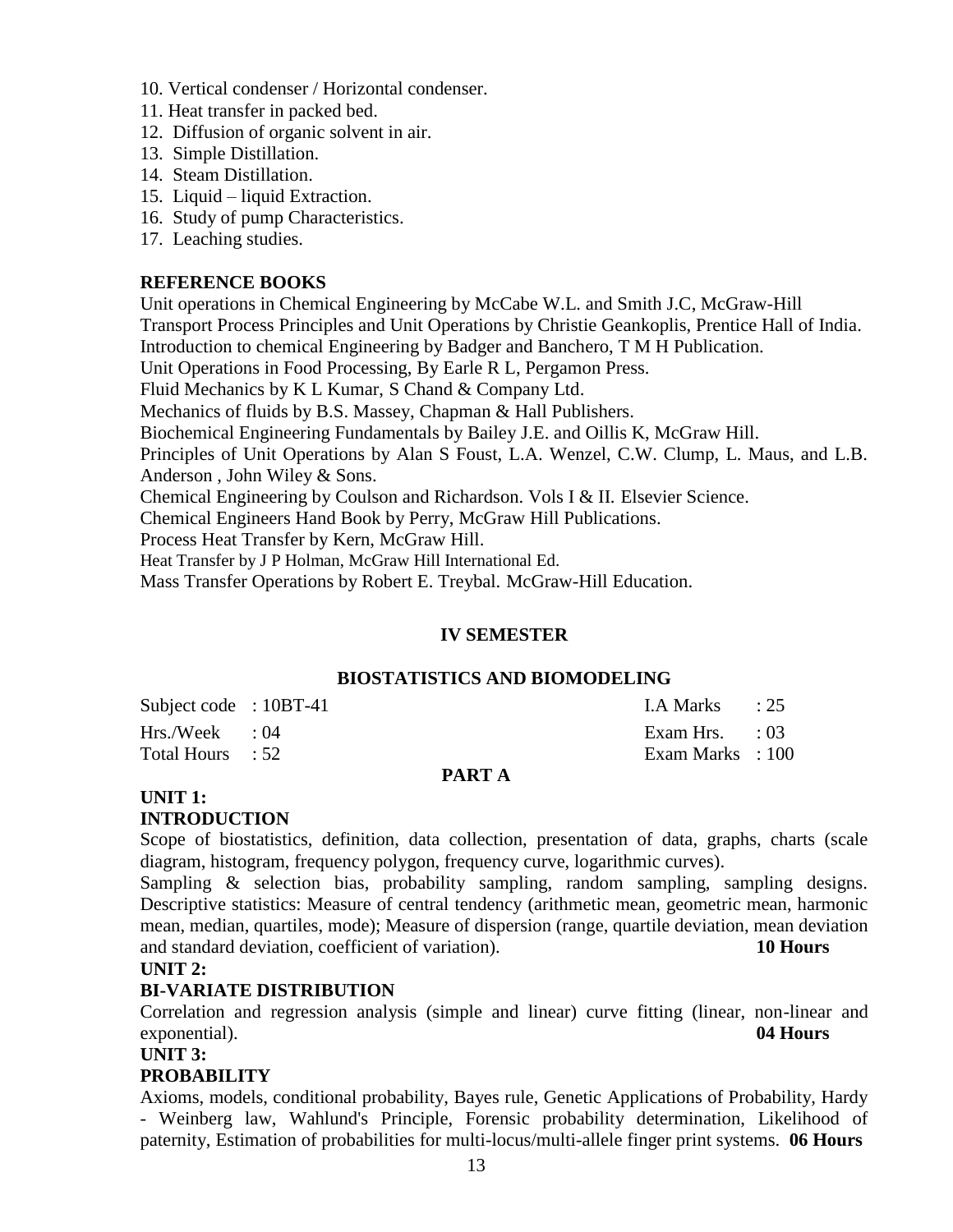## **UNIT 4: PROBABILITY DISTRIBUTIONS**

Discrete probability distributions - Binomial, Poisson, geometric – derivations. Central limit theorem. Continuous probability distribution – normal, exponential, gamma distributions, beta and Weibull distributions, t & F distributions. **06 Hours**

## **PART B**

## **UNIT 5:**

## **STATISTICAL INFERENCE**

Estimation theory and testing of hypothesis, point estimation, interval estimation, sample size determination, simultaneous confidence intervals, parametric and non-parametric distributions (ttest, F-test, Chi Squared distribution, goodness of fit test) analysis of variance (one-way and twoway classifications). Case studies of statistical designs of biological experiments (RCBD, RBD).

**10 Hours**

## **UNIT 6:**

## **DESIGN OF EXPERIMENTS**

Sample surveys, comparisons groups and randomization, random assignments, single and double blind experiments, blocking and extraneous variables, limitations of experiments. **04 Hours UNIT 7:** 

## **CASE STUDIES**

Statistical tools for setting in process acceptance criteria; t-Test based approach for confirming human antibody response to therapeutic drug; Population statistics for cases related to cigarette smoking, Lung cancer, endangered plants species, epidemics etc. **04 Hours**

## **UNIT 8:**

## **BIOMODELING**

Microbial Growth in a Chemostat , Growth Equations of Microbial populations, Models of Commensalisms, Mutualism, Predation and Mutation. Volterra's Model for n Interacting Species. Basic Models for Inheritance, Selection and Mutation Models, Genetic Inbreeding Models. **08 Hours**

#### **TEXT BOOKS**

Principles of Biostatistics by Marcello Pagano & Kimberlee G, Thompson Learning. Introduction to Biostatistics by Ronadd N Forthofer and Eun Sul Lee, Academic Press. Statistical methods in Biology by Norman T J Bailey, Cambridge Press.

Mathematical Models in Biology and Medicine by J.N.Kapur New Age International. Introduction to Biostatistics by Ipsen, Feigl & Bancroft, Harper & Row, Publishers, NY. Basic Biostatistics & its Applications by Animesh K Datta , New Central Book Agency. Fundamentals of Biostatistics by P Hanumanth Rao and K Janardhan, IK Intl. Publishers.

#### **REFERENCE BOOKS**

Introduction to Mathematical Biology by S I Rubinow, John Wiley.

An Intrduction to Biostatistics by P.S.S.Sundar Rao and J.Richard, Prentice Hall of India. Probability and statistics for engineers by Miller, Freund and Johnson, Prentice Hall. Fundamentals of Biostatistics by Veer Bala Rastogi, Ane Books India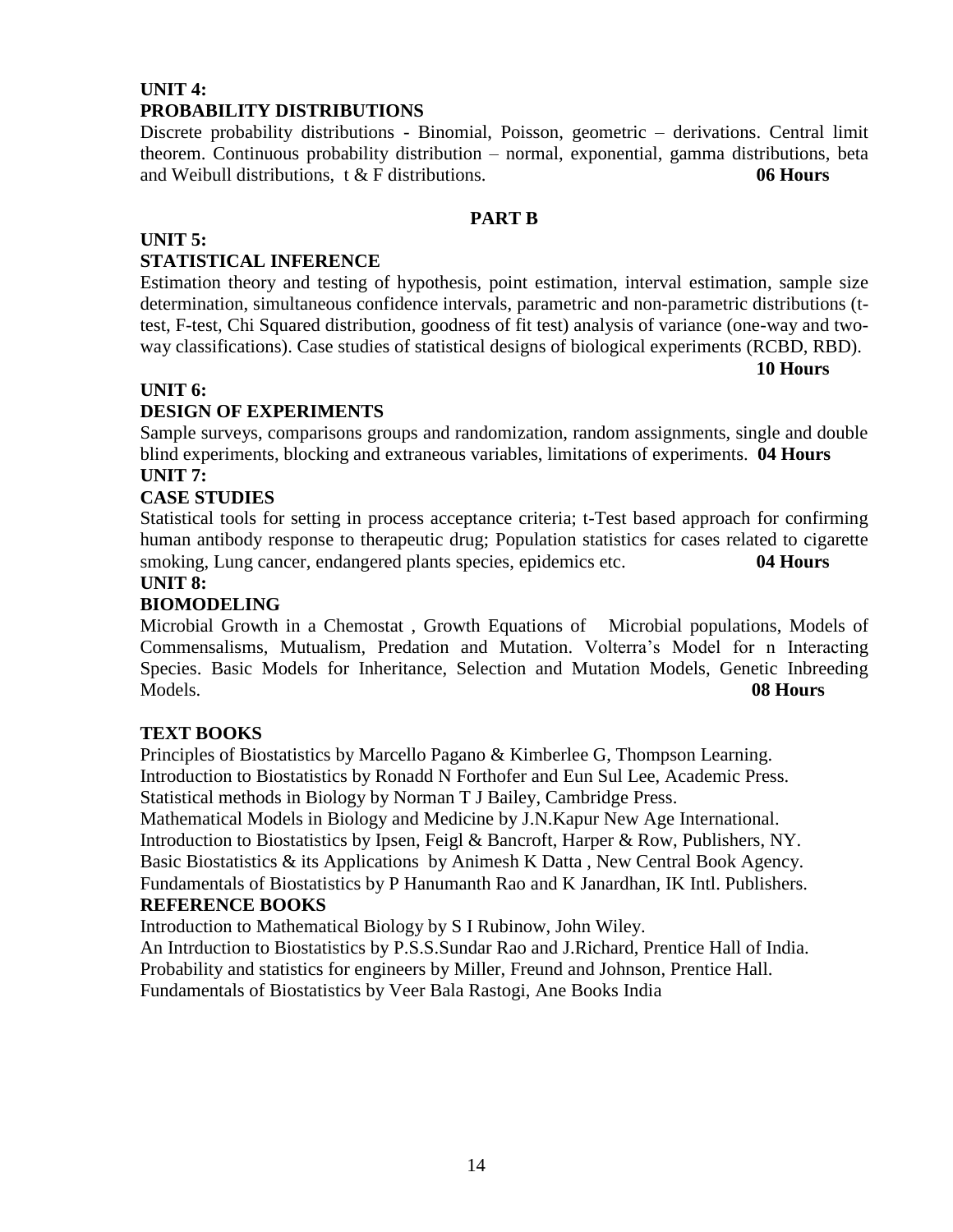#### **BIOCHEMICAL THERMODYNAMICS**

Subject code : 10BT-42 I.A Marks : 25 Hrs./Week : 04 Exam Hrs. : 03 Total Hours : 52 Exam Marks : 100

## **PART A**

#### **UNIT 1:**

#### **BASIC CONCEPTS**

System, Surrounding & Processes, Closed and Open systems, State and Properties, Intensive & Extensive Properties, State and Path functions, Equilibrium state and Phase rule, Zeroth law of Thermodynamics, Heat reservoir and Heat engines, Reversible and Irreversible processes.

**04 Hours**

#### **UNIT 2:**

#### **LAWS OF THEMODYNAMICS**

General statement of First law of Thermodynamics, First law for Cyclic Process, Non-Flow Process, Flow process, Heat capacity.General statements of the second law, Concept of entropy, The Carnot principle, Calculation of entropy changes, Clausius inequality, Entropy and Irreversibility, Third law of Thermodynamics. **10 Hours**

#### **UNIT 3:**

#### **PVT BEHAVIOUR**

PVT behaviour of pure fluids, equations of state and ideal gas law, Processes involving ideal gas law: Constant volume, constant pressure constant temperature, adiabatic and polytrophic processes. Equations of state for real gases: Van-der Waals equation, Redlich- Kwong equation, Peng- Robison equation, virial equation. **06 Hours**

#### **UNIT 4:**

#### **BIOCHEMICAL ENERGETICS**

Coupled reactions and energy rise compounds, Reaction Stoichiometry, criteria of biochemical reaction equilibrium, equilibrium constant and standard free energy change, effect of temperature, pressure on equilibrium constants and other- factors affecting equilibrium conversion – Le – chatelier's principle, liquid phase reactions, heterogeneous bioreaction equilibria, phase rule for reacting systems . **06 Hours**

#### **PART B**

#### **UNIT 5:**

#### **PROPERTIES OF PURE FLUIDS**

Principles of corresponding states, Generalized compressibility charts. Reference properties, energy properties, Derived properties, Helmholtz free energy, Gibbs free energy, Relationships among thermodynamic Properties: Exact differential equations, fundamental property relations, Maxwell's equations, Clapeyron equations, Entropy heat capacity relations, modified equations for internal energy (U)  $\&$  enthalpy (H), Effect of temperature on U, H  $\&$  Entropy (S), Relationships between  $C_p \& C_v$ , Gibbs- Helmholtz equation. **08 Hours** 

#### **UNIT 6:**

#### **FUGACITY AND ACTIVITY**

Fugacity: Fugacity, Fugacity coefficient, effect of temperature and pressure on fugacity, Determination of fugacity of pure gases, Fugacities of solids and liquids, Activity: Effect of temperature and pressure on activity. Departure functions and generalized charts, thermodynamic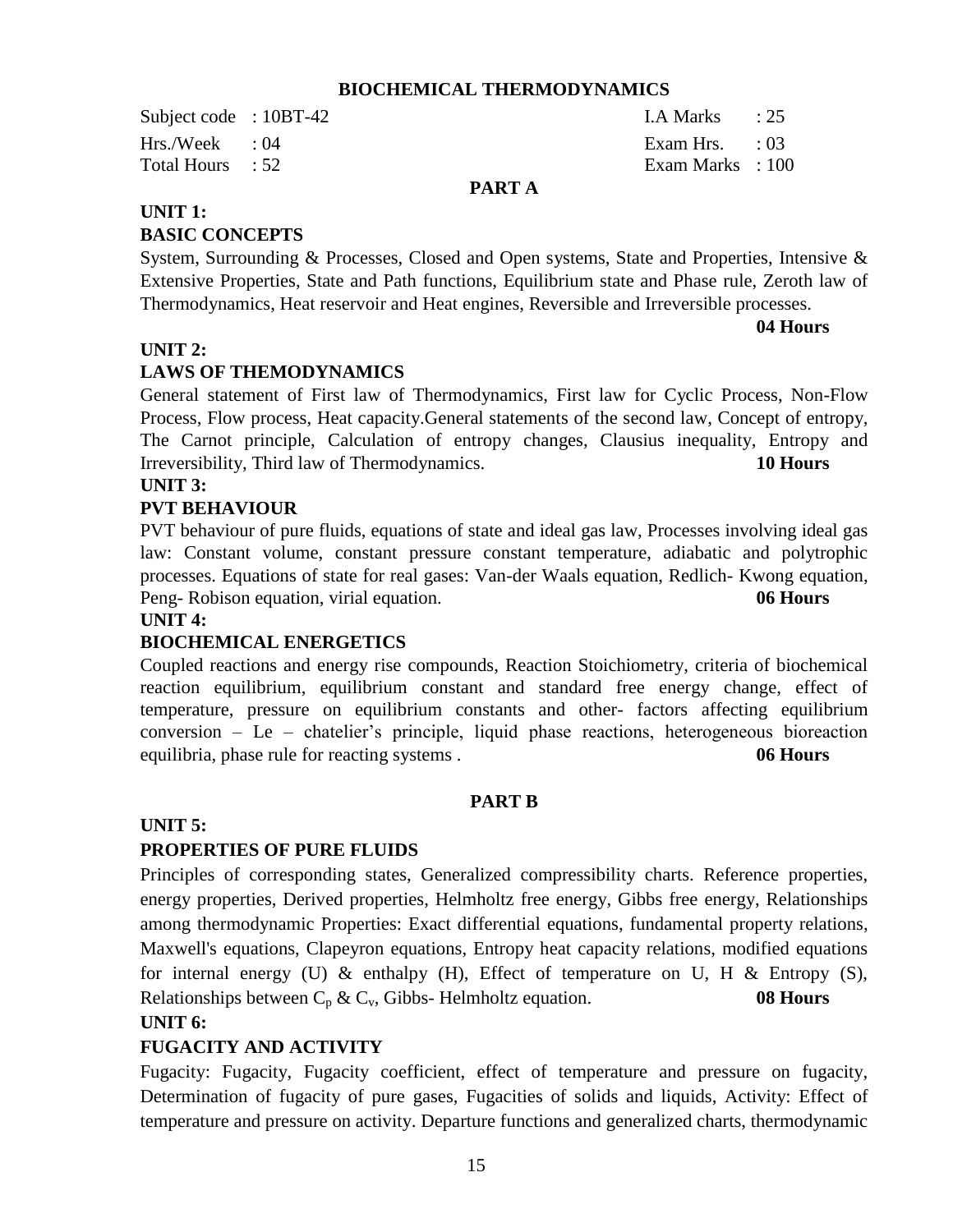diagrams – types of diagrams and construction of thermodynamic diagrams.

## **UNIT 7:**

## **PROPERTIES OF SOLUTIONS**

Partial molar properties - Partial molar properties of solutions, determination of partial molar properties, chemical potential – effect of temperature and pressure, lewis – randall rule, Raoult's law for ideal solutions, Henry's law and dilute solutions – ideal behavior of real solutions and Henry's law, Activity in solutions, Activity coefficients – effect of temperature and pressure, Gibbs - Duhem equation, Property changes of mixing, excess properties – excess Gibb's free energy. **08 Hours** 

#### **UNIT 8:**

## **PHASE EQUILIBRIA**

Criteria of phase Equilibria, criterion of stability, Duhem's theorem, Vapour-Liquid Equilibria, VLE in ideal solutions, Non-Ideal solutions - azeotropes, VLE at low pressures – activity co – efficient equation, bubble point and dew point equilibria, Consistency test for VLE data – using slope of ln γ curves, using partial pressure data, calculation of activity coefficients using Gibbs - Duhem equation, Liquid-Liquid Equilibrium diagrams – binary liquid Equilibrium diagrams.

**06 Hours**

**04 Hours**

#### **TEXT BOOKS**

Introduction to Chemical Engineering thermodynamics by Smith & Vanness, MGH. Biochemical Calculations by I.H.Segel, John Wiley & Sons. Engineering Thermodynamics by R K Singal, I K Intl. Engineering Thermodynamics by Spading and Cole, ELBS. Engineering Thermodynamics by Jones J.B. Hawkins, John Wiley. Principles of Biochemistry by Albert Lehninger, CBS publishers. Biochemistry by Nelson and Cox, Palgrave Macmilan. Bioenergetics by L Eruster, Academic Press, New York. **REFERENCE BOOKS** Chemical Engineering Thermodynamics by Y.V.C. Rao, New Age International. A Textbook of Chemical Engineering Thermodynamics by K.V. Narayanan, PHI. Principles of Biochemistry by Lubert Stryer, Freeman Int. Edition.

Biochemistry by Mathews, Vanholde & Arhen, Pearson Education.

Biochemistry by Garett & Grisham, Thompson Learning.

#### **STRUCTURAL BIOLOGY**

| Subject code : 06BT-43 | LA Marks : 25           |  |
|------------------------|-------------------------|--|
| $Hrs./Week$ : 04       | Exam Hrs. $\qquad$ : 03 |  |
| Total Hours : 52       | Exam Marks : 100        |  |

#### **PART A**

#### **UNIT 1: INTRODUCTION**

Levels of molecular organization, structure of water, electrolytes, Chirality of Biological molecules; Brief discussions on: Amino acids, Nucleic acids, Adenylates, Carbohydrates, Lipids, Cofactors, Vitamins, and Hormones. **02 Hours**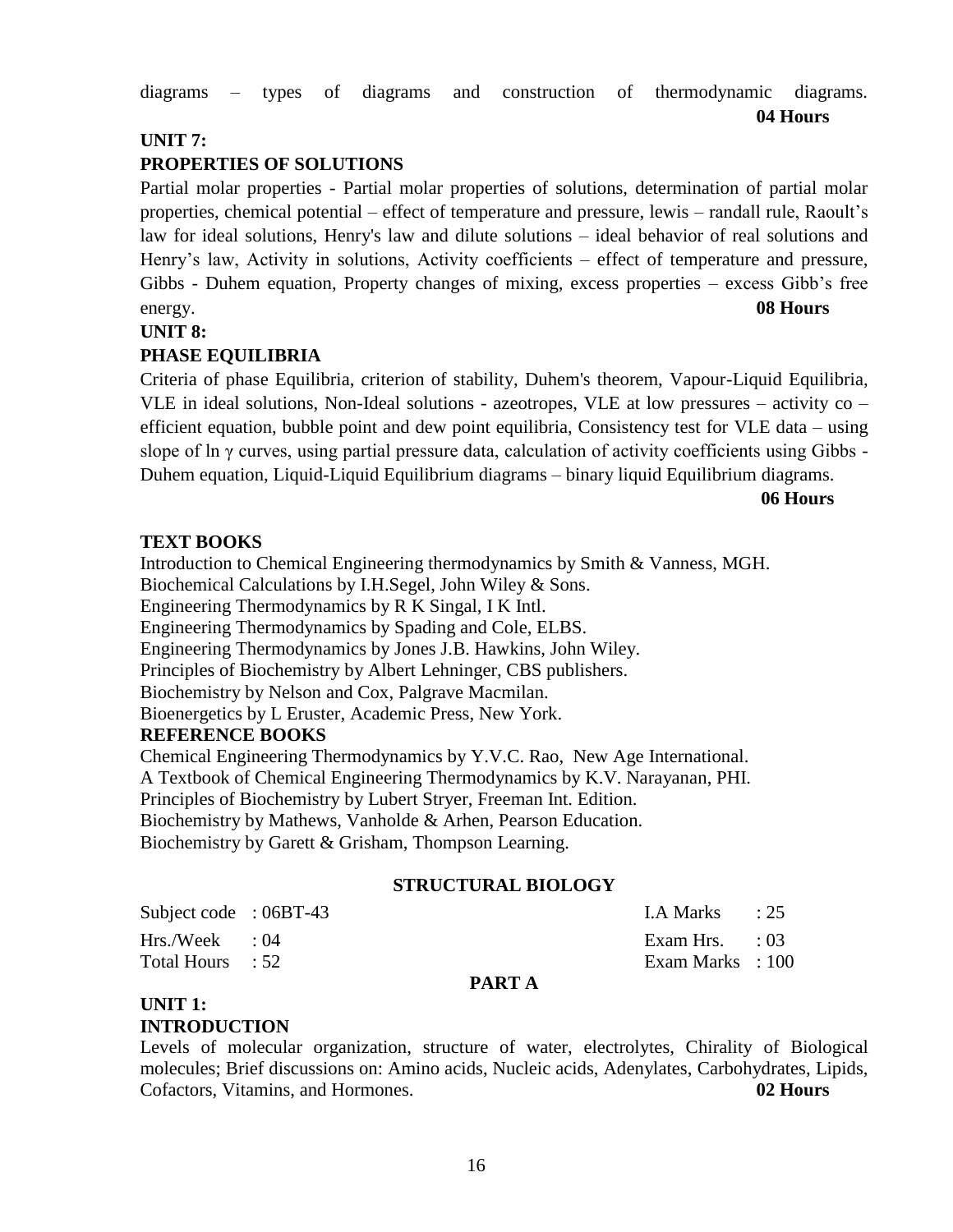## **UNIT 2**: **STRUCTURE OF PROTEINS**

Composition and primary structures of proteins, Conformational analysis and forces that determine protein structures, geometries, potential energy calculations, phi, psi, omega angles, Ramachandran or steric contour diagram, allowed chi angles of side chains in proteins, hydrogen bonding, disulphide bonds, hydrophobic interactions, alpha helices, beta sheets, helix to coil transition, general features and thermodynamic aspects of protein folding, folding kinetics, protein-ligand interactions, Scatchard plot, co-operative interactions, allosteric effects, Hill constant; Relationship between the primary, secondary, and tertiary structure of proteins. Structure of IgG, fibrous proteins (structure of collagen, keratin). Quaternary structures - dimers, homo & hetero dimers, trimers, tetramers; Protein folds, structural families and classes, multifunctional domains (qualitative examples) **12 Hours**

## **UNIT 3**:

## **STRUCTURE OF NUCLEIC ACIDS**

General characteristics of nucleic acid structures (A, T, G, C, U), geometries, glycosidic bond, rotational isomers. Stabilizing ordered forms of DNA (A, B and Z), base pairing types, base stacking, tertiary structure of DNA (Supercoiled DNA), Melting of the DNA double helix (Hyperchromicity), Interaction with small ions. Ribose puckering and Tertiary structure of tRNA. **06 Hours**

#### **UNIT 4:**

#### **STRUCTURE OF BIOMEMBRANES**

Structure and conformational properties of cell membranes, Singer and Nicholson model, integral proteins in membranes, conformational variations during ion transport, monitoring membrane potentials, Signal transduction and molecular reception (qualitative). **06 Hours**

#### **PART B**

#### **UNIT 5**:

## **BIOPHYSICAL TECHNIQUES**

Rayleigh scattering, ultra centrifugation, viscometry. Electron microscopy (SEM-TEM, AFM), luminescence (fluorescence & phosphorescence), Calorimetry, DSC, Mass spectrometry, LC-MS, MALDI-TOF, Voltage Clamp and Patch Clamp (measurements of membrane potentials).

**10 Hours**

## **UNIT 6**:

## **SPECTROSCOPIC TECHNIQUES**

X-ray diffraction : structure determination via single crystal diffraction, fibre diffraction; Neutron diffraction. XAFS. NMR spectroscopy (structure determination). Optical Activity, CD, UV, IR, Laser Raman, ESR/EPR. **10 Hours**

#### **UNIT 7:**

## **BIOMOLECULAR INTERACTIONS**

Association of macromolecules, supramolecular interactions, protein-protein interactions, protein-nucleic acid interactions, lipid/membrane-protein interactions. **03 Hours UNIT 8:** 

## **MOLECULAR DYNAMICS**

Molecular mechanics and dynamics, theoretical principles and its importance towards insilico simulations, results of molecular dynamics calculations and their implications to biological function. **03 Hours**

## **TEXT BOOKS**

Biophysical Chemistry by Cantor R. and Schimmel P.R, W. H. Freeman. Physical Biochemistry by David Freifelder, W H Freeman and Company.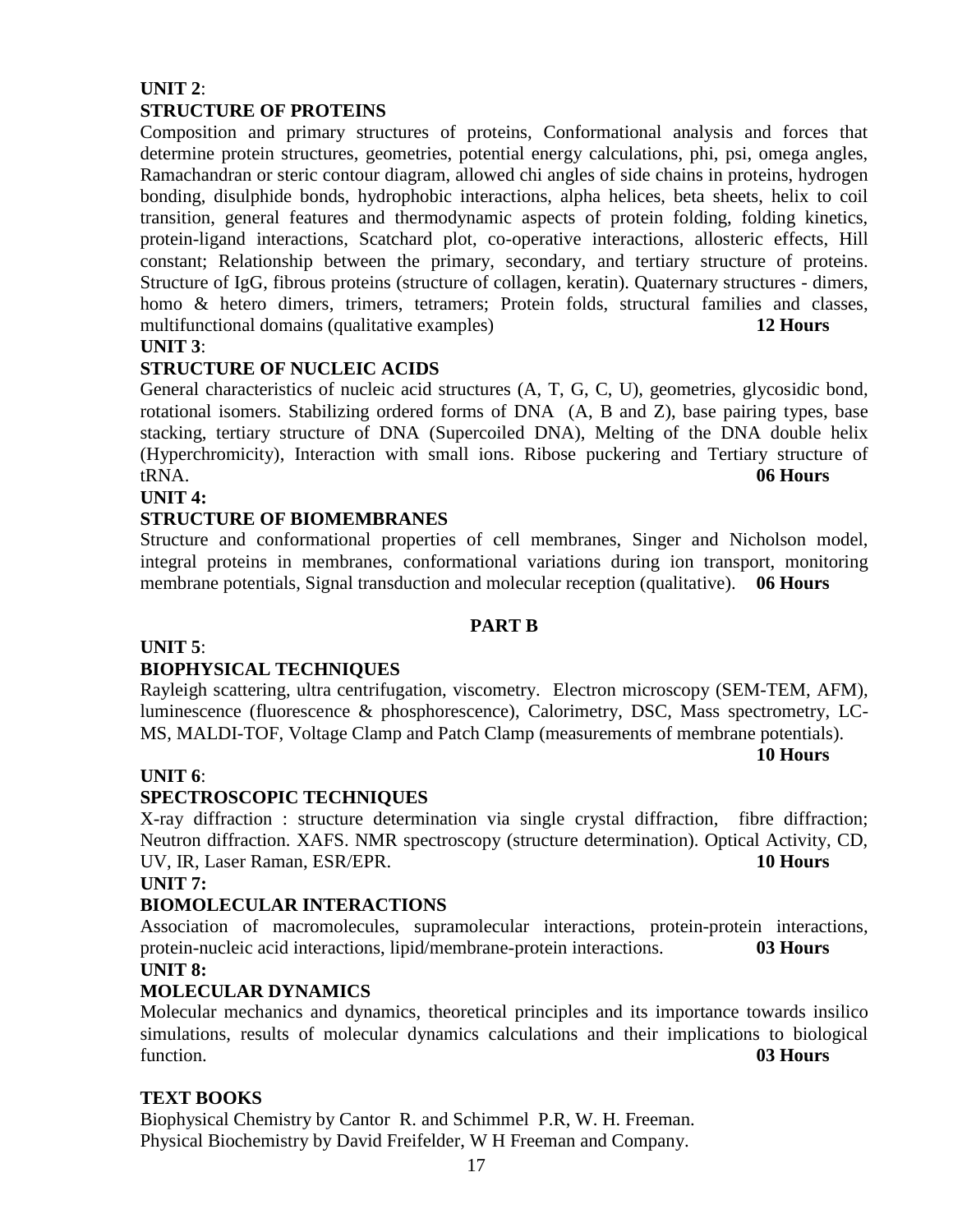Biophysical Principles of Structure & Function by Fred M. Snell & Sidney Shulman Introduction to Protein Structure by Carl Branden and John Tooze, Garland Publishing. Proteins Structure – A Practical Approach by Creighton, Oxford University Press. Physical Chemistry: Principles and Applications in Biological Sciences by Tinoco and others, Prentice Hall.

## **REFERENCE BOOKS**

Biophysics – An Introduction by Cotterill, Wiley Student Edition. Foundations of Biophysics by A.L. Stanford, Academic Press. Principles of protein structure by G Schulz and R H Schrimer, Springer Verlag. Principles of nucleic acid structure by Sanger, Springer Verlag. Introduction to Protein Science by Arthur M Lesk, Oxford University Press. Biological Spectroscopy by J. D. Campbell and R. A.Dwek, Plenum Press.

## **MOLECULAR BIOLOGY**

| Subject code : 10BT-44 |  | LA Marks $\qquad$ : 25  |  |
|------------------------|--|-------------------------|--|
| $Hrs./Week$ : 04       |  | Exam Hrs. $\qquad$ : 03 |  |
| Total Hours : 52       |  | Exam Marks : 100        |  |

#### **PART A**

## **UNIT 1:**

## **INTRODUCTION**

Chromosomal theory of heredity, genes and their location. Genetic code, Information flow in biological systems: central dogma, updated central dogma. Structures and forms of nucleic acids – DNA and RNA. **04 Hours**

#### **UNIT 2:**

## **REPLICATION**

Replication of DNA, structure and function of DNA polymerases, models of replications in prokaryotes and eukaryotes, mechanism of DNA replication and enzymes involved.**07 Hours UNIT 3:** 

## **TRANSCRIPTION**

Bacterial RNA polymerase, structure and function of RNA polymerases (prokaryotes  $\&$ eukaryotes), eukaryotic RNA polymerases, mechanism of transcription in prokaryotes and eukaryotes, transcription factors, post-transcriptional processing (RNA editing, siRNA, splicing, poly A tail and 5' capping), transcription inhibitors. **07 Hours**

#### **UNIT 4:**

## **TRANSLATION**

Mechanism of translation, activation of amino acid initiation, elongation and termination of protein synthesis. Post translational modification and protein targeting, protein splicing. Differences between prokaryotic and eukaryotic protein synthesis, codon usage, inhibitors of transcription and translation. **08 Hours**

#### **PART B**

#### **UNIT 5:**

## **GENE EXPRESSION IN PROKARYOTES**

Regulation of gene expression in prokaryotes: Operon model, gal, lac, trp Operons; positive versus negative regulation. **07 Hours**

#### **UNIT 6:**

## **GENE EXPRESSION IN EUKARYOTES**

Regulation of eukaryotic gene expression, transcriptional control, homeobox in the control of developments in insects and vertebrates. **07 Hours**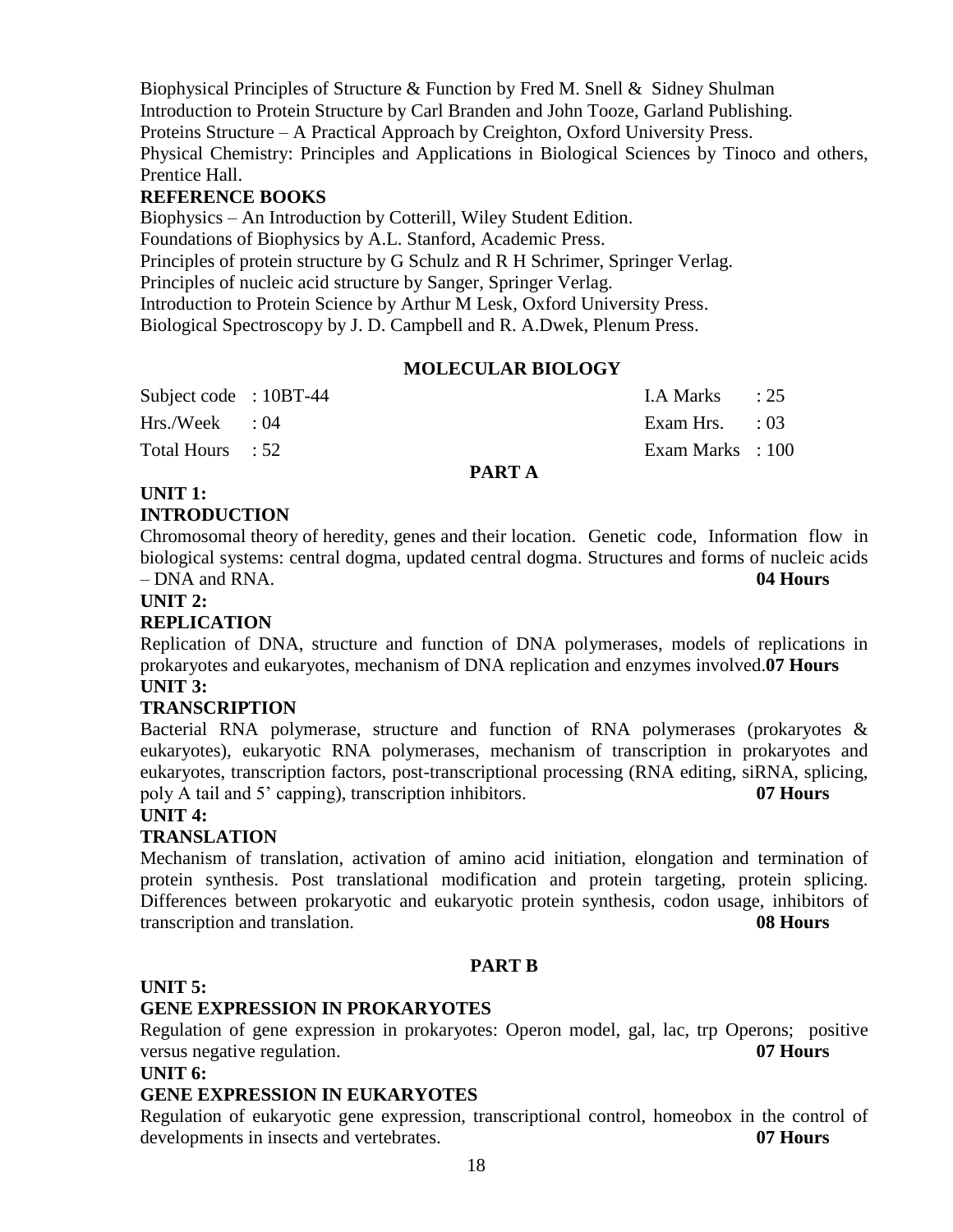## **UNIT 7: GENETIC RECOMBINATION**

Genetic recombination in bacteria and viruses, site specific recombination, transposons and insertion sequences; Retroviruses. **06 Hours**

## **UNIT 8:**

## **MUTATION & GENE MAPPING**

DNA damage & Repair, Mutation, Role of recombination and transposition in evolution; gene mapping techniques. Oncogenes. **06 Hours**

## **TEXT BOOKS**

Essentials of Molecular Biology by David Freifelder, Narosa Pub. House.

Molecular Biology of the Cell by Alberts et al., Garland Publishing.

Principles of Gene manipulation and Genomics by Primrose, Oxford University Press.

Molecular Biology of the Gene by James D Watson et al., Pearson Education.

Genes IX, by Benjamin Lewin, Jones & Bartlett Publishers.

## **REFERENCE BOOKS**

Molecular Cell Biology by Darnell J Lodish & H Baltimore, Freeman Pub.

Biochemistry & Molecular Biology by William H Elliot and Daphane C Elliot, Oxford University Press.

Current protocols in molecular biology edited by Frederick M. Ausubel et al., John Wiley & Sons.

Methods in enzymology by Berger S.L. & Kimmel A.R., Academic Press Cell & Molecular Biology by Pragya Khanna, I K Intl.

## **BASICS OF COMPUTER APPLICATIONS**

| Subject code : 10BT-45 | LA Marks $\qquad$ : 25  |  |
|------------------------|-------------------------|--|
| $Hrs./Week$ : 04       | Exam Hrs. $\qquad$ : 03 |  |
| Total Hours : 52       | Exam Marks : 100        |  |

## **UNIT 1:**

## **LINUX**

Introduction to Linux, basic commands, working with files, file attributes, installing programs using rpm, working with basic editors sed, awk and vi, using the shell, pipes, aliases, wildcards, checking processes, killing processes, basic decision making statements: if...then.... else...if - test - while...do...done - until...do...done - for...in...do...done - case...in...esac - select...in...do., basic regular expressions, using grep command, string search applications using regular expressions.

#### **05 Hours**

## **UNIT 2:**

## **XML**

Structured and unstructured data, XML fundamentals, XML documents and XML files, elements and character tags, attributes, XML names, CDATA sections, XML declarations, DTD, element declarations, attribute declarations, namespaces, programming applications of XML; General features of NCBI's Molecular biology data model, BioXML, NeuroML, Chemical Markup Languages (CML), Microarray ML(MAML), RiboML and SBML. **07 Hours UNIT 3:** 

## **INTERNET**

Internet Addresses, Internet Protocol, Transport layer, Upper layer protocols, Internet access and applications. Overview of HTML (Hyper Text Markup Language) and HTTP (Hyper Text Transfer Protocol); Web servers, Web access, Security, WWW (World Wide Web) proxies,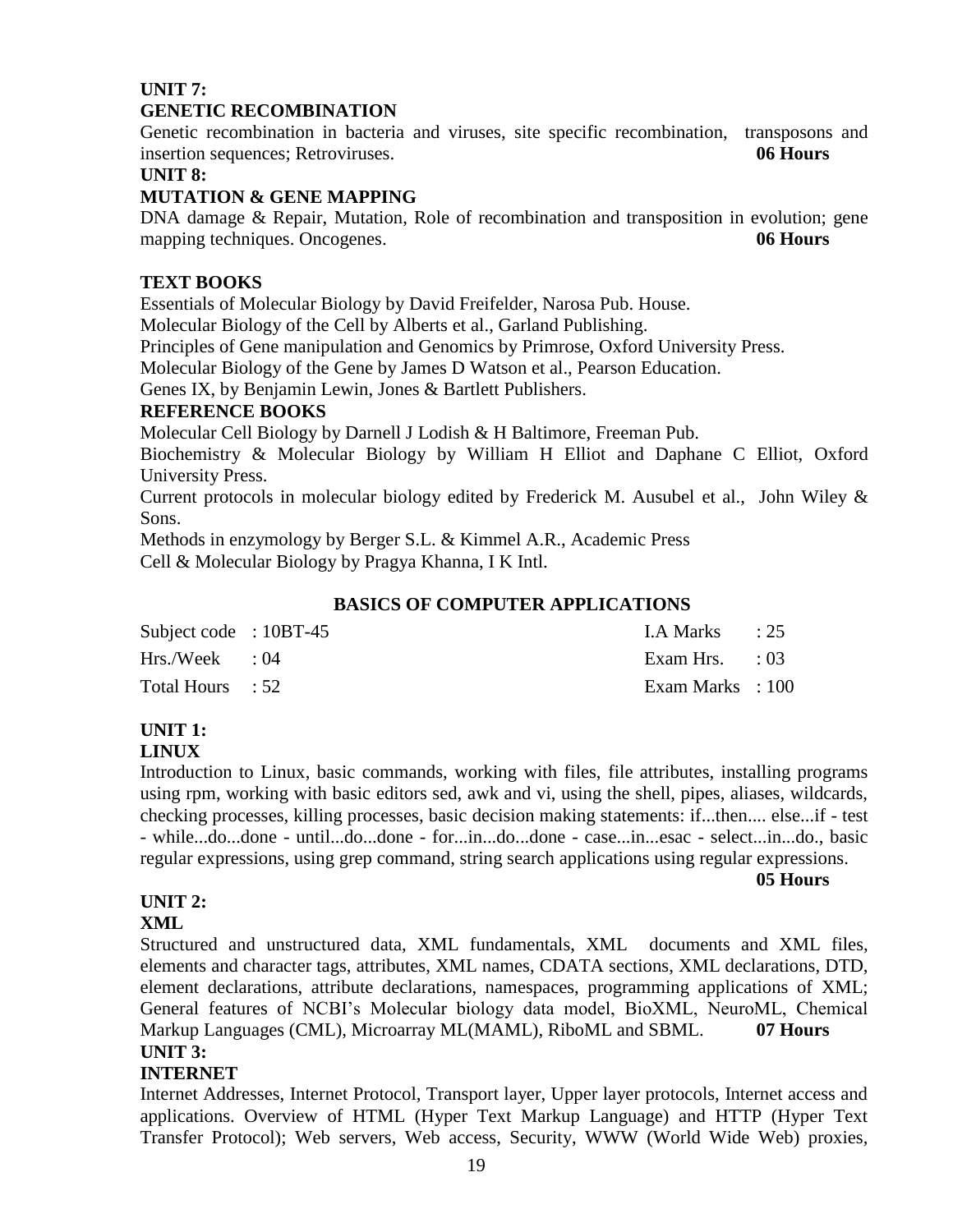HTML technology and applications with examples related to biotechnological fields. Novell's WWW service, applications on the Web, search engines on topics of biotechnological relevance, legal and ethical issues. **07 Hours**

## **UNIT 4:**

## **DATABASES**

Introduction to flat files, DBMS and RDBMS, E-R relationship, Introduction to SQL, basic commands, using SQL in MS Access, creating and modifying tables, joining tables, simple queries using SQL, inner join, outer joins, data sorting, filters. **07 Hours**

#### **PART B**

#### **UNIT 5: ONTOLOGIES**

Overview of ontologies, gene ontologies, Open biological ontologies (OBO), TAMBIS ontology, cell cycle ontology, GeneX ontology. Building ontology, ontology development tools (protégé 2000, GKB editor, OilEd). Ontology integration, applications of bio-ontologies. Different kinds of data formats (CSV and tabbed formats for general file representation, data cleaning, flat file)

## **UNIT 6:**

## **MATLAB**

Introduction to MATLAB, features of MATLAB toolbox, Usage of MATLAB towards biostatistical and biochemical applications. Modeling of biochemical and biotechnological systems using MATLAB scientific computing environment. **06 Hours**

#### **UNIT 7:**

## **C++ CONCEPTS**

Overview of c programming concepts, Introduction to OOPs concepts with respect to C++ (Encapsulation, polymorphism, Inheritance, Abstraction, Dynamic binding), data types, Arrays.

**04 Hours**

**06 Hours**

## **UNIT 8:**

## **APPLICATIONS**

Writing a C program using numerical analysis technique towards solving the differential equations, applications of differential equations to biotechnology (such as finding the thermal death kinetics of microorganisms, holding time for sterilization, estimating the length of the lag phase, calculation of specific growth rate, doubling time, and substrate-to-cell yield coefficient, etc).

Write a C++ Program to find the optimum pH and temperature for maximum enzyme activity, to derive the column height needed to achieve the specified degree of conversion in a fluidized-bed biofilm reactor, to find the optimal dilution rate for maximum cell productivity, etc. Usage of NCBI's C++ tool kit to demonstrate certain features of sequence analysis. **10 Hours**

## **TEXT BOOKS**

Linux: the complete reference by Richard Peterson, McGraw Hill.

Internet: The complete reference by Margaret Levine Young, Tata McGraw Hill.

C Programming by E Balaguruswamy, Tata McGraw Hill.

A first course in database systems, Jeffrey. D. Ullman and Jennifer. D. Widon, Pearson Education Asia.

HTML and XML for beginners: Michael Morrison, Microsoft Press.

A study in Ontology: Peter Simons, Oxford Press**.**

Essential MATLAB for Scientists and Engineers by Arnold, Wiley, NY.

## **REFERENCE BOOKS**

SAMS teach SQL in 10mins by Ben Forta, Williams Publishing.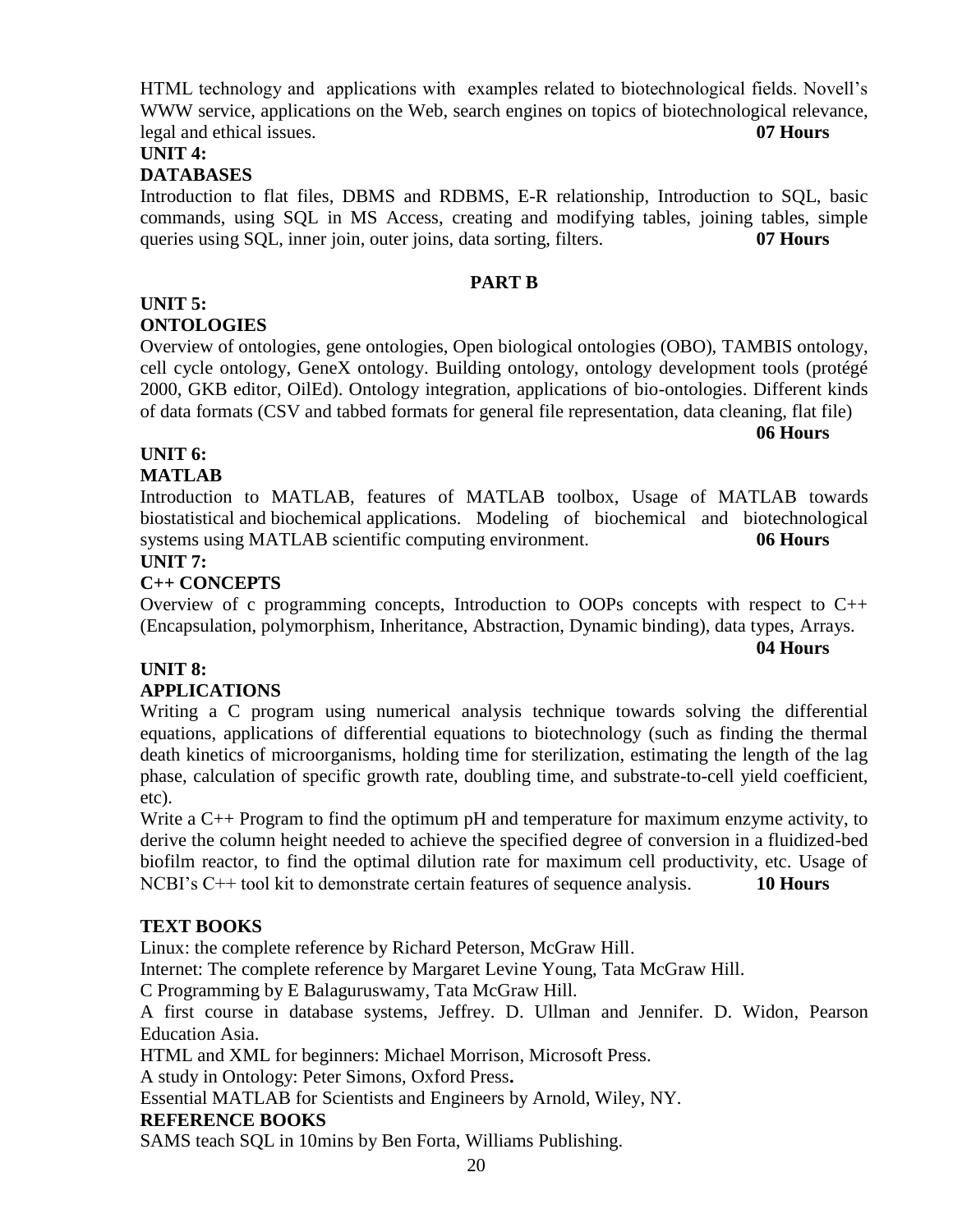Beginning XML by David Hunter, Wrox Press.

Introducing UNIX and LINUX by Mike Joy, Palgrave Macmillan.

SQL Simplified: Learn to read and write SQL by Cecelia. L. Allison, Jones and Bartlett.

SQL queries for mere mortals: A hands-on guide to data manipulation in SQL by Michael J. Hernandez and John. L. Viescas, Addison Wesley.

#### **BIOPROCESS PRINCIPLES AND CALCULATIONS**

|                        |  | PART A |                         |  |
|------------------------|--|--------|-------------------------|--|
| Total Hours : 52       |  |        | Exam Marks : 100        |  |
| $Hrs./Week$ : 04       |  |        | Exam Hrs. $\qquad$ : 03 |  |
| Subject code : 10BT-46 |  |        | LA Marks $\qquad$ : 25  |  |

## **UNIT 1:**

#### **UNITS AND DIMENSIONS**

Fundamental and derived quantities, inter-conversion of units from one system to another (FPS, CGS, MKS, SI). **02 Hours**

#### **UNIT 2:**

## **BASIC CHEMICAL CALCULATIONS**

Concept of atom and mole, Expressing composition of mixtures in Solids, liquids and gases. Expressing composition of mixtures and solutions - Percentage by weight percentage, mole percentage and Volume percentage; Normality, Morality, Molality, ppm, ppb. **04 Hours UNIT 3:** 

## **MATERIAL BALANCE WITHOUT CHEMICAL REACTIONS**

Generalized material balance equations for distillation, absorption, extraction, crystallization, mixing, drying and evaporation, Material balances calculation in Distillation, Absorption, Extraction, Crystallization, Drying, Mixing and Evaporation Operations, Material balances calculation involving bypass, recycle and purge operations. **12 Hours**

#### **UNIT 4:**

**MATERIAL BALANCE INVOLVING CHEMICAL REACTIONS** Generalized material balance equations, Principles of stoichiometry, Definitions of limiting and excess reactants, fractions and percentage conversion, yield and percentage yield, Selectivity, unit process – neutralization, oxidation, hydrogenation, nitration, hydrolysis, esterification, alkylation and amination, problems relating to these unit processes. **08 Hours** 

#### **PART B**

#### **UNIT 5:**

## **ENERGY BALANCE**

General energy balance equation for steady state. Heat capacity, estimation of heat capacity for solids, liquids, gases and their mixtures. Enthalpy, Standard Heat of formation, standard heat of reaction, Standard heat of combustion and calorific value, Calculation of  $\Delta(H_R)$  at elevated temperature. Biochemical equilibrium constants and conversions. **10 Hours**

#### **UNIT 6:**

#### **BIOPROCESS PRINCIPLES**

Historical development of bioprocess technology; Bioprocess principles and operations, Generalized process flow sheets. General material balance equation for steady state (for manufacture of penicillin and ethanol) - outline of an bioprocess and the various (upstream and downstream) unit operations involved in bioprocesses. **05 Hours**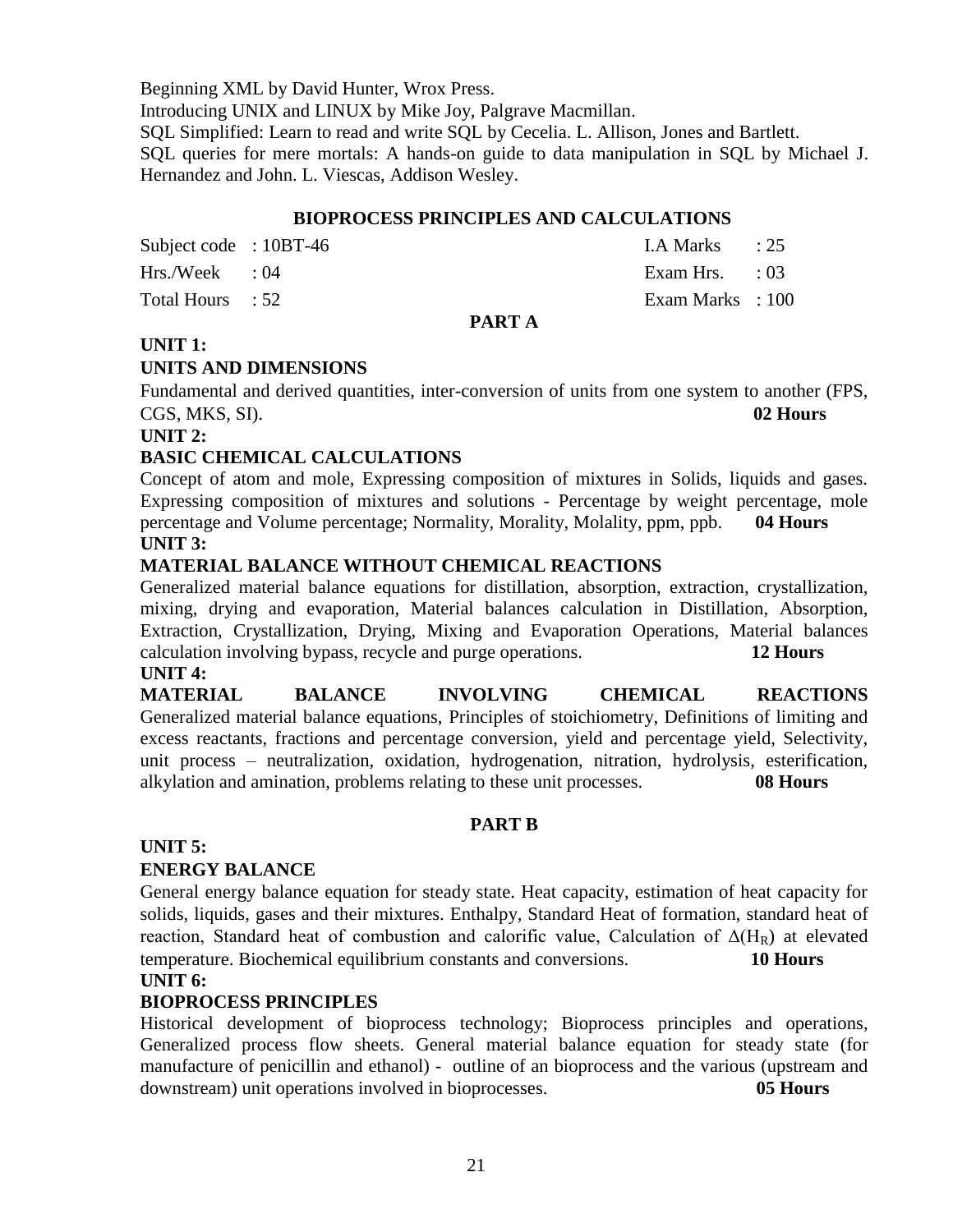## **UNIT 7: FUELS AND COMBUSTION**

Fuels – types of fuels, (solid, liquid and gaseous fuel), relevance to biofuels, characteristics of fuels, Ultimate and proximate analyses of fuels; calculations involving Excess air and Air-fuel ratio. **05 Hours** 

## **UNIT 8:**

## **STOICHIOMETRY OF BIOPROCESS**

Introduction, definitions and determination of specific growth rate and yield. Stiochiometry of microbial growth and product formation. **06 Hours**

## **TEXT BOOKS**

Principles of Biochemistry by David L. Nelson (Editors), W.H. freeman and company. Bioprocess Engineering Principles by Pauline Doran, Academic Press. Biochemical Engg. Fundamentals by J E Bailey & D. F. Ollis, McGraw Hill.

Biochemical Calculations by I.H.Segel, John Wiley & Sons.

## **REFERENCE BOOKS**

Basic Principles and Calculations in Chemical Engineering by David Himmelblau, PHI Bioprocess Engineering by Shule and Kargi, Prentice Hall.

## **CELL & MOLECULAR BIOLOGY LAB**

Subject code : 10BTL-47 I.A Marks : 25

Hrs./Week : 03 Exam Hrs. : 03

Exam Marks : 50

- 1. Study of divisional stages in Mitosis using onion root tips.
- 2. Study of divisional stages in Meiosis using onion flower buds.
- 3. Study of Polytene and Lampbrush chromosomes using permanent slides
- 4. Isolation of plant protoplasts by enzymatic method
- 5. Chemical fusion of plant protoplasts (PEG, Calcium)
- *6.* Isolation of plasmid DNA from *E.coli*
- 7. Isolation of genomic DNA (plant / microbial sources)
- 8. Agarose gel electrophoresis and quantification of nucleic acids (colorimetric, ethidium bromide dot blot and standard DNA marker)
- 9. Digestion and mapping of plasmid pUC18
- 10. Competent cell preparations
- 11. Transformation of *E.coli* cells
- 12. Selection of recombinants (Blue-white screening)
- 13. Tns 5 induced mutagenesis in *E.coli*
- 14. Study of conjugation in *E.coli*
- 15. PCR (Demo experiment)

## **TEXT BOOKS**

Looking at Chromosomes by Darlington, Wiley.

Essentials of Molecular Biology by David Freifelder, Narosa Pub. House.

Molecular Biology of the Cell by Alberts et al., Garland Publishing.

Principles of Gene manipulation and Genomics by Primrose, Oxford University Press.

Molecular Biology of the Gene by James D Watson et al., Pearson Education.

## **REFERENCE BOOKS**

Molecular Cell Biology by Darnell J Lodish & H Baltimore, Freeman Pub.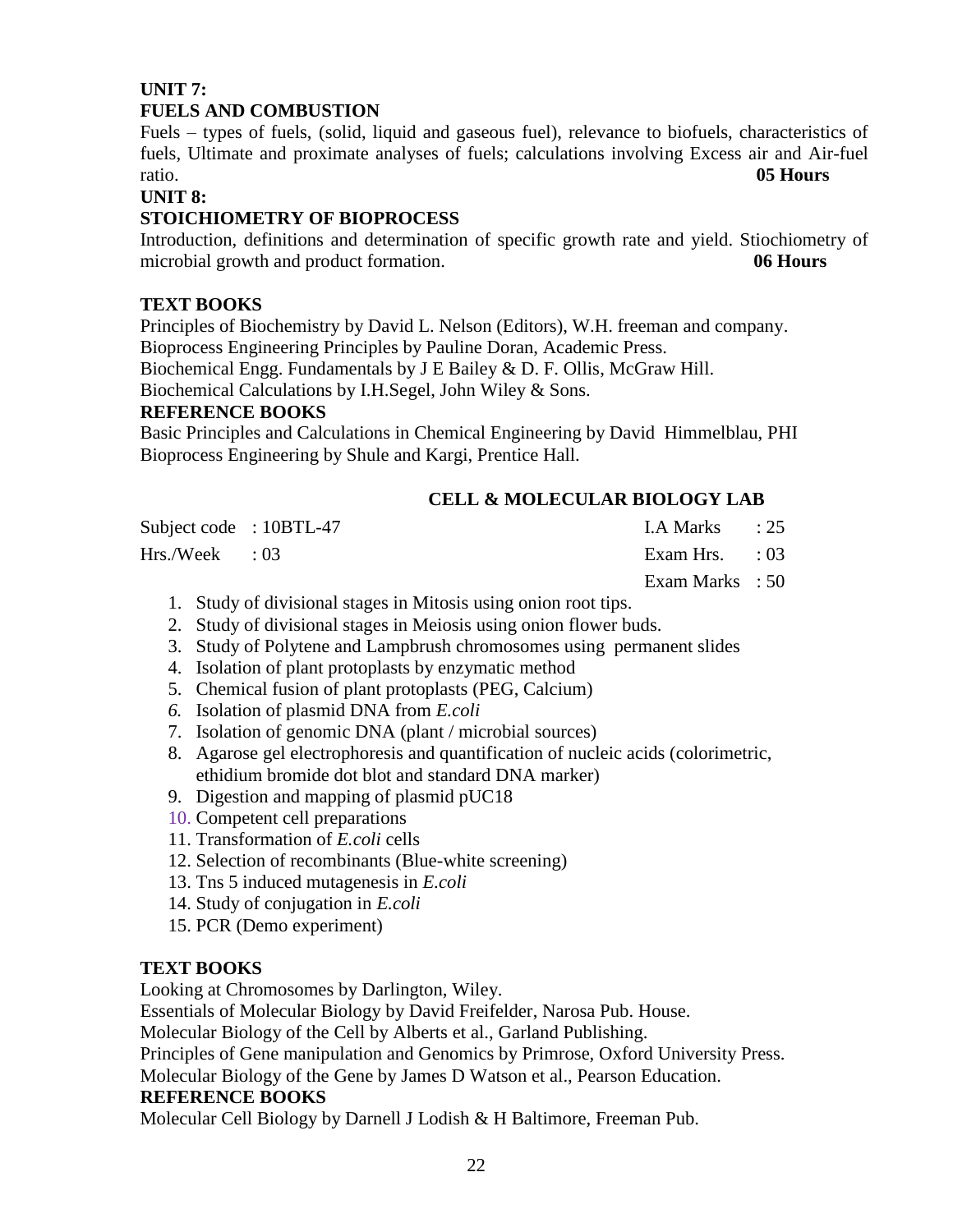Biochemistry & Molecular Biology by William H Elliot and Daphane C Elliot, Oxford University Press.

Current protocols in molecular biology, edited by Frederick M. Ausubel et al., John Wiley & Sons.

Methods in enzymology by Berger S.L. & Kimmel A.R., Vol.152, Academic Press. Cellular & Biochemical Science by G. Tripathi, IK Intl.

## **MICROBIOLOGY LAB**

| Subject code: 10BTL-48 | LA Marks : 25           |  |
|------------------------|-------------------------|--|
| Hrs./Week : 03         | Exam Hrs. $\qquad$ : 03 |  |
|                        | Exam Marks : 50         |  |

- 1. Instrumentation
- 2. Media preparation, Preparation of plates and tubes.
- 3. Isolation of bacteria & fungi from different sources.
- 4. Isolation bacteriophages.
- 5. Enumeration of microbes by Colony count and haemocytometer.
- 6. Determination of size of cell or spore by Micrometry.
- 7. Gram staining, Capsule staining, endospore and flagella staining.
- 8. Staining of fungi.
- 9. Characterization of bacteria by Biochemical Tests: IMViC, Starch hydrolysis, carbohydrate fermentation, Catalase, Urease, hydrogen sulphide, Nitrate reduction.
- 10. Isolation of actinomycetes and rhizobium and their identification.
- 11. Determination of quality of milk by MBRT and Resazurine tests.
- 12. Estimation of lactose content and lactic acid content in milk.
- 13. Water quality assessment and Bioburden test.
- 14. Growth curve studies.
- 15. Antibiotic sensitivity tests.

## **REFERENCE BOOKS**

Cell Biology by Kimbal, Wiley Publishers.

Cell Biology by S.C Rastogi, New age International Pub.

Molecular Cell Biology by Darnell and Baltimore, Freeman pub.

Molecular aspects of Cell biology by Garret and Grisham, Cengage Learning.

General Microbiology by Stainer Ingraham and Wheeler, Mac Milan Pub.

Microbiology by Pelczar, Chan and Krig, W.C Brown Pub.

Industrial Microbiology by Prescott and Dunn, Macmillian.

A text book of Microbiology by P.Chakraborthy, New Central Book Agency.

Fundamentals of Microbiology and Immunology by Ajit Kumar Banerjee. CABI Publishing.

Lab Math by Dany Spencer Adams, IK Intl.Pub house.

Lab Ref by Jaine Roskams & Linda Rodgers IK Intl.Pub house.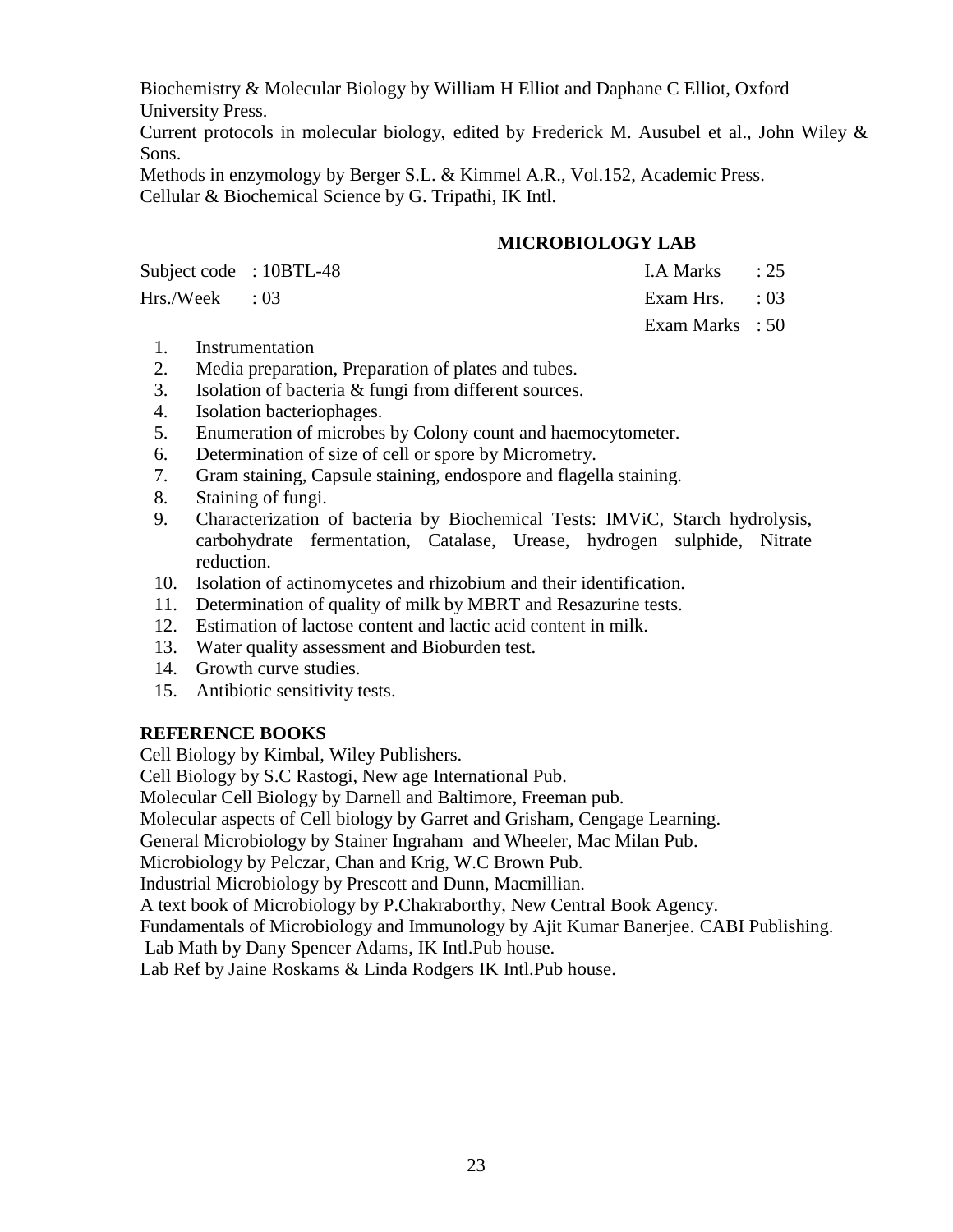## **V SEMESTER**

#### **MANAGEMENT & ENTREPRENEURSHIP**

| Sub. Code :      | 10BT-51 | LA Marks : 25 |        |
|------------------|---------|---------------|--------|
| Hours/week :     |         | Exam Hrs. :   |        |
| Total Hours : 52 |         | Exam Marks :  | $-100$ |

#### (COMMON TO ALL U.G. COURSES UNDER VTU – SYLLABUS TO BE PROVIDED BY VTU)

#### **BIOKINETICS & BIOREACTION ENGINEERING**

| Sub. Code :   | 10BT-52 | I.A Marks : 25 |       |
|---------------|---------|----------------|-------|
| Hours/week :  |         | Exam Hrs. :    |       |
| Total Hours : |         | Exam Marks :   | - 100 |

#### **PART A**

#### **UNIT 1**:

#### **INTRODUCTION**

Law of mass action and rate equation, definitions and examples of elementary and nonelementary reactions, theories of reaction rate and temperature dependency, analysis of experimental reactor data - evaluation of rate equation by integral and differential analysis for constant volume system. Conceptual numericals. **08 Hours**

## **UNIT 2:**

#### **BIOCHEMICAL EQUILIBRIA**

Equilibrium in chemically reactive systems (single and multiple reactions), evaluation of reaction equilibrium constant, concentration/conversion data, effect of temperature on equilibrium – derivation of G *vs.* T relation, application of above concepts to biochemical systems. Conceptual numericals. **04 Hours**

## **UNIT 3**:

#### **BIOREACTORS**

Design equations for homogeneous system - batch, stirred tank and tubular flow reactor, size comparison of single reactors, combination of reactor systems - Qualitative design for parallel and series reactors and recycle reactors. Conceptual numericals. **08 Hours**

#### **UNIT 4:**

#### **NON-IDEAL BIOREACTORS**

Non-ideal reactors, residence time distribution studies for pulse and step input, Exit age distribution of fluid in reactors, RTD's for CSTR and PFR, calculations of conversions for First order reactions, tanks in series models. Conceptual numericals. **06 Hours**

#### **PART B**

#### **UNIT 5:**

#### **ENZYME KINETICS**

Enzyme active site, types of enzyme specificities, enzyme kinetics, initial velocity studies, formation of ES complex, derivation of Michaelis-Menton equation, definition of Km and Vmax, Lineweaver-Burk and Eadie-Hofstee plots. Units of enzyme activity, Enzyme inhibition: competitive, uncompetitive and non-competitive; Regulations – allosteric and feed back regulation. Conceptual numericals. **10 Hours**

#### **UNIT 6:**

#### **KINETICS OF MICROBIAL GROWTH AND PRODUCT FORMATION**

Phases of cell growth in batch cultures; simple unstructured kinetic models for microbial growth - Monod model; Growth of Filamentous Organisms. Growth associated (primary) and non-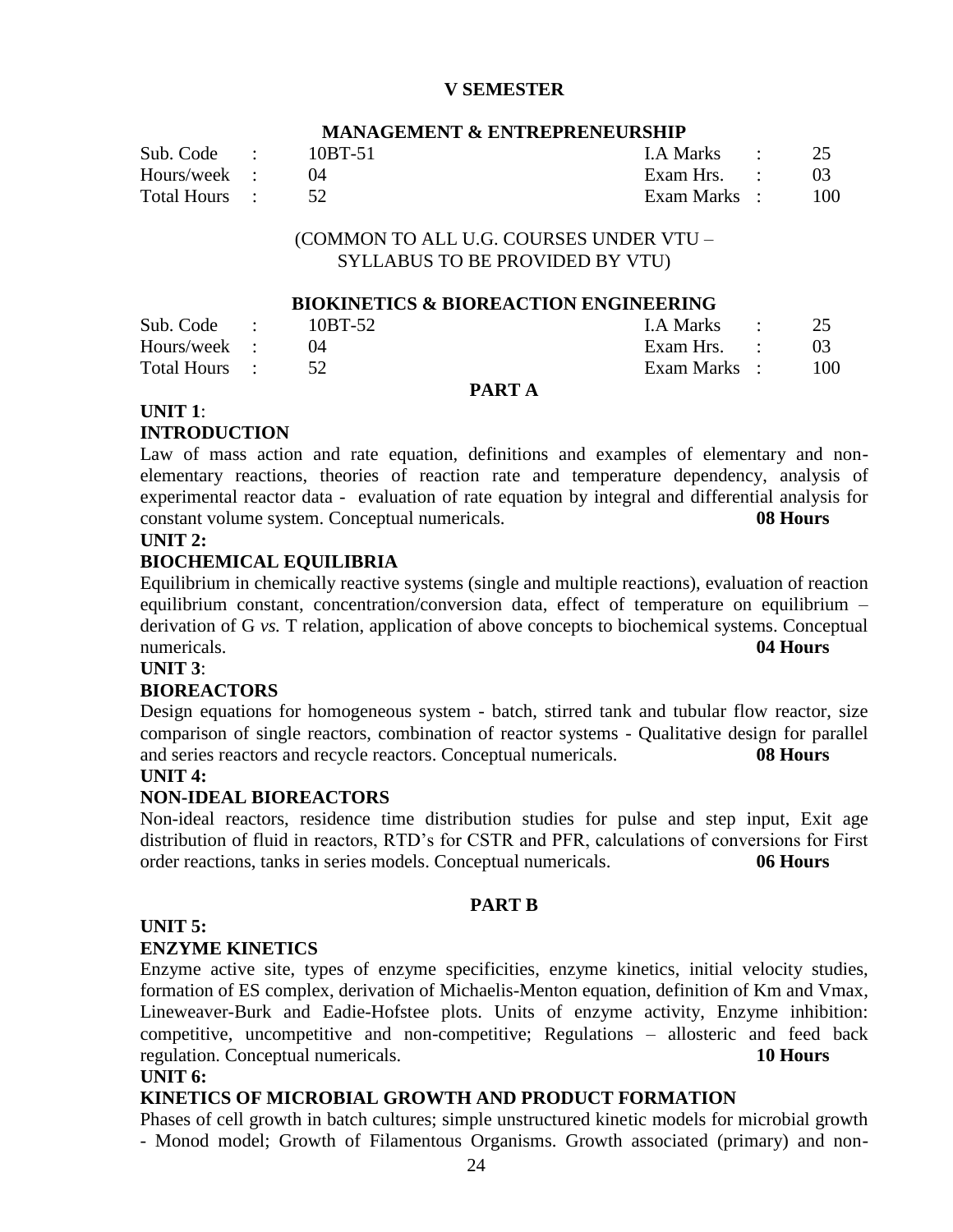growth associated (secondary) product formation kinetics; Leudeking-Piret models; substrate and product inhibition on cell growth and product formation; Conceptual numericals. **05 Hours UNIT 7:**

## **METABOLIC STOICHIOMETRY AND ENERGETICS**

Stoichiometry of cell Growth and Product Formation- elemental balances, degrees of reduction of substrate and biomass; available-electron balances; yield coefficients of biomass and product formation; maintenance coefficients. Energetic analysis of microbial growth and product formation - oxygen consumption and heat evolution in aerobic cultures; thermodynamic efficiency of growth. Conceptual numericals. **05 Hours**

## **UNIT 8:**

## **MEDIA DESIGN AND STERILIZATION**

Medium requirements for fermentation processes- Carbon, nitrogen, minerals, vitamins and other complex nutrients; oxygen requirements; Medium formulation for optimal growth and product formation - examples of simple and complex media; Thermal death kinetics of microorganisms; Batch and continuous heat – Sterilization of Liquid media; Filter sterilization of liquid media.

## **TEXT BOOKS**

Chemical Reaction Engineering by Levenspiel O., John Wiley.

Elements of Chemical Reaction Engineering by Fogler, H.S., Prentice Hall.

Bioprocess Engineering by Shuler and Kargi Prentice Hall.

Enzyme Kinetics and Mechanism by Paul F Cook & W W Cleland, Garland Science.

## **REFERENCE BOOKS**

Bioprocess Engineering by Aiba, Humprey & Millis, Academic Press.

Biochemical Engineering by James Lee, Prentice-Hall.

Biochemical Engineering Fundamentals by Bailey and Ollis, McGraw Hill.

Bioprocess Engineering Principles by Pauline M. Doran, Elsevier Science

Principles of Biochemistry by Albert Lehninger, CBS publishers

Bioenergetics by L Eruster, Greena Publishing Associates.

Enzyme Kinetics by Plowman, McGraw Hill.

Chemical Engineering Kinetics by Smith J.M., McGraw Hill.

Wolf R. Vieth, Bioprocess Engineering – Kinetics, Mass Transport, Reactors and Gene Expression. A Wiley – Interscience Publication.

Chemical Reactor Analysis and Design by Forment G F and Bischoff K B., John Wiley.

Biocatalytic Membrane Reactor by Drioli, Taylor & Francis.

## **BIOINSTRUMENTATION & BIOSENSORS**

| Sub. Code :   | $10B$ T-53 |                 | I.A Marks : $25$ |      |
|---------------|------------|-----------------|------------------|------|
| Hours/week :  |            |                 | Exam Hrs. :      | - 03 |
| Total Hours : |            |                 | Exam Marks :     | 100  |
|               |            | <b>DIADER</b> 4 |                  |      |

## **PART A**

## **UNIT 1:**

## **INTRODUCTION**

Electrical quantities and units; functional elements of an instrumentation system; static and dynamic characteristics; principles of analog and digital meters; CRO, energy meters, time and frequency meters; multimeters. Transducers: Classification, resistive strain gages, RTD, LVDT, Peizoelectric transducers, electromagnetic transducers, optical transducers, transducers for biomedical applications. Conceptual numericals. **06 Hours**

#### **07 Hours**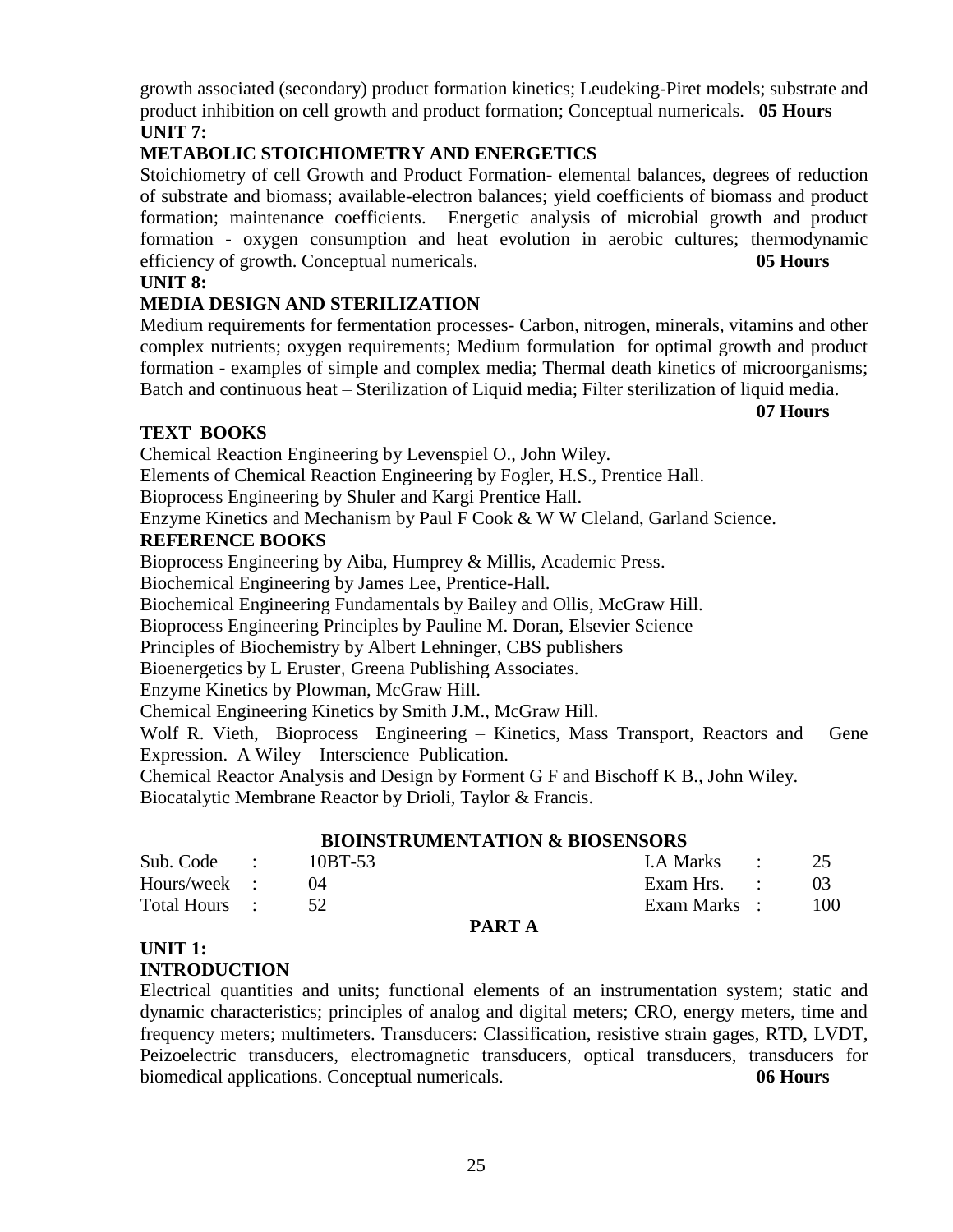## **UNIT 2: BIOMEDICAL IMAGING & INSTRUMENTATION**

The terminology of medical instrumentation and imaging, a review of medical and physiological signals; Principles, instrumentation (schematic) and applications of: EEG, ECG, EMG, Radiography, Nuclear Medicine, SPECT, PET, CT, MRI, Ultrasound Imaging, Photoacoustic imaging, [Digital Mammography, Endoscopy.](http://en.wikipedia.org/wiki/Digital_Mammography_and_PACS) **10 Hours**

## **UNIT 3:**

## **CARDIAC AND VASCULAR SYSTEM**

Overview of cardiovascular system, Types of blood pressure sensors, Lumped parameter modeling of a catheter-sensor system, Heart sounds, Cardiac catheterization, Indirect measurement of blood pressure, Measuring blood flow rate, Measuring blood volume, Pacemakers, Defibrillators, Cardiac-assist devices, Replacement heart valves – related instrumentation of equipments involved and sensors. Conceptual numericals. **05 Hours UNIT 4:** 

## **RESPIRATORY SYSTEM**

Modeling the respiratory system, Measuring gas flow rate, Measuring lung volume, Tests of respiratory mechanics, Measuring gas concentration, Tests of gas transport, Ventilators, Anesthesia machines, Heart-Lung machine – related instrumentation of equipments involved and sensors. Conceptual numericals. **05 Hours**

#### **PART B**

## **UNIT 5:**

## **ANALYTICAL INSTRUMENTS**

pH meters, Radiometric Devices, Fluorescence Spectrophotometers, Chromatology (chromatographic techniques – GC  $& HPLC$ ), Electrophoresis, and Lab on a chip - related instrumentation, Validation/Calibration, Commissioning and Maintenance of all the above equipments. Conceptual numericals. **06 Hours**

## **UNIT 6:**

## **ASSAY TECHNOLOGIES AND DETECTION METHODS**

Introduction; Bioassay Design and Implementation; Radiometric Assays; Scintillation Proximity Assays; Types of fluorescence measurements and instrumentation; Reporter gene Assay applications; Bio-analytical Applications. **06 Hours**

#### **UNIT 7:**

## **AUTOMATION AND ROBOTICS**

Introduction to Automation, types, LERT classification system, components of a robot, softwares used in robotics, Barcode technology, objectives, decoding, symbologies used, barcode reader (pen-type, laser type, CCD camera and camera based readers). PC based and Microcontroller based automation. **04 Hours**

#### **UNIT 8:**

#### **BIOSENSORS**

Introduction to Biosensors: Concepts and applications. Biosensors for personal diabetes management. Microfabricated Sensors and the Commercial Development of Biosensors. Electrochemical sensors, Chemical fibrosensors, Ion-selective FETs, Noninvasive blood-gas monitoring, Blood-glucose sensors. Noninvasive Biosensors in Clinical Analysis. Applications of Biosensor-based instruments to the bioprocess industry. Application of Biosensors to environmental samples. Biochips and their application to genomics. BIAcore - an optical Biosensor. **10 Hours**

#### **TEXT BOOKS**

Bioinstrumentation and Biosensors by Donald L Wise, Marcel Dekker Inc.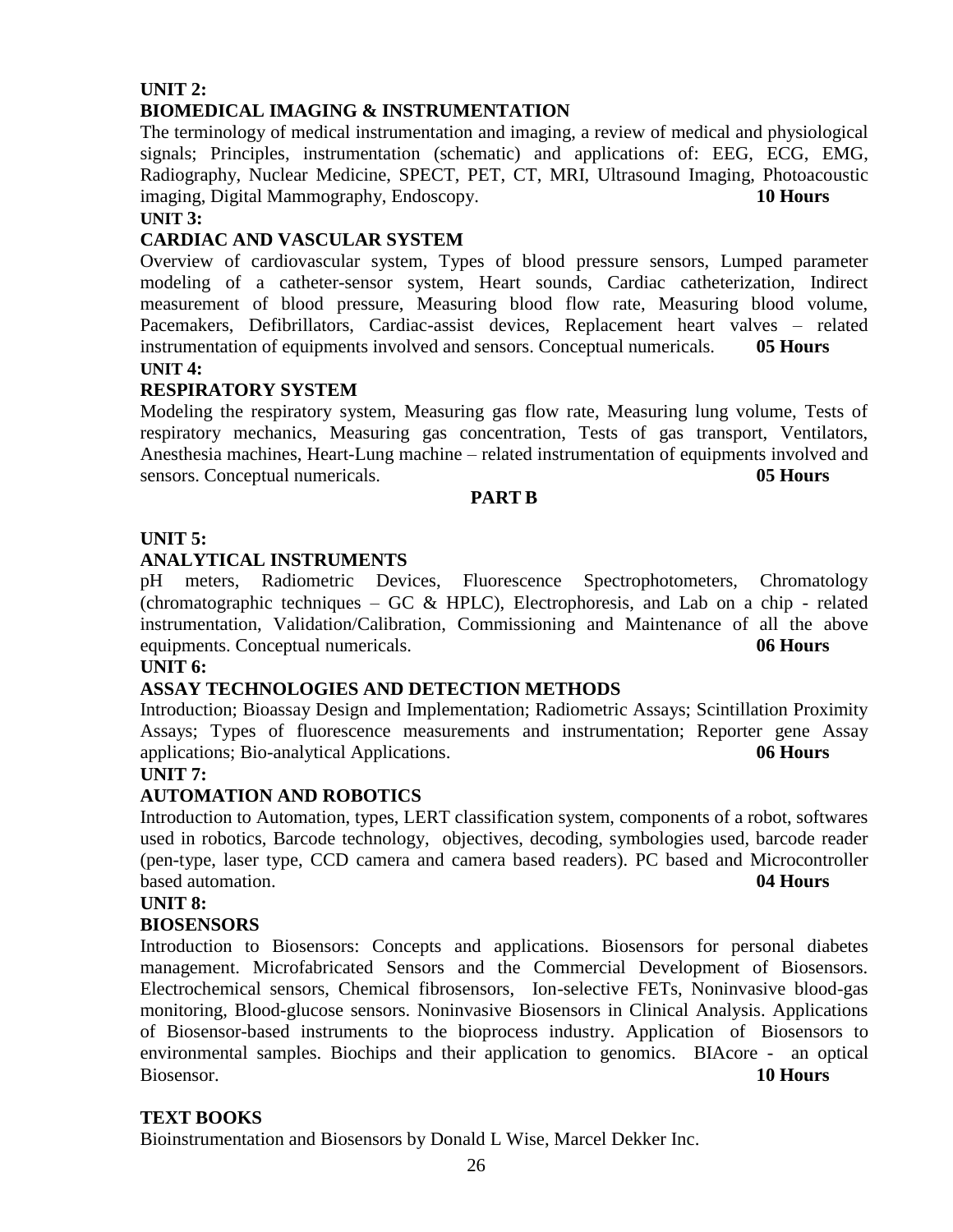Biosensors by Cooper J M (2004). Oxford Publications. Hand book of Biomedical Instrumentation – R. S. Khandpur, TMH. Biosensors and their applications by Yang Victor C & Ngo That T, Springer. Biosensors – An introduction by Eggins Brain R. Wiley, John & Sons. Advances in Laboratory Automation-Robotics by J.R. Strimaitis and J.N. Little, Zymark Corporation. Principles of Applied Biomedical Instrumentation by Geddes & Baker. **REFERENCE BOOKS** Automation technologies for genome characterization, John Wiley & Sons, Inc.

Transducers and Instrumentation by Murthy D V S. Prentice Hall.

High Throughput Screening, Edited by John. P. Devlin, Marcel Dekker.

Commercial Biosensors by Graham Ramsay, John Wiley & Son, INC.

Introduction to bioanalytical sensors by Alice J Cunningham Newyrok, John Wiley.

Applied biosensors by Doland L Wise, CRC Press.

Encyclopedia of Medical devices and Instrumentation by J G Webster, John Wiley.

Introduction to Biomedical equipment technology by J J Carr, J M Brown, Prentice Hall.

Introduction to Biomedical Engineering by J Enderle, S Blanchard & J Bronzino, Elsevier.

#### **IMMUNOTECHNOLOGY**

| Sub. Code :      | $10B$ T-54 | $1. A Marks$ : 25 |     |
|------------------|------------|-------------------|-----|
| Hours/week :     |            | Exam Hrs. :       |     |
| Total Hours : 52 |            | Exam Marks :      | 100 |

#### **PART A**

#### **UNIT 1**:

## **THE IMMUNE SYSTEM**

Introduction, cells and organs of the immune system, Primary and secondary Lymphoid organs, antigens, antibodies and their structure, types of immune responses; anatomy of immune response. Classification of immune system - innate and adaptive immunity. **06 Hours UNIT 2**:

## **HUMORAL-IMMUNITY**

B-lymphocytes and their activation; structure and function of immunoglobulins; immunoglobulin classes and subclasses (allotypes, idiotypes and anti-idiotypic antibodies), Genetic control of antibody production, production of monoclonal and polyclonal antibodies. **08 Hours UNIT 3**:

## **CELL-MEDIATED IMMUNITY**

Thymus derived lymphocytes (T cells) - their ontogeny and types, MHC Complex, antigen presenting cells (APC), mechanisms of T cell activation, macrophages, dendritic cells, langerhans cells, mechanism of phagocytosis, Antigen processing and presentation. **06 Hours UNIT 4:**

## **IMMUNE REGULATION AND TOLERANCE**

Complement activation and types and their biological functions**,** cytokines and their role in immune response, immunotolerance, Hypersensitivity its types and treatment. **06 Hours**

## **PART B**

## **UNIT 5**:

## **IMMUNOLOGICAL DISORDER**

Autoimmune disorders and types, pathogenic mechanisms and treatment (rheumatoid arthritis), experimental models of auto immune disease, primary and secondary immunodeficiency disorders, mechanism of AIDS. **06 Hours**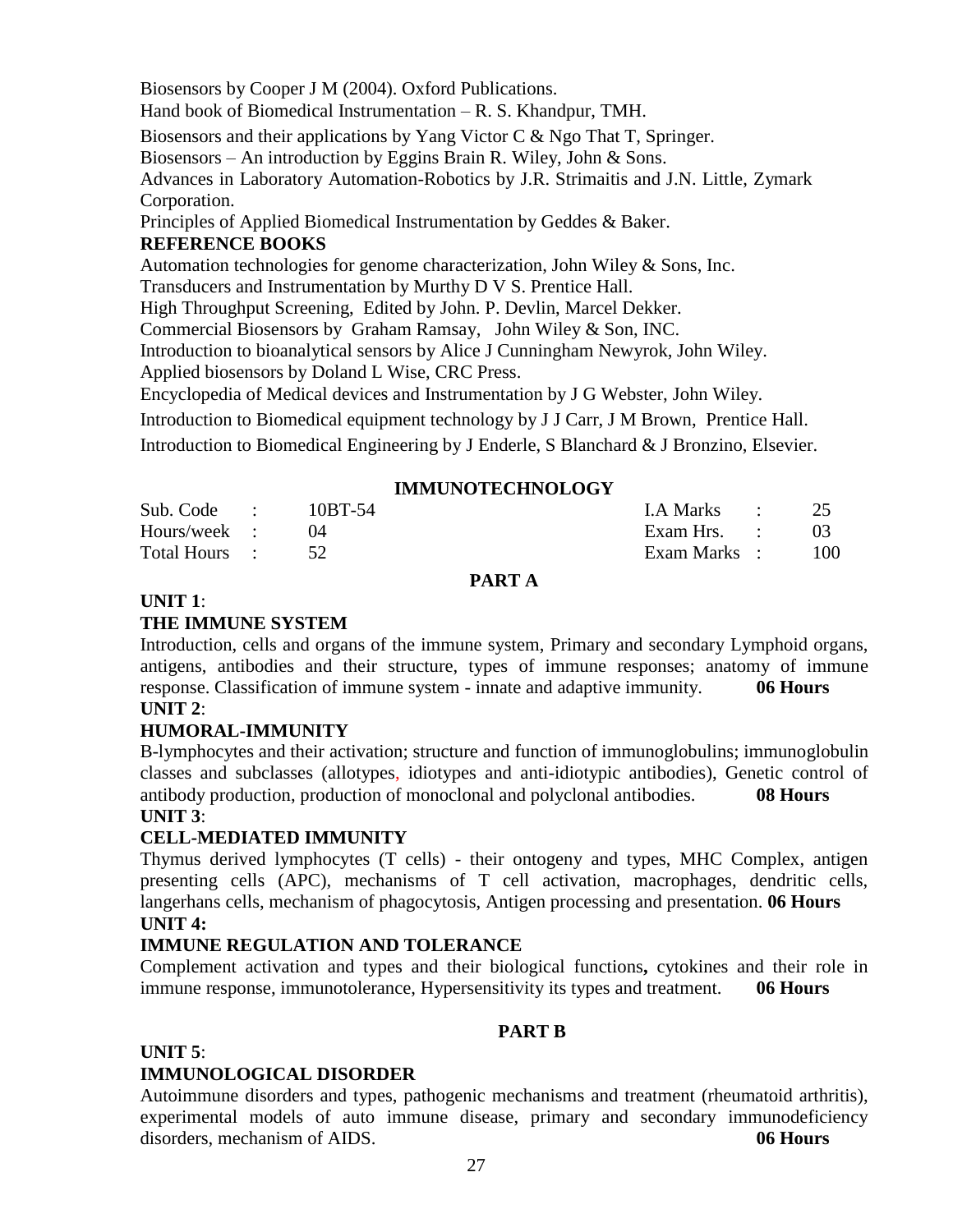#### **UNIT 6**: **TRANSPLANTATION IMMUNOLOGY**

Immunological basis of graft, types of transplantation, mechanism of graft rejection, role of HLA in graft rejection, tissue typing, immunosuppression and immunosuppressive drugs, tumor specific antigens. **06 Hours** 

## **UNIT 7:**

## **MOLECULAR IMMUNOLOGY**

Vaccines and their types, production of recombinant-DNA vaccines. Catalytic antibodies, application of PCR technology to produce humanized antibodies (Single chain fragment variable), immunotherapy with genetically engineered antibodies. Brief mention about stem cells and applications to immunology. **06 Hours**

## **UNIT 8:**

## **IMMUNODIAGNOSIS**

Antigen antibody interaction – Precipitation reactions, Agglutination reactions, Blood typing, A, B, ABO & Rh, principles and applications of ELISA, Radio Immuno Assay (RIA), western blot analysis, immuno-electrophoresis, Immunofluorescence, chemiluminescence assay, FACS.

**08 Hours**

## **TEXT BOOKS**

Immunology – an Introduction by Tizard, Thomson.

Immunology by J Kuby, WH Freeman**.**

Immunology & Immunotechnology by Ashim K Chakravarthy, Oxford University Press. Immundiagnostics by S C Rastogi, New Age International.

## **REFERENCE BOOKS**

Essential Immunology by Roitt I. Blackwell Scientific Publications, Oxford. Molecular Immunology By Benjamini E.

Immunology A short course by Benjamini E. and Leskowitz S. Wiley Liss.

The Immune System by Peter Parham, Garland Science.

Understanding Immunology by Peter Wood, Pearson Education.

## **GENETIC ENGINEERING & APPLICATIONS**

| Sub. Code :   | 10BT-55 | LA Marks :   |     |
|---------------|---------|--------------|-----|
| Hours/week :  |         | Exam Hrs. :  | 03  |
| Total Hours : |         | Exam Marks : | 100 |

#### **PART A**

#### **UNIT 1: INTRODUCTION**

Extrachromosomal elements, Construction of recombinant DNA molecules, vectors in rDNA technology, salient features of vectors, types of vectors-plasmids, cosmids, phagemids and viruses. Construction of vectors (BAC, Blue script and YAC) **06 Hours**

## **UNIT 2:**

.

## **ENZYMES IN GENETIC ENGINEERING**

Exonucleases and Restriction Endonculeases: classification, mode of action. Enzymes in modification - Polynucleotide phosphorylase, DNase, Methylases, phosphatases, polynucleotide Kinase, Ligases, RNase and their mechansim of action. **06 Hours UNIT 3:**

## **NUCLEIC ACID HYBRIDIZATION AND AMPLIFICATION**

Methods of nucleic acid detection, polymerase chain reaction (PCR) and its applications, variations in PCR and applications, methods of nucleic acid hybridization, probe and target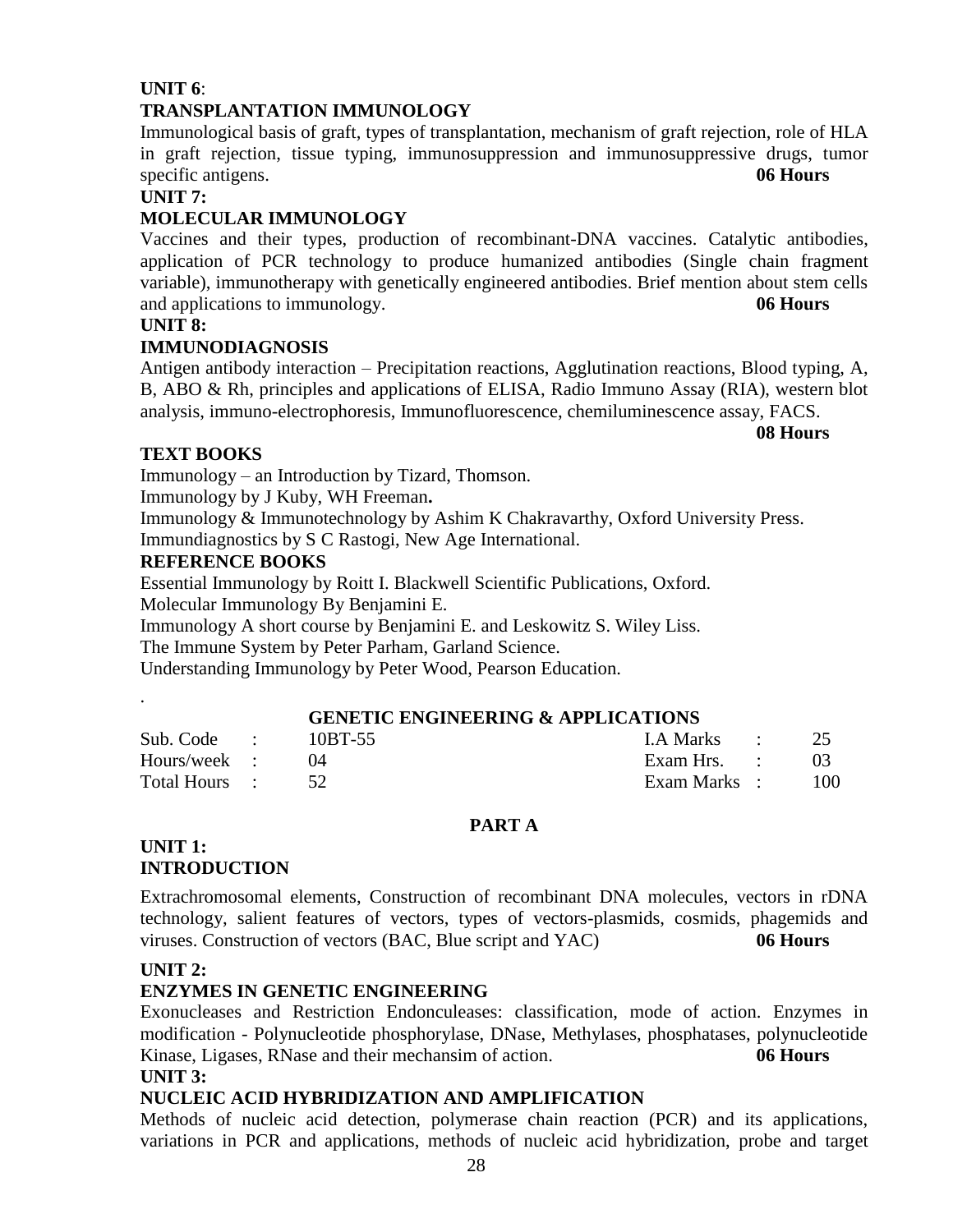sequences, Southern and Northern hybridization techniques, nucleic acid mutagenesis *in vivo* and *in vitro*. **08 Hours**

**UNIT 4:**

## **CONSTRUCTION OF DNA LIBRARIES**

Isolation and purification of nucleic acids (DNA  $\&$  RNA), quantification, storage, Isolation of plasmids, Construction of genomic and cDNA libraries, screening and preservation.**06 Hours**

## **PART B**

## **UNIT 5:**

## **GENE TRANSFER TECHNIQUES**

Gene transfer techniques in plants, animals and microbes – Transformation, electroporation, microprojectile system, liposome mediated transfer, gene gun etc. Agrobacterium-mediated gene transfer in plants – Ti plasmid: structure and functions, Ti plasmid based vectors - advantages. Chloroplast transformation. **08 Hours**

#### **UNIT 6:**

## **TRANSGENIC SCIENCE AND GENETIC IMPROVEMENT**

Transgenic science in plant improvement, biopharming – plants as bioreactors, transgenic crops for increased yield, resistance to biotic and abiotic stresses.

Techniques of gene mapping in plants. Marker-assisted selection and breeding for improvement. Transgenic science for animal improvement, biopharming - animals as bioreactors for recombinant proteins, Gene mapping in farm animals. Marker-assisted selection and genetic improvement of livestock. **08 Hours**

## **UNIT 7:**

## **OTHER APPLICATIONS**

Microbial biotechnology - Genetic manipulation, engineering microbes for the production of antibiotics, enzymes, Insulin, growth hormones, monoclonal antibodies, clearing oil spills.

**06 Hours**

## **UNIT 8:**

## **GENE THERAPY**

Introduction. Methods of Gene therapy. Gene targeting and silencing. Gene therapy in the treatment of cancer, SCID, muscular dystrophy, respiratory disease (emphysema), cystic fibrosis, etc., Challenges in gene therapy. Future of gene therapy. **04 Hours**

## **TEXT BOOKS**

Introduction to Genetic Engineering by Nicholl. Cambridge Low Price Edition.

Principles of gene manipulation - An introduction to genetic engineering, Old R.W., Primrose S.B., Blackwell Scientific Publications.

From Genetics to Gene Therapy – the molecular pathology of human disease by David S Latchman, BIOS scientific publishers.

Genes IX by Benjamin Lewis, Oxford University & Cell Press.

DNA Science by David A Micklos, Greg A Freyer and Dvaid A Crotty, I K International. **REFERENCE BOOKS**

Molecular Biotechnology: Principles and Practices by Channarayappa, University Press.

A Text book of Molecular Biotechnology by Ashok Chauhan, IK Intl.

Genetic Engineering Vol. 1-4 (Williamson Edition)**.** Academic Press.

Recombinant DNA by Watson et al., Scientific American Book.

Vectors by Rodriguer and Denhardt, Butterworth Publishers.

Current protocols in molecular biology, Greena Publishing Associates, NY.

Berger S.L. Kimmel A.R. Methods in enzymology, Vol.152, Academic Press.

Molecular cloning Volumes I, II and III. Sambrook J et al. Cold Spring Harbor lab Press.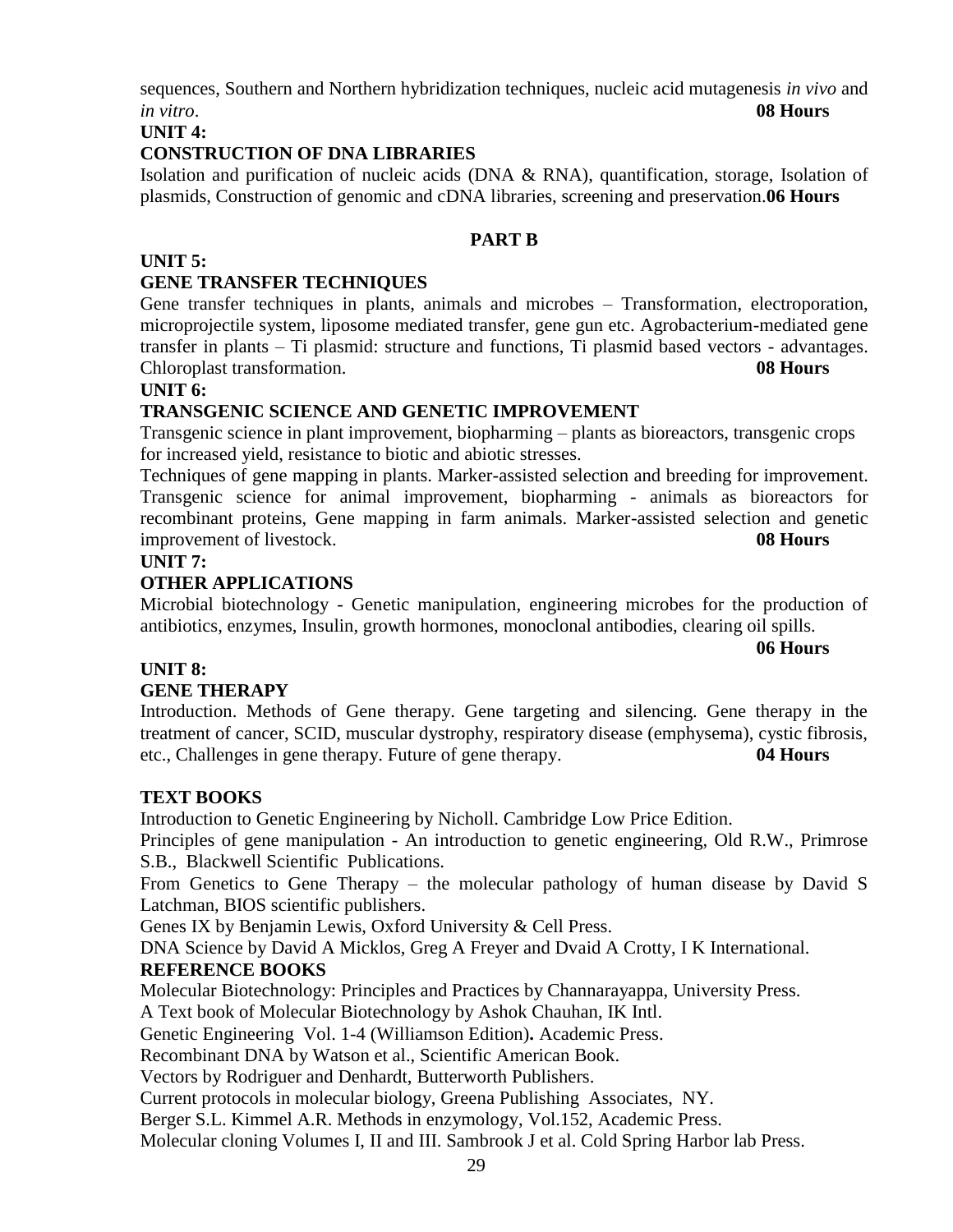#### **BIOINFORMATICS**

|               |         | _ . _ _ _ |              |     |
|---------------|---------|-----------|--------------|-----|
| Total Hours : |         |           | Exam Marks : | 100 |
| Hours/week :  |         |           | Exam Hrs. :  |     |
| Sub. Code :   | 10BT-56 |           | LA Marks :   |     |

#### **PART A**

#### **UNIT 1**:

## **DATABASES & TOOLS**

Introduction to Bioinformatics, Need for informatics tools and exercises, Bioinformatics resources: NCBI, EBI, ExPASy, RCSB. Significance of databases towards informatics projects. Primary and Secondary Databases. GenBank, DDBJ, EMBL, PIR, Uniprot-KB, SWISS-PROT, TrEMBL, UniParc. Format of databases, Gene bank flat file. Protein Data Bank (PDB) flat file; FASTA Format, PIR Format; Structure file formats, PDBSUM, PDBLite, MMDB, SCOP, Pfam, ProDOM; Database of structure viewers. Specialized databases: NCBI, Pubmed, OMIM, Medical databases, KEGG, EST databases; Genome databases at NCBI, EBI, TIGR, SANGER. Overview of other popular tools for various bioinformatics exercises. **06 Hours UNIT 2:**

## **SEQUENCE ALIGNMENT AND DATABASE SEARCHES**

Introduction, The evolutionary basis of sequence alignment, the Modular Nature of proteins, Optional Alignment Methods, Substitution scores, substitution matrices, PAM, BLOSUM, Gap penalties, Statistical significance of Alignments, Database similarity searching, FASTA, BLAST, Low-Complexity Regions, Repetitive Elements. Practical Aspect of Multiple Sequence Alignment, Progressive Alignment Methods, CLUSTALW, Motifs and Patterns, PROSITE, 3DPSSM. MeMe, PSI-BLAST, PHI-BLAST, PRATT, Hidden Markov Models (HMMs), and Threading methods. Conceptual numericals. **08 Hours**

#### **UNIT 3:**

#### **PHYLOGENETIC ANALYSIS**

Introduction to Phylogenetic analysis, rooted and unrooted trees, Elements of phylogenetic Models, Phylogenetic Data Analysis: Alignment, Substitution Model Building, Tree Building, and Tree Evaluation, Tree - Building Methods-Distance based and character based methods, Evaluating Trees and Data- Boot strapping (parametric and non parametric), Phylogenetic softwares (CLUSTALW, PHYLIP etc), Conceptual numericals. 06 Hours

## **UNIT 4:**

#### **PREDICTIVE METHODS**

**Predictive Methods using Nucleotide sequences:** Framework, Masking repetitive DNA, Database searches, Codon Bias Detection, Detecting Functional Sites in the DNA (promoters, transcription factor binding sites, translation initiation sites), Integrated Gene Parsing, finding RNA Genes, Web based tools (GENSCAN, GRAIL, GENEFINDER).

**Predictive Methods using Protein sequences:** Protein Identity based on composition, Physical properties Based on sequence, secondary structure and folding classes, specialized structures or features, tertiary structure. Related web based software (JPRED, PROSEC, NNPREDICT, SOPMA, DSSP, STRIDE) **06 Hours**

#### **PART B**

#### **UNIT 5:**

## **PLASMID MAPPING AND PRIMER DESIGN**

Restriction mapping, Utilities, DNA strider, MacVector and OMIGA, gene construction KIT, Vector NTI, Web based tools (MAP, REBASE); Primer design – need for tools, Primer design programs and software (PRIME3). Conceptual numericals. **06 Hours**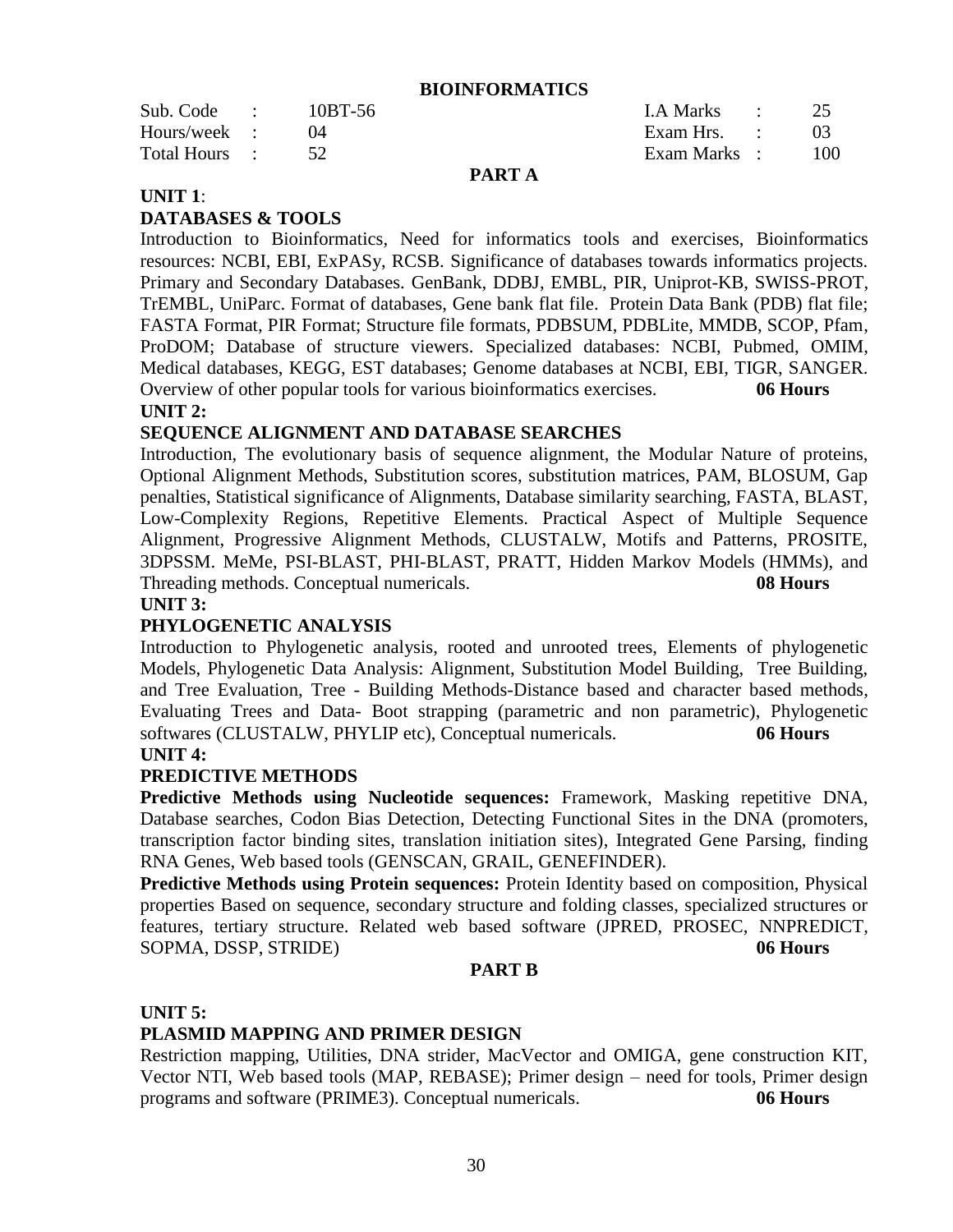## **UNIT 6: GENOME BIOINFORMATICS**

Sequencing methods, Bioinformatics tools and automation in Genome Sequencing, analysis of raw genome sequence data, Utility of EST database in sequencing, Bioinformatics in detection of Polymorphisms, SNPs and their relevance**,** Bioinformatics tools in microarray data analysis. Tools for comparative genomics: BLAST2, AVID, Vista, MUMmer, COG, VOG. Qualitative discussions on Machine Learning Tools (Artificial Intelligence, Genetic algorithm and neural networks). **06 Hours**

## **UNIT 7:**

## **MOLECULAR MODELING & VIZUALIZATION**

Scope and applications of insilico modeling in modern biology. Comparative modeling, Constructing an initial model, refining the model, manipulating the model; molecular superposition and structural alignment, concept of energy minimization, different types of interactions and formulation of force fields. Basic MD algorithm, its limitations, treatment of long range forces. Structure Visualization and Graphical representation of molecular structures: small molecules (low molecular weight – peptides, nucleotides, disaccharides, simple drugs molecules) and macromolecules (high molecular weight molecules - proteins, DNA, RNA, membranes). Usages of visualization software available in public domain like VMD, Rasmol, Pymol, SpdbViewer, Chime, Cn3D and GRASP. Rotameric Structures of Proteins (Conformational Flexibility), Canonical DNA Forms (DNA Sequence Effects). **08 Hours UNIT 8:**

## **INSILICO DRUG DESIGN**

Molecular modeling in drug discovery, deriving bioactive conformations, molecular docking, quantitative structure-activity relationship (QSAR), deriving the Pharmacophoric Pattern, Receptor Mapping, Estimating Biological Activities, Ligand - Receptor Interactions: Dockingsoftwares (AUTODOCK, HEX) Calculation of Molecular Properties, Energy Calculations (no derivation). Conceptual numericals. **06 Hours**

## **TEXT BOOKS**

BIOINFORMATICS by Andreas D Baxevanis. Wiley Interscience.

Essentials of Bioinfomatics, Jin Xinog, Texas A & M University, Cambridge University press. BIOINFORMATICS: by David W Mount, cold spring harbor.

Introduction to Bioinformatics by Arthur Lesk, III edition, Oxford Publications.

Structural Bioinformatics by Philip E Bourne, John Wiley & Sons.

BIOINFORMATICS: Stuart M Brown, NYU Medical Center, NY USA.

DISCOVERING GENOMICS, PROTEOMICS & BIOINFORMATICS BY A M CAMPBELL & L J HEYER, PEARSON EDUCATION.

Fundamental Concepts of Bioinformatics by D E Krane & M L Raymer, Pearson.

#### **REFERENCE BOOKS**

Computational methods for macromolecular sequence analysis: R F Doolittle. Acad. Press. Computational methods in Molecular Biology. S.L.Salzberg, D B Searls, S Kasif, Elsevier.

BIOINFORMATICS – METHODS AND APPLICATIONS: GENOMICS, PROTEOMICS AND DRUG DISCOVERY BY S C RASTOGI, N MENDIRATTA & P RASTOGI, PHI.

The molecular modeling perspective in drug design by N Claude Cohen, Academic Press.

Analytical Tools for DNA, Genes & Genomes: by Arseni Markoff, New Age.

Introduction to Bioinformatics by ANNA TRAMONTANO, TAYLOR & FRANCIS

BIOINFORMATICS by Des Higgins & Willie Taylor Oxford.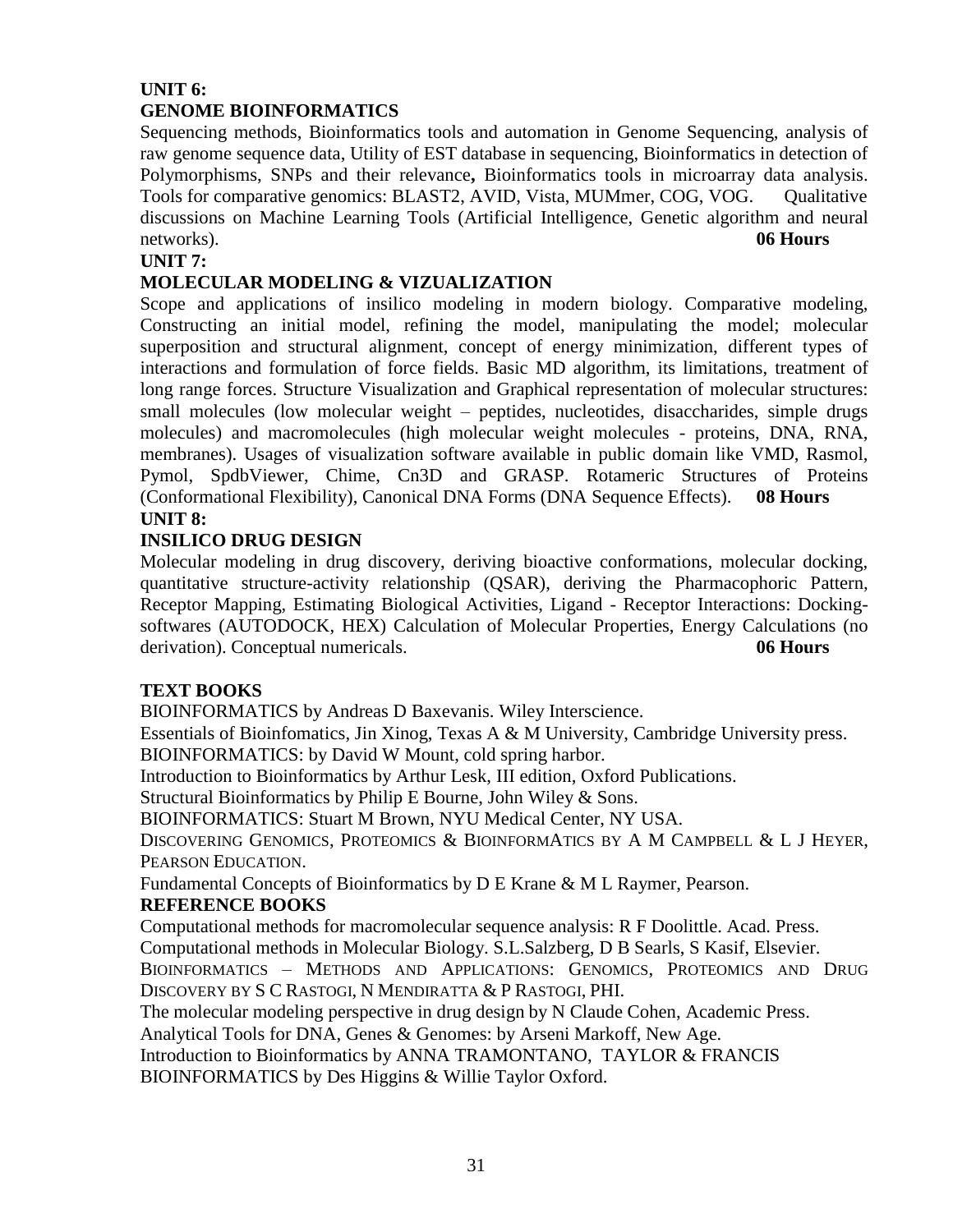#### **GENETIC ENGINEERING & IMMUNOTECHNOLOGY LABORATORY**

Sub. Code : 10BTL-57 I.A Marks : 25 Hours/week : 03 Exam Hrs. : 03

Exam Marks : 50

- 1. Preparation of DNA for PCR applications- Isolation, purity & quantification
- 2. Introduction to PCR working of PCR equipment, programming, preparation of reagents and buffer
- 3. Isolation of total RNA from plant/animal sources
- 4. Gene/ DNA amplification by random primers-RAPD
- 5. DNA amplification by specific primer
- 6. Southern hybridization (Demo)
- 7. Gene Transformation Gene Cloning-PCR product/GUS gene
- 8. Agglutination Technique: Blood group identification
- 9. Bacterial Agglutination Technique-Widal test (Tube / slide agglutination)
- 10. Ouchterlony Double Diffusion (ODD) and Radial Immunodiffusion (RID)
- 11. ELISA- Microtitre plate
- 12. Countercurrent immunoelectrophoresis (CCIEP)
- 13. Rocket immunoelectrophoresis (RIEP)
- 14. SDS PAGE and Western blot
- 15. Separation of lymphocytes from peripheral blood.

## **TEXT/REFERENCE BOOKS**

Introduction to Genetic Engineering by Nicholl. Cambridge Low Price Edition.

Principles of gene manipulation - An introduction to genetic engineering, Old R.W., Primrose S.B., Blackwell Scientific Publications.

From Genetics to Gene Therapy – the molecular pathology of human disease by David S Latchman, BIOS scientific publishers.

Genes IX by Benjamin Lewis, Oxford University & Cell Press.

DNA Science by David A Micklos, Greg A Freyer and Dvaid A Crotty, I K International.

Molecular Biotechnology: Principles and Practices by Channarayappa, University Press.

A Text book of Molecular Biotechnology by Ashok Chauhan, IK Intl.

Genetic Engineering Vol. 1-4 (Williamson Edition)**.** Academic Press.

Recombinant DNA by Watson et al., Scientific American Book.

Vectors by Rodriguer and Denhardt, Butterworth Publishers.

Current protocols in molecular biology, Greena Publishing Associates, NY.

Berger S.L. Kimmel A.R. Methods in enzymology, Vol.152, Academic Press.

Molecular cloning Volumes I, II and III. Sambrook J et al. Cold Spring Harbor lab Press.

Laboratory manual for Genetic Engineering. John Vennison, PHI Ltd.

Immunology & Immunotechnology by Ashim K Chakravarthy, Oxford University Press.

Immundiagnostics by S C Rastogi, New Age International.

Current protocols in molecular biology, Greena Publishing Associates, NY.

Berger S.L. Kimmel A.R. Methods in enzymology, Vol.152, Academic Press.

DNA Science by David A Micklos, Greg A Freyer and David A Crotty, I K International.

Molecular cloning Volumes I, II and III. Sambrook J et al. Cold Spring Harbor lab Press.

Introduction to Genetic engineering by Sandhya Nair, IK Publishers.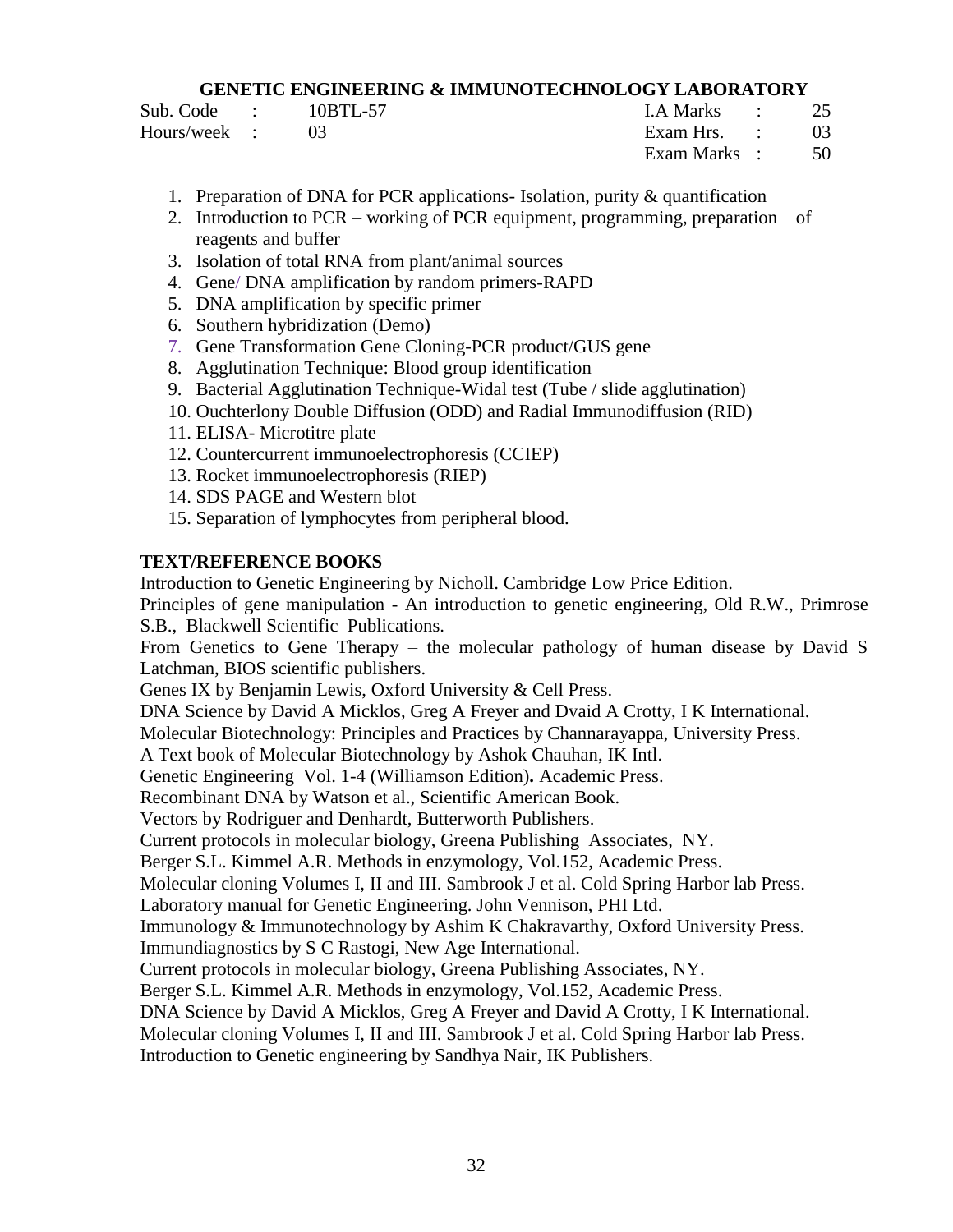#### **BIOINFORMATICS LABORATORY**

Sub. Code : 10BTL-58 I.A Marks : 25 Hours/week : 03 Exam Hrs. : 03

Exam Marks : 50

- 1. Bibliographic search from PUBMED, SCIRUS, MEDMINER and Sequence retrieval from Nucleic acid and Protein databases.
- 2. Sequence (FASTA and BLAST) searches Retrieval of homologs, paralogs, orthologs, and xenologs
- 3. Pair wise comparison of sequences Analysis of parameters affecting alignment.
- 4. Multiple alignments of sequences and pattern determination using PROSITE
- 5. Evolutionary studies / Phylogenetic analysis Analysis of parameters affecting trees
- 6. Identification of functional sites in Genes / Genomes.
- 7. Secondary structure prediction of proteins and nucleic acid (DNA/RNA)
- 8. Study of posttranslational modifications using relevant tools
- 9. Restriction mapping: Analysis of maps for suitable molecular biology experiment.
- 10. Primer Design: Factors affecting primer design.
- 11. PDB structure retrieval and visualization: Analysis of homologous structures.
- 12. Comparative Modeling of homologous sequences and validation of modeled structures.
- 13. Determination of ligand-protein interactions using SPDBV/ LIGPLOT
- 14. Superposition of structures Calculation of RMSD.
- 15. Docking studies Analysis of substrate / ligand binding using homologous structures
- 16. Derivation of pharmacophore patterns for selective ligands.

## **TEXT/REFERENCE BOOKS**

BIOINFORMATICS by Andreas D Boxevanis. Wiley Interscience.

BIOINFORMATICS by David W Mount, cold spring harbor.

BIOINFORMATICS: A biologists guide to biocomputing and the internet. Stuart M Brown, NYU Medical Center, NY USA.

ESSENTIALS OF BIOINFORMATICS, Jin Xinog, Texas A & M University, Cambridge University press.

Analytical Tools for DNA, Genes & Genomes: by Arseni Markoff, New Age.

DISCOVERING GENOMICS, PROTEOMICS & BIOINFORMATICS BY A M CAMPBELL & L J HEYER, PEARSON EDUCATION.

Fundamental Concepts of Bioinformatics by D E Krane & M L Raymer, Pearson.

Computational methods in Molecular Biology. S.L.Salzberg, D B Searls, S Kasif, Elsevier.

BIOINFORMATICS – METHODS AND APPLICATIONS: GENOMICS, PROTEOMICS AND DRUG DISCOVERY BY S C RASTOGI, N MENDIRATTA & P RASTOGI, PHI.

Introduction to Bioinformatics by Arthur Lesk, Oxford Publications.

Structural Bioinformatics by Philip E Bourne, John Wiley & Sons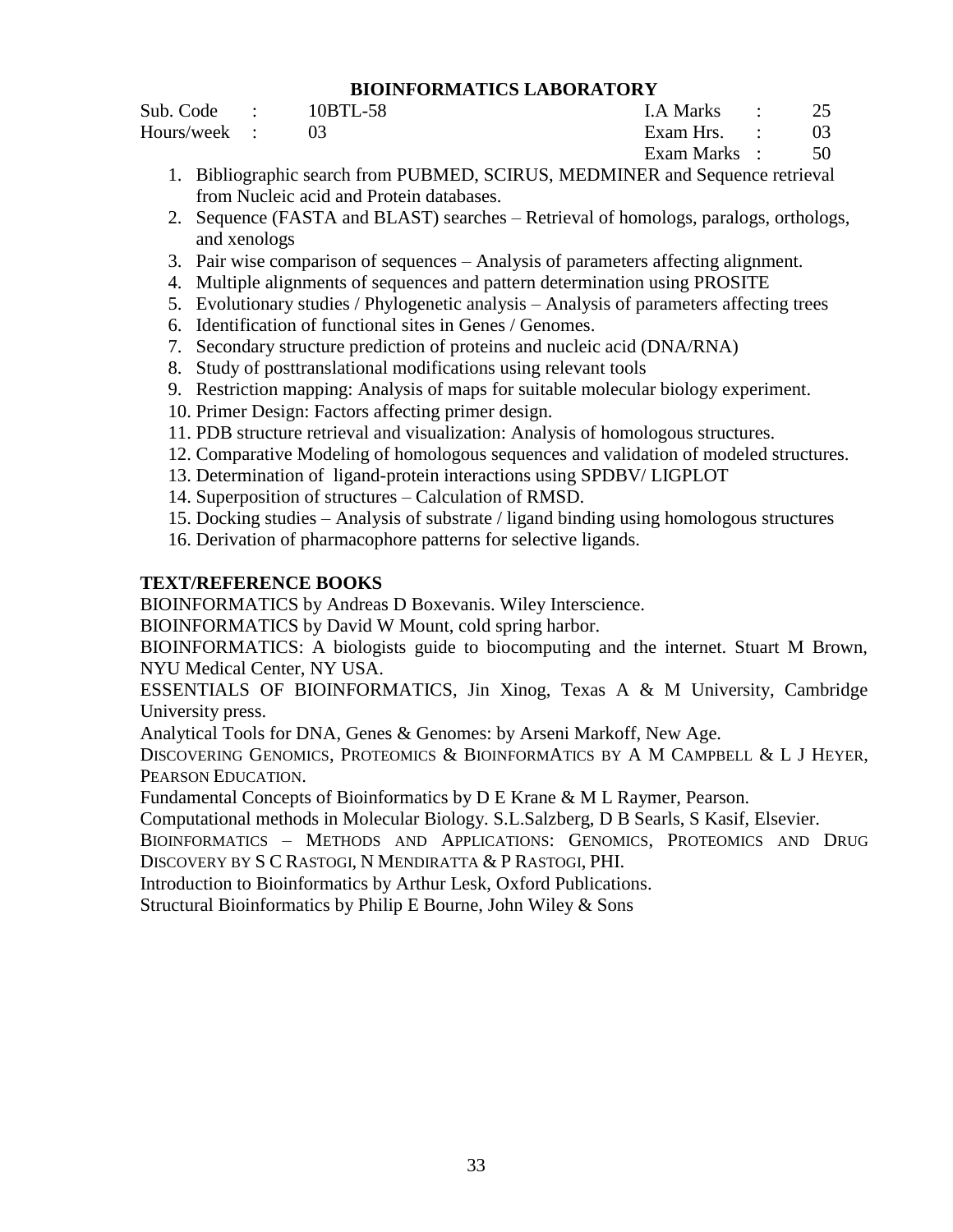## **VI SEMESTER**

|               | DIOI NOCHDO CONTINUM W NCTONITION |                |     |
|---------------|-----------------------------------|----------------|-----|
| Sub. Code :   | 10BT-61                           | I.A Marks : 25 |     |
| Hours/week :  |                                   |                |     |
| Total Hours : |                                   | Exam Marks :   | 100 |
|               |                                   |                |     |

## **BIOPROCESS CONTROL & AUTOMATION**

#### **UNIT 1:**

#### **INSTRUMENTATION**

Instrumentation - principles, Introduction to flow, pressure, temperature and liquid level measurements, measurement of important physico-chemical and biochemical parameters, methods of on-line and off-line biomass estimation, flow injection analysis for measurement of substrates, products and other metabolites. **08 Hours**

#### **UNIT 2:**

#### **FIRST ORDER SYSTEMS**

Process characteristics, Laplace transforms, first order systems – examples, mercury in glass thermometer, liquid level system, linearization, response of first order system for step, pulse, impulse and sinusoidal changes in input, conceptual numericals. **06 Hours**

## **UNIT 3:**

#### **FIRST ORDER SYSTEMS IN SERIES**

Interacting and non-interacting systems and their dynamic response to step, pulse and impulse inputs; conceptual numericals. **04Hours**

#### **UNIT 4:**

#### **SECOND ORDER SYSTEMS**

Second order systems with transfer functions (spring-damper, control valve, U-tube manometer), response of second order system to step, pulse / impulse and sinusoidal input – Overdamped, underdamped and critically damped condition of second order system, transportation lag.

**PART B**

**08 Hours**

#### **UNIT 5:**

#### **CONTROLLERS AND FINAL CONTROL ELEMENTS**

Actuators, Positioners, Valve body, Valve plugs, Characteristics of final control elements, controllers – two position control, proportional control, derivative control, integral control, P-I (proportional-integral) control, P-D (proportional- derivative) control, P-I-D (proportionalintegral-derivative) control, conceptual numericals. **05 Hours**

#### **UNIT 6:**

## **CLOSED LOOP CONTROL SYSTEMS**

Block diagrams for servo and regulatory problems. Transient response of first and second order processes for set point changes and load changes with proportional and PI controllers, conceptual numericals. **05 hours**

#### **UNIT 7:**

#### **CONTROLLER DESIGN AND STABILITY**

Criteria for stability, Routh test; Root locus (basics), Introduction to frequency response, Qualitative discussion about Bode criteria and Nyquist criteria; Conceptual numericals.

**10 Hours**

#### **UNIT 8:**

#### **BIOPROCESSES DYNAMICS AND CONTROL**

Dynamics and control of bioreactors & sterilizers. On-line data analysis for state and parameter estimation techniques for biochemical processes. **06 Hours**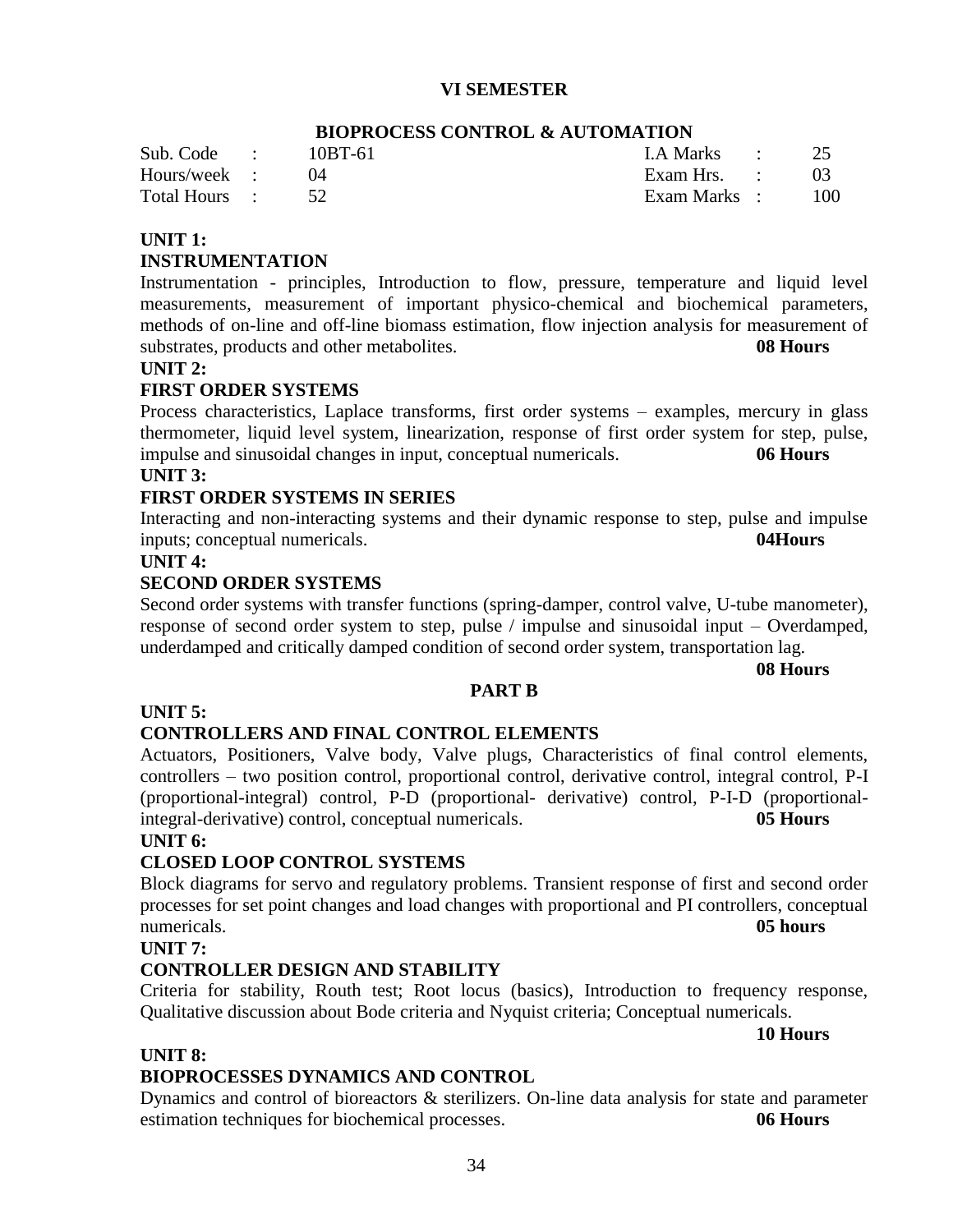## **TEXT BOOKS**

Process System analysis and Control by Donald R Coughanowr, McGraw-Hill. Chemical Process Control by George Stephanopoulos, Prentice-Hall of India.

## **REFERENCE BOOKS**

Process dynamics and control by D E Seborg, T F Edger, John Wiley.

Process Control by Wayne C. Bequette, Pearson Education Asia**.**

Essentials of Process Control by Luyben and Luyben**.** McGraw-Hill Education.

Process Modeling, Simulation and Control by William Luyben**,** McGraw-Hill Education.

Biochemical Engineering Fundamentals by Bailey and Ollis, Mcgraw Hill.

Bioprocess Engineering by Shule and Kargi, Prentice Hall.

Bioprocess Engineering Principles by Pauline M. Doran, Academic Press. Rate controlled separations by Wankat P.C, Elsevier.

## **CLINICAL & PHARMACEUTICAL BIOTECHNOLOGY**

| Sub. Code :   | 10BT-62 | LA Marks :   | 25  |
|---------------|---------|--------------|-----|
| Hours/week :  |         | Exam Hrs. :  |     |
| Total Hours : |         | Exam Marks : | 100 |

## **PART A**

#### **UNIT 1:**

## **DRUG MANUFACTURE AND FORMULATION**

Introduction to pharma industry, Biotechnology and Drug design, Basic concepts and applications, composition, preparation, physicochemical considerations in manufacture of current biotech products & herbal medicines. Need of formulation and formulation development considerations. Concept & testing of preformulations & their parameters. Tablets: compressed, granulation, coatings, pills, capsules. Parental preparations, herbal extracts, Oral liquids, Ointments. Overview of Process Validation for pharmaceutical industries, Pilot Plant, Scale-Up Techniques. **08 Hours**

## **UNIT 2:**

#### **ANALYSIS OF PHARMACEUTICALS**

Analytical methods and tests for various drugs -Physicochemical and bioanalytical considerations. Validation of analytical methods. packaging techniques- Glass containers, plastic containers, film wrapper, bottle seals; Quality assurance and control- storage and stability of biotech products. **04 Hours**

#### **UNIT 3:**

#### **PHARMACOKINETICS AND PHARMACODYNAMICS**

Pharmacodynamics and Pharmacokinetics of protein based drugs. Basic concepts, ADME definitions , Need of pharmacokinetic study. Interpretations from pharmacokinetics parameters. Examples of Pharmacodynamic parameters of various drugs. Evolution of Drug Metabolism Phase I Metabolism (microsomal oxidation, hydroxylation, dealkylation) Phase II Metabolism (Drug conjugation pathway) CYP Families. **07 Hours**

#### **UNIT 4:**

#### **PHARMACOTHERAPY**

Classification of drugs based on therapeutic actions using suitable examples Special emphasis on Vitamins, cold remedies, laxatives, analgesics, non-steroidal contraceptives, external antiseptics, antacids, antibiotics, biologicals, herbal products. Pharmacotherapy of migraine, cancer, TB, diabetes and male sexual dysfuntion. Hormone replacement therapy. **07 Hours**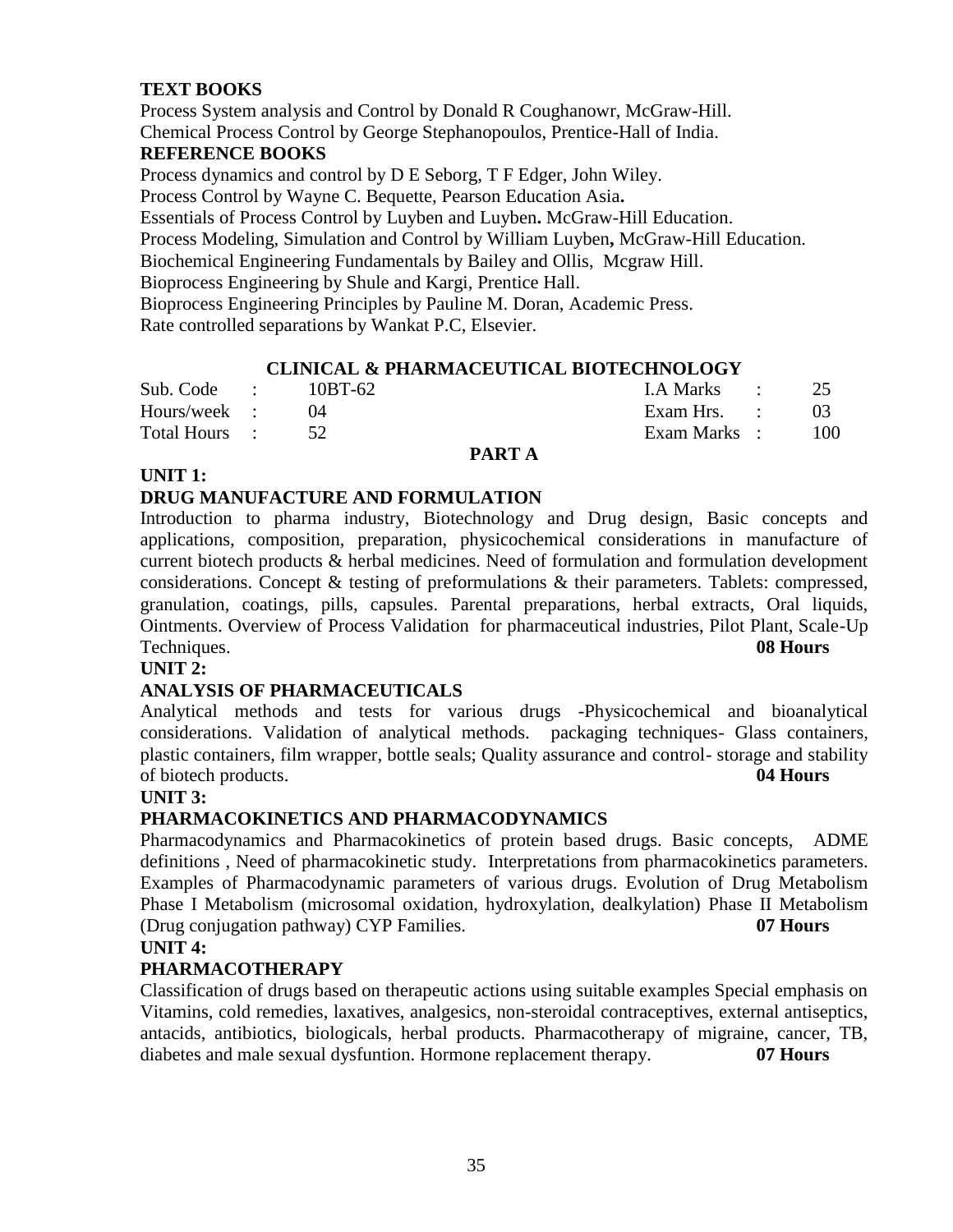## **PART-B**

## **UNIT 5:**

## **CLINICAL BIOTECHNOLOGY**

The philosophy behind and organization of clinical research. Disease target identification and selection, receptor-based approaches, agonists, antagonists, enzyme inhibitors, Pre-clinical development to support testing in humans: In vitro and in vivo testing of new compounds, Relationship between animal and human pharmacology. Safety testing – acute, sub acute toxicology, immunotoxicology. Concepts of pharmacovigilance. **07 Hours**

## **UNIT 6:**

## **BIOTHERAPY**

Biotherapeutics: Clinical importance of Therapeutic Proteins: Therapeutic Antibodies and Enzymes; Hormones and Growth Factors used as therapeutics (erythropoietin  $\&$  insulin as examples). Interferons, Interleukins and additional Regulatory Factors. Preservation and clinical use of blood and blood components, principles and safety guide lines for blood transfusion. Advanced Sustained Release, Advanced drug Delivery Systems: Liposomes and Nanoparticles, biodegradable drug delivery system (hydrogel based). **08 Hours**

## **UNIT 7:**

## **STEM CELLS IN HEALTH CARE**

Types and identification of stem cells, Fate Mapping of Stem Cells, Use of stem cells in therapy of neurological, hematopoetic, hepatic, pancreatic disorders. Applications of epidermal stem cell in Tissue engineering. Hematopoietic Stem Cells, Classification and clinical manifestations of hematopoietic stem cell disorders. **06 Hours**

## **UNIT 8:**

## **CLINICAL RESEARCH**

General principles and guide to data sources, types of epidemiology study designs, ecological (correlation) studies, case reports, prevalence surveys or cross-sectional studies, case control studies, Clinical trials-informed consent, Placebo Responses, Clinical Registries. Clinical Research Institutes, Data Management, Clinical Research from Pharmaceutical Industry Perspective. **05 Hours**

## **TEXT BOOKS**

Biochemistry and Biotechnology by Gary Walsh, John Wiley & Sons Ltd.

Principles and Practice of Clinical Research by J. I. Gallin and F. P. Ognibene, Elsevier Publication.

Hematology by William J. Williams, Ernest Beutler, Allan JU. Erslev, Marshall A. Lichtman, IK Publishers.

Stem Cell Biology by Marshak, Cold Spring Harbour Symposium Pulblications.

Current Trends in Pharmacology by Arunabha Ray & Kavitha Gulati, IK Intl.

An Introduction to Synthetic Drugs by Singh & Rangnekar, Himalaya publishing House.

Biopharmaceuticals, Biochemistry and Biotechnology by Gary Walsh, Wiley Pub.

Principles of Medicinal Chemistry by Foye, Lippincott Williams & Wilkins Publishers.

Industrial Pharmaceutical Biotechnology by Heinrich Klefenz, Wiley-VCH edition.

Biopharmaceutical Drug Design and Development by S Wu-Pong, Y Rojanasakul, and J Robinson.

Pharmaceutical Biotechnology by K Sambamurthy & Ashutosh Kar, New Age.

Pharmaceutical Biotechnology by S P Vyas and V K Dixit, CBS Publishers.

## **REFERENCE BOOKS**

Basic & Clinical Pharmacology by Bartram G. Katzung, Mc Graw Hill.

The Theory & Practice of Industrial Pharmacy by Leon Lachman, Herbert A. Lieberman & Joseph & Kanig, Vergese Publishing House Bombay.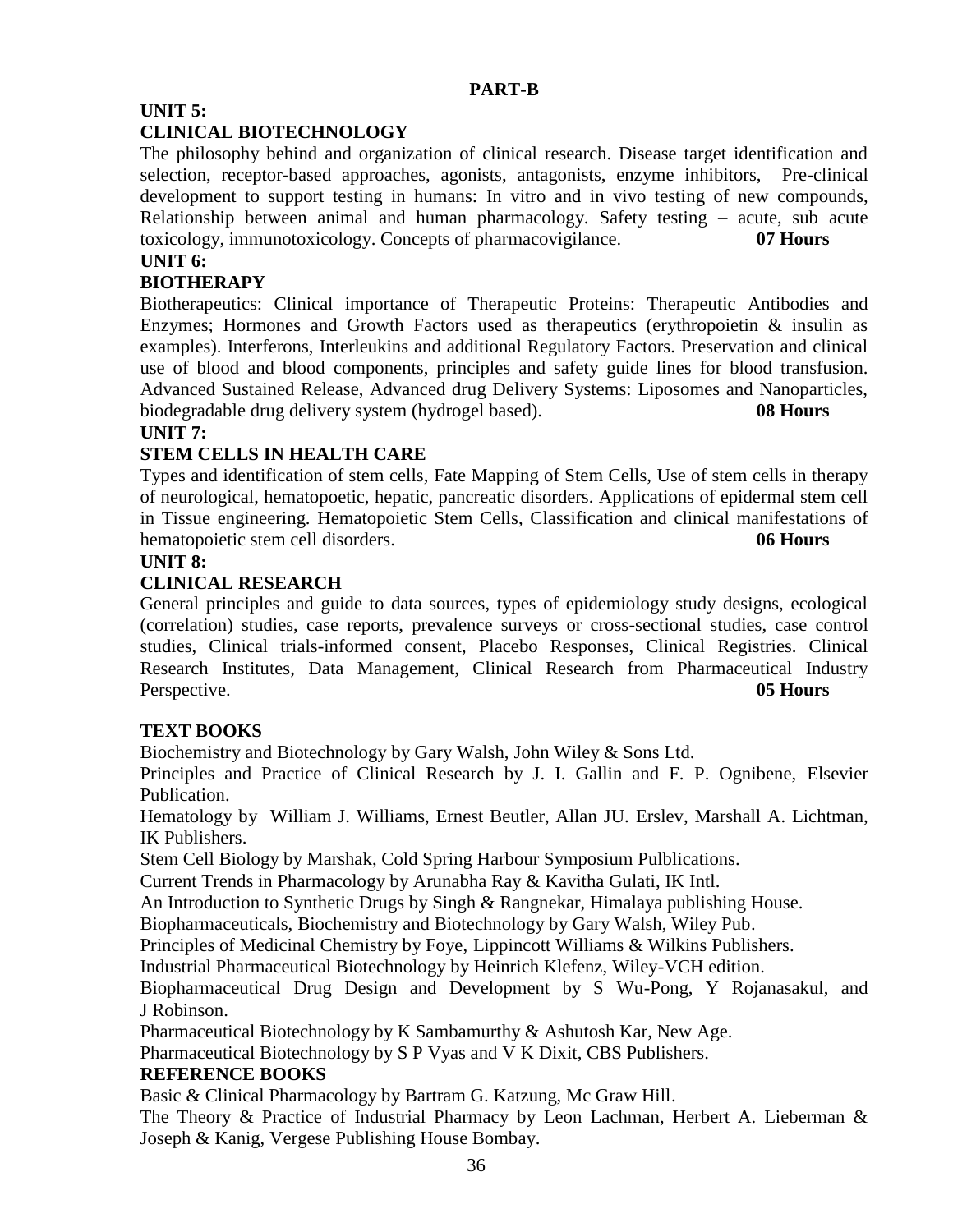Enzyme Technologies for pharmaceutical and biotechnological applications by Herbert A Kirst, Wu-Kuang Yeh, Milton J. Marcel Dekker Publications.

Developmental Biology, by Scott F. Gilbert, Wiley Publications.

Current Trends in Pharmacology by Arunabha Ray & Kavitha Gulati, IK Intl.

Developmental Biology, Scott F. Gilbert**,** Cambridge University Press.

Molecular Biology of the Cell, by Bruce Alberts, Dennis Bray, Julian Lewis, Martin Raff, Keith Roberts, James D. Watson, Garland Science.

Text book of Medical Biochemistry by R L Nath, New Age Publishers.

Pharmaceutical Biotechnology by K Sambamurthy & Ashutosh Kar, New Age Publishers.

ICH guideline Q6B, Freelance Publishing.

Basic & Clinical Pharmacology by Bartram G. Katzung, Mc Graw Hill.

#### **ENZYME TECHNOLOGY & BIOTRANSFORMATION**

| Sub. Code :   | 10BT-63 | I.A Marks :  |     |
|---------------|---------|--------------|-----|
| Hours/week :  |         | Exam Hrs. :  | 03  |
| Total Hours : |         | Exam Marks : | 100 |

#### **PART A**

### **UNIT 1: INTRODUCTION**

Introduction to enzymes, Classification, Sources, Mechanism of enzyme action. Strategies of purification of enzymes, criteria of purity, molecular weight determination and characterization of enzymes. **06 Hours**

#### **UNIT 2:**

### **BIOCATALYSTS**

Advantages of enzymes vs chemical catalysts, Isolated Enzymes versus whole cell systems, enzymes in fermentation, Biocatalytic Application, Enzyme catalysis (Acid-base, Covalent, Metal ion catalysis, Substrate strain & entropy effects) Mechanism of coenzymes ( NAD/NADP, FAD/FADH2, PLP, Coenzyme A, TPP, Biotin) **08 Hours**

#### **UNIT 3:**

### **ENZYMES OF BIOLOGICAL IMPORTANCE**

Acetylcholinesterase, angiotensin converting enzyme (ACE), ACE Inhibitors, HMG Co A reductase inhibitors, pseudocholinesterase, 5'-nucleotidase (5NT), glucose-6-phosphate dehydrogenase (GPD), CKisoforms, immunoreactive trypsinogen (IRT) and chymotrypsin; amylase isoenzymes, **06 Hours**

#### **UNIT 4:**

### **ENZYMATIC TECHNIQUES**

Enzyme and isoenzyme measurement methods with two examples (fixed incubation and kinetic methods); Methods for investigating the kinetics of Enzyme catalysed reactions – Initial velocity studies, rapid-reaction techniques. Standardization and optimization methods, stability of enzymes. **06 Hours**

#### **PART B**

#### **UNIT 5:**

### **IMMOBILIZED ENZYMES**

Techniques of enzyme immobilization; kinetics of immobilized enzymes, effect of solute, partition & diffusion on the kinetics of immobilized enzymes, design and configuration of immobilized enzyme reactors; applications of immobilized enzyme technology, Economic argument for immobilization. **08 Hours**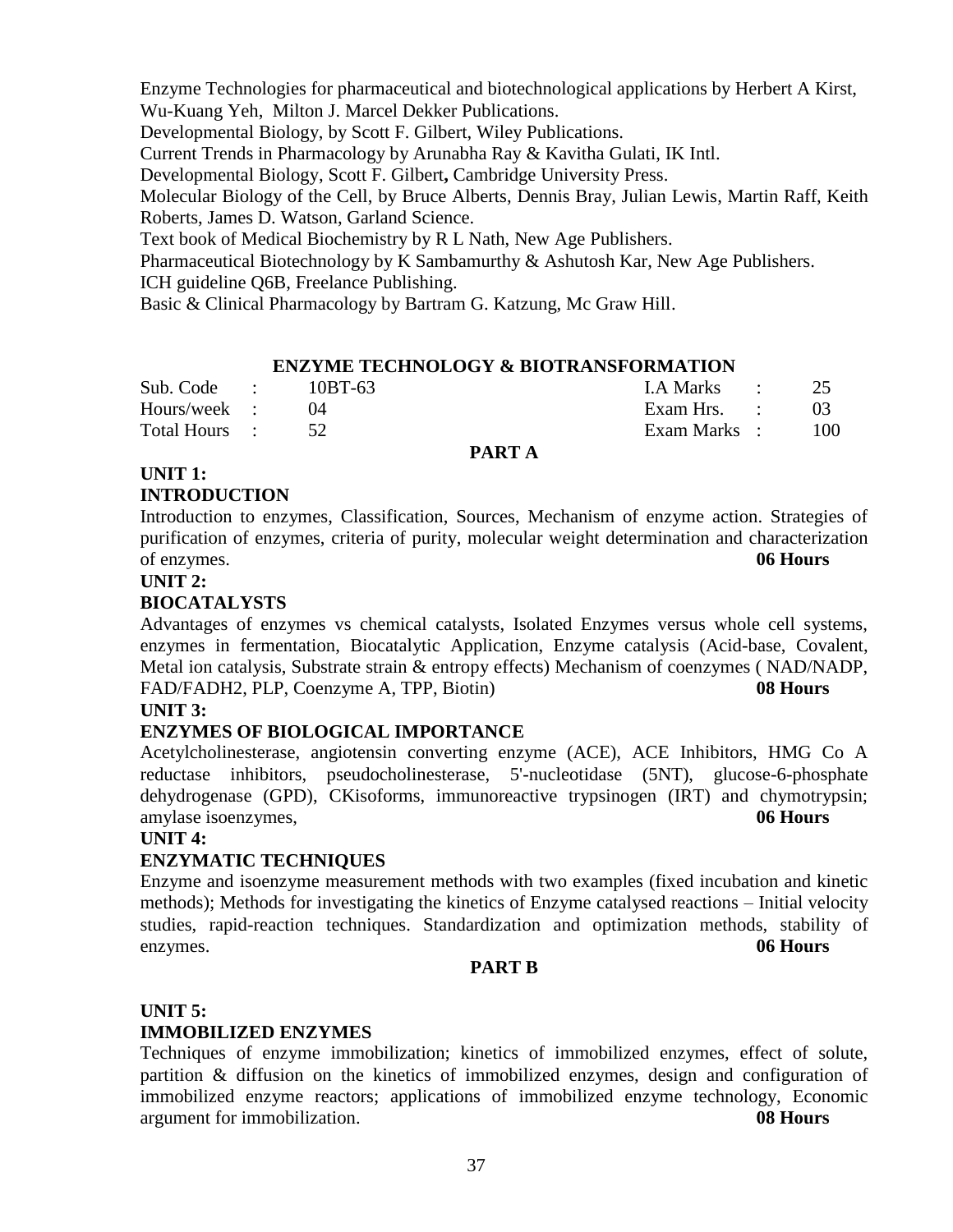### **UNIT 6:**

#### **ENZYMATIC TRANSFORMATION**

Reaction engineering for enzyme-catalyzed biotransformations. Catalytic antibodies. Biocatalysts from extreme Thermophilic and Hyperthermophilic microorganisms (extremozymes). The design and construction of novel enzymes, artificial enzymes, Biotransformation of drugs (hydroxylation of Steroids), Host Guest Complexation chemistry, enzyme design using steroid templates. **06 Hours**

#### **UNIT 7:**

#### **MEDICAL APPLICATIONS**

Importance of enzymes in diagnostics, Enzyme pattern in diseases like Myocardial infarctions (SGOT, SGPT & LDH). Isoenzymes (CK, LD, ALP). Use of isozymes as markers in cancer and other diseases. Enzymes in immunoassay techniques. Therapeutic enzymes. Inborn errors of metabolism. **06 Hours**

#### **UNIT 8:**

#### **INDUSTRIAL APPLICATIONS**

Enzymes used in detergents, use of proteases in food, leather and wool industries; methods involved in production of glucose syrup from starch (using starch hydrolyzing enzymes), production of maltose and sucrose, glucose from cellulose, uses of lactase in dairy industry, glucose oxidase and catalase in food industry; Restriction enzymes and DNA ligases. **06 Hours**

#### **TEXT BOOKS**

Fundaments of Enzymology by Nicholas C Price and Stevens, Oxford Press.

Enzymes – Biochemistry, Biotechnology, Clinical Chemistry by Trevor Palmer, Horwood Publishing Limited.

Biotransformations in Organic Chemistry by Kurt Faber, Springer Berlin Heidelberg.

Enzymes in Industry: Production and Applications by W. Gerhartz, VCH Publishers.

Enzyme Technology by M.F. Chaplin and C. Bucke, Cambridge Press.

#### **REFERENCE BOOKS**

Enzyme Technology by Messing, Wiley, New York

Purifying Proteins for Proteomics by Richard J Simpson, IK International.

Proteins and Proteomics by Richard J Simpson, IK International.

Enzymes by Dixon and Webb, IRL Press.

Principles of Enzymology for technological Applications by Butterworth Heinemann,

Oxford University Press.

Biocatalyst for Industry by J.S. Dordrick, Plenum press, New York.

Enzymes in Industry: Production and Applications by W. Gerhartz VCH Publishers**.** Fundaments of Enzymology by Prices and Stevens, Oxford Press.

#### **GENOMICS & PROTEOMICS**

| Total Hours : 52 |         | Exam Marks : 100 |     |
|------------------|---------|------------------|-----|
| Hours/week :     |         | Exam Hrs. :      | -03 |
| Sub. Code :      | 10BT-64 | I.A Marks : 25   |     |

#### **PART A**

### **UNIT 1:**

### **INTRODUCTION**

Genes and Proteins, Polymorphisms – types of polymorphism, genome sequences and database subscriptions, Prediction of new genes and their function by databases. **04 Hours**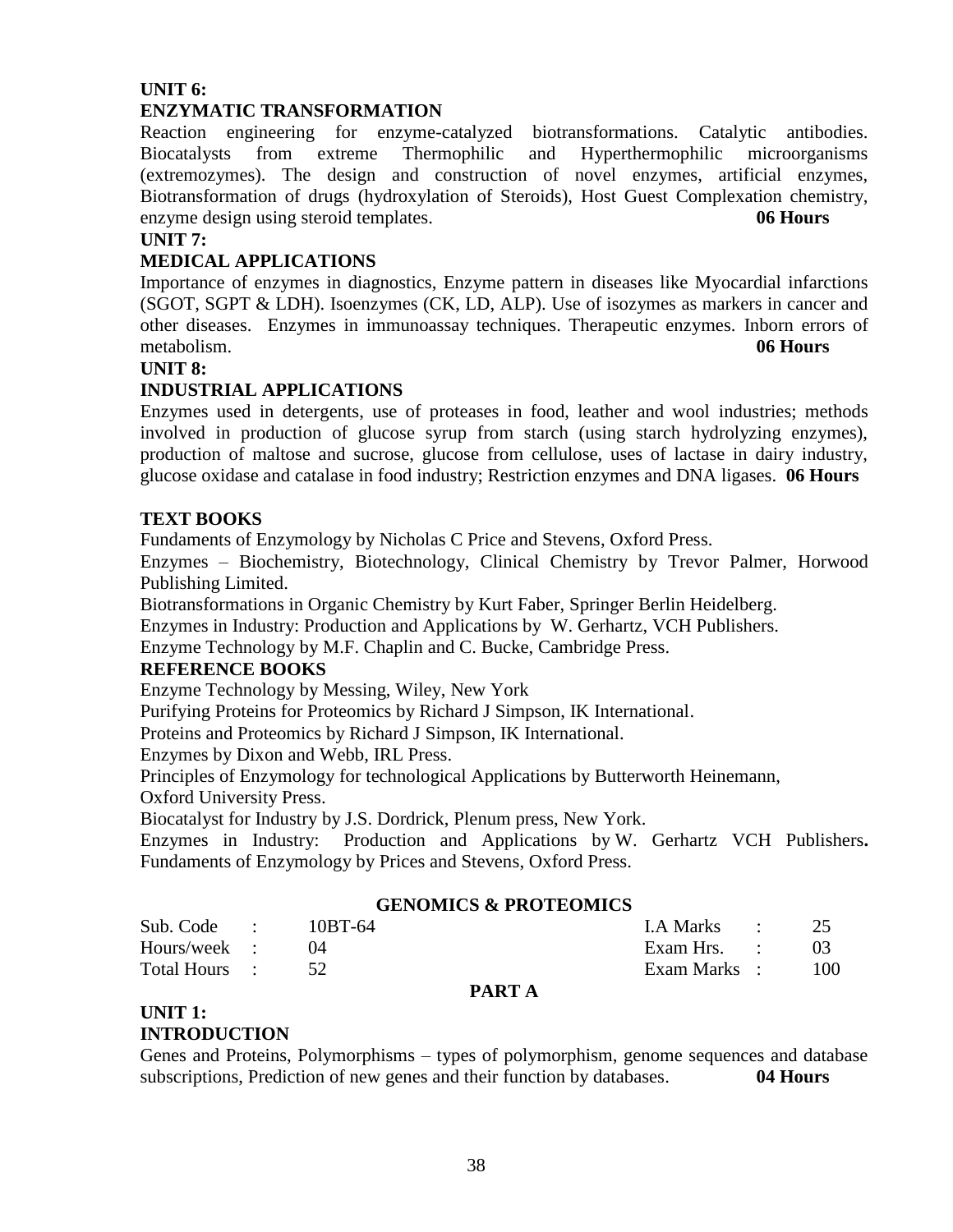### **UNIT 2:**

### **SEQUENCING & GENOME PROJECTS**

Early sequencing efforts. Methods of preparing genomic DNA for sequencing, DNA sequencing: Sanger Dideoxy method, Fluorescence method, shot-gun approach. Genome projects on *E.coli*., Arabidopsis and rice; Human genome project and the genetic map. **06 Hours**

### **UNIT 3:**

### **GENOMICS**

Gene variation and Single Nucleotide Polymorphisms (SNPs), Expressed sequenced tags (ESTs), Gene-disease association, diagnostic genes and drug targets, genotyping tools - DNA Chips and their application, diagnostic assays; comparative genomics. Functional genomic studies with model systems such as Drosophila, Yeast or *C. elegans*. **08 Hours**

#### **UNIT 4:**

### **GENOME MANAGEMENT IN EUKARYOTES**

Cell differentiation and gene regulation. Inheritance pattern in eukaryotes, Mutations, Regulation of transcription, transcription factors and the co-ordination of gene expression, translation and post-translational modification in eukaryotes. Interference RNA, RNA silencing, SiRNA: Applications in Functional genomics, Medicine and Gene Knockdown. **08 Hours**

### **PART B**

### **UNIT 5:**

### **STRUCTURAL GENOMICS**

General architecture of prokarytoc and eukaryotic genome. C-Values of genomes. Organization of genome within nucleus, mitochondrial and chloroplast genome. **04 Hours**

#### **UNIT 6:**

### **GENOME ANALYSIS**

Genetic and physical maps: Breeding requirements for mapping. Molecular markers - RFLP, RAPD, AFLP, microsatellites and SNPs. Methods of molecular mapping, Marker assisted selection. Map-based cloning, T-DNA and transposon tagging. Differential display via RT-PCR. Micro-array in functional genomics. Bioinformatics analysis – clustering methods. Approaches to Physical mapping, FISH - DNA amplification markers; Telomerase as molecular markers. Genome mapping approaches for microorganisms. **07 Hours**

#### **UNIT 7:**

### **PROTEOMICS**

Introduction to proteins, Methods of protein isolation, purification, quantification, Large scale preparation of proteins and peptides, Merrifield Synthesis of peptides, use of peptides as probes. Proteomics databases, proteins as drugs; Proteome functional information, two hybrid interaction screens. **05 Hours**

#### **UNIT 8:**

### **PROTEOME ANALYSIS**

Mass-spec based analysis of protein expression and post-translational modifications. "Protein Chip" - interactions and detection techniques. Methods of measurement of mRNA expression, DNA array hybridization, Non-DNA array hybridization, Two dimensional PAGE for proteome analysis, Image analysis of 2D gels, High throughput proteome analysis by stable isotope labeling, Automation in proteomics, Applications of proteome analysis to drug development and toxicology, Phage antibodies as tools for proteomics, Glycoanalysis in proteomics, Proteomics as tool for disease diagnostics and plant genetics. **10 Hours**

#### **TEXT BOOKS**

Introduction to Genomics by Arthur M Lesk, Oxford University Press.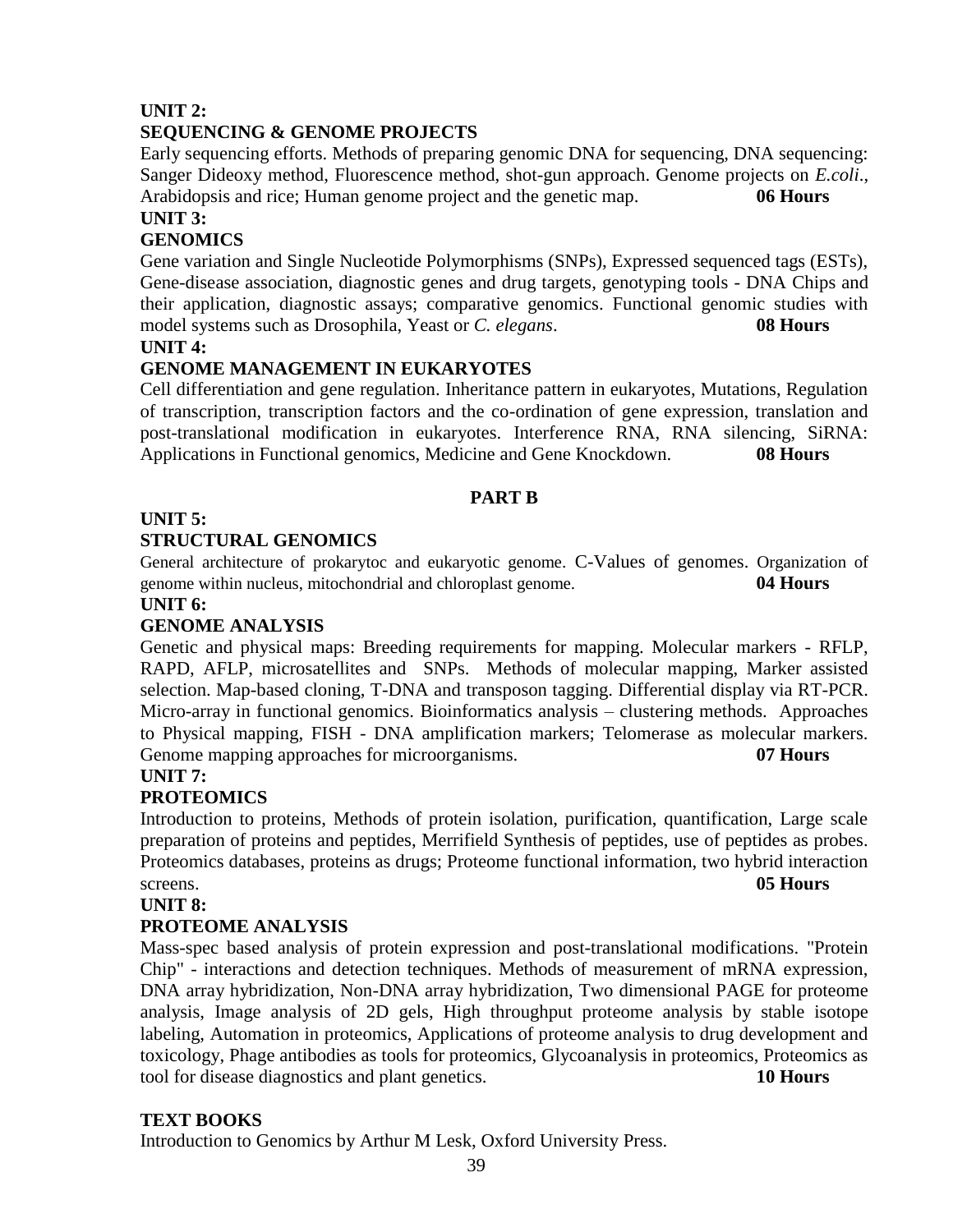Plant Genome Analysis. Edited by Peter M Gresshoff, CRC Press.

Genetic Analysis – Principles, Scope and Objectives by JRS Finchman, Blackwell Science. DISCOVERING GENOMICS, PROTEOMICS & BIOINFORMATICS BY A M CAMPBELL & L J HEYER, PEARSON EDUCATION.

Protein Arrays, Biochips and Proteomics by J S Albala & I Humprey-Smith, CRC Press. Genomics & Proteomics by Sabesan, Ane Books.

Purifying Proteins for Proteomics by Richard J Simpson, IK International.

Proteins and Proteomics by Richard J Simpson, IK International.

### **REFERENCE BOOKS**

Biocomputing Informatics and the Genome Projects by Smith D.W., Academic Press.

Genes IX by Benjamin Lewis. Oxford University & Cell Press.

BIOINFORMATICS – METHODS AND APPLICATIONS: GENOMICS, PROTEOMICS AND DRUG DISCOVERY BY S C RASTOGI, N MENDIRATTA & P RASTOGI, PHI.

### **BIOPROCESS EQUIPMENT DESIGN & CAED**

| Sub. Code :      | 10BT-65 | I.A Marks : 25 |      |
|------------------|---------|----------------|------|
| Hours/week :     |         | Exam Hrs. :    | (1)4 |
| Total Hours : 52 |         | Exam Marks :   | 100  |

### **UNIT 1:**

### **INTRODUCTION TO DESIGN**

- a) Types of joints (welded)
- b) Types of pipe fittings
- c) Types of valves- ball and safety **10 Hours**

### **UNIT 2:**

### **PROCESS EQUIPMENTS DESIGN USING CAED**

Detailed process and mechanical design of the following equipments

- a) Fermentor vessels (bioreactor)
- b) Double pipe heat exchanger
- c) Shell and tube heat exchangers
- d) Distillation column (packed bed)
- e) Condenser (vertical condenser) **42 Hours**

### **TEXT BOOKS**

Process equipment design by M V Joshi, Macmilan Indian Limited.

Unfired pressure vessel I S Code 2825, JAICO Publishing House.

Shell and tube heat exchanger specifications, I S Code 4503, Gulf Publishing Company.

Chemical engineers hand book by Perry and Green, McGraw-Hill.

### **REFERENCE BOOKS**

Process equipment and mechanical aspect by V C Bhattachary, CBS Publishers. Mechanical equipment design, Brownell and Young, Wiley Publishing.

Fermentation and biochemical engineering hand book, Principles, process design and

equipment. H C Vogel, & Noyes Edition. William Andrew Publishing.

Chemical Engineering by Coulson and Richardson, Elsevier Science.

Equipment design by Atkins, Macmillan Publishing.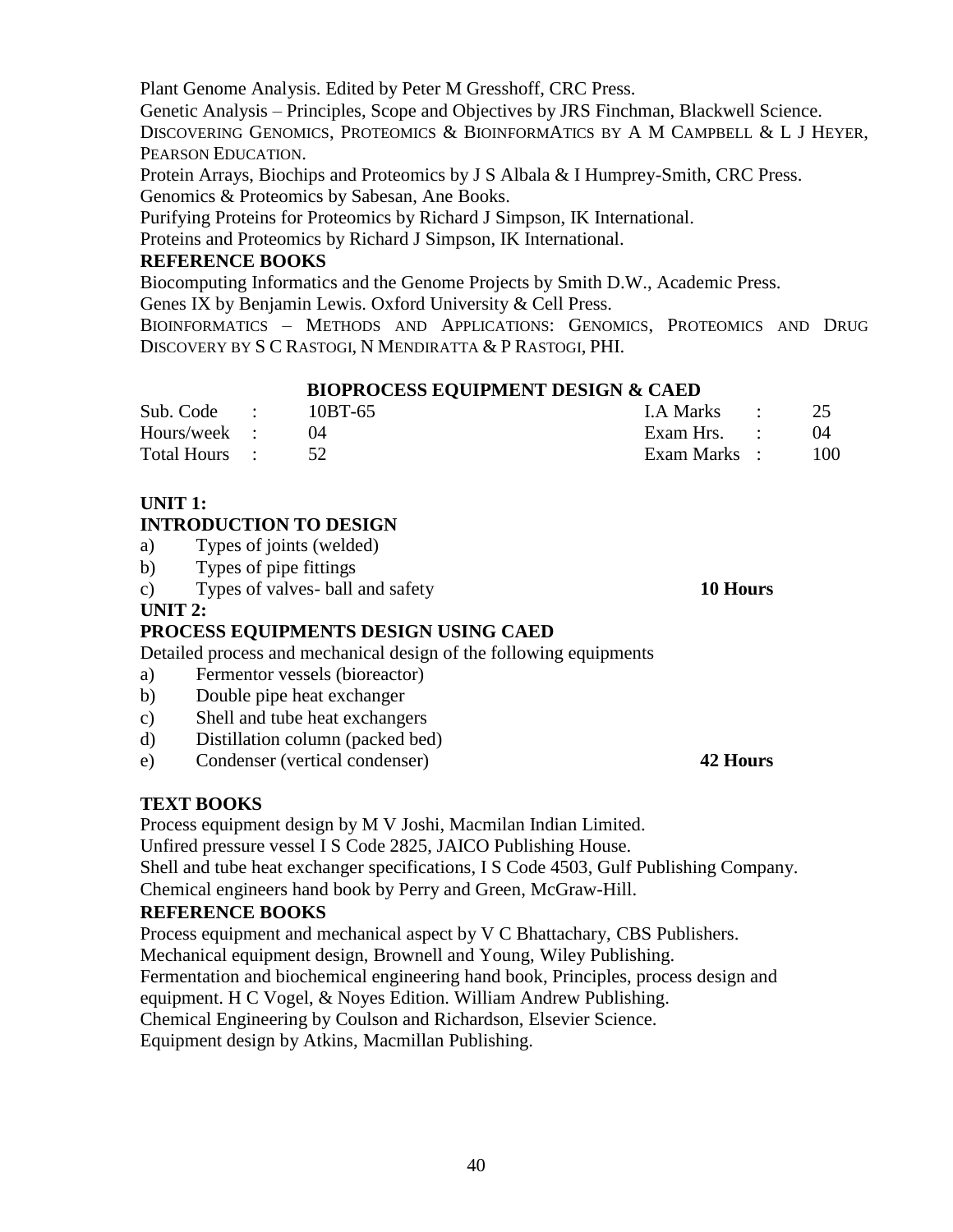#### **ELECTIVE A**

#### **ANIMAL BT**

| Sub. Code :   | 10BT-661 |        | I.A Marks :  | 25  |
|---------------|----------|--------|--------------|-----|
| Hours/week :  |          |        | Exam Hrs. :  |     |
| Total Hours : |          |        | Exam Marks : | 100 |
|               |          | PART A |              |     |

### **UNIT 1: INTRODUCTION**

History and development of animal tissue culture. Equipment and materials (culture vessels, CO<sub>2</sub> incubator, inverted microscope, cell counters). Principles of sterile techniques. Sources of tissues, types of tissues - epithelial, muscle, connective, nerve and blood. Introduction to balanced salt solutions. Cell culture media - components of the medium, physical, chemical and metabolic functions of media. Role of serum and supplements, serum-free media, features and specifications of MEM, DMEM, RPMI and Ham's medium. Role of antibiotics in media.

**08 Hours** 

### **UNIT 2:**

### **TECHNIQUES**

Measurement of cell number - hemocytometer, coulter counter. Measurement of cell viability and cytotoxicity. Dye exclusion and inclusion tests, colonigenic assay, macromolecular estimation, MTT based assay. Measuring parameters of growth – growth curves, PDT, Plating efficiency and factors influencing growth. **05 Hours**

### **UNIT 3:**

#### **CELL LINES**

Primary culture – Mechanical and enzy0matic mode of desegregation, establishment of primary culture. Subculture - passage number, split ratio, seeding efficiency, criteria for subculture. Cell lines - definite and continuous cell lines, characterization, authentication, maintenance and preservation of cell lines. Contamination - bacterial, viral, fungal and mycoplasma contaminations, detection and control, cell transformation – normal v/s. transformed cells, growth characteristics of transformed cells. Viral and chemical-mediated methods of cell immortalization. **08 Hours**

#### **UNIT 4:**

#### **CELL CULTURE**

Scale-up of animal cell culture – Factors to be considered. Scale-up of suspension cultures - Batch reactor, continuous culture, perfusion systems. Scale-up of monolayer cultures – roller bottles, Nunc cell factory, microcarrier cultures, organotypic culture, matrices, factors affecting culture and perspectives. **05 Hours**

#### **PART B**

#### **UNIT 5:**

#### **INVITRO FERTILIZATION & CLONING**

Conventional methods of animal improvement, predominantly selective breeding and crossbreeding. Embryo biotechniques for augumentation of reproductive efficiency and faster multiplication of superior germ plasm. Super ovulation Oestrus synchronization. Embryo collection, evaluation and transfer. *Invitro* maturation of oocytes. *Invitro* fertilisation and embryo culture. Embryo preservation. Micro manipulation and cloning. Artificial insemination, preparation of foster mother, surgical and non-surgical methods of embryo transfer, donor and recipient aftercare. Cloning - concept of nuclear transfer, nuclear reprogramming and creation of Dolly. Stem cells - embryonic and adult stem cells, plasticity and concept of regenerative medicine. **10 Hours**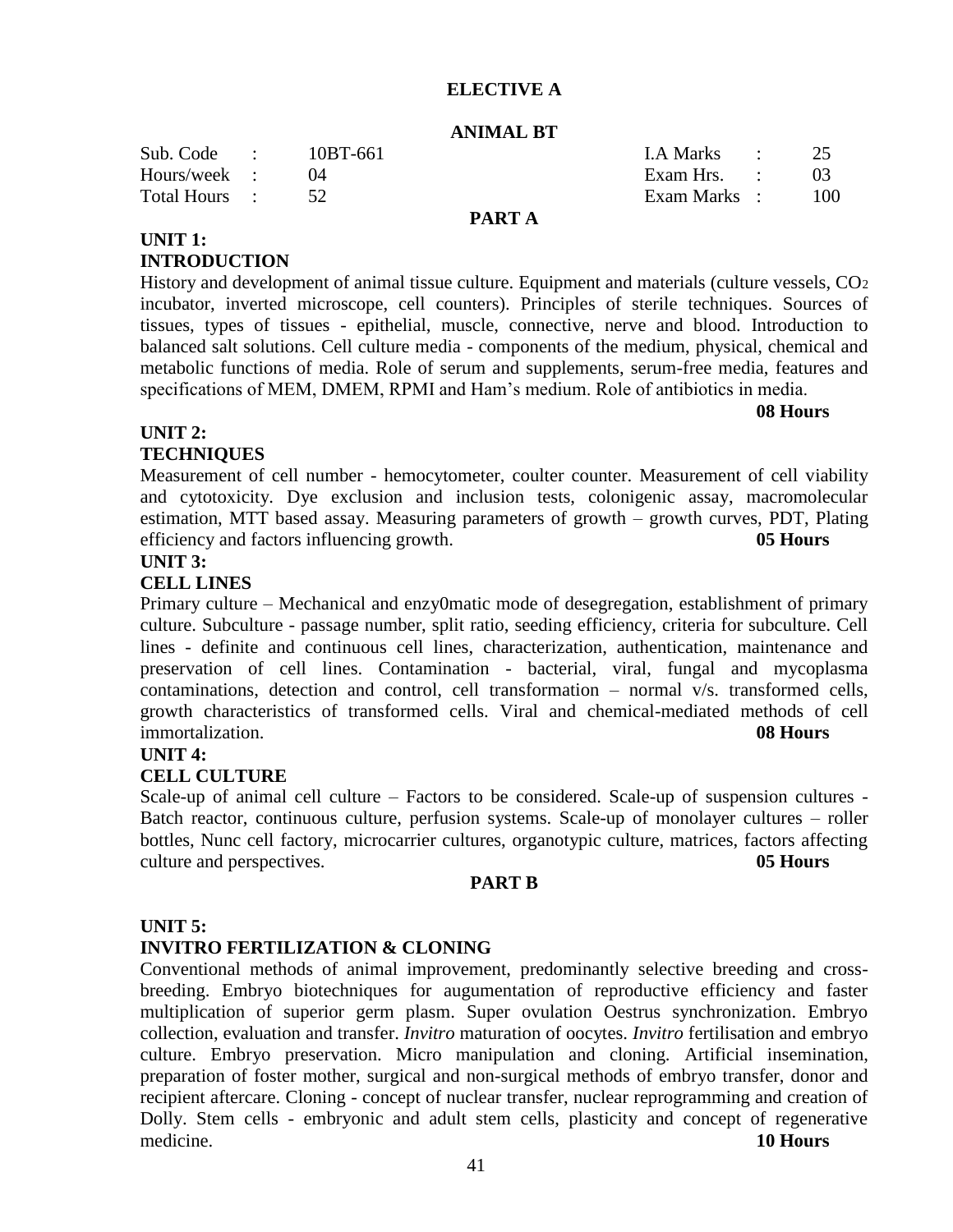### **UNIT 6: HUMAN GENOME**

Human genome - complexicity of the genome, outlines of human genome project, human disease genes. Molecular biological techniques for rapid diagnosis of genetic diseases. Chemical carcinogenesis, transfection, oncogenes and antioncogenes. Cryo preservation and transport of animal germ plasm (i.e. semen, ovum and embryos). Genetherapy - *ex vivo* and *in vivo* gene therapy methods, applications. **06 Hours**

### **UNIT 7:**

### **TRANSGENICS**

Tansgenic animals - retroviral, microinjection, and engineered embryonic stem cell method of transgenesis. Application of transgenic animals - biopharming, disease models, functional knockouts. **04 Hours**

#### **UNIT 8:**

### **OTHER APPLICATIONS**

Application of animal cell culture - Vaccine production, specialized cell types. Concepts of tissue engineering - skin, liver, kidney, bladder and heart. Principles and species suitable for aquaculture (Indian major carps and prawns). Genetic status of culture stocks. Chromosome manipulations - Production of all male and sterile populations, Hypophysation in fishes and prawns. Pearl culture - pearl producing mollusks, rearing of oysters, nucleation for pearl formation and harvesting of pearls. Probiotics and their significance in aquaculture. Molecular tools for the identification of diseases in aquatic species. **06 Hours**

### **TEXT BOOKS**

Culture of Animal Cells by R Ian Fredhney, Wiley-Liss Publications.

Animal Cell Biotechnology by Spier, RE and Griffith, JB Academic Press, London.

Animal Biotechnology by Murray Moo-Young, Pergamon Press, Oxford Press.

Animal Cell Technology: Principles and Practices by Butter M, Oxford Press.

Molecular Biotechnology by Sandy B. Primrose, Blackwell Scientific Publishers.

An Introduction to Molecular Biotechnology by MICHAEL WINK, WILEY.

Molecular Biotechnology: Principles and Practices by Channarayappa, University Press.

#### **REFERENCE BOOKS**

Methods in Cell Biology, Vol. 57, Animal Cell Culture Methods Ed. JP Mather and D Bames. Academic Press.

Fish & Fisheries of India by V. G. Jhingram, Central Publishing House.

Living resources for Biotechnology, Animal cells by A. Doyle, R. Hay and B.E. Kirsop, Cambridge University Press.

Animal Cell Culture – Practical Approach, Edition: John RW. Masters, Oxford Press.

Animal Cell Culture Techniques, Edition: Martin Clynes, Springer.

Cell Culture Lab Fax. Editors: M Butler & M Dawson, Bios Scientific Publications Ltd. Oxford.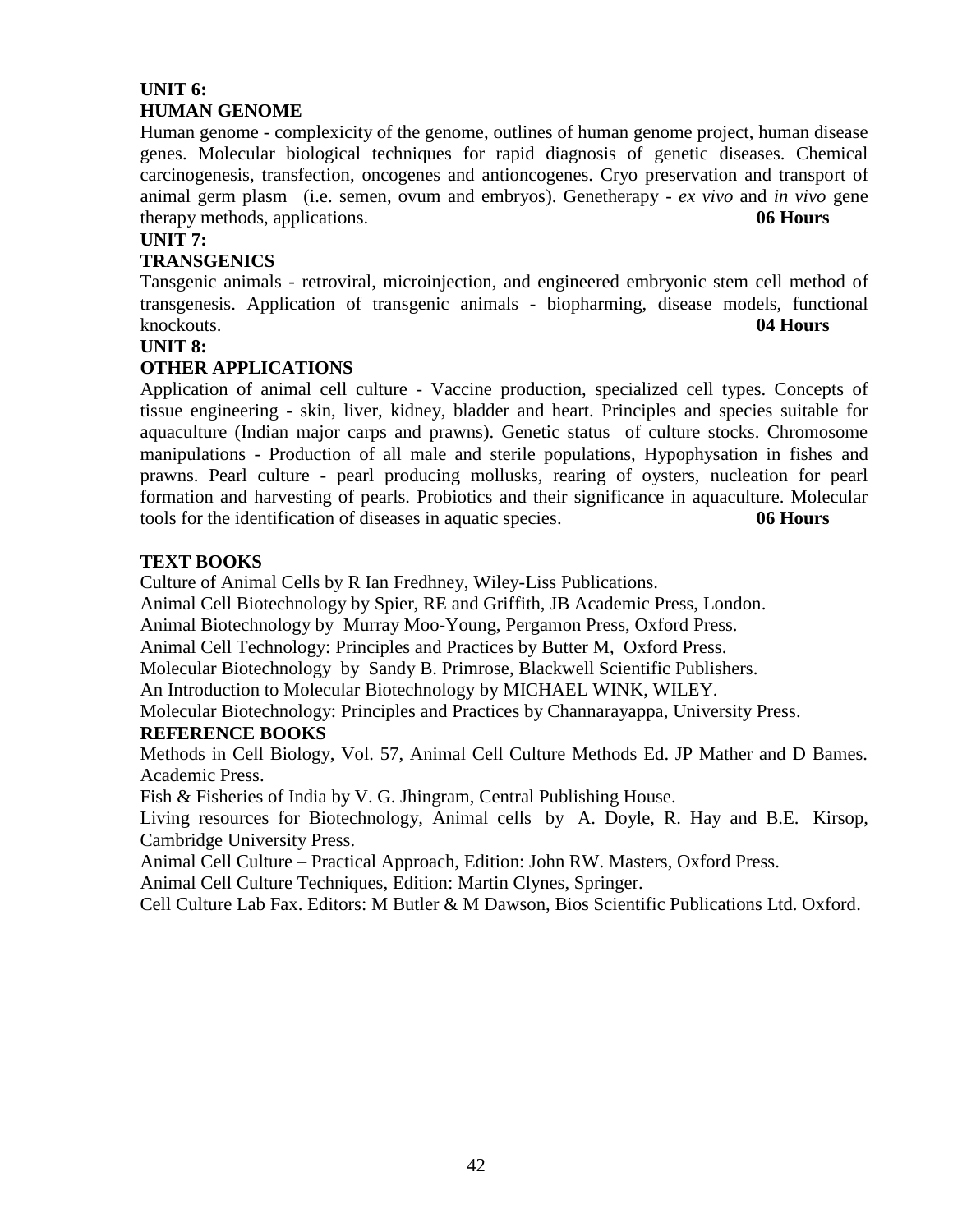**PLANT BT**

| Total Hours : |          | Exam Marks : | - 100 |
|---------------|----------|--------------|-------|
| Hours/week :  |          | Exam Hrs. :  |       |
| Sub. Code :   | 10BT-662 | I.A Marks :  |       |

#### **PART A**

### **UNIT 1:**

### **INTRODUCTION**

Introduction to cell and tissue culture. Tissue culture media (composition and preparation). Organogenesis, somatic embryogenesis. Embyo culture. Androgenesis and gynogenesis. Endosperm culture. Protoplast culture and selection of cybrids. Cryopreservation. **04 Hours UNIT 2:**

### **PLANT GENETIC ENGINEERING**

Induction to Plant Genetic Engineering: Types of plant vectors and their use - Particle bombardment, electroporation, microinjection. Agrobacterium mediated transformation – Technique and applications. Ti and Ri-plasmids as vectors. Screening and selection of transformants – PCR and hybridization methods. Viruses as a tool to delivery foreign DNA. Transformation of monoctos. Mechanism of transgene interaction - Transgene stability and gene silencing. Generation and maintenance of transgenic plants. **08 Hours**

#### **UNIT 3:**

### **PLANTS FOR BIOTIC AND ABIOTIC STRESSES**

Introduction to biotic stresses, types. Application of plant transformation – bt genes, Structure and function of Cry proteins – mechanism of action, critical evaluation. Non-bt like protease inhibitors, alpha amylase inhibitor, Transgenic technology for development of virus, bacterial and fungal resistance plants. Abiotic stress – Introduction to drought and salinity stresses, transgenic strategies for development of drought resistant plants, case studies **08 Hours UNIT 4:**

### **IMPROVEMENT OF VARIETIES**

Post-harvest losses, long shelf life of fruits and flowers, use of ACC synthase, polygalacturanase, ACC oxidase, male sterile lines, barstar and barnase systems. Herbicide resistance phosphoinothricin, glyphosate, atrazine; insect resistance. Biosafety regulations and evaluation of transgenics contained conditions. Implications of gene patents. **06 Hours**

#### **PART B**

#### **UNIT 5:**

### **MOLECULAR FARMING AND APPLICATIONS**

Plant metabolic engineering and industrial products: Molecular farming for the production of industrial enzymes, biodegradable plastics, polyhydroxybutyrate, antibodies, edible vaccines. Metabolic engineering of plants for the production of fatty acids, industrial oils, flavonoids etc., Engineering of carotenoid and provitamin biosynthetic pathways. **06 Hours UNIT 6:**

#### **NITROGEN FIXATION AND APPLICATIONS**

Nitrogen fixation and biofertilizers **-** Diazotrophic microorganisms, nitrogen fixation genes. Two component regulatory mechanisms. Transfer of *nif* genes and *nod* genes – structure, function and role in nodulation; Hydrogenase - Hydrogen metabolism. Genetic engineering of hydrogenase genes. **06 Hours**

#### **UNIT 7:**

### **SIGNAL TRANSUCTION IN PLANTS**

Signal transduction in plants: Mechanism, plant hormone signaling- Molecular mechanism of Auxins, Gibberlins, Cytokinins, Abscisic acid and ethylene, transduction, light perception and signaling network in higher plants, calcium and sphingolipids signaling. **06 Hours**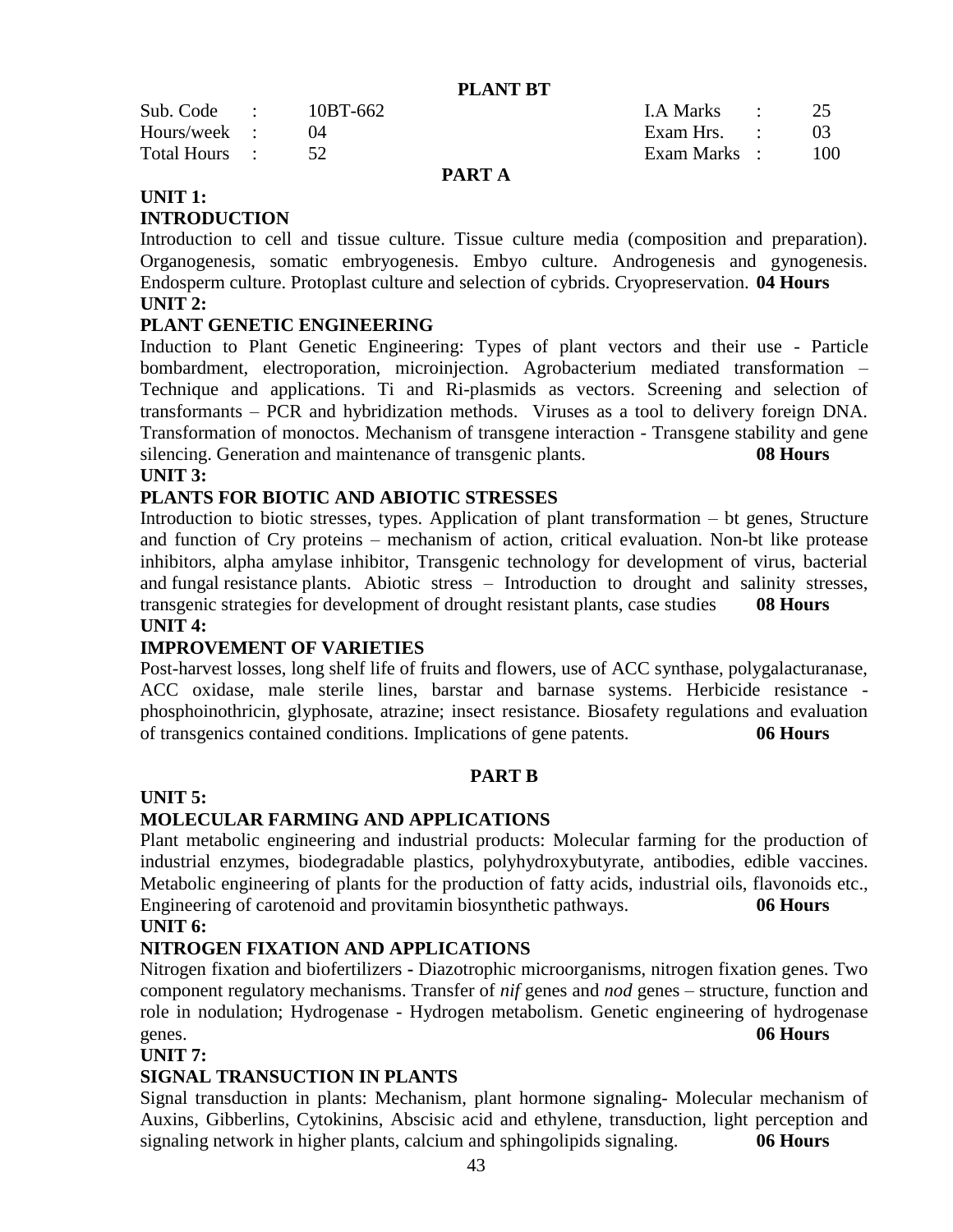### **UNIT 8: ALGAL TECHNOLOGIES**

Blue-green algae and Azolla - Identification of elite species and mass production for practical application. Mycorrhizae - importance in agriculture and forestry. Algae as a source of food, feed, single cell protein, biofertilizers; industrial uses of algae. Mass cultivation of commercially valuable marine macroalgae for agar agar, alginates and other products of commerce and their uses. Mass cultivation of microalgae as a source of protein and feed. **08 Hours**

### **TEXT BOOKS**

Plant Cell Culture : A Practical Approach by R.A. Dixon & Gonzales, IRL Press.

Plant biotechnology in Agriculture by K. Lindsey and M.G.K. Jones, Prentice hall, New Jersey. Plant Biotechnology, Prakash and Perk, Oxford & IBH Publishers Co.

Plant Biotechnology by J Hammond, P McGarvey and V Yusibov, Springer Verlag.

Biotechnology in Crop Improvement by HS Chawla, Intl Book Distributing Company. Biodegradation and Detoxification of Environmental Pollutants by Chakrabarthy AM. CRC Press.

Practical Application of Plant Molecular Biology by RJ Henry, Chapman and Hall.

### **REFERENCE BOOKS**

Molecular Biotechnology: Principles and Practices by Channarayappa, University Press.

Plant Tissue Culture: Applications and Limitations by S.S. Bhojwani, Elsevier, Amsterdam. Plant Cell and Tissue Culture for the Production of Food Ingredients by TJ Fu, G Singh and WR Curtis (Eds): Kluwer Academic Press.

Biotechnology in Agriculture by MS Swamynathan, McMillian India Ltd.

Gene Transfer to Plants by Polyykus I and Spongernberg, G.Ed. Springer Scam.

Genetic Engineering with Plant Viruses by T Michael, A Wilson and JW Davis, CRC Press.

Molecular Approaches to Crop Improvement by Dennis Liwelly Eds. Kluwer. Academic Publishers.

Plant Cell and Tissue Culture- A Laboratory manual by Reinert J and Yeoman MM, Springer. Plant Tissue Culture by Sathyanarayana BN, IK Intl. Publishers.

### **MICROBIAL BT**

| Total Hours : 52 |          | Exam Marks : 100 |        |
|------------------|----------|------------------|--------|
| Hours/week :     |          | Exam Hrs. :      | - 03 - |
| Sub. Code :      | 10BT-663 | LA Marks : 25    |        |

#### **PART - A**

# **UNIT 1:**

### **INTRODUCTION**

Study of Prokaryotes & Eukaryotes, Classification and Identification of Microorganisms, classification and identification of fungi. **02 Hours**

#### **UNIT 2:**

### **MICROBIAL PROCESS ENGINEERING**

Introduction to microbial process development. Scale - up of microbial processes -Analysis of experimental data. Design & optimization of fermentation media. Kinetics of cell growth. Sterilization of air and media. Modes of cell culture. Bioreactor systems including utilities. Mass transfer in Microbial processes. Instrumentation and control of process parameters.**08 Hours UNIT 3:**

### **MICROBIAL BIOTECHNOLOGY**

Production of protein in bacteria**-**Cloning techniques, expression of cloned genes in bacteria, Recovery and purification of expressed proteins. Introduction of DNA into yeast cells, yeast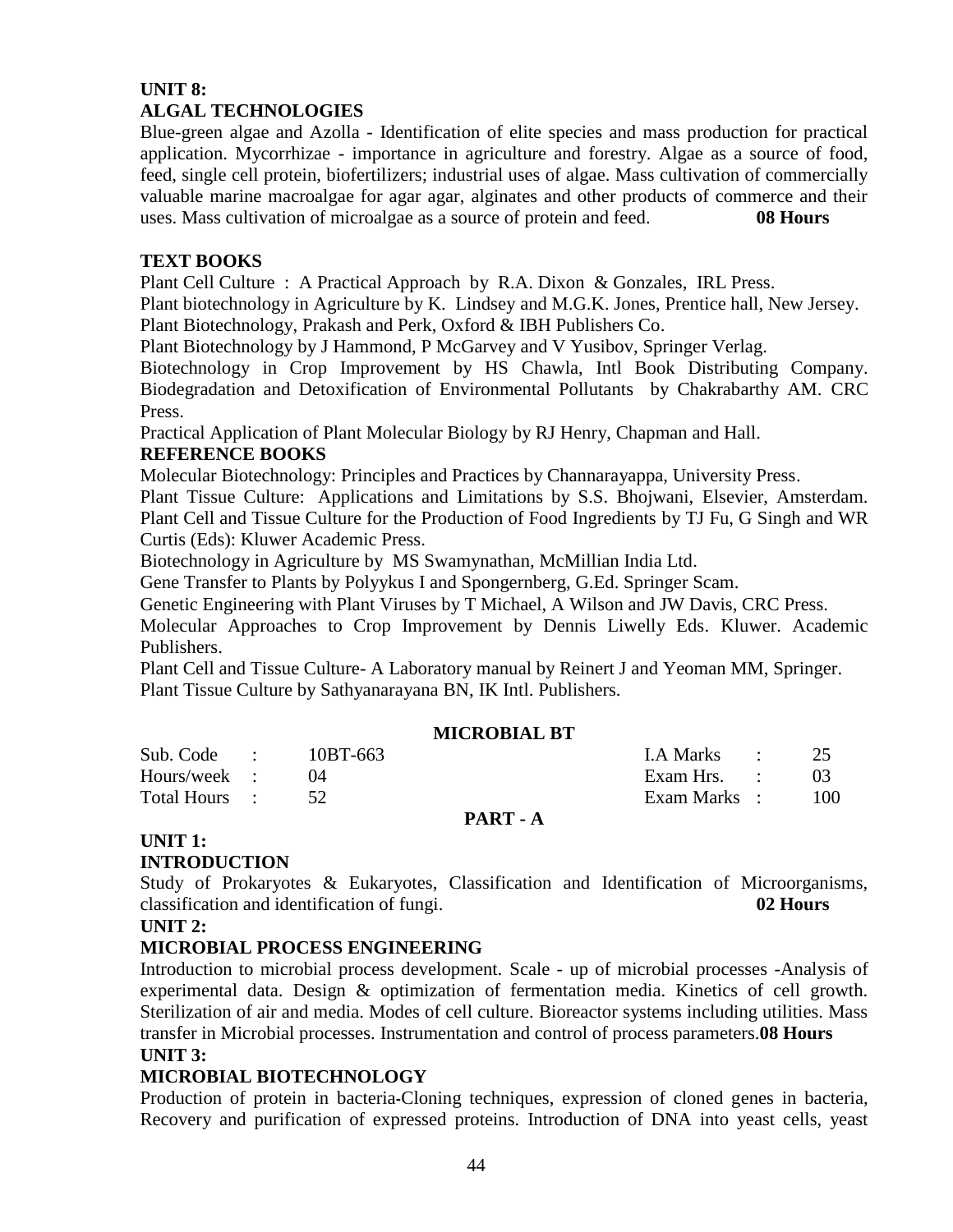cloning vectors, expression of foreign genes in yeast, expression of foreign gene products in secreted form. **04 Hours**

### **UNIT 4:**

### **INDUSTRIAL MICROBIOLOGY**

Strain improvement and screening of industrially important microorganisms. Industrial production of Vitamins (VitB12 & riboflavin), Antibiotics (β-lactam antibiotics, Aminoglycosides) , organic acids (Citric acid, acetic acid) and Enzymes (amylases, proteases). Impact of Biotechnology on vaccine development; sub unit vaccines, DNA vaccines, recombinant vaccines, peptide vaccines. Bioinsecticides-*Bacillus thuringinesis*, *B.sphaericus*, *B.popilliae*, Baculoviruses. Production of Microbial enzymes, strain, medium, fermentation processes. Large scale application of Microbial enzymes - starch processing, textile designing, detergents, cheese industry, leather industry and wood pulp industry. **12 Hours**

#### **PART – B**

#### **UNIT 5:**

### **MICROBIAL BY PRODUCTS**

Bacterial Polysaccharides – structure & role in nature. Xanthan Gum - structure, production & Biosynthesis polyesters. Microbial transformation of steroids & sterols. Industrial production of ethanol and amino acids (glutamic acid) **06 Hours**

#### **UNIT 6:**

#### **ENVIRONMENTAL MICROBIOLOGY**

Contamination in air, water and soil, Waste water microbiology, Microbiological Degradation of xenobiotics. Biomagnification. **04 Hours**

#### **UNIT 7:**

### **BIOREMEDIATION AND BIOLEACHING**

Bioremediation: use of bacteria and biodegradation of hydrocarbons, *in situ* and *ex situ* Bioremediation, Granular sludge consortia for bioremediation, crude oil degradation by bacteria, Immobilization of microbes for bioremediation, PCB dechlorination, Genetic engineering of microbes for bioremediation. Phytoremediation – plants capable of assimilating heavy metals. Biomethanation: application of microorganisms of biomethanation and cellulose degradation-Methanotrophs and other orgnisnms. Bioleaching: direct and indirect mechanisms, microorganism in mineral recovery, recovery of copper by dump leaching, Sulfur Leaching by Thermophilic microorganisms, Microbial coal solubilization. **10 Hours**

### **UNIT 8:**

#### **FOOD MICROBIOLOGY**

Microbial spoilage of food and its control; food preservatives; fermented foods; single cell protein (SCP) and single cell oil (SCO); food borne infections and their control. **06 Hours**

#### **TEXT BOOKS**

Microbial Biotechnology by Alexander N Glazer and Hiroshi Nikaido, W H Freeman & Company Newyork.

Fundamentals of Biotechnology by Edited by Paule Prave, Uwe Faust, Wolfgang Sitting and Dieter A Sukatsch, VCH Publishers.

Principles of fermentation Technology by P.F. Stanbury and A. Whitaker, Pergamon Press.

A textbook of Industrial Microbiology by Wulf Cruegar and Anneliese Cruegar, Panima Publishing Corporation.

Molecular Biotechnology– Principles and Applications of recombinant DNA by Bernard R Glick & Jack J pasternak , ASM Press.

Industrial Microbiology by Prescott and Dunn, CBS Publishers & Distributors.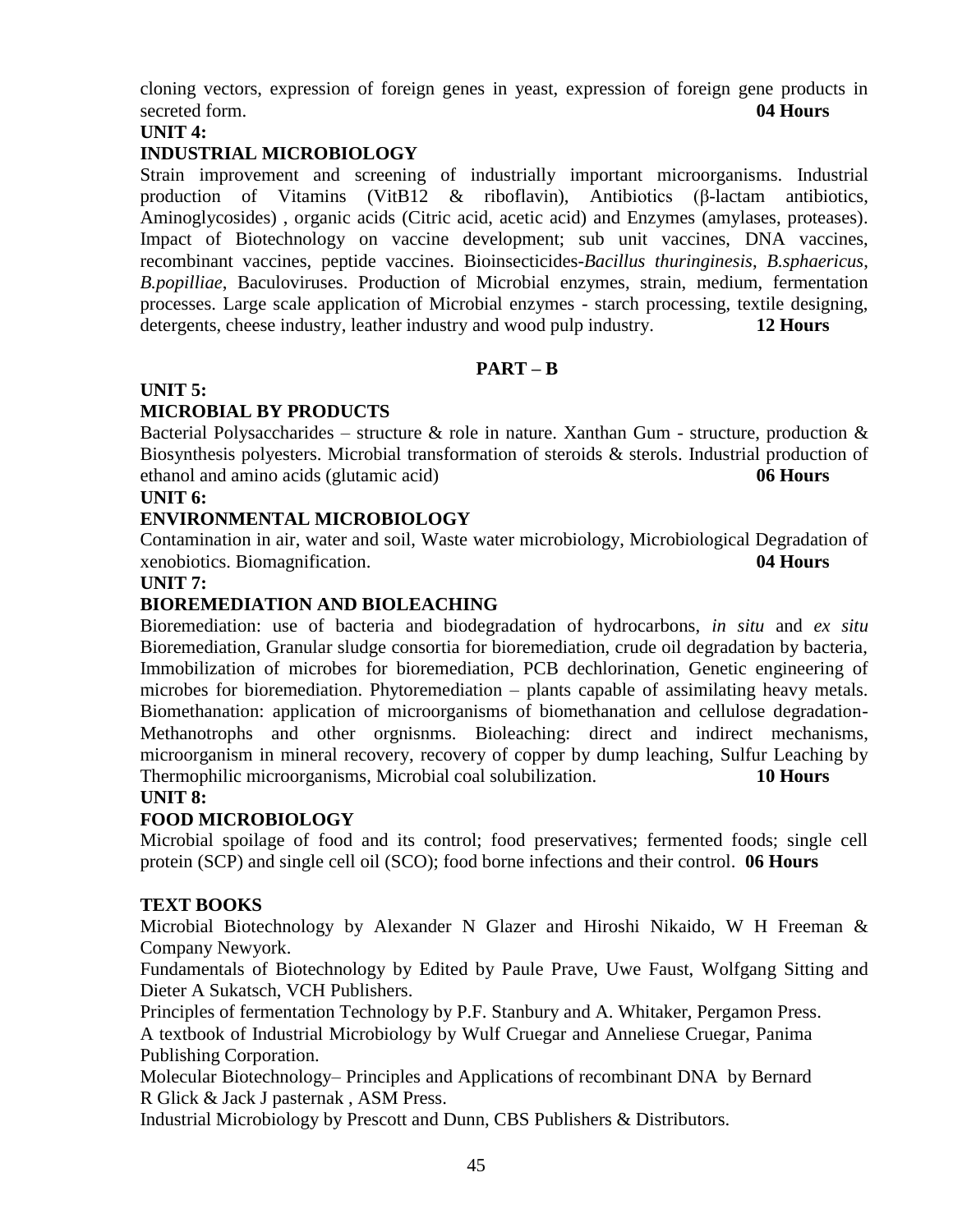Industrial Microbiology- An introduction by Michael J Waites, Neil L Morgan, Blackwell science.

Food microbiology by William C Frazier and Westhoff Dennis C, Tata McGraw Hill publication.

Industrial Microbiology by L.E Casida, New Age International.

### **REFERENCE BOOKS**

Microbiology by Bernard Davis & Renato Dulbecco, Lippincott Company, Philadelphia.

Principles of Microbe & Cell Cultivation by SJ Prit, Blackwell Scientific co. Basic Biotechnology by Colin Ratledge & Bjorn Kristiansen, Cambridge University Press.

Applied Bioremediation and Phytoremediation by A Singh & O P Ward, Springer.

#### **PERL PROGRAMMING**

| Sub. Code :   | 10BT-664 | I.A Marks : 25 |                 |
|---------------|----------|----------------|-----------------|
| Hours/week :  |          | Exam Hrs. :    | 03 <sup>2</sup> |
| Total Hours : |          | Exam Marks :   | 100             |

#### **PART A**

### **UNIT 1:**

### **INTRODUCTION**

An overview of Perl: Getting started, interpreted vs compiled source code, documentation in perl, statement blocks, ASCII and Unicode, Escape sequences, whitespaces, numerical data type, strings in perl, alternative delimiters, conversion between numbers and strings, Arithmetical operators, bitwise operators, Boolean operators, string operators, string comparison, operator precedence, variables, modifying a variable, autoincrement and autodecrement operators, multiple assignments, scoping, special variables, regular expression variables, input/ output variables, filehandle / format variables, error variables and system variables variable interpolation. **08 Hours**

### **UNIT 2:**

#### **LISTS, ARRAYS AND HASHES**

Introduction to lists, simple lists, complex lists, accessing list values, list slices, ranges, combining ranges and slices, arrays, assigning arrays, scalar vs list context, adding elements to an array, accessing single and multiple elements from an array, running through arrays, array functions (pop, push, shift, unshift, and sort); Introduction to Hashes, creating a hash, working with hash values, adding, changing and taking values from a hash, accessing multiple values.

#### **06 Hours**

#### **UNIT 3:**

#### **ARRAY MANIPULATIONS**

Introduction, Changing Array Size, Interacting Over an Array by Reference, Extracting Unique Elements from a List, Computing Union, Intersection, or Difference of Unique Lists, Appending One Array to Another, Reversing an Array, Processing Multiple Elements of an Array, Finding All Elements in an Array Matching Certain Criteria, Sorting an Array Numerically. **06 Hours UNIT 4:**

#### **REGULAR EXPRESSION**

Introduction to regular expressions, patterns, interpolation, escaping special characters, anchors, character classes, word boundaries, posix and Unicode classes, detecting repeating words, welldefined repetition, back reference variables, match operator, substitution operator and transliteration operator, binding operators, meta-characters, changing delimiters, modifiers, usage of split and join keywords, inline comments and modifiers, grouping and alternation, grouping with back references. **06 Hours**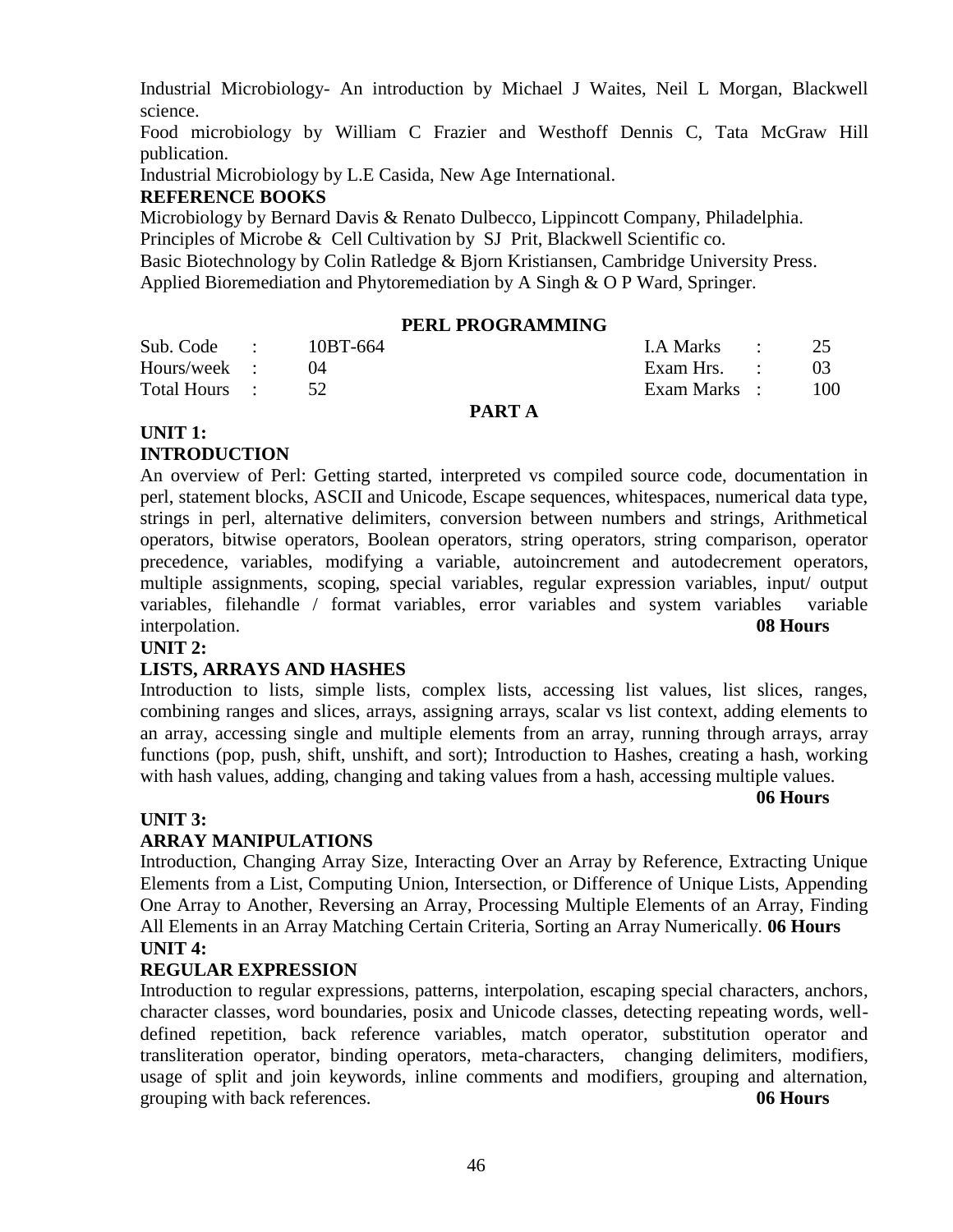#### **PART B**

### **UNIT 5:**

### **FILES AND REFERENCES**

Introduction to Filehandle, STDIN, STDOUT, STDERR file handles, reading lines, creating filters, line separator, reading paragraphs, reading entire files, writing to files, writing on a file handle, accessing filehandle, writing binary data, selecting a filehandle, buffering, file permissions, opening pipes, piping in, piping out, file tests, reading directories and globbing, introduction to references, lifecycle of a reference, anonymous reference, dereferencing, reference modification, array and hash referencing, reference counting and destruction.

**08 Hours**

### **UNIT 6:**

### **SUBROUTINES AND MODULES**

Introduction to subroutines, difference between subroutines and modules, defining subroutines, order of declaration, subroutines for calculations, return values, caching, context, subroutine prototypes, scope, global variables, lexical variables, runtime scope, aliases, passing references , arrays, hashes and filehandles to a subroutine, modules, usage of keywords do, require and use, changing @INC, package hierarchies, exporters, standard modules in perl. **06 Hours UNIT 7:**

### **RUNNING AND DEBUGGING PERL**

Examining syntax errors, runaway strings, brackets around conditions, missing semicolons, braces, commas and barewords. Diagnostic modules, use warnings, scope of warnings, use strict, strict on variables, references, subroutines, use diagnostics, perl command line switches, usage of –e, -n, -p, -c, -I, -M, -s, -I, @INC, -a, -F and –T switches, Debugging techniques, usage of print, comments, context, scope and precedence in debugging, Defensive programming. **06 Hours**

### **UNIT 8:**

### **BIOPERL**

[Overview,](http://www.bioperl.org/wiki/Bptutorial.pl#Overview) Bioperl Objects, [Brief descriptions \(Seq, PrimarySeq, LocatableSeq, RelSegment,](http://www.bioperl.org/wiki/Bptutorial.pl#Brief_descriptions_.28Seq.2C_PrimarySeq.2C_LocatableSeq.2C_RelSegment.2C_LiveSeq.2C_LargeSeq.2C_RichSeq.2C_SeqWithQuality.2C_SeqI.29)  [LiveSeq, LargeSeq, RichSeq, SeqWithQuality, SeqI\),](http://www.bioperl.org/wiki/Bptutorial.pl#Brief_descriptions_.28Seq.2C_PrimarySeq.2C_LocatableSeq.2C_RelSegment.2C_LiveSeq.2C_LargeSeq.2C_RichSeq.2C_SeqWithQuality.2C_SeqI.29) [Location objects,](http://www.bioperl.org/wiki/Bptutorial.pl#Location_objects) [Interface objects and](http://www.bioperl.org/wiki/Bptutorial.pl#Interface_objects_and_implementation_objects)  [implementation objects,](http://www.bioperl.org/wiki/Bptutorial.pl#Interface_objects_and_implementation_objects) [Representing large sequences \(LargeSeq\),](http://www.bioperl.org/wiki/Bptutorial.pl#Representing_large_sequences_.28LargeSeq.29) [Representing changing](http://www.bioperl.org/wiki/Bptutorial.pl#Representing_changing_sequences_.28LiveSeq.29)  [sequences \(LiveSeq\),](http://www.bioperl.org/wiki/Bptutorial.pl#Representing_changing_sequences_.28LiveSeq.29) [Using Bioperl:](http://www.bioperl.org/wiki/Bptutorial.pl#Using_Bioperl) [Accessing sequence data from local and remote databases,](http://www.bioperl.org/wiki/Bptutorial.pl#Accessing_sequence_data_from_local_and_remote_databases) [Accessing remote databases \(Bio::DB::GenBank, etc\),](http://www.bioperl.org/wiki/Bptutorial.pl#Accessing_remote_databases_.28Bio::DB::GenBank.2C_etc.29) [Indexing and accessing local databases](http://www.bioperl.org/wiki/Bptutorial.pl#Indexing_and_accessing_local_databases_Bio::Index::.2A.2C_bp_index.pl.2C_bp_fetch.pl.2C_Bio::DB::.2A.29)  [Bio::Index::\\*, bp\\_index.pl, bp\\_fetch.pl, Bio::DB::\\*\),](http://www.bioperl.org/wiki/Bptutorial.pl#Indexing_and_accessing_local_databases_Bio::Index::.2A.2C_bp_index.pl.2C_bp_fetch.pl.2C_Bio::DB::.2A.29) [Transforming sequence files \(SeqIO\),](http://www.bioperl.org/wiki/Bptutorial.pl#Transforming_sequence_files_.28SeqIO.29) [Transforming alignment files \(AlignIO\);](http://www.bioperl.org/wiki/Bptutorial.pl#Transforming_alignment_files_.28AlignIO.29) **06 Hours**

### **TEXT BOOKS**

Beginning Perl by Simon Cozens, Peter Wainwrigth, Wrox press.

Perl cook book by Tom Christiansen and Nathan Torkinton, O'Reilly & Associates, USA, 1998. Programming Perl by Larry Wall, Tom Christiansen and Jon Orwant. O'Reilly Media.

Learning Perl by Randal L, Schwartz, Tom Phoenix, O'Reilly Media.

### **REFERENCE BOOKS**

Perl by Example by Ellie Quigley, Prentice Hall.

Perl in a Nutshell by O'Reilley O'Reilly Media.

Perl: The programmer Companion by Nigel Chapman, Wiley.

BioPerl by O'Reilly & Associates, O'Reilly Media

[Bioperl](javascript:iLzpBOI() from [Beginning Perl for Bioinformatics](javascript:iLzpBOI() by [James Tisdall,](http://www.oreillynet.com/cs/catalog/view/au/617?x-t=book.view) O'Reilly Media.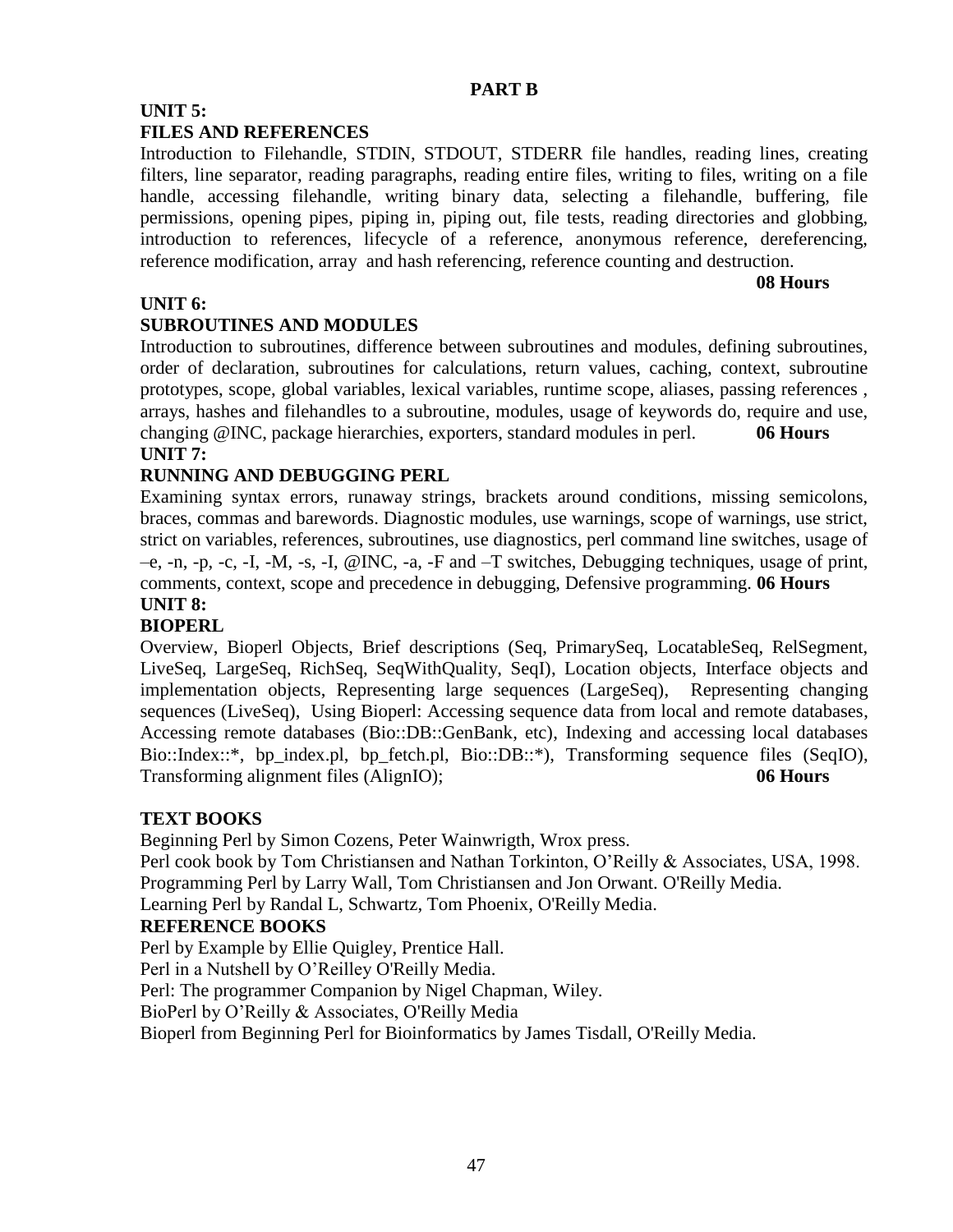#### **TRANSPORT PHENOMENA**

|               |          | ---- |              |     |
|---------------|----------|------|--------------|-----|
| Total Hours : |          |      | Exam Marks : | 100 |
| Hours/week :  |          |      | Exam Hrs. :  |     |
| Sub. Code :   | 10BT-665 |      | LA Marks :   |     |

#### **PART A**

#### **UNIT 1:**

#### **MOMENTUM TRANSFER AND OVERALL BALANCES**

Fluid Statics, General molecular transport equations for momentum, heat and mass transfer, Viscosity of fluids, Overall balances: mass balance/continuity equation, energy balance, momentum balance, shell momentum balance and velocity distribution in laminar flow, design equation for laminar and turbulent flow in pipes, compressible flow of gases. **06 Hours UNIT 2:**

#### **MOMENTUM TRANSFER – PRINCIPLES AND APPLICATIONS**

Flow past immersed objects, packed and fluidized beds, Non-Newtonian fluids, Differential equations of continuity, momentum transfer (motion), use of these equations, other solution methods for differential equation of motion, boundary layer flow and turbulence, dimensional analysis in momentum transfer. **08 Hours**

#### **UNIT 3:**

#### **STEADY STATE HEAT TRANFER**

Mechanisms of heat transfer, conduction – through solids in series, steady state conduction and shape factors, Forced convection - heat transfer inside pipes, heat transfer outside various geometries, natural convection heat transfer, boiling and condensation, heat exchangers, radiation heat transfer (basic and advanced), heat transfer to non-Newtonian fluids, special heat transfer coefficients, dimensional analysis in heat transfer, numerical methods for steady state heat transfer in two dimensions. **06 Hours**

#### **UNIT 4:**

#### **UNSTEADY STATE HEAT TRANSFER**

Derivation of basic equation, simplified case for systems with negligible internal resistance, unsteady state heat transfer in various geometries, finite difference methods, chilling and freezing of food and biological materials, differential equation of energy change, boundary layer flow and turbulence in heat transfer. **06 Hours**

#### **PART B**

#### **UNIT 5:**

#### **MASS TRANSFER**

Mass transfer and diffusion, molecular diffusion in gases, liquids, biological solutions and gels, and solids, numerical methods for steady state molecular diffusion in two dimensions. **06 Hours UNIT 6:**

#### **UNSTEADY STATE AND CONVECTIVE MASS TRANSFER**

Unsteady state diffusion, convective mass transfer coefficients, for various geometries, mass transfer to suspensions of small particle, molecular diffusion plus convection and chemical reaction, diffusion of gases in porous solids and capillaries, numerical methods for unsteady state molecular diffusion, dimensional analysis in mass transfer, boundary layer flow and turbulence in heat transfer. **09 Hours**

#### **UNIT 7:**

#### **SEPARATION PROCESSES-1**

Evaporation, Drying, Humidification, Absorption, Distillation. **05 Hours**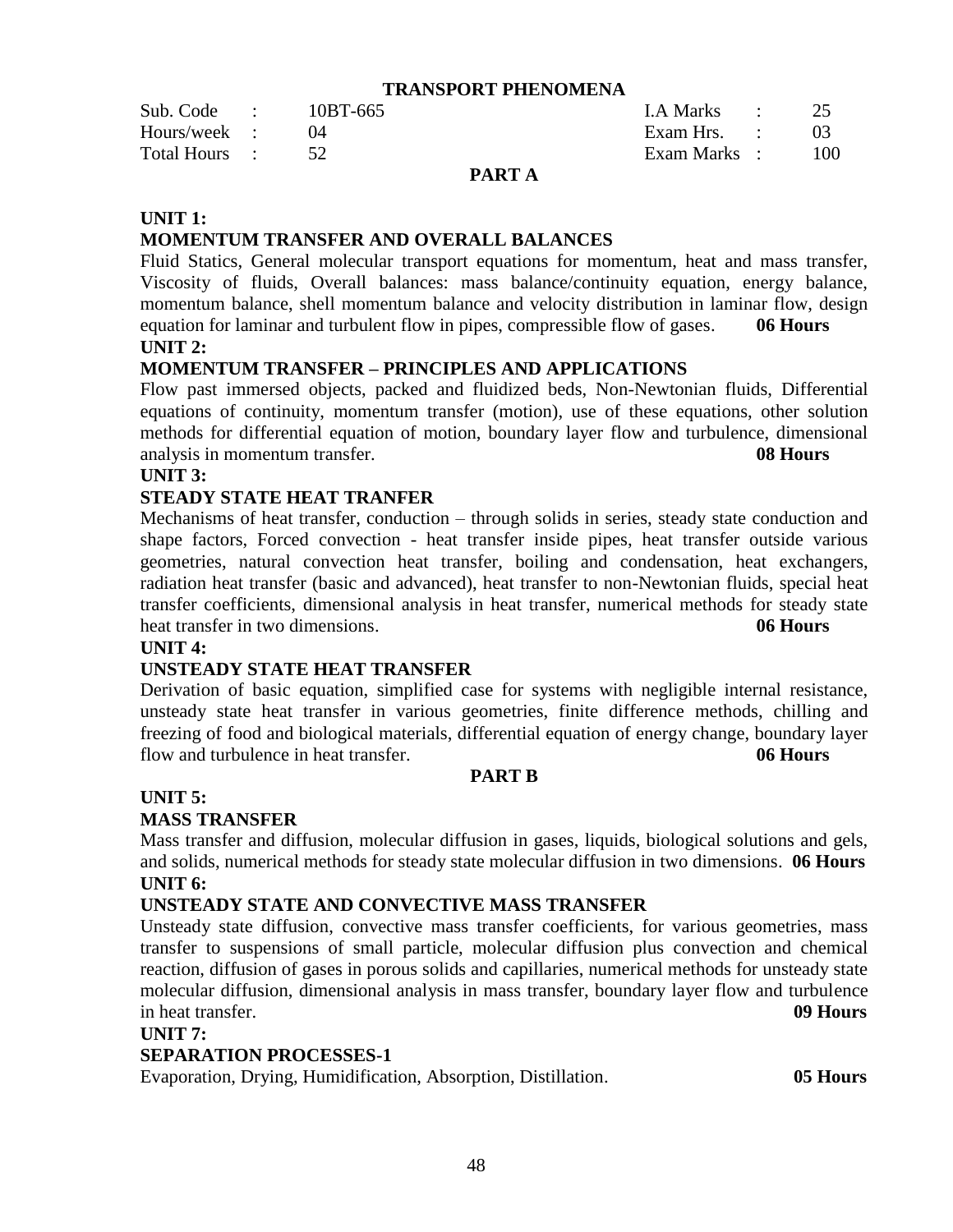### **UNIT 8: SEPARATION PROCESSES-2**

Adsorption, Ion Exchange, Leaching, Crystallization, Membrane processes, Settling, Centrifugation and Size Reduction. **06 Hours**

### **TEXT BOOK**

Transport Processes and Separation Process Principles by C. J. Geankoplis, Prentice. Hall. Momentum, Heat and Mass Transfer by Bennett and Myers, Tata Mcgraw Hill. Introduction to Transport Phenomena by William J. Thomson, PHI.

Transport Phenomena, Bird, Stewart, Lightfoot, JWI

Fundamentals of momentum, heat and mass transfer by Welty, Wicks and Wilson, Wiley India. Fundamentals of FLUID MECHANICS by SAWHNEY GS, IK Publishers.

### **REFERENCE BOOKS**

Unit Operations of Chemical Engg. by McCabe & Smith, M G H Publications. Principles of Unit Operations in Chemical Engg. by Geankoplis. Prentice Hall. Fluid Mechanics by K L Kumar, S.Chand Publishers.

Mechanics of fluids by B.S. Massey, Kluwer Academic Publishers.

### **BIOPROCESS CONTROL & AUTOMATION LAB**

| $Sub. Code : 10BTL-67$ |  | I.A Marks : 25               |  |
|------------------------|--|------------------------------|--|
| Hours/week : 03        |  | Exam Hrs. $\qquad \qquad$ 03 |  |
|                        |  | Exam Marks : 50              |  |

1. Characteristics of Transducers (Temperature).

2. Characteristics of Transducers (Pressure).

3. Characteristics of Transducers (Flow).

4. Measurement of OD and DO for microbial cultures

- 5. Dynamics of First order system (mercury thermometer) for step input and impulse input.
- 6. Non-interacting system responses to step input
- 7. Non-interacting system responses to pulse input
- 8. Interacting System responses to step input
- 10. Interacting System responses to pulse input
- 11. Temperature controller responses to set point / load change
- 12. pH controller responses to set point / load change

13. Tuning of Flow controller (ZN and CC methods) and responses of tuned P, PI and PID controllers

14. Tuning of Pressure controller (ZN and CC methods) and responses of tuned P, PI and PID controllers

- 15. Control of DO (dissolved oxygen level)
- 16. Control of Agitation (to monitor DO since they are interlinked)

### **TEXT / REFERENCE BOOKS**

Process System analysis and Control by Donald R Coughanowr, McGraw-Hill.

Chemical Process Control by George Stephanopoulos, Prentice-Hall of India.

Bioprocess Engineering by Shule and Kargi, Prentice Hall.

Bioprocess Engineering Principles by Pauline M. Doran, Academic Press.

Wolf R. Vieth, Bioprocess Engineering – Kinetics, Mass Transport, Reactors and Gene Expression. A Wiley - Interscience Publication.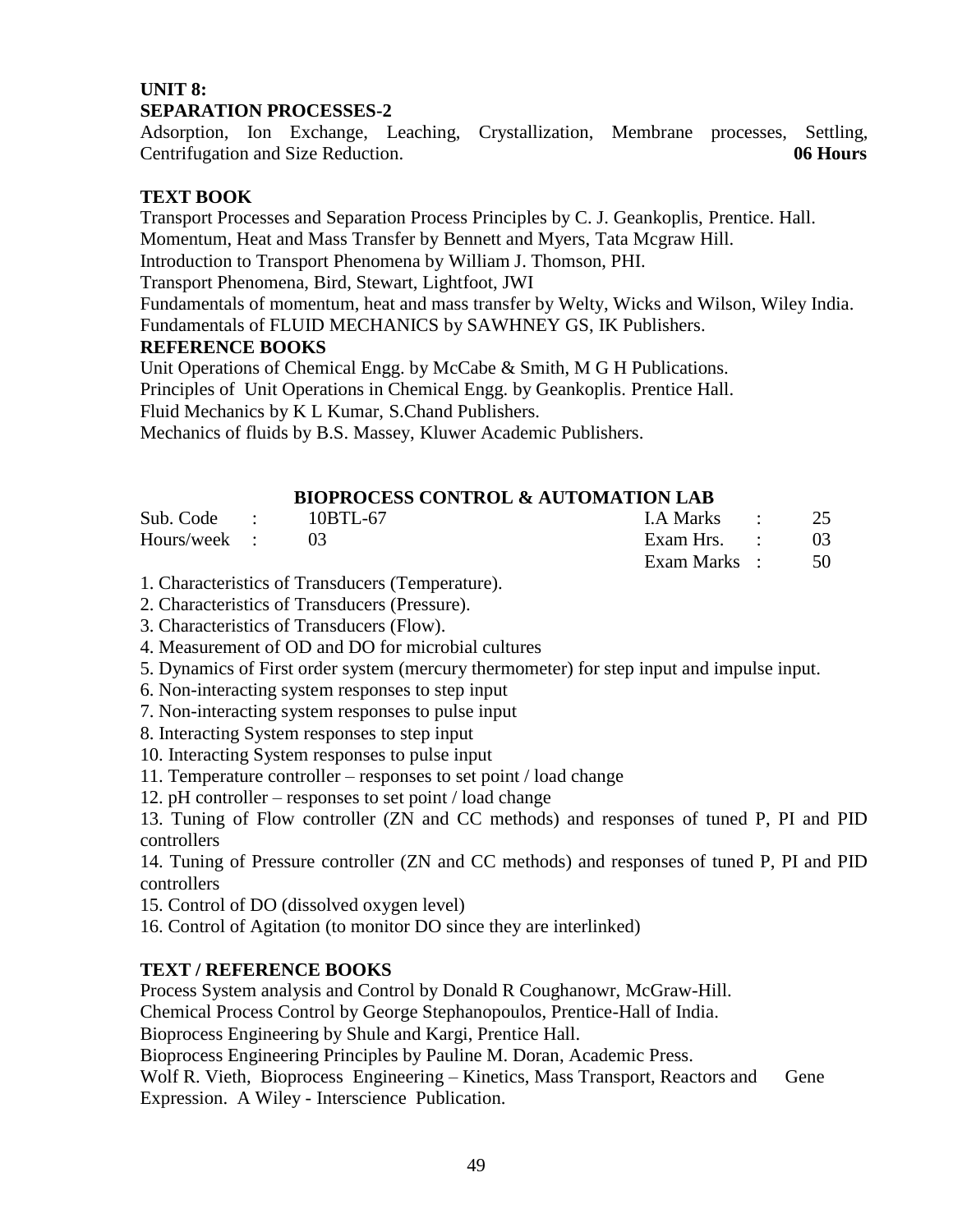### **BIOKINETICS & ENZYME TECHNOLOGY LAB**

Sub. Code : 10BTL-68 I.A Marks : 25 Hours/week : 03 Exam Hrs. : 03

Exam Marks : 50

- 1. Batch Growth Kinetics.
- 2. Mixed Flow Reactor Analysis.
- 3. Plug Flow Reactor Analysis.
- 4. Batch Reactor Analysis
- 5. RTD in PFR
- 6. RTD in MFR
- 7. Preparation of standard curve for maltose and assay of amylase activity. Calculation of amylase specific activity
- 8. Isolation of amylase from saliva/sweet potato. Ammonium sulfate fractionation
- 9. Isolation of pappain/protease from papaya and assay of pappain/protease using calorimetric method
- 10. Time course of amylase activity and effect of pH on amylase activity
- 11. Effect of temperature on amylase activity
- 12. Effect of substrate concentration on amylase activity (Km & Vmax determination)
- 13. Effect of inhibitors on enzyme activity
- 14. Effect of organic solvents on enzyme activity
- 15. Enzyme Immobilization Techniques and Kinetics.
- 16. Determination of molecular weight by SDS PAGE

#### **TEXT/REFERENCE BOOKS**

Biochemical Engineering Fundamentals by Bailey and Ollis, Mcgraw Hill.

Bioprocess Engineering by Shule and Kargi Prentice Hall.

Wolf R. Vieth, Bioprocess Engineering – Kinetics, Mass Transport, Reactors and Gene Expression. A Wiley – Interscience Publication.

Smith J.M. Chemical Engineering Kinetics, McGraw Hill.

Carbery J A. Chemical and Catalytic Reactor Engineering, McGraw Hill.

Enzymes in Industry: Production and Applications : W. Gerhartz, VCH Publishers, New York. Enzyme Technology by M.F. Chaplin and C. Bucke, Cambridge University Press, Cambridge. Enzymes: Dixon and Webb. IRL Press.

Principles of Enzymology for Technological Applications by B Heinemann Ltd, Oxford Press.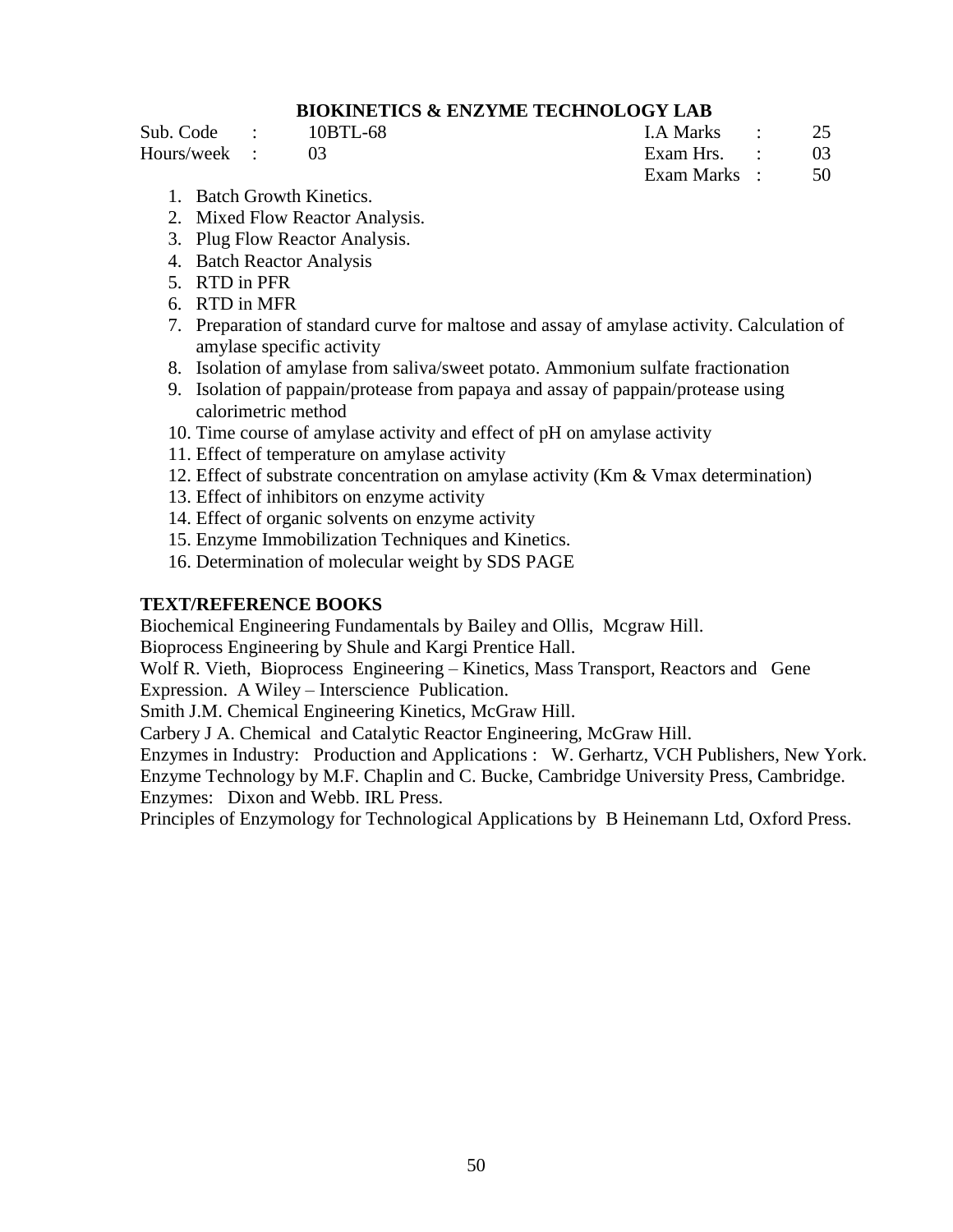#### **VII SEMESTER**

#### **ECONOMICS & PLANT DESIGN**

| Sub. Code :   | 10BT-71 |       | I.A Marks :  | 25  |
|---------------|---------|-------|--------------|-----|
| Hours/week :  |         |       | Exam Hrs. :  |     |
| Total Hours : |         |       | Exam Marks : | 100 |
|               |         | _____ |              |     |

#### **PART A**

#### **UNIT 1:**

#### **PROCESS DESIGN DEVELOPMENT**

Design project procedure, design information from the literature and other sources of information, flow diagrams, preliminary design, comparison of different processes, firm process design, equipment design and specialization, scale up in design, safety factors specifications, materials of construction. **06 Hours**

#### **UNIT 2:**

#### **GENERAL DESIGN CONSIDERATIONS**

Marketability of the product, availability of technology, raw materials, human resources, land and utilities, site characteristics, plant location, plant layout, plant operation and control, utilities, structural design, storage, materials handling, materials and fabrication selection, optimum design and design strategy. Waste disposal, govt. regulations and other legal restrictions, community factors. safety and hazard control measures. **08 Hours UNIT 3:** 

#### **CAPITAL INVESTMENTS**

Fixed capital investments including land, building, equipment and utilities, installation costs, (including equipment, instrumentation, piping, electrical installation and other utilities), working capital investments. **06 Hours**

### **UNIT 4:**

### **MANUFACTURING COSTS AND PLANT OVERHEADS**

Manufacturing Costs: Direct Production costs (including raw materials, human resources, maintenance and repair, operating supplies, power and other utilities, royalities, etc.), fixed charges(including depreciation, taxes, insurance, rental costs etc.). Plant Overheads**:** Administration, safety and other auxiliary services, payroll overheads, warehouse and storage facilities etc. Conceptual numericals. **06 Hours**

#### **PART B**

#### **UNIT 5:**

#### **COST ANALYSIS AND TIME VALUE OF MONEY**

Cost Analysis: Factors involved in project cost estimation, methods employed for the estimation of the capital investment. Estimation of working capital. Time value of money and equivalence. Conceptual numericals. **08 Hours**

#### **UNIT 6:**

#### **DEPRECIATION AND TAXES**

Depreciation calculation methods. Equivalence after Taxes. Cost comparison after taxes. Conceptual numericals. **06 Hours**

#### **UNIT 7:**

#### **PROFITABILITY ANALYSIS**

Methods for the evaluation of profitability. Return on original investment, interest rate of return, accounting for uncertainty and variations and future developments. Replacement and Alternative Investments. Opportunity costs. Conceptual numericals. **08 Hours**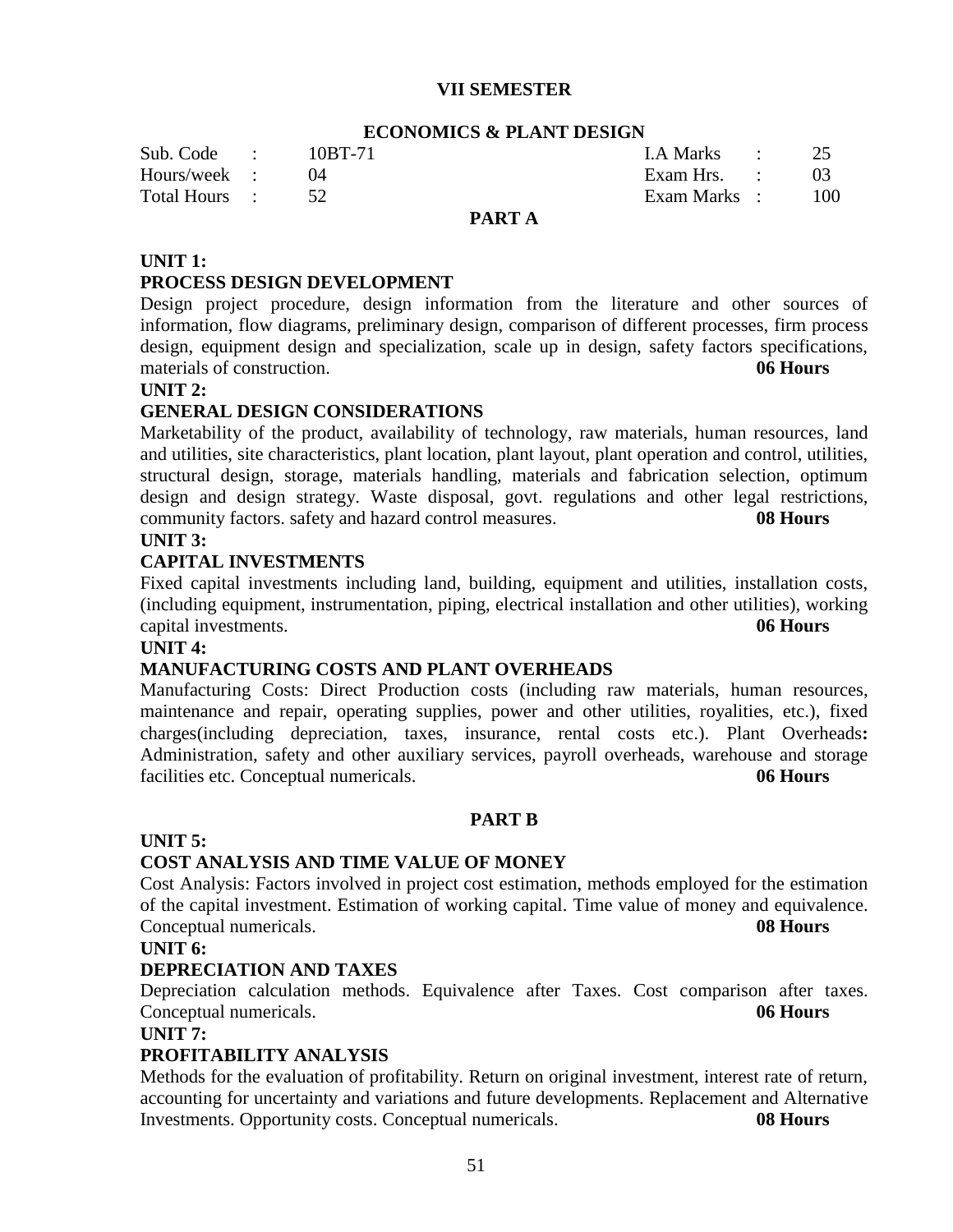### **UNIT 8: FINANCIAL STATEMENTS AND REPORTS**

Financial statements. Cash flow diagrams. Break-even analysis**.** Design Report: Types of reports. Organization of report. Conceptual numericals. **04 Hours**

### **TEXT BOOKS**

Plant Design and Economics for Chemical Engineers by Peters and Timmerhaus, McGraw Hill.

Process Plant Design by Frank Peter Helmus, Wiley-VCH.

Process Plant Design by J.R Backhurst by and J. H Harker, Heieman Educational Books.

### **REFERENCE BOOKS**

Rudd and Watson, Strategy of Process Engineering, Wiley. Bioprocess Engineering by Shule and Kargi Prentice Hall.

Bioprocess Engineering Principles by Pauline M. Doran, Academic Press.

Chemical Engineering Vol. VI - An introduction to Chemical Engineering Design by Coulson J.M. and Richardson, J.F Pergamon Press.

Process Equipment Design by Joshi M.V, MacMillan India Ltd.

Plant Process Simulation by B V Babu, Oxford University Press.

### **UPSTREAM PROCESS TECHNOLOGY**

| Sub. Code :   | 10BT-72 | $1. A Marks$ : 25 |        |
|---------------|---------|-------------------|--------|
| Hours/week :  |         | Exam Hrs. :       |        |
| Total Hours : |         | Exam Marks :      | $-100$ |

#### **PART A**

### **UNIT 1:**

### **PLANT CELL AND TISSUE CULTURE TECHNIQUES**

Plant Cell Culture: Introduction, Requirements, Techniques, Media Constituents, Media Selection. Cellular Totipotency, Practical Applications of Cellular totipotency. Organogenesisfactors affecting organogenesis. Cyto-differentiation. Somatic Embryogenesis, Factors Affecting Somatic embryogenesis - Induction, development and Maturation of Somatic embryos, Large scale Production of somatic Embryos, Synthetic Seeds. **08 Hours**

### **UNIT 2:**

### **HAPLOIDS AND TRIPLOID PRODUCTION**

Androgenesis and gynogeneis - Techniques for production of haploids, diploidization, production of double haploids, Applications. Triploids production - Endosperm culture and Applications. **04 Hours**

#### **UNIT 3:**

### *IN VITRO* **SECONDARY METABOLITE PRODUCTION**

Secondary metabolite production-strategies for optimizing product yield, culture conditions, selection of high yielding lines, elicitation, immobilization of cultures, hairy root culture and biotransformation. Factors affecting secondary metabolites, industrial application of secondary metabolites. **06 Hours**

### **UNIT4:**

### **ANIMAL CELL CULTURE TECHNIQUES**

Media for culturing animal cells and tissues; Natural and synthetic media. Preparation, sterilization and storage of Media. introduction to culture wares Short-term lymphocyte culture, Fibroblast cultures from chick embryo. Development and maintenance of cell lines. *In vitro*  culture of oocytes/embryos. Cell/embryo cryopreservation. Stem cell isolation and culture.

**08 Hours**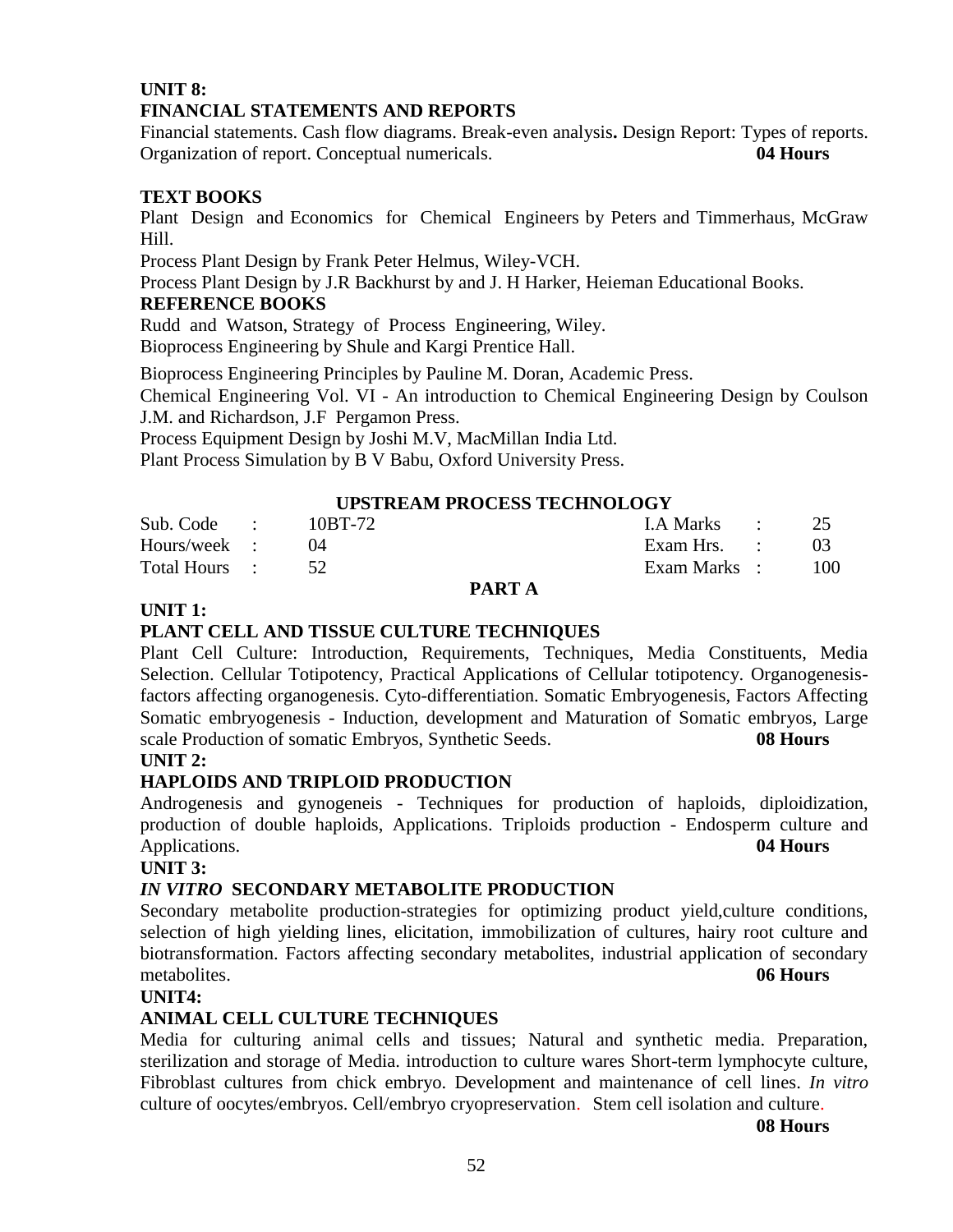### **UNIT 5:**

### **ANTIBODY TECHNOLOGY**

Hybridoma technology for monoclonal antibody production. Applications of custom made monoclonal antibodies. Bioreactors considerations for animal cell cultures – Production of Monoclonal antibodies and therapeutic proteins. **06 Hours**

### **UNIT 6:**

### **MICROBIAL CELL CULTURE TECHNIQUES**

Sterilization, media preparation and Culture maintenance. Isolation of pure-colonies. Bacterial titre estimation. Growth curve. Culture characterization. Auxotroph culture isolation. Biochemical characterization. Antibiotic sensitivity. Bacterial recombination, replica plating technique. **06 Hours**

### **UNIT 7:**

### **FERMENTATION TECHNOLOGY**

Introduction: Types of fermentation – submerged and solid state fermentation. Modes of fermentation – Batch, continuous and fed-batch. Microbial growth kinetics. Development (from shake flask to 2L scale for  $1<sup>st</sup>$  time) and Optimization of fermentation process - physiological and genetic strategies. Production of primary and secondary metabolites. Strategies to optimize product yield. Instrumentation and control. Preservation of microbial products. Production of antibiotics. Enumeration and screening of novel microbial secondary metabolites, strain improvement. Microbiology of brewing (Distilled and non distilled beverages with examples).

### **UNIT 8:**

### **INDUSTRIAL APPLICATIONS**

Nutrient cycling, Use of microbes in industrial waste treatment. Microbial leaching. Utilizing genetically engineered organism for bioprocessing – Strategies and applications. **06 Hours**

**08 Hours**

### **TEXT BOOKS**

Plant Cell Culture : A Practical Approach by R.A. Dixon & Gonzales, IRL Press. Experiments in Plant Tissue Culture by John H. Dodds & Lorin W. Robert. Plant tissue Culture : Theory and Practice by S.S. Bhojwani and M.K. Razdan, Elsevier. Animal Biotechnology by Murray Moo-Young, Pergamon Press, Oxford. Principles of fermentation Technology by P.F. Stanbury and A. Whitaker, Pergamon Press. Microbial Biotechnology by Alexander N Glazer, Hiroshi Nikaido, W H Freeman & Company Animal Cell Technology by Asok Mukhopadyay, IK Intl. Ltd.

### **REFERENCE BOOKS**

Plant Tissue Culture by SATHYANARAYANA BN, IK Intl. Publishers

Plant Molecular biology by D. Grierson & S.N. Covey Blackie, London.

Animal Cell biotechnology by R.E. Spier and J.B. Griffiths, Academic press.

Living resources for Biotechnology, Animal cells by A. Doyle, R. Hay and B.E. Kirsop, Cambridge University Press.

Fermentation & Enzyme Technology by D.I.C. Wang et.al., Wiley Eastern. Principle of Microbe & Cell Cultivation by SJ Prit, Blackwell Scientific co.

Animal cell culture Techniques by Ian Freshney, Wiley-Liss.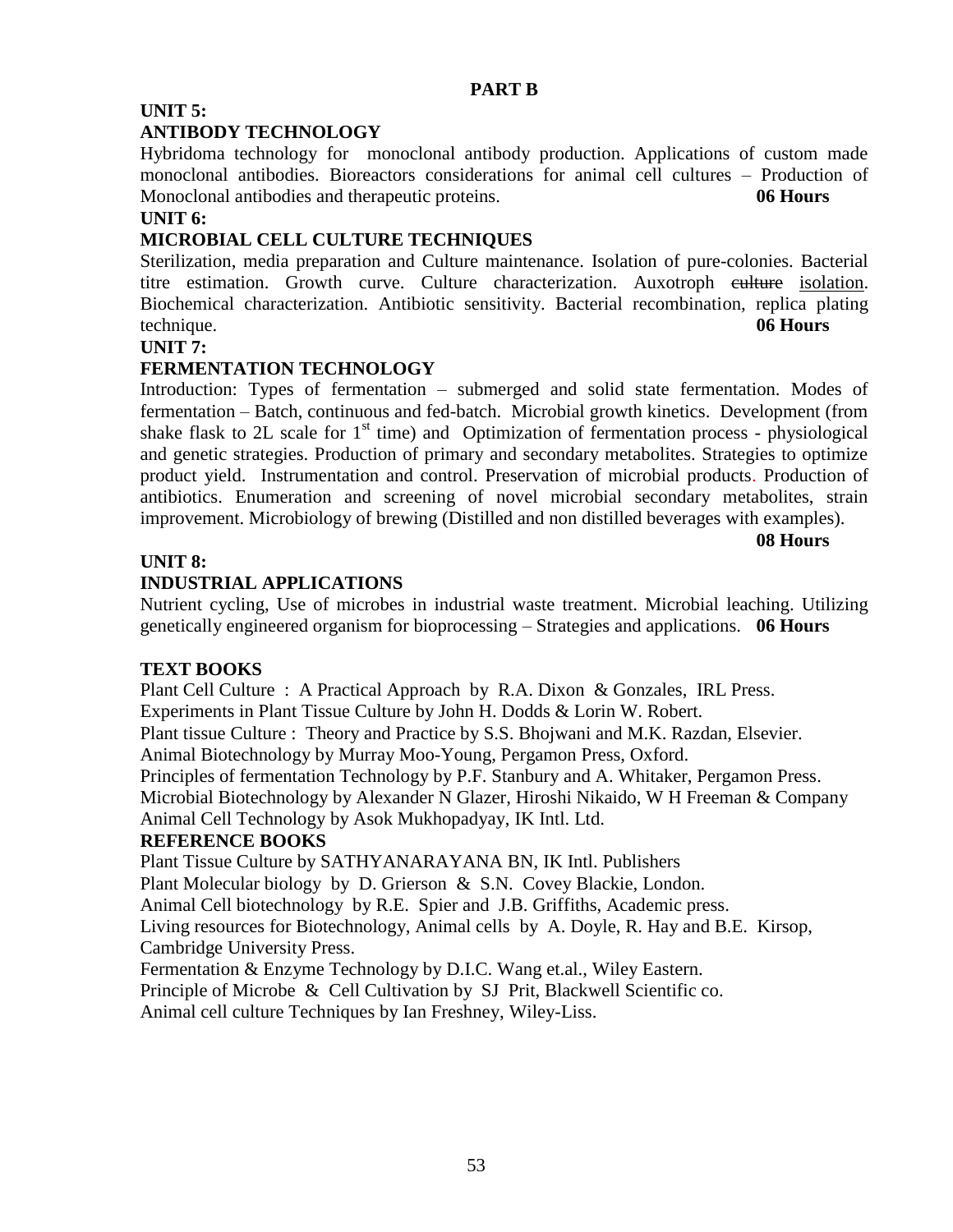#### **DOWNSTREAM PROCESS TECHNOLOGY**

| Sub. Code :   | 10BT-73 | LA Marks :   |     |
|---------------|---------|--------------|-----|
| Hours/week :  |         | Exam Hrs. :  |     |
| Total Hours : |         | Exam Marks : | 100 |

### **PART A**

### **UNIT 1:**

### **INTRODUCTION**

Role and importance of downstream processing in biotechnological processes. Problems and requirements of byproduct purification. Economics of downstream processing in Biotechnology. Cost cutting strategies, Characteristics of biological mixtures, Process design criteria for various classes of byproducts (high volume, low value products and low volume, high value products), Physico-chemical basis of different bio-separation processes. **04 Hours**

#### **UNIT 2:**

### **PRIMARY SEPARATION TECHNIQUES**

Cell disruption methods for intracellular products, removal of insolubles, biomass (and particulate debris) separation techniques; flocculation and sedimentation, Centrifugation (ultra and differential) and filtration methods. **07 Hours**

#### **UNIT 3:**

### **PRODUCT IDENTIFICATION TECHNIQUES**

Principle and Applications of Electrophoresis - their types, Types of staining, Iso-electric focusing, ELISA (Enzyme Linked Immuno Sorbant Assay). **05 Hours UNIT 4:**

### **PRODUCT SEPARATION TECHNIQUES - CLASSICAL**

Distillation, Liquid - liquid extraction, Absorption and Adsorption, Evaporation. **10 Hours**

### **PART B**

### **UNIT 5:**

### **MEMBRANE SEPARATION PROCESSES**

Membrane – based separations theory; Design and configuration of membrane separation equipment; Solute polarization and cake formation in membrane ultra filtration – causes, consequences and control techniques; Applications: Use of membrane diffusion as a tool for separating and characterizing naturally occurring polymers; enzyme processing using ultra filtration membranes; separation by solvent membranes; reverse osmosis. **06 Hours**

#### **UNIT 6:**

### **ENRICHMENT OPERATIONS**

Precipitation methods with salts, organic solvents, and polymers, extractive separations. Aqueous two-phase extraction, supercritical extraction; In situ product removal / integrated bioprocessing. **04 Hours**

#### **UNIT 7:**

### **PRODUT RECOVERY – Traditional and Adsorptive separation**

Chromatographic separation processes, Electrophoretic separations, hybrid separation technologies, Dialysis; Crystallization.

Partition chromatography - Single dimensional (Both Ascending and Descending) and two dimensional chromatography - Thin layer chromatography, Gas liquid Chromatography, Adsorption column chromatography. Ion Exchange Chromatography: Cation Exchange and Anion Exchange chromatography. Gel Filtration Chromatography, Hydrophobic interaction chromatography, Affinity Chromatography, High Performance liquid chromatography (HPLC) – analytical and preparative. **10 Hours**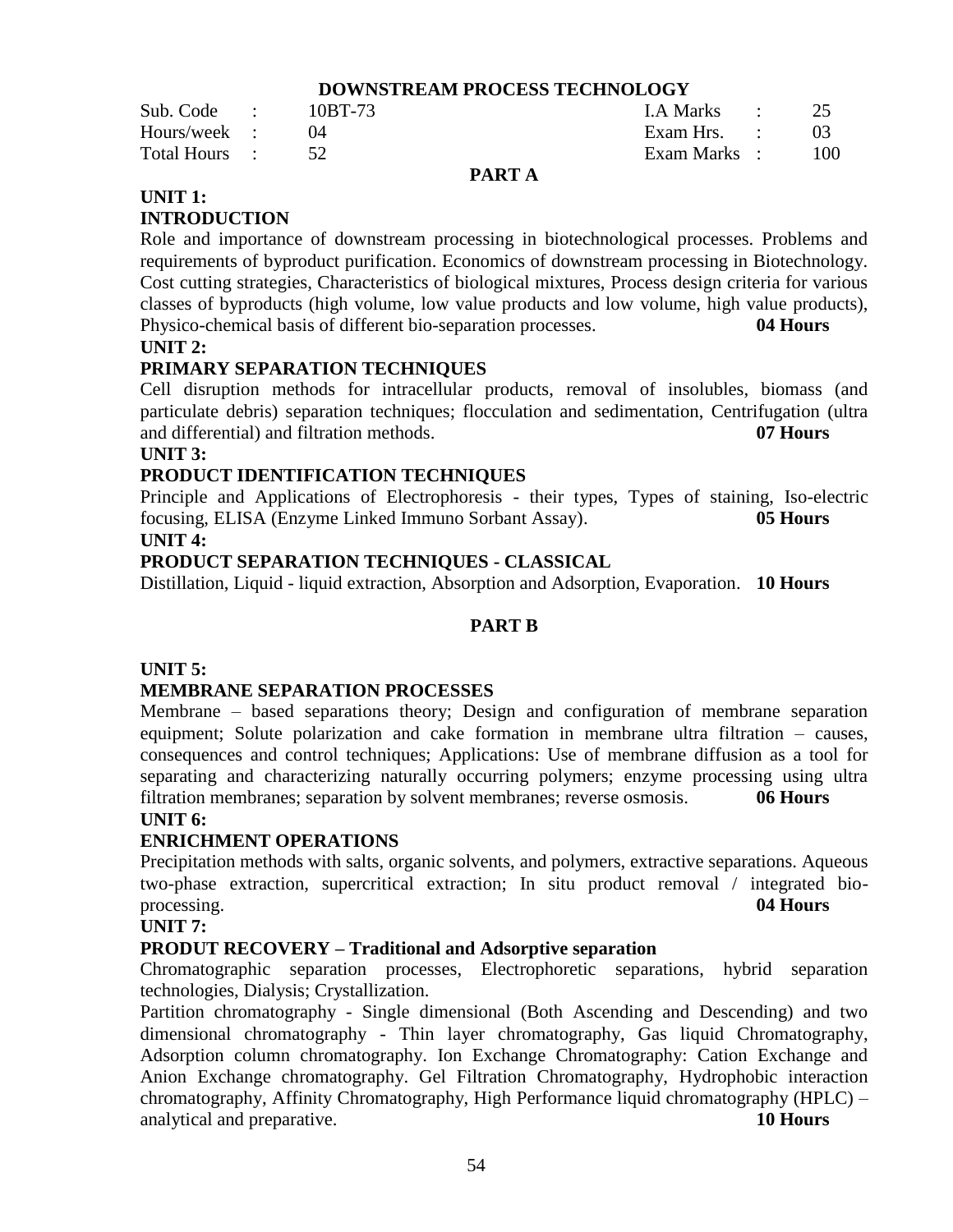### **UNIT 8:**

### **LAB TO INDUSTRIAL SCALE**

Considerations for scale  $up - All$  related unit operations. Concepts of Linear flow rate, volumetric flow rate, residence time in chromatographic column during scale up. Quality and regulatory aspects - (QC/QA and GLP and GMP requirements). **06 Hours**

### **TEXT BOOKS**

Downstream Process Technology – A new horizon in Biotechnology by Nooralabetta Krishna Prasad, PHI Learning Private Limited.

Bioseparation – Downstream processing for biotechnology by Belter P.A., Cussier E. and Wei Shan Hu., Wiley Interscience Pub.

Separation Processes in Biotechnology by Asenjo J. et al., Marcel Dekker Publications.

Bioseparations by Belter P.A. and Cussier E., Wiley.

Product Recovery in Bioprocess Technology - BIOTOL Series,VCH.

Fermentation & Enzyme Technology by D.I.C. Wang et.al., Wiley Eastern.

Purifying Proteins for Proteomics by Richard J Simpson, IK International.

BIOSEPARATIONS: Science and Engineering by ROGER G HARRISON, Oxford Publications.

### **REFERENCE BOOKS**

Rate controlled separations by Wankat P.C., Elsevier.

Bioprocess Engineering by Shule and Kargi, Prentice Hall.

Bioprocess Engineering – Kinetics, Mass Transport, Reactors and Gene Expression by Wolf R. Vieth, Wiley – Interscience Publication.

Enzymes in Industry: Production and Applications : W. Gerhartz, VCH Publishers, New York. Enzyme Technology by M.F. Chaplin and C. Bucke, Cambridge University Press.

Bioseparation Engineering by Ajay Kumar, IK Intl.Ltd.

### **FOOD BIOTECHNOLOGY**

| Sub. Code :   | 10BT-74 |                | I.A Marks :  | 25  |
|---------------|---------|----------------|--------------|-----|
| Hours/week :  |         |                | Exam Hrs. :  |     |
| Total Hours : |         |                | Exam Marks : | 100 |
|               |         | <b>DIDIDID</b> |              |     |

#### **PART A**

#### **UNIT 1:**

#### **FOOD SCIENCE**

Introduction, constituents of food, colloidal systems in food, stability of colloidal systems, Carbohydrates, Starches, Proteins , Fats in food, sugars in food, Minerals, Aroma compounds and flavors in food, Browning reactions, anti-nutritional factors in foods, Rancidity of foodfactors affecting to rancidity, preventive measures. **06 Hours**

#### **UNIT 2:**

### **FOOD NUTRITION**

History, Regulation of food intake, Nutritional aspects of Carbohydrates, lipids, proteins. Water and electrolyte balance, Role of dietary factors in nutrition, Metabolism in starvation and malnutrition, Diet and nutrition in India, Food faddism and faulty food habits. **06 Hours UNIT 3:**

### **MICROORGANISMS IN FOOD AND DETECTION**

Intrinsic and extrinsic factors influences the growth of microorganism in food, primary sources of microorganisms found in foods, Synopsis of common food-borne bacteria, genera of molds, genera of yeasts, Microbial detection in food: Culture, Microscopic & sampling methods, Conventional SPC, Membrane filters, microscope colony Counts, Agar droplets, Dry films, Most probable nos. (MPN), Dye-reduction, roll tube, microscopic count (DMC). **06 Hours**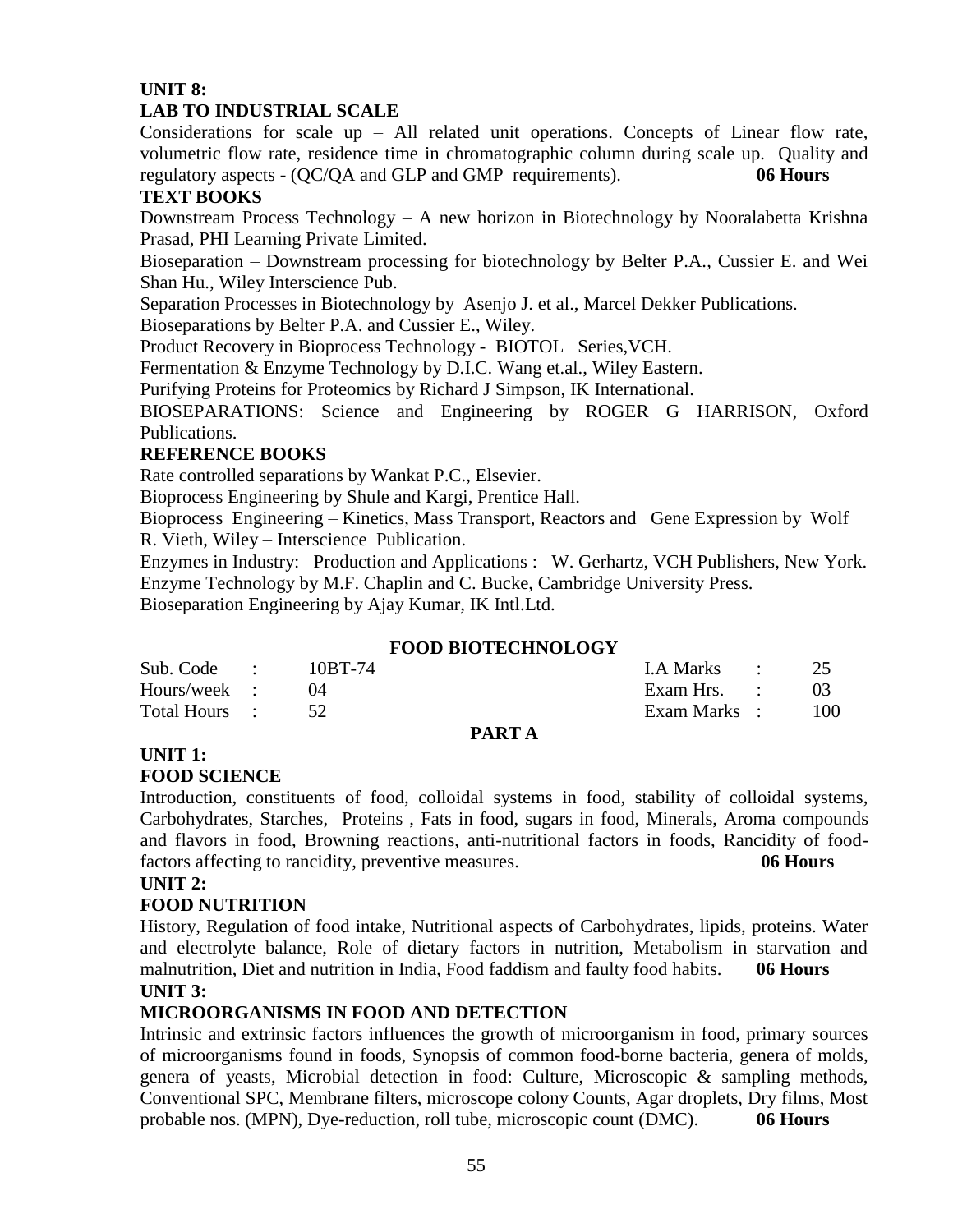### **UNIT 4: MICROBIAL SPOILAGE OF FOOD AND FOOD BORNE DISEASES**

Microbial spoilage of vegetables, Fruits, fresh and processed meats, Poultry, seafood, Dairy products and miscellaneous foods. Food borne infection and intoxication.Brief discussions on Food borne gastroenteritis caused by *Salmonella, Shigella, Listeria, Staphylococcus, Clostridium, Vibrio, Yersinia and Campylobacter.* **08 Hours**

### **PART B**

#### **UNIT 5:**

### **PRESERVATION OF FOOD**

Principles underlying preservation of food. Food preservation using chemical preservatives, irradiation, high temperature, low temperature and dehydration. **04 Hours**

#### **UNIT 6:**

#### **FOOD FERMENTATION**

Fermented foods – Production of Bread, Cheese and Sauerkraut. Fermentation of wines, distilled liquor, vinegar, Fermented Dairy products. **06 Hours**

#### **UNIT 7:**

### **FOOD INDUSTRY AND BIOTECHNOLOGY IN FOOD**

Characteristics of food industry. Food manufacturing and processing, objectives of food processing, effect of food processing on food constituents, methods of evaluation of food, proximate analysis of food constituents, Nutritional value, labeling of constituents, (Soya foods, organic foods, dietary foods, (for individuals, for specific groups),nutritional food supplements, Food packaging, edible films, Factors influencing food product development, marketing and promotional strategies. Applications of Biotechnology in food industry-Nutraceuticals, flavonoids, antioxidants, vitamins, enzymes in food industry, economic aspects, enzyme generation of flavor and aroma com pounds. **10 Hours**

#### **UNIT 8:**

#### **FOOD TECHNOLOGY**

Properties of foods and processing theory, Process control, Raw material processing, Thermal properties of frozen foods, Prediction of freezing rates, Food freezing equipments: Air blast freezers, plate freezers and immersion freezers. Food dehydration: estimation of drying time, constant rate period and falling rate period. Equipments: fixed tray dehydration, cabinet drying, tunnel drying. Equipments related to pulping, fruit juice extraction, dehulling and distillation, Food safety (HACCP and FSO systems), good manufacturing practice and quality assurance.

#### **TEXT BOOKS**

Food microbiology by William C Frazier and Westhoff Dennis C, Tata McGraw Hill publication.

Food Biotechnology by J Polak, J Tramper and S Bielecki, Elsevier Science.

Food Science & Food Biotechnology by Gustavo F & Lopez, CRC Press.

Food Engineering by Dennis Heldman & R Paul Singh, Academic Press.

Food Biotechnology by Kalidas Shetty. CRC Press.

#### **REFERENCES BOOKS**

Modern Food Microbiology by James M Jay, Aspen Publishers.

Essentials of Food Sciences Vickie A. Vaclavik, Elizabeth W. Christian, Springer.

Food Science by N. Potter & Hotchkiss, ASPEN Publication.

An introduction to Food Science by Rick Parker and Delmar, Thomson Learning.

Food Technology by N W Desroisier, Springer.

Food Science & Nutrition by Sunitha Reddy, Publishing House Pvt. Ltd., Delhi. Enzymes in Food Processing by Paramjit S Paneswar, IK Intl. Ltd.

**06 Hours**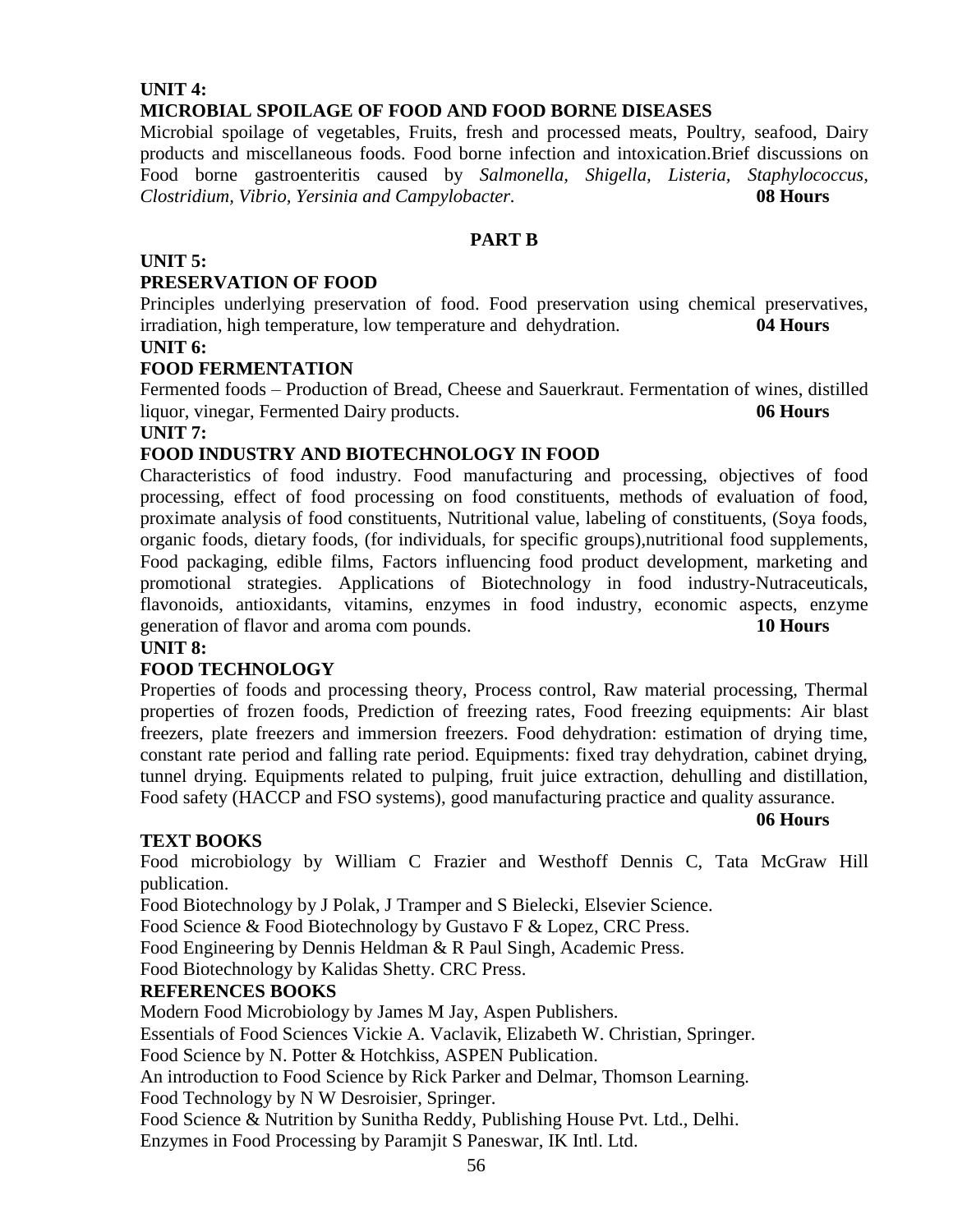#### **ELECTIVE B**

#### **AQUA CULTURE & MARINE BT**

| Sub. Code :      | 10BT-751 | I.A Marks : 25   |  |
|------------------|----------|------------------|--|
| Hours/week :     |          | Exam Hrs. :      |  |
| Total Hours : 52 |          | Exam Marks : 100 |  |

### **PART A**

#### **UNIT 1:**

#### **AQUATIC ENVIRONMENT**

Major physical and chemical factors (light, temperature, gases, nutrients). Aquatic biota: phytoplankton, zooplankton, benthos, periphyton, macrophytes, fish and other animals. Production & Nutrient dynamics in lakes, rivers, estuaries and wetlands. Eutrophication and water pollution: monitoring and control conservation and management of lakes, rivers and wetlands. Importance of coastal aquaculture - design and construction of aqua farms, Criteria for selecting cultivable species. Culture systems – extensive, semi intensive and intensive culture practices. **07 Hours**

#### **UNIT 2:**

#### **AQUA CULTURE**

Classification and Characteristics of Arthropoda. Crustacean characteristic key to Myanmar's Economically Important species of Prawns and Shrimps, General biology, embryology, morphology, anatomy and organ systems of  $-$  (a) Shrimp and Prawn, (b) Finfish, (c) Marine and freshwater fish. Preparation, culture and utilization of live food organisms, phytoplankton zooplankton cultures, Biology of brine shrimp Artemia, quality evaluation of Cyst, hatching and utilization, culture and cyst production. **08 Hours**

#### **UNIT 3:**

#### **AQUACULTURE ENGINEERING**

Principles and criteria for site selection; multi-design, layout plan for prawn, shrimp and fish hatchery; design, lay-out plan and pond construction for grow- out production, design and construction of feed mill and installation of machineries. **04 Hours**

#### **UNIT 4:**

#### **TECHNIQUES**

Chromosome manipulation in aquaculture - hybridization, ploidy induction, gynogenesis, androgenesis and sex reversal in commercially important fishes. Application of microbial biotechnology in culture ponds, bioaugmentation, bioremediation, nutrient cycling, and biofertilization. Probiotics – Immunostimulants. Tools for disease diagnosis in cultivable organisms - Enzyme immuno assays - Dot immunobinding assay - Western blotting - Latex agglutination test - Monoclonal antibodies - DNA based diagnosis. Cryopreservation techniques. **07 Hours**

#### **PART B**

#### **UNIT 5:**

#### **MARINE ENVIRONMENT**

Biological Oceanography: The division of the marine environment – benthing, pelagic, batuyal, littoral. Ocean waters as biological environment. Distribution and population of plants and animals. Marine ecology and fisheries potential. Effects of pollution on marine life. Geological and geophysical Oceanography: Geophysical and geological processes. Ocean basin rocks and sediments. Beach and beach processes, littoral sediment transports. Coastal erosion-causes and protection. Resources of the ocean-renewable and non-renewable. **05 Hours**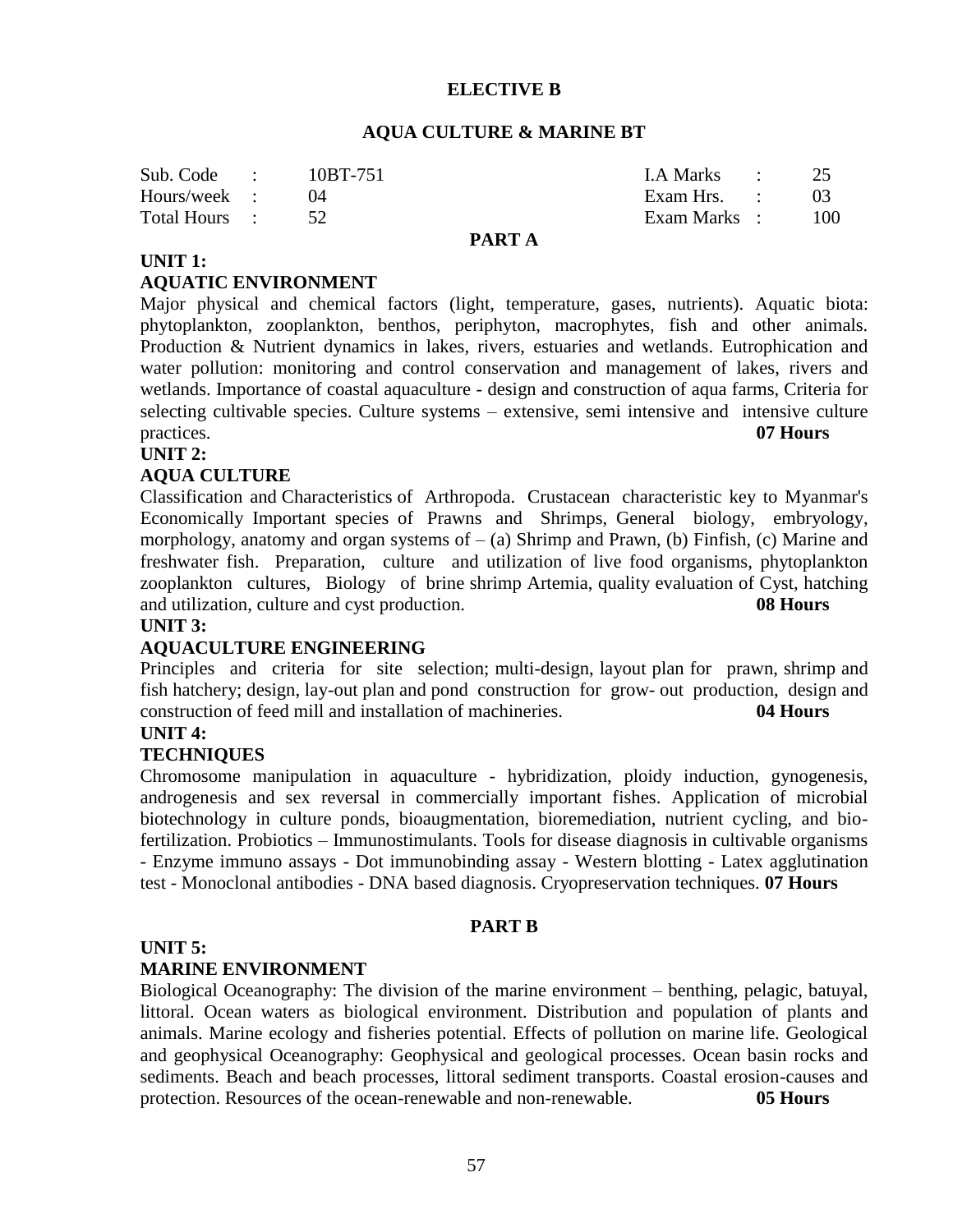### **UNIT 6: MARINE MICROBIOLOGY**

Biology of micro-organisms used in genetic engineering *(Escherichia coil, Rhizobium sp., Agrobacterium tumefaciens, Saccharomyces cerevisiae, phage lambda, Nostoc, Spirulina, Aspergillus, Pencillium and Streptomyces).* Methods of studying the marine micro-organismscollection, enumeration, isolation, culture & identification based on morphological, physiological and biochemical characteristics. Preservation of marine microbes, culture collection centres (ATCC, IMTECH, etc.). Microbial nutrition and nitrogen fixation. Seafood microbiology - fish & human pathogens. Indicator of Pollution - faecai coliforms - Prevention & control. **08 Hours**

### **UNIT 7:**

### **MARINE BIOTECHNOLOGY**

Physical, Chemical and Biological aspects of marine life. Air – Sea interaction – Green house gases  $(CO<sub>2</sub>$  and Methane). Marine pollution-major pollutants (heavymetal, pesticide, oil, thermal, radioactive, plastics, litter and microbial). Biological indicators and accumulators: Protein as biomarkers, Biosensors and biochips. Biodegradation and Bioremediation. Separation, purification and bioremoval of pollutants. Biofouling - Biofilm formation Antifouling and Anti boring treatments. Corrosion Process and control of marine structures. Biosafety - special characteristics of marine environment that bear on biosafety. Ethical and moral issues - food health, and environmental safety concerns. **08 Hours**

#### **UNIT 8:**

### **MARINE PHARMACOLOGY**

Terms and definitions. Medicinal compounds from marine flora and fauna - marine toxins – antiviral, antimicrobial. Extraction of crude drugs, screening, isolation, purification and structural characterization of bioactive compounds. Formulation of drugs and Drug designing: Pharmacological evaluation – routes of drug administration – absorption, distribution, metabolism and excretion of drugs. **05 Hours**

### **TEXT BOOKS**

Recent advances in Marine Biotechnology by Fingerman, M., Science Publishers.

Marine Biotechnology by David J.Attaway et al., Oxford & IBH Publishing.

Aquatic Microbiology by Rheinhemer, G., Johnwiley & Sons.

Aquatic microbiology. An ecological approach. Ford, T.E., Blackwell scientific publications.

Aquaculture Technology & Environment by Jadhav, PHI

Fish Biotechnology by Ranga & Shammi, Publisher: Agrobios.

Marine Pharmacology by Morries H. Baslow, The Williams & Wilkins Co., Baltimore.

#### **REFERENCE BOOKS**

A Manual of Freshwater Aquaculture*,* N. Sukumaran, P.A. Natarajan, R. Santhanam Oxford & IBH Publishing Co. Pvt. Ltd., New Delhi.

Microbial ecology of the oceans by Krichman, D.L., Wiley – Liss.

The comparative endocrinology of the invertebrates, by Kenneth, C. Highnam and Leonard Hill, Edward Arnold Publishers Limited.

Aquaculture, farming and husbandry and fresh and marine organisms. Wiley lnterscience, NY. Environmental impacts of Aquaculture by Kenneth, B.D., CRC Press.

Molecular Ecology by JOANNA FREELAND (2005), Wiley.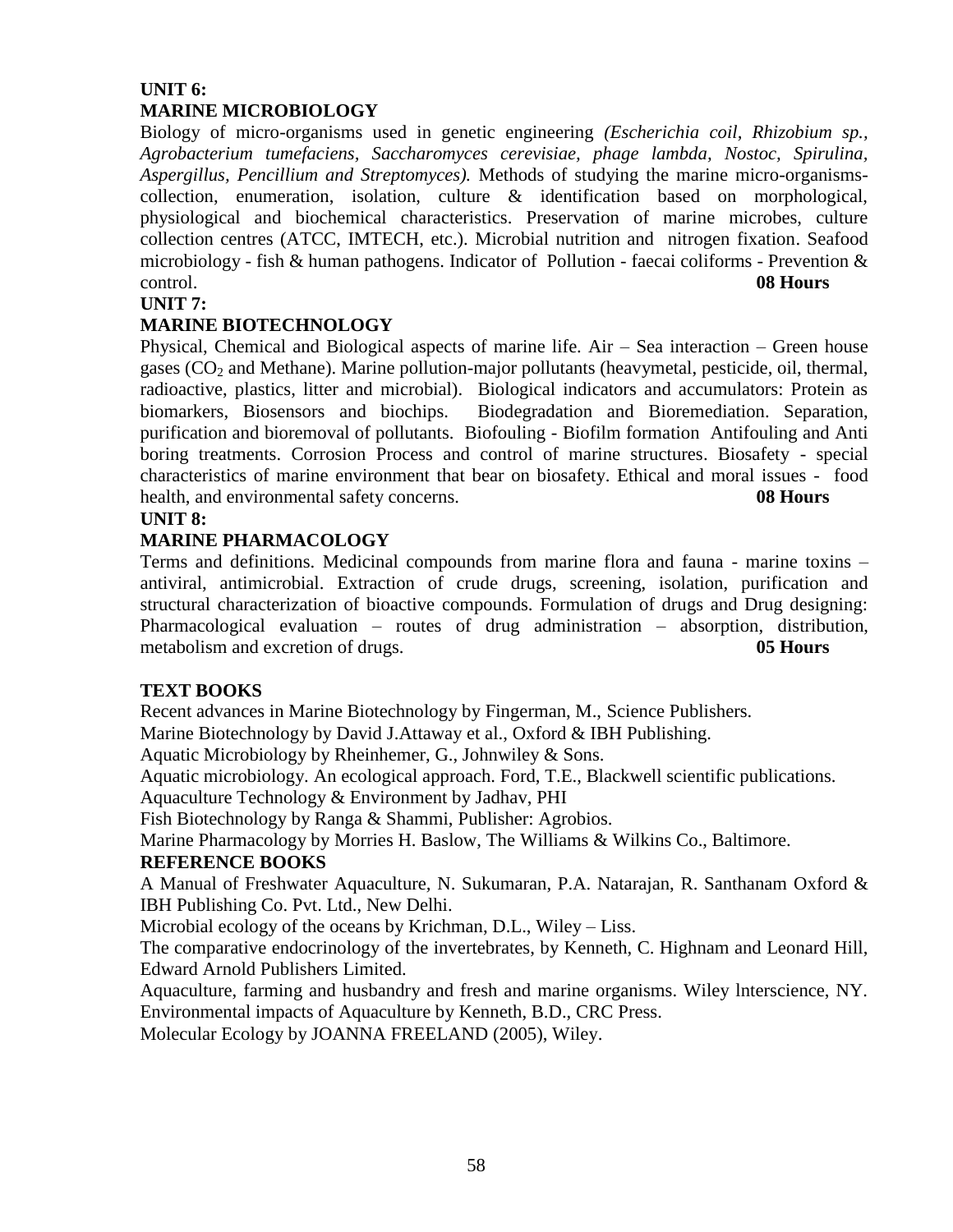**DAIRY BT**

| Sub. Code :      | 10BT-752 | I.A Marks $\qquad \qquad 25$ |       |
|------------------|----------|------------------------------|-------|
| Hours/week :     |          | Exam Hrs. :                  |       |
| Total Hours : 52 |          | Exam Marks :                 | - 100 |

### **UNIT 1:**

### **DAIRY INDUSTRY**

Overview of dairy industry, Characteristics of dairy Industry. Manufacturing & processing of dairy products, effect of processing on constituents and methods of evaluation of dairy products.

**02 hours**

### **UNIT 2:**

### **DAIRY MICROBIOLOGY**

Microbial quality of milk produced under organized versus unorganized milk sector in India and comparison with developed countries; Morphological and biochemical characteristics of important groups of milk microbes and their classification i.e. psychrotrophs, mesophiles, thermodurics, and thermophiles. Impact of various stages like milking, chilling, storage and transportation on microbial quality of milk with special reference to psychrotrophic organisms; Direct and indirect rapid technique for assessment of microbial quality of milk. Milk as a vehicle of pathogens; Food infection, intoxication and toxic infection caused by milk borne pathogens. Microbiological changes in bulk refrigerated raw milk; Mastitis milk: organisms causing mastitis, detection of somatic cell count (SCC). Role of microorganisms in spoilage of milk; souring, curdling, bitty cream, proteolysis, lipolysis; abnormal flavors and discoloration. Significance of antimicrobial substances naturally present in milk. **10 hours**

#### **UNIT 3:**

### **DAIRY BIOTECHNOLOGY**

Genetic engineering of bacteria and animals intended for dairy-based products: DNA cloning. protoplast fusion & cell culture methods for trait improvement with instances cited. Enzymes in dairy industry & production by whole cell immobilization. Biotechnology of dairy effluent treatment. Ethical issues relating to genetic modification of dairy microbes & milk-yielding animals. **04 hours**

#### **UNIT 4:**

#### **DAIRY ENGINEERING**

Sanitization: Materials and sanitary features of the dairy equipment. Sanitary pipes and fittings, standard glass piping, plastic tubing, fittings and gaskets, installation, care and maintenance of pipes & fittings. Description and maintenance of can washers, bottle washers.

Homogenization: Classification, single stage and two stage homogenizer pumps, power requirements, care and maintenance of homogenizers, aseptic homogenizers.

Pasteurization: Batch, flash and continuous (HTST) pasteurizers, Flow diversion valve, Pasteurizer control, Care and maintenance of pasteurizers.

Filling Operation: Principles and working of different types of bottle filters and capping machine, pouch filling machine (Pre-pack and aseptic filling bulk handling system, care and maintenance. **10 hours**

### **PART B**

#### **UNIT 5:**

#### **DAIRY PROCESS ENGINEERING**

Evaporation: Basic principles of evaporators, Different types of evaporators used in dairy industry, Calculation of heat transfer area and water requirement of condensers, Care and maintenance of evaporators.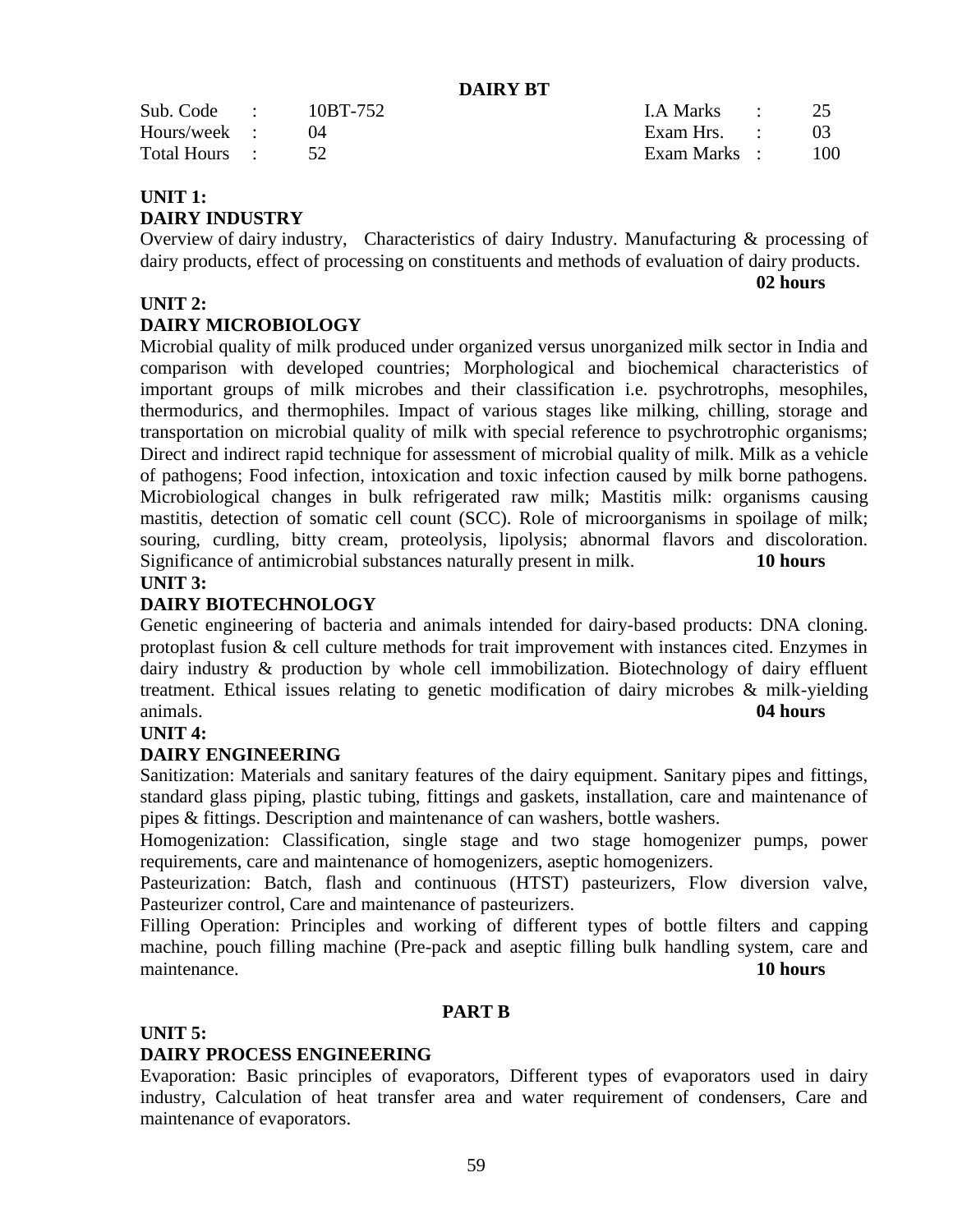Drying: Introduction to principle of drying, Equilibrium moisture constant, bound and unbound moisture, Rate of drying- constant and falling rate, Effect of Shrinkage, Classification of dryersspray and drum dryers, spray drying, etc., air heating systems, Atomization and feeding systems. Fluidization: Mechanisms of fluidization characteristics of gas-fluidization systems, application of fluidization in drying.

Membrane Processing: Ultra filtration, Reverse Osmosis and electro dialysis in dairy processing, membrane construction & maintenance for electro-dialysis & ultra-filtration, effect of milk constituents on operation. **08 hours**

### **UNIT 6:**

### **DAIRY PLANT DESIGN AND LAYOUT**

Introduction of Dairy Plant design and layout. Type of dairies, perishable nature of milk, reception flexibility. Classification of dairy plants, selection of site for location. General points of considerations for designing dairy plant, floor plant types of layouts, service accommodation, single or multilevel design. Arrangement of different sections in dairy, Arrangement of equipment, milk piping, material handling in dairies. Drains and drain layout for small and large dairies. Ventilation, fly control, mold prevention, illumination in dairy plants. **06 hours UNIT 7:**

### **QUALITY AND SAFETY MONITORING IN DAIRY INDUSTRY**

Current awareness on quality and safety of dairy foods; consumer awareness and their demands for safe foods; role of Codex Alimentations Commission (CAC) in harmonization of international standards; quality (ISO 9001:2000) and food safety (HACCP) system and their application during milk production and processing. National and international food regulatory standards; BIS, PFA, ICMSF, IDF etc., their role in the formulation of standards for controlling the quality and safety of dairy foods. Good Hygiene Practices (GHP). Quality of water and environmental hygiene in dairy plant; treatment and disposal of waste water and effluents.

**08 hours**

#### **UNIT 8:**

### **BY PRODUCTS TECHNOLOGY**

Status, availability and utilization of dairy by-products in India and abroad, associated economic and pollution problems. Physico chemical characteristics of whey, butter milk and ghee residue; by-products from skim milk such as Casein; Whey processing & utilization of products generated from whey. **04 hours**

#### **TEXT BOOKS**

Diary Science & Technology Handbook, Edited by Hui, Y.H, Wiley Publishers Diary Microbiology Handbook, Edited by Robinson, R.K., Wiley Publishers

#### **REFERENCE BOOKS**

Comprehensive Biotechnology, Edited by N.C Gautam, Shree Pblns.

General Microbiology, Powar & Daginawala, Himalaya Publishers

Milk composition, production & biotechnology (Biotechnology in Agriculture Series 18)-CABI Publishers

Handbook of Farm, Dairy & Food Machinery by Myer Kutz, Andrew Publishers.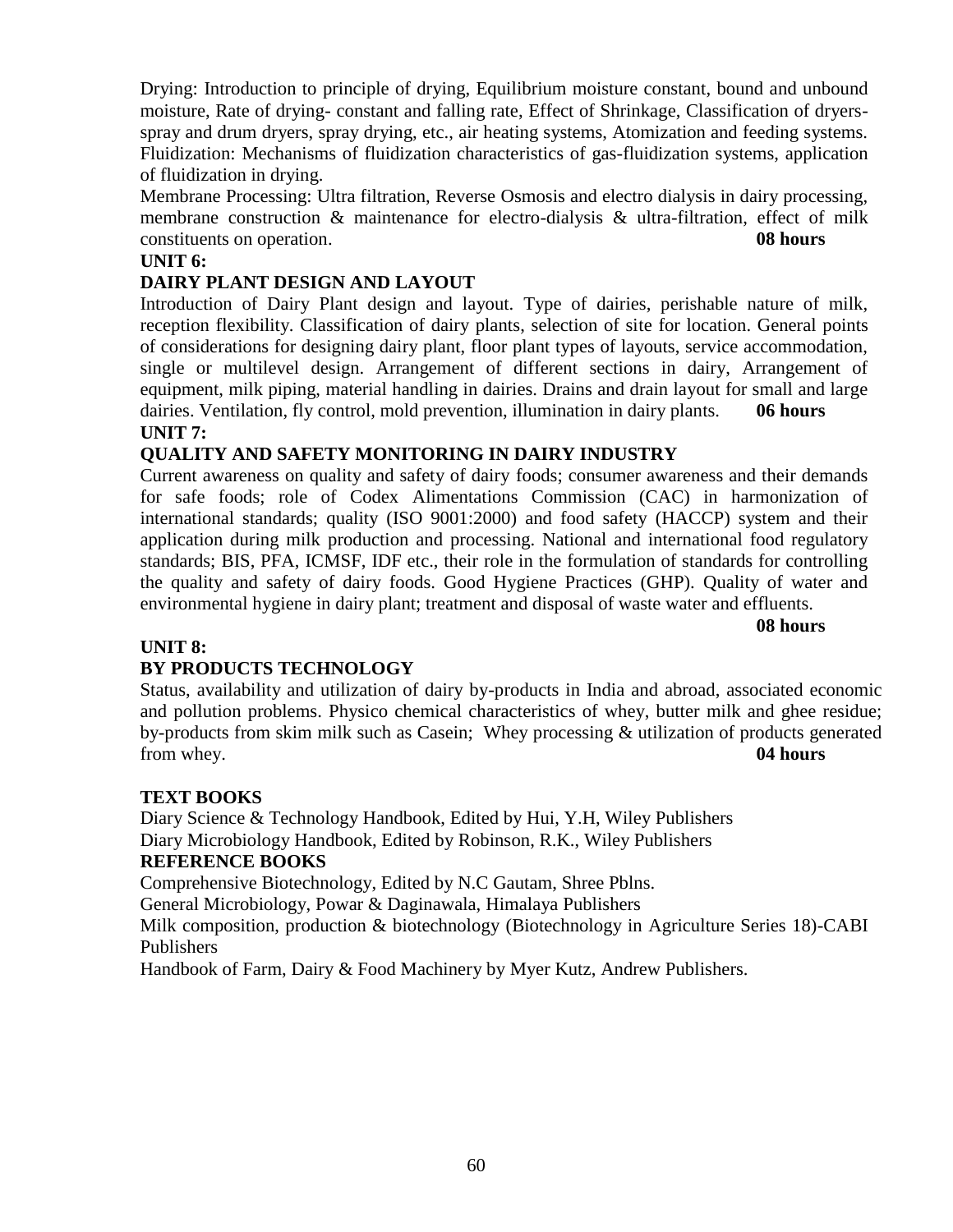#### **FORENSIC SCIENCE**

| Sub. Code :   | 10BT-753 | I.A Marks :  | 25  |
|---------------|----------|--------------|-----|
| Hours/week :  |          | Exam Hrs. :  |     |
| Total Hours : |          | Exam Marks : | 100 |
|               |          |              |     |

#### **PART - A**

### **UNIT 1:**

#### **INTRODUCTION**

Introduction, Definition and Scope, History and Development of Forensic science, Legal procedures and use of court. **04 Hours**

### **UNIT 2:**

### **CRIME LAB**

Organization of a crime Laboratory services of the crime laboratory, Basic services provided by full service crime laboratories, Physical Science unit, Biological unit, Firearms unit, Document Examination unit. Functions and duties performs by each unit and lab. **06 Hours**

### **UNIT 3:**

### **FORENSIC ANALYSIS AND IMAGING**

Analysis of Physical evidence, Expert unit men, specially trained evidence collection technician, Analytical technician. Digital cameras and forensic imaging, Uses of digital imaging, Maintaining chain of control with digital images, digital videos, scanners, presenting pictures in courtroom, Detecting compression and forgeries and Maintaining Records **08 Hours UNIT 4:**

#### **FORENSIC BIOLOGY**

Forensic Pathology : Rigor mortis, Lovor mortis, Algor mortis. Forensic Anthropology, Forensic Entomology, Forensic Psychiatry, Forensic Odontology, Foresnsic Engineering, DNA Analysis, Dactyloscopy, Fingerprints : Classification and patterns. **08 Hours**

### **PART - B**

#### **UNIT 5:**

### **FORENSIC SEROLOGY AND TOXICOLOGY**

Characterization of blood stains, stain patterns of blood, preservation of blood evidence, characterization of semen, role of toxicologist, toxicology of alcohol, techniques used in toxicology, role of toxicological findings and drug recognition experts. **07 Hours**

### **UNIT 6:**

#### **APPLIED FORENSIC STATISTICS**

Probability population and sampler, weight of evidence and the Bayesian likelihood ratio, Transfer evidence application of statistics to particular areas of forensic science, Knowledge base systems, Quality base of system. **07 Hours**

#### **UNIT 7:**

#### **COMPUTERS IN FORENSICS**

General concepts and tools, Arithmetic and logical operation, Developing an algorithm to solve problem, Modularization, Function and procedures, Arrays, File processing , Reports and control breaks, Processing the date. **06 Hours**

#### **UNIT 8:**

#### **ETHICS IN FORENSICS**

The importance of professional ethics to science practitioners, Development of a code of conduct and code of ethics for forensic science, Application of codes and ethics, How ethical requirement, impact the daily work of a forensic scientist, ethical dilemmas and their resolution.

**06 Hours**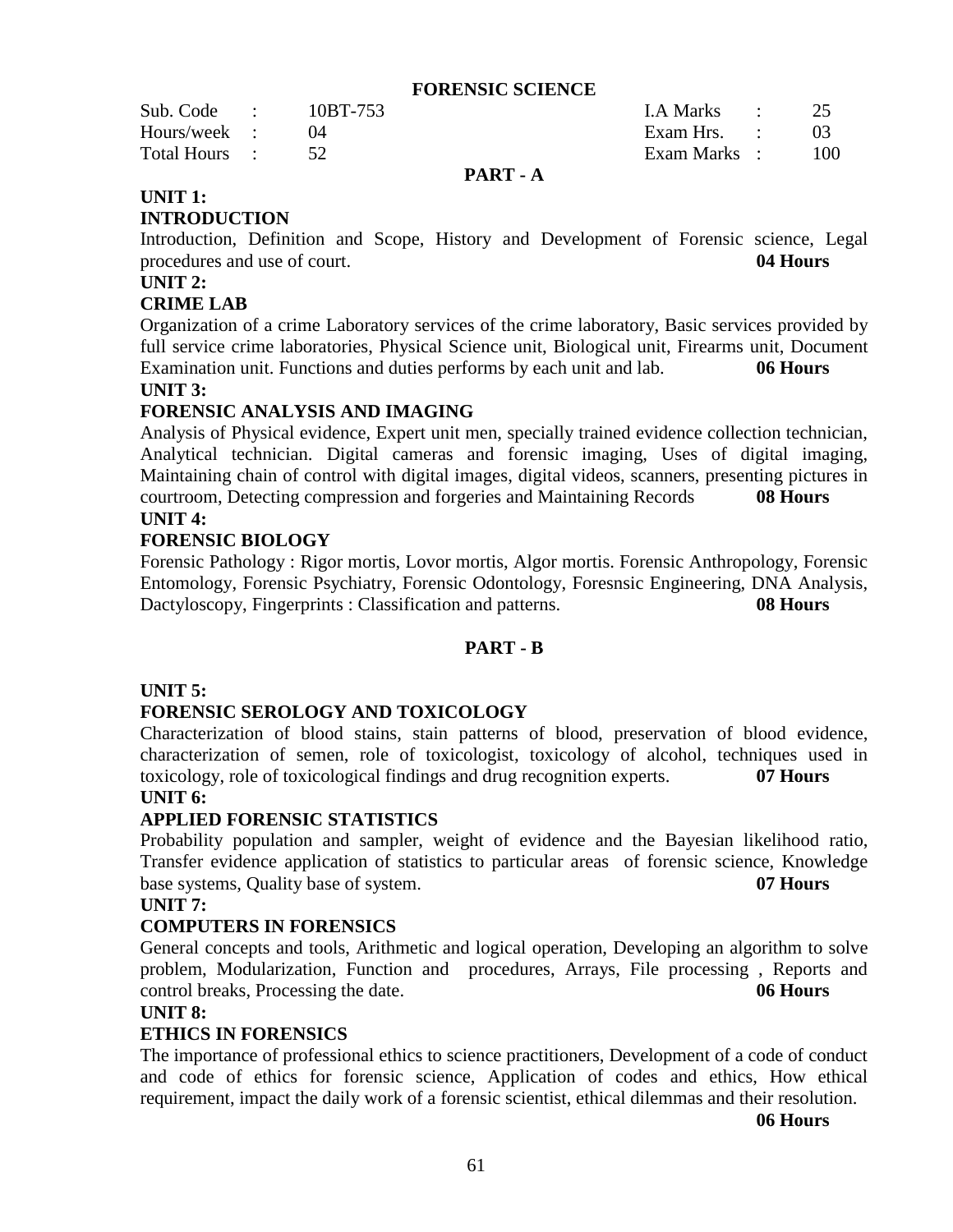### **TEXT BOOK**

Criminalistics : An Introduction to Forensic Science by Richard Saperstein, Prentice Hall. Introduction to Forensic Sciences by William G Eckert, CRC Press.

[Understanding Forensic Digital Imaging](http://www.bookbyte.com/1/1/80813-understanding-forensic-digital-imaging-by-blitzer.html) by Blitzer, Herbert L. and Stein-Ferguson, Academic Press.

Forensic Uses of Digital Imaging by John C. Russ Publisher, CRC Press.

Principles of Bloodstain Pattern Analysis: Theory and Practice by Stuart H. James, Paul E. Kish, T. Paulette Sutton, CRC Press Taylor and Francis.

Principles of Forensic Toxicology by Barry Levine, AACC Press.

Textbook of Forensic Medicine and Toxicology by V.V. Pillay, Paras Medical Publishers.

[Essential Forensic Biology b](http://www.dl4all.com/e_books/168849-essential-forensic-biology-second-edition.html)y Alan Gunn, Wiley Blackwell.

The Use of Statistics in Forensic Science by C. G. G. Aitken and David A. Stoney Ellis Harwood series in forensic science.

[Ethics in Forensic Science: Professional Standards for the Practice of Criminalistics](http://www.amazon.com/Ethics-Forensic-Science-Professional-Criminalistics/dp/0849308607/ref=sr_1_2?ie=UTF8&s=books&qid=1273047766&sr=1-2) by [Peter D.](http://www.amazon.com/Peter-D.-Barnett/e/B001KIB9AQ/ref=sr_ntt_srch_lnk_2?_encoding=UTF8&qid=1273047766&sr=1-2)  [Barnett,](http://www.amazon.com/Peter-D.-Barnett/e/B001KIB9AQ/ref=sr_ntt_srch_lnk_2?_encoding=UTF8&qid=1273047766&sr=1-2) Taylor and Francis Inc.

### **REFERENCE BOOK**

Principles of Forensic Medicine by Apurba Nandy, New central book agency Ltd.

Computer forensics: evidence collection and management by Robert C. Newman and Boca Raton FL, Taylor and Francis.

Forensic Computer Crime Investigation By [Jr Thomas A Johnson,](http://www.infibeam.com/Books/search?author=Jr%20Thomas%20A%20Johnson) Taylor and Francis, CRC Press

Introduction to Statistics for Forensic Scientists by [David Lucy,](http://www.amazon.com/David-Lucy/e/B001IXS9NI/ref=ntt_athr_dp_pel_1) Wiley publications. Digital Evidence and Computer Crime, Academic Press.

### **DATA STRUCTURES WITH C**

| Sub. Code : $10BT-754$ |  | I.A Marks : 25  |     |
|------------------------|--|-----------------|-----|
| Hours/week :           |  | Exam Hrs. : : : | 03  |
| Total Hours :          |  | Exam Marks :    | 100 |

### **UNIT 1:**

Pointers: Concepts, Pointer variables, Accessing variables through pointers, Pointer declaration and definition, Initialization of pointer variables, Pointers and functions, Pointer to pointers, Compatibility, L-value and R-value, Arrays and pointers, Pointer arithmetic and arrays, Passing an array to a function, Understanding complex declarations, Memory allocation functions, Array of pointers. **07 Hours**

### **UNIT 2:**

Strings: String concepts, C strings, String I/O functions, Array of strings, String manipulation function, Memory formatting. **02 Hours**

Derived types -Enumerated, Structure, and Union: The type definition, Enumerated types, Structure, Accessing structures, Complex structures, Array of structures, Structures and functions, Unions **03 Hours**

Binary Files: Classification of Files, Using Binary Files, Standard Library Functions for Files. **02 Hours**

### **UNIT 3:**

The Stack: Definition and Examples, Representing Stacks in C, An Example – Infix, Postfix, and Prefix **06 Hours**

**UNIT 4:**

Recursion: Recursive Definition and Processes, Recursion in C, Writing Recursive Programs, Simulating Recursion, Efficiency of Recursion. **04 Hours**

Queues: The Queue and its Sequential Representation **02 Hours**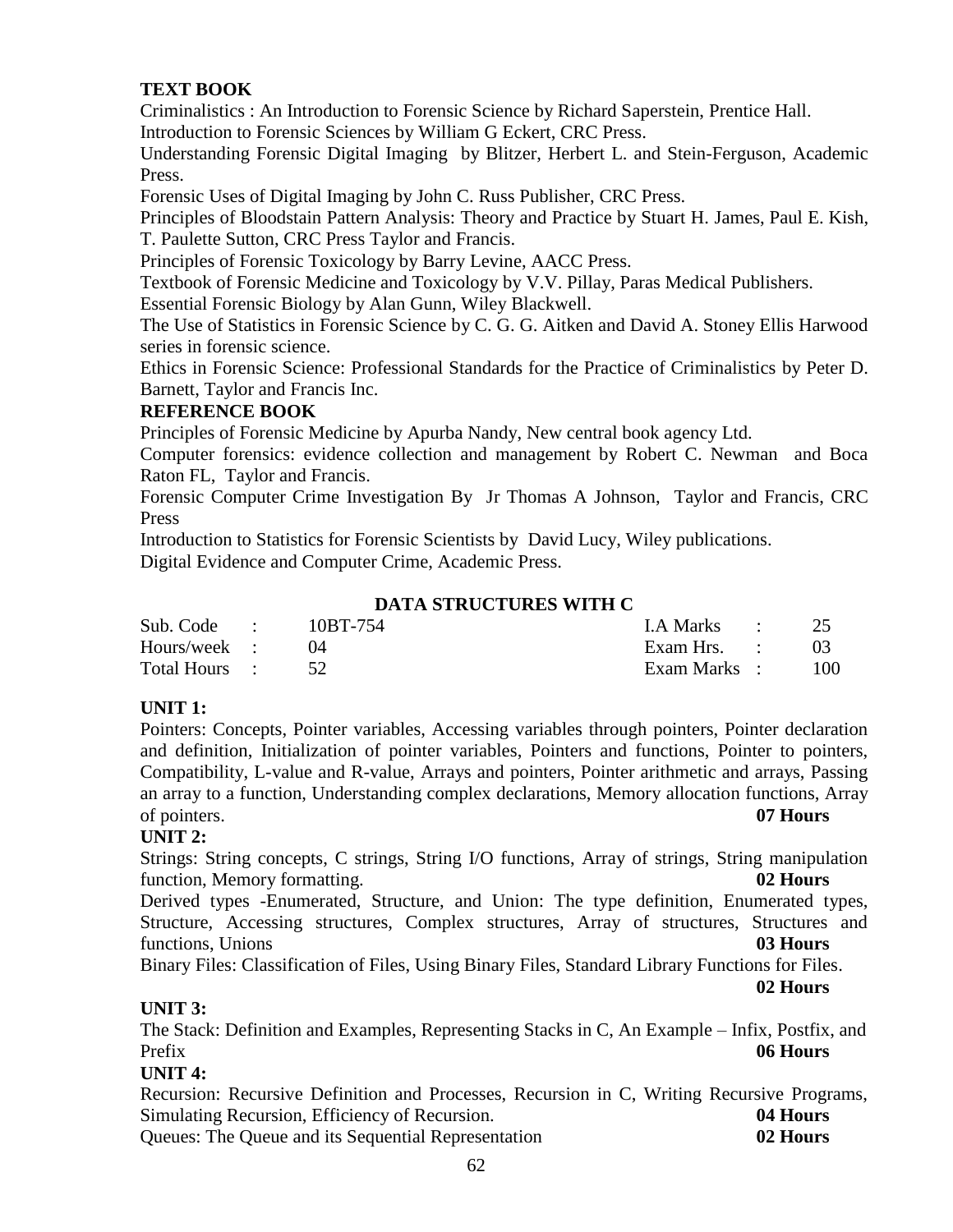#### **PART – B**

| 07 Hours |
|----------|
|          |
| 06 Hours |
|          |
| 06 Hours |
|          |
| 07 Hours |
|          |

### **TEXT BOOKS**

**UNITE**.

Computer Science A Structured Programming Approach Using C by Behrouz A. Forouzan and Richard F. Gilberg, Thomson.

Data Structure using C by Aaron M. Tenenbaum, Yedidyah Langsam & Moshe J. Augenstein, Pearson Education/PHI.

### **REFERENCE BOOKS**

C & Data Structures by Muniswamy V.V, IK PUBLISHERS.

### **BIOREACTOR DESIGN CONCEPTS**

| Sub. Code : $10BT-755$ |  |                   | I.A Marks : 25 |      |
|------------------------|--|-------------------|----------------|------|
| Hours/week :           |  |                   | Exam Hrs. :    | - 03 |
| Total Hours : 52       |  |                   | Exam Marks :   | -100 |
|                        |  | <b>DIA</b> DOM: 1 |                |      |

#### **PART A**

### **UNIT 1:**

### **FUNDAMENTALS OF REACTOR DESIGN**

Kinetics: Definitions of rate, Microbial growth and product formation kinetics, Thermal death kinetics of microorganisms, Heterogeneous reaction kinetics, Enzyme kinetics, Multiple reactions – series, parallel and mixed. Basic Design Equations/ Mole Balances: Batch, Fed Batch and Repetitive Batch Reactors, Continuous: Stirred tank and tubular flow reactors (including recycle) size comparison of reactors. **10 Hours**

#### **UNIT 2:**

### **BIOREACTOR REQUIREMENTS**

Fermentation Process – General requirements; Basic design and construction of fermenters and its ancillaries; Material of construction, Vessel geometry, Bearing assemblies, Motor drives, Aseptic seals; Flow measuring devices, Valves, Agitator and Sparger Design, Sensors. Factors affecting choice, optimum yield and conversion, selectivity and reactivity, Bioprocess and bioreactor design considerations for plant and animal cell cultures. Medium requirements for fermentation processes – examples of simple and complex media; Design and usage of commercial media for industrial fermentations; Effect of media on reactor design. **06 Hours UNIT 3:**

### **NON-ISOTHERMAL REACTORS AND HEAT TRANSFER EFFECTS**

Stoichiometry of Cell growth and Product formation – Elemental balances, available- electron balances, degrees of reduction; yield coefficients of biomass and product formation; maintenance of coefficients; oxygen consumption and heat evolution in aerobic cultures. Conceptual numericals. Non-isothermal homogeneous reactor systems. Adiabatic reactors, batch and continuous reactors, optimum temperature progression. Batch and continuous heat – sterilization of Liquid media; Filter sterilization of liquids. Conceptual numericals. **04 Hours**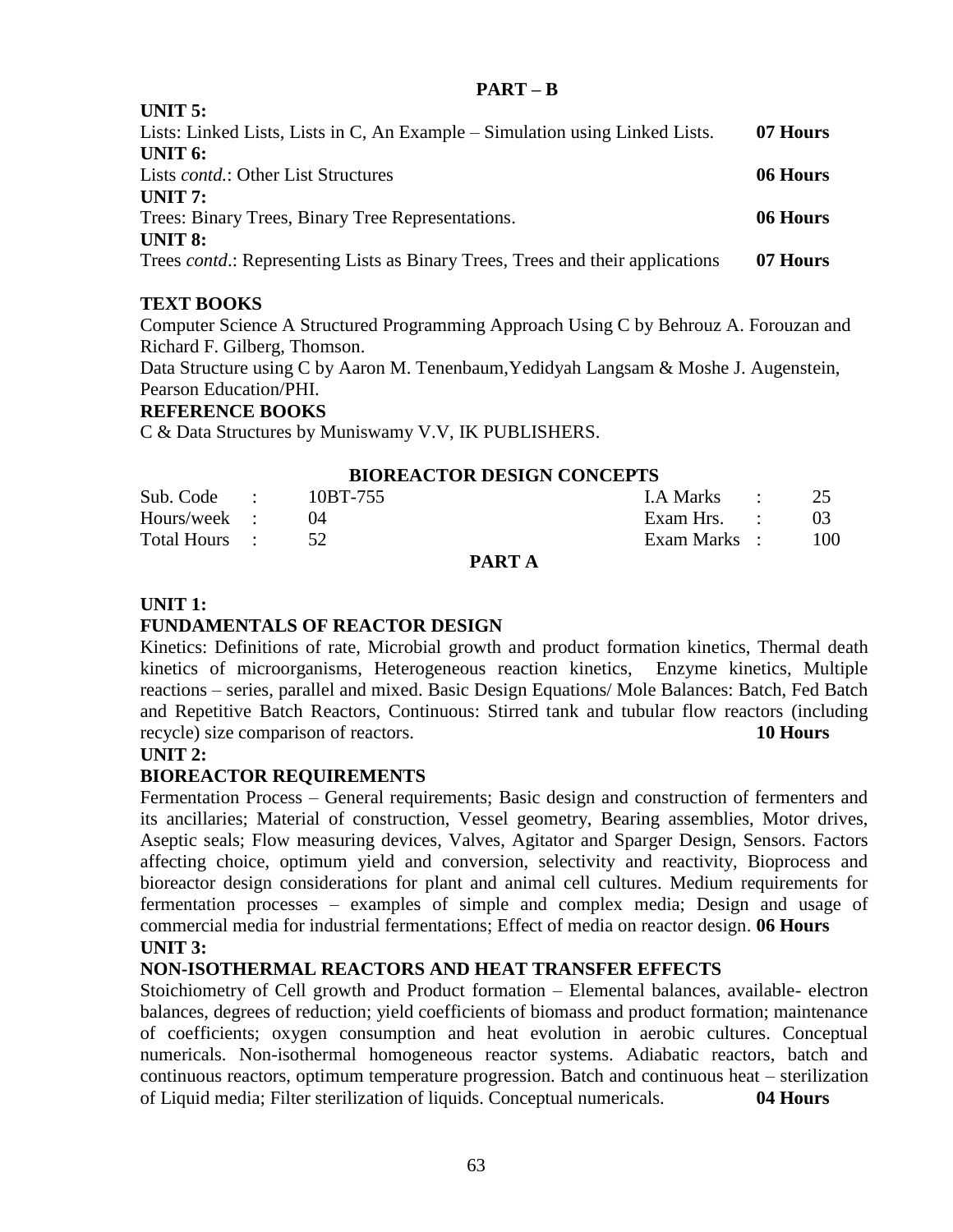### **UNIT 4: MASS TRANSFER EFFECTS**

External mass transfer limitations, correlations for stirred tank, packed bed and fluidized bed reactors. Internal mass transfer limitations, correlations for stirred tank, packed bed and fluidized bed reactors. Combined effect of heat and mass transfer effects Mass transfer in heterogeneous biochemical reaction systems; Oxygen transfer in submerged fermentation processes; Oxygen uptake rates and determination of oxygen transfer coefficients (kLa); role of aeration and agitation in oxygen transfer. Heat transfer processes in biological systems. Conceptual numericals. **06 Hours**

### **PART B**

### **UNIT 5:**

### **NON-IDEAL REACTORS**

Non-ideal reactors, residence time, distribution studies, pulse and step input response of reactors, RTD's for CSTR and PFR, calculations of conversions for I and II order reactions, tanks in series and dispersion models. **06 Hours**

### **UNIT 6**:

### **DESIGN OF PACKED BED REACTORS**

1D model of packed bed, 2D model of packed bed, Design of Immobilized enzyme packed bed reactor. **06 Hours**

**UNIT 7:**

### **DESIGN OF FERMENTORS**

Process and mechanical design of fermenters, volume, sparger, agitator – type, size and motor power, heat transfer calculations for coil and jacket, sterilization system. **08 Hours**

### **UNIT 8:**

### **NOVEL BIOREACTORS DESIGN**

Fluidized bed reactors, Slurry Reactors, Air lift & Loop reactors, Packed bed and Hollow fiber membrane bioreactors, Bioreactors for waste treatment processes; Scale-up of bioreactors, SSF bioreactors. Conceptual numericals. **06 Hours**

### **TEXT BOOKS**

Principles of Biochemistry by Leninger A.L.

Contemporary Enzyme Kinetics and Mechanism by Daniel L. Purich, Melvin I. Simon, John N. Abelson

Biochemical Engineering Fundamentals by Bailey and Ollis, McGraw Hill.

Bioprocess Engineering by Shule and Kargi, Prentice Hall.

Bioprocess Engineering Principles by Pauline M. Doran.

Elements of Chemical Reaction Engineering by Fogler, H.S., Prentice Hall.

Chemical Reaction Engineering by Levenspiel O., John Wiley.

Chemical Engineering Kinetics by Smith J.M., McGraw Hill.

Biocatalytic Membrane Reactor by Drioli, Taylor & Francis.

### **REFERENCE BOOKS**

Wolf R. Vieth, Bioprocess Engineering – Kinetics, Mass Transport, Reactors and Gene Expression. A Wiley – Interscience Publication.

Chemical Kinetic Methods: Principles of relaxation techniques by Kalidas C. New Age International.

Chemical Reactor Analysis and Design by Forment G F and Bischoff K B., John Wiley.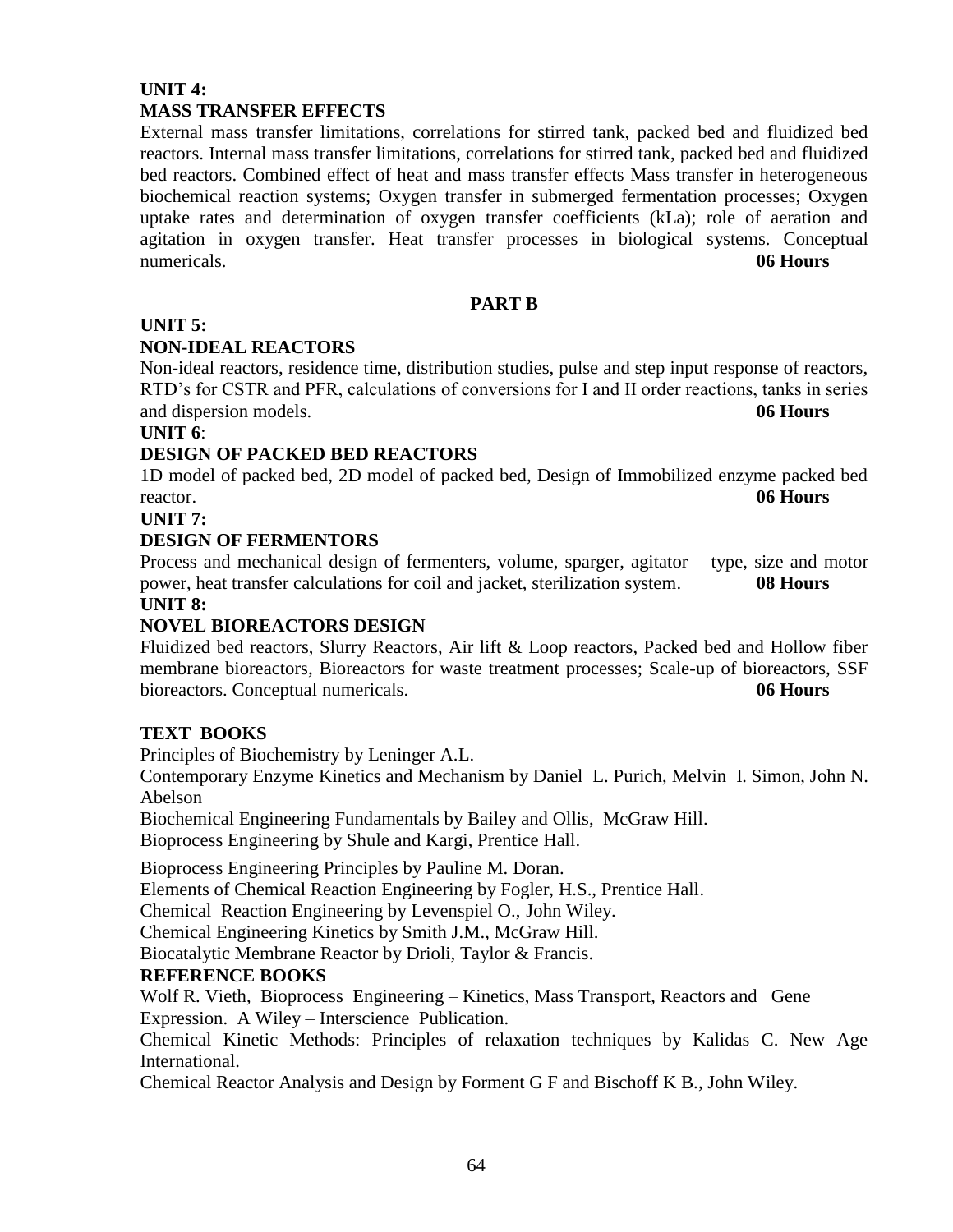### **ELECTIVE C**

| Sub. Code :   | 10BT-761 | I.A Marks : 25 |        |
|---------------|----------|----------------|--------|
| Hours/week :  |          | Exam Hrs. :    |        |
| Total Hours : |          | Exam Marks :   | $-100$ |
|               |          |                |        |

### **BIOCHIPS & MICROARRAY TECHNOLOGY**

### **UNIT 1:**

#### **INTRODUCTION**

Basics of Biochips and Microarray technology, Historical Development. **02 Hours UNIT 2:**

#### **CONSTRUCTION**

Flow chart for construction of an micro array, Preparation of the sample, Microarray labels, Preparation of the Micro array, Microarray robotics, Hybridization (Microarray scanners/headers), related instrumentation. **08 Hours**

#### **UNIT 3:**

### **TYPESOF MICROARRAYS**

DNA microarrays, oligonucleotide, CDNA and genomic micrarrays, tissue chip, RNA chip, Protein chip, Glyco chips, Integrated biochip system, Megaclone technology for fluid microarrays, SERS (Surface Enhanced Raman Spectroscopy]-based microarrays. **08 Hours UNIT 4:**

#### **DATA ANALYSIS**

Automation of microarray and biosensor technologies, Biochip versus gel-based methods. Evaluation of conventional microarray technology, Electrical detection method for microarray, types of Micro array data, Bioinformatics tools for microarray data analysis. **08 Hours**

#### **PART B**

### **UNIT5:**

#### **BIOCHIPS IN HEALTH CARE**

Molecular Diagnostics, Pharmacogenomics, application of microarray technology in drug discovery development and drug delivery. Biochips as neural prostheses. Use of Microarray in genetic disease monitoring. **08 Hours**

#### **UNIT6:**

#### **OTHER APPLICATIONS**

Use of microarrays in population genetic and epidemiology, use of microarrays on forensics, DNA chip technology for water quality management, Bioagent chip, Applicatin of microarray in the agro industry limitation of biochip technology. **06 Hours**

#### **UNIT7:**

#### **COMMERCIAL ASPECTS OF BIOCHIP TECHNOLOGY**

Markets for biochip technologies, Commercial support for the development of biochips, Government support for biochip development, Business strategies, Patent issues. **06 Hours UNIT8:**

#### **DNA COMPUTING**

Introduction, Junctions, other shapes, Biochips and large-scale structures, Discussion of Robinson and Kallenbach, Methods for designing DNA shapes, DNA cube, Computing with DNA, Electrical analogies for biological circuits, Challenges, Future Trends. **06 Hours**

#### **TEXT BOOKS**

Biochip Technology by Jing chung & Larry J. Kricka, Harwood academic publishers.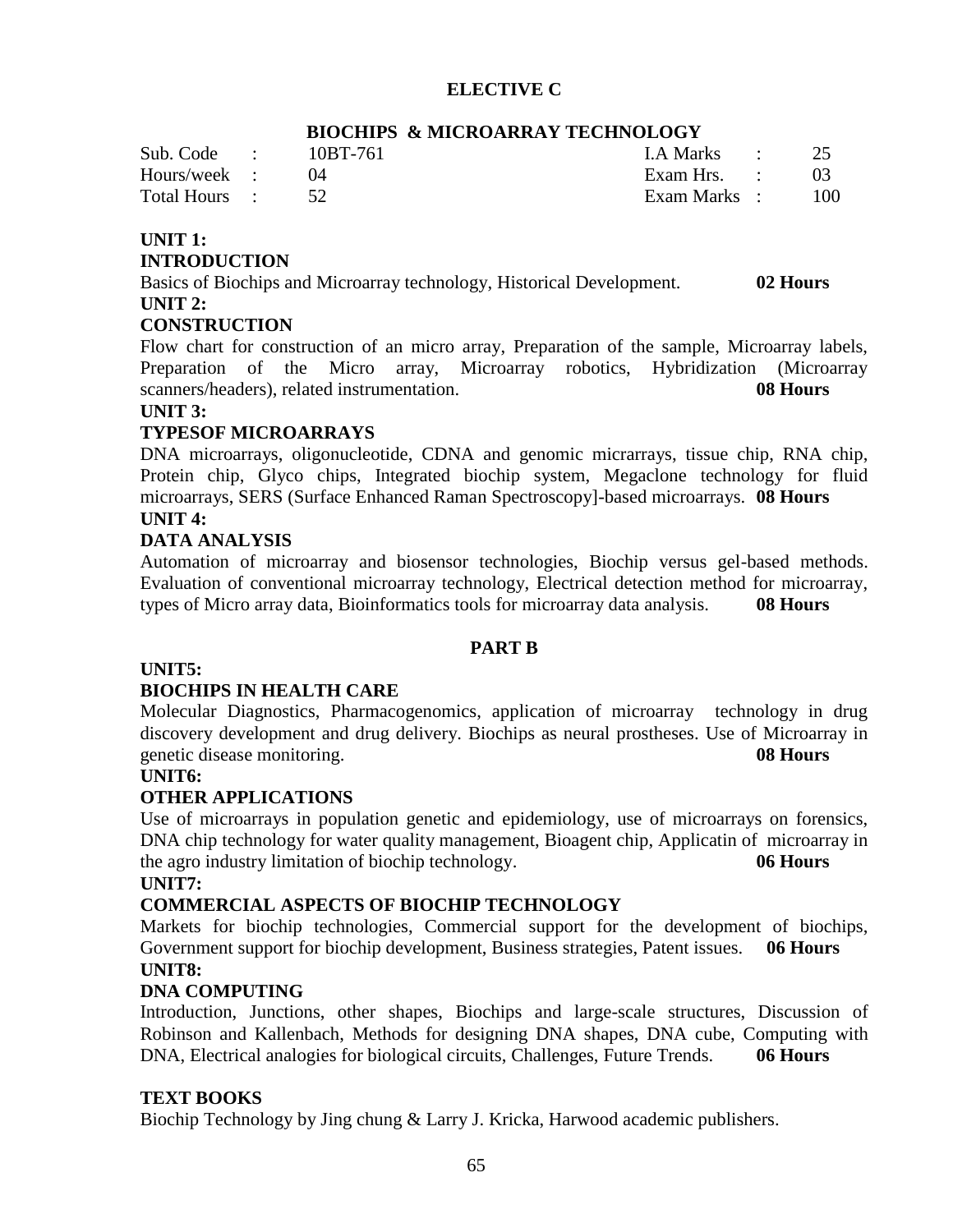Biochips and Microarrays -- Technology and Commercial Potential Published by : Informa Global Pharmaceuticals and Health Care

Protein Arrays, Biochips and Proteomics by J S Albala & I Humprey-Smith, CRC Press. **REFERENCE BOOKS**

DNA Arrays: Technology and Experimental Strategies, Grigorenko, E.V (ed), CRC Press. Microarray Analysis by Mark Schena; J. Wiley & Sons.

Microarray for Integrative Genomics by Kohane, MIT.

Microarray Gene Expression data Analysis by Causton, BLK.

Protein Arrays, Biochips and Proteomics by J S Albala & I Humprey-Smith, CRC Press.

### **BIOMATERIALS**

| Sub. Code :   | 06BT-762 | I.A Marks : 25  |     |
|---------------|----------|-----------------|-----|
| Hours/week :  |          | Exam Hrs. :     |     |
| Total Hours : |          | Exam Marks    : | 100 |

### **UNIT 1:**

### **INTRODUCTION**

Introduction, Historical developments, construction materials, impact of biomaterials, strength of biological tissues, performance of implants, tissue response to implants, interfacial phenomena, safety and efficacy testing. Structure and Properties of Materials: Atomic and molecular bonds, crystal structure of solids, phase changes, crystal imperfections, non-crystalline solids, surface properties, mechanical properties of materials, thermal treatments, surface improvements, sterilization. **08 Hours**

### **UNIT 2:**

### **METALS & CERAMICS**

Introduction, Stainless steels, Cobalt-Chromium alloys, Titanium based alloys, Nitinol, other metals, metallic Corrosion, biological tolerance of implant metals, Carbons, Alumina, Yttria stabilized zirconia, surface reactive ceramics, resorbable ceramics, composites, analysis of ceramic surfaces **06 Hours**

#### **UNIT 3:**

#### **SYNTHETIC POLYMERS**

Polymers in biomedical use, polyethylene and polypropylene, perfluorinated polymers, acrylic polymers, hydrogels, polyurethanes, polyamides, biodegradable synthetic polymers, silicone rubber, plasma polymerization, micro-organisms in polymeric implants, polymer sterilization.

#### **06 Hours**

### **UNIT 4:**

### **BIOCOMPATIBILITY**

Definition, Wound healing process-bone healing, tendon healing. Material response: Function and Degradation of materials in vivo. Host response: Tissue response to biomaterials , Effects of wear particles. Testing of implants: Methods of test for biological performance- In vitro implant tests, In vivo implant test methods. Qualification of implant materials. **06 Hours**

#### **PART B**

#### **UNIT 5: BIOPOLYMERS**

Polymers as biomaterials, microstructure, mechanical properties – effects of environment on elastic moduli, yield strength and fracture strengths, sterilization and disinfections of polymeric materials. Biocompatibility of polymers, polymers as biomaterials, heparin and heparin-like polysaccharides, proteoglycans, structure and biological activities of native sulfated glycosaminoglycans, chemically modified glycosaminoglycans, heparin like substances from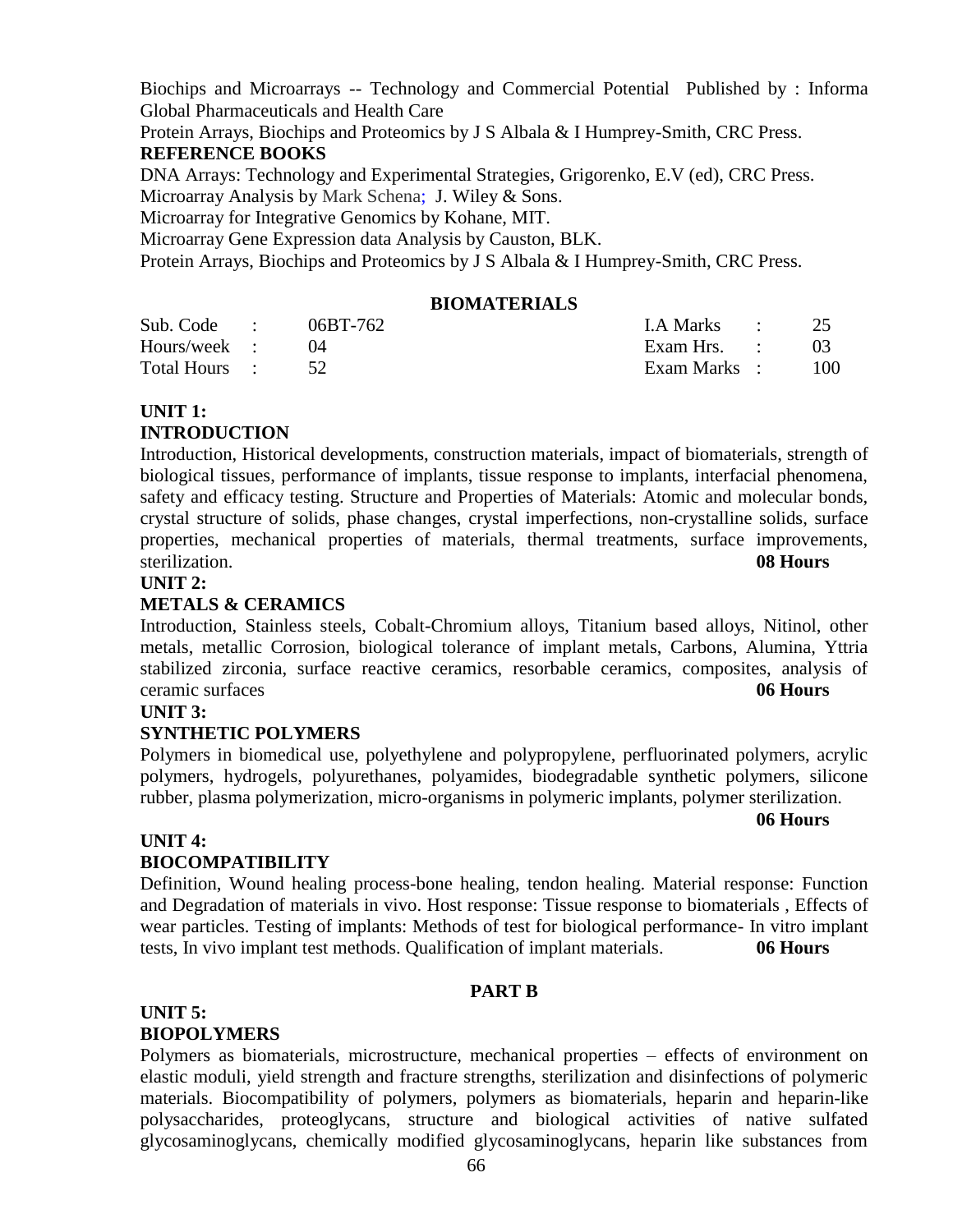nonglycosaminoglycan polysaccharides and microbial glycosaminoglycan, surface immobilized heparins. **08 Hours**

### **UNIT 6:**

### **MEDICAL DEVICES**

Polyurethane elastomers, applications of polymers in medicine and surgery. Skin graft polymers, biodegradable polymers in drug delivery and drug carrier systems. Properties of implant materials, metals and alloys, polymers, ceramics and composites, qualification of implant materials, goal of clinical trials, design and conclusion of clinical trials. **06 Hours UNIT 7:**

### **CARDIOVASCULAR BIOMATERIALS**

Tissue properties of blood vessels, Treatments of atherosclerosis; Biomechanical design issues pertaining to stents, balloon angioplasty, and pacemakers. Soft Tissue Reconstruction; Natural and Synthetic. Wound healing. Tissue ingrowths: Stability; Biofixation, Foreign Body response, Soft implants. Case Studies. Tissue Engineering: Current issues and Future Directions. **06 Hours UNIT 8:**

### **REGULATORY ISSUES**

Review of Cell and Tissue Structure and their Functions. Functional Requirements of Biomaterials and Tissue Replacements. Synthetic Biomaterials: Metals, Polymers, Ceramics, Gels, Hybrids, Sterilization Technology. Foreign Body Response, Biocompatibility and Wound Healing. **06 Hours**

### **TEXT BOOKS**

Biomaterials Science : An Introduction to materials in medicine by Buddy D Ratner. Academic Press.

Polymeric Biomaterials by Severian Dumitriu.

Material Science by Smith, McGraw Hill.

Material Science and Engineering by V Raghavan, Prentice Hall.

Biomaterials by Sujata V. Bhat, Narosa Publishing House.

Biomaterials, Medical Devices and Tissue Engineering: An Integrated Approach by Frederick H Silver, Chapman and Hall publications.

#### **REFERENCE BOOKS**

Advanced Catalysts and Nanostructures Materials, William R Moser, Academic Press.

Biomaterials - Science and Engineering by J B Park, Plenum Press.

Biological Performance of materials by Jonathan Black, Marcel Decker.

Polymeric Biomaterials by Piskin and A S Hoffmann, Martinus Nijhoff

Biomaterials by Lawrence Stark & GyanAgarwal.

Biomaterials - An Interfacial approach by L. Hench & E. C. Ethridge.

#### **HEALTH DIAGNOSTICS**

| Sub. Code :   | 10BT-763 | I.A Marks :  | 25     |
|---------------|----------|--------------|--------|
| Hours/week :  |          | Exam Hrs. :  |        |
| Total Hours : |          | Exam Marks : | $-100$ |
|               |          |              |        |

#### **PART A**

#### **UNIT 1: INTRODUCTION**

Introduction to Health diagnostics, Importance and applications. Biochemical disorders, Immune disorders, Infectious diseases, Parasitic diseases, Genetic disorders chromosomal disorders, single cell disorders and complex traits. Chromosomal disorders : autosomal; sex chromosomal; karyotype analysis. **04 Hours**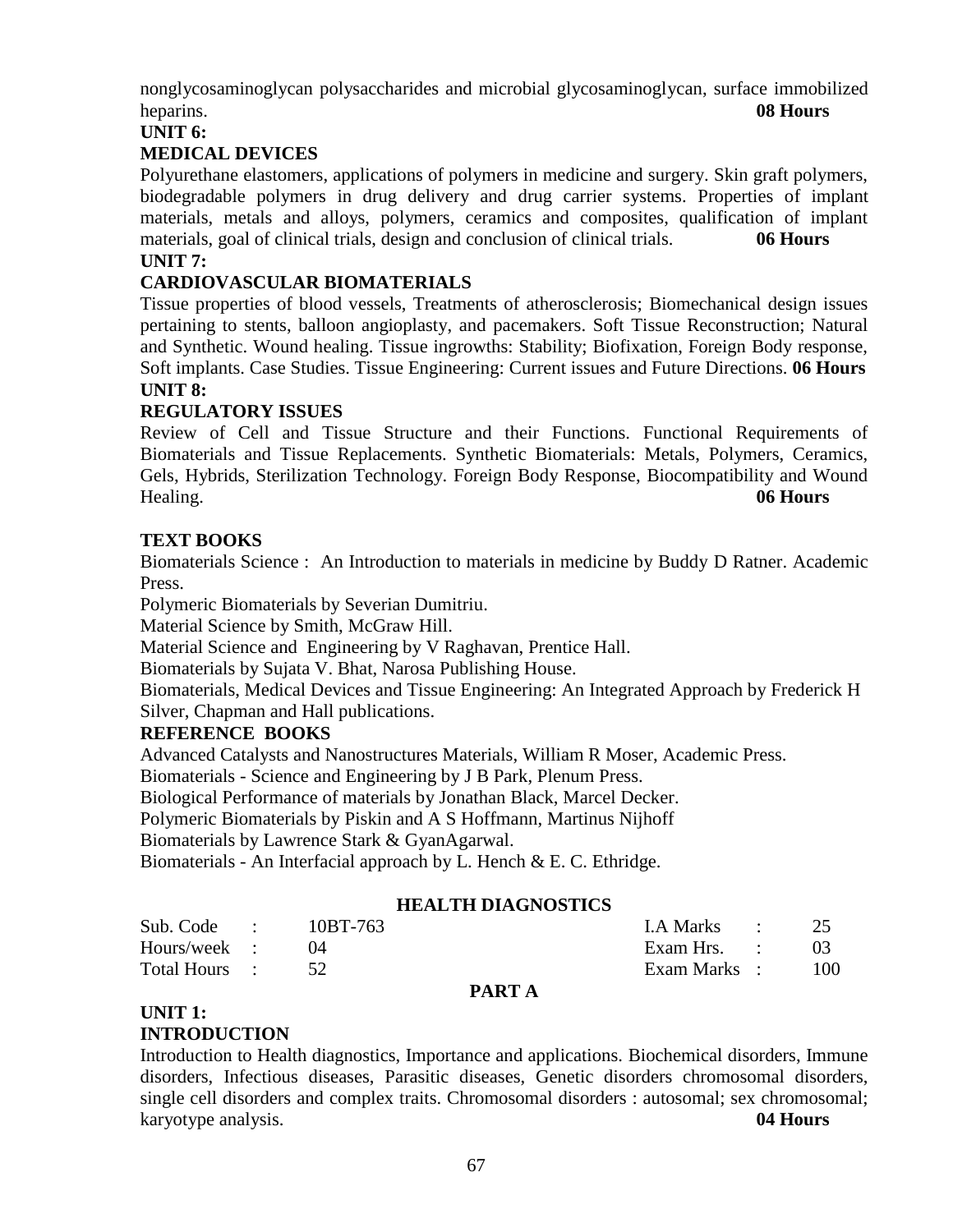### **UNIT 2: DNA BASED DIAGNOSTICS**

DNA based diagnostics: PCR based diagnostics (Fragile X chromosome detection and SRY in sex chromosomal anomalies), PCR-SSCP (Sickle cell anemia, Thalassemia), Ligation Chain Reaction, Southern blot diagnostics (Triple nucleotide expansions in Fragile X chromosome and SCA), PAGE (band detection of enzyme variants), DNA Sequencing (DNA Sequencing of representative clones to detect mutations), SNP analysis, Array based diagnostics, Genetic Profiling, G Banding- Detection of autosomal and sex chromosomal disorders (translocation, deletion, Down's Syndrome, Klenefelter's Syndrome, Turner's Syndrome), *In situ* hybridization-FISH (detection of translocations and inversions – chromosome 9-22 translocation, X-Y translocations), Comparative Genomic Hybridization, Cancer cytogenetics, Spectral Karyotyping. Dynamic mutaions: Neurodevelopmental and Neurodegenerative disorders.

#### **15 Hours**

#### **UNIT 3:**

### **BIOCHEMICAL DIAGNOSTICS**

Inborn errors of metabolism, haemoglobinopathies, mucopolysaccharidoses, lipidoses, lipid profiles, HDL, LDL, Glycogen storage disorders, amyloidosis. **03 Hours UNIT 4:**

### **CELL BASED DIAGNOSTICS:**

Antibody markers, CD Markers, FACS, HLA typing, Bioassays. **04 Hours**

### **PART B**

### **UNIT 5:**

### **IMMUNODIAGNOSTICS**

Introduction, Antigen-Antibody Reactions, Conjugation Techniques, Antibody Production, Enzymes and Signal Amplification Systems, Separation and Solid-Phase Systems, Case studies related to bacterial, viral and parasitic infections. Diagnosis of infectious diseases, respiratory diseases (influenza, etc.) Viral diseases-HIV etc., bacterial diseases, enteric diseases, parasitic diseases and mycobacterium diseases. Phage display, immunoarrays, FACs. **10 Hours UNIT 6:**

### **IMAGING DIAGNOSTICS**

Imaging Techniques - Basic Concepts, Invasive and Non-Invasive techniques; ECG, EEG, Radiography, Nuclear Medicine, SPECT, PET, CT, MRI, Ultrasound Imaging, Photoacoustic imaging, [Digital Mammography, Endoscopy; P](http://en.wikipedia.org/wiki/Digital_Mammography_and_PACS)lanning and Organization of Imaging Services in Hospital, PACS, Staffing, Records, Policies, Safety measures and Radiation Protection.**10 Hours UNIT 6:**

### **PRODUCT DEVELOPMENT**

Immunoassay Classification and Commercial Technologies, Assay Development, Evaluation, and Validation, Reagent Formulations and Shelf Life Evaluation, Data Analysis, Documentation, Registration, and Diagnostics Start-Ups. **03 Hours**

#### **UNIT 8:**

### **BIOSENSORS**

Concepts and applications, Biosensors for personal diabetes management, Noninvasive Biosensors in Clinical Analysis, Introduction to Biochips and their application in Health.

#### **03 Hours**

#### **TEXT / REFERENCE BOOKS:**

Tietz Textbook of Clinical Chemistry, Carl A. Burtis, Edward R. Ashwood, Harcourt, Brace & Company Aisa Pvt. Ltd.

Commercial Biosensors by Graham Ramsay, John Wiley & Son, INC.

Essentials of Diagnostic Microbiology by Lisa Anne Shimeld.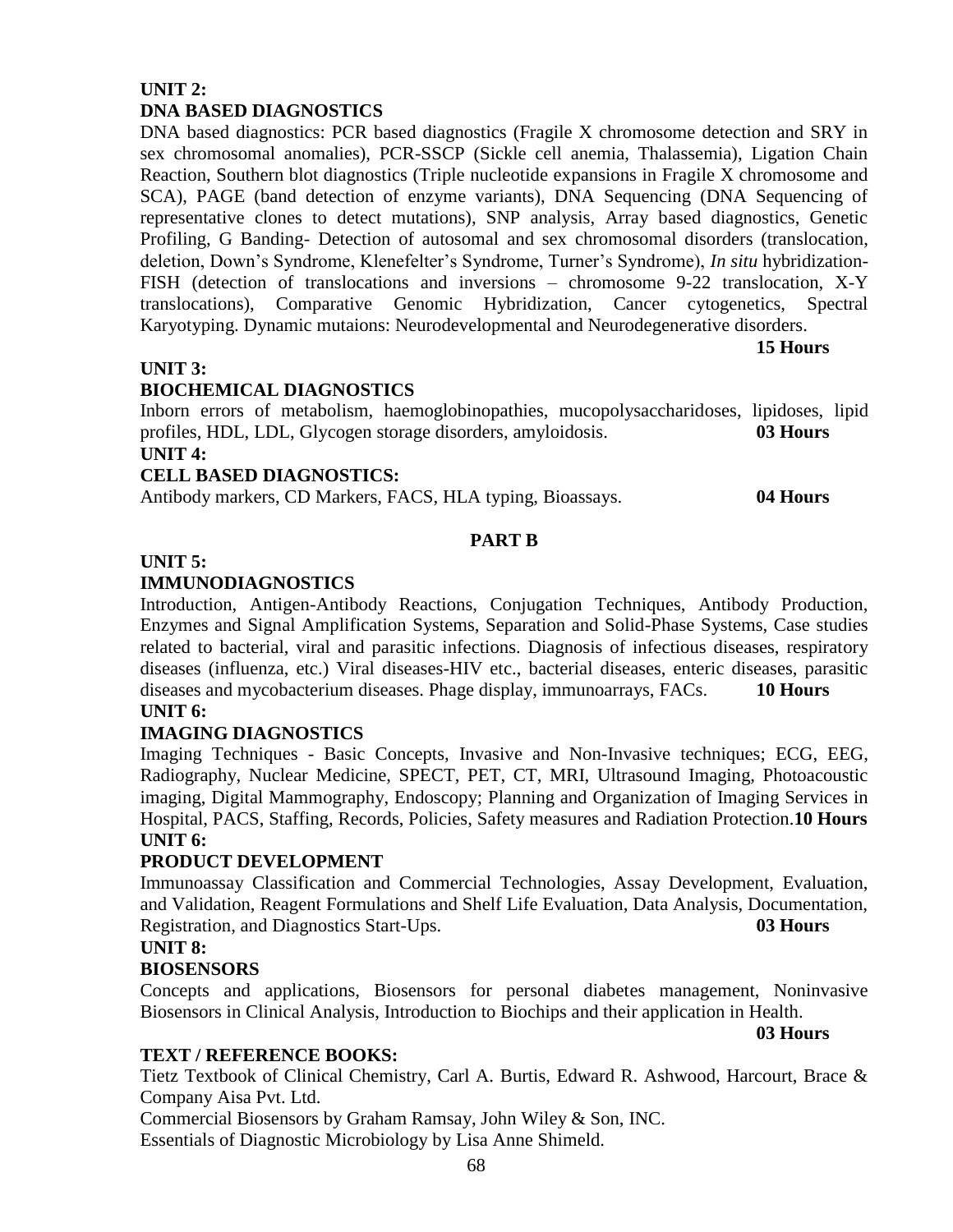Diagnostic Microbiology by Balley & Scott's. Tietz Text book of Clinical Biochemistry by Burtis & Ashwood The Science of Laboratory Diagnosis by Crocker Burnett.

#### **FUNDAMENTALS OF OS & DBMS**

| Sub. Code :   | 06BT-764 | LA Marks :           |     |
|---------------|----------|----------------------|-----|
| Hours/week :  |          | Exam Hrs. $\qquad$ : |     |
| Total Hours : |          | Exam Marks :         | 100 |
|               |          |                      |     |

#### **PART A**

#### **UNIT 1: INTRODUCTION**

What is O.S, Von-Neumann architechture, Supercomputers, Mainframe systems, Desktop system, Multiprocessor systems, Distributor systems, Clustered systems, Real time systems, Hand held systems, Future migration, Computing environment, System components, OS services, System calls, System programs, system structure, OS design and implementation, microkernels, virtual machines. **06 Hours**

#### **UNIT 2:**

### **PROCESS MANAGEMENT**

Process concept, process state, process control block, process scheduling, snail diagrams, schedulers, creation and removal of a process, interprocess communication, models for IPC, independent and cooperating processes, threads, overview, multithreading, applications, critical selection problem, Semaphores, deadlocks and starvation. **06 Hours**

#### **UNIT 3:**

### **STORAGE MANAGEMENT**

Memory management, dynamic loading and linking, overlays, logical vs physical address space, memory management unit, swapping, contigous allocation, fragmentation, paging, page table, segmentation, virtual memory, demand paging, thrashing file system, interface-file concept, directory implementation . **06 Hours** 

#### **UNIT 4:**

### **LINUX AND WIN NT**

Linux: Design principles, Kernel modules, process management, scheduling, memory management systems, input and output, inter-process communication.

WinNT: Design principles, system components, environmental subsystems, file system, networking and programming interface. **08 Hours**

#### **PART B**

#### **UNIT 5:**

#### **DESIGN OF DBMS**

Introduction to DBMS, terminology, Systems Development Life Cycle, terms of reference, feasibility report, data flow diagrams, addition of data sources, identification of individual processes, inputs and outputs, system boundaries, Entity-Relationship modeling, examples, database creation using MS Access, designing tables using Access, Data Integrity, Normalization, relationships between tables, comparing E-R design with Normalization design, Inclusion of new requirements from feasibility report, documentation, amending primary keys and database tables, Practical examples. **08 Hours**

#### **UNIT 6:**

#### **DATA DICTIONARY AND QUERY DESIGN**

Data dictionary, criteria, compiling a list of field names, entry sequence for the table data, entering, sorting and filtering of data in a table, introduction to queries, identifying field names,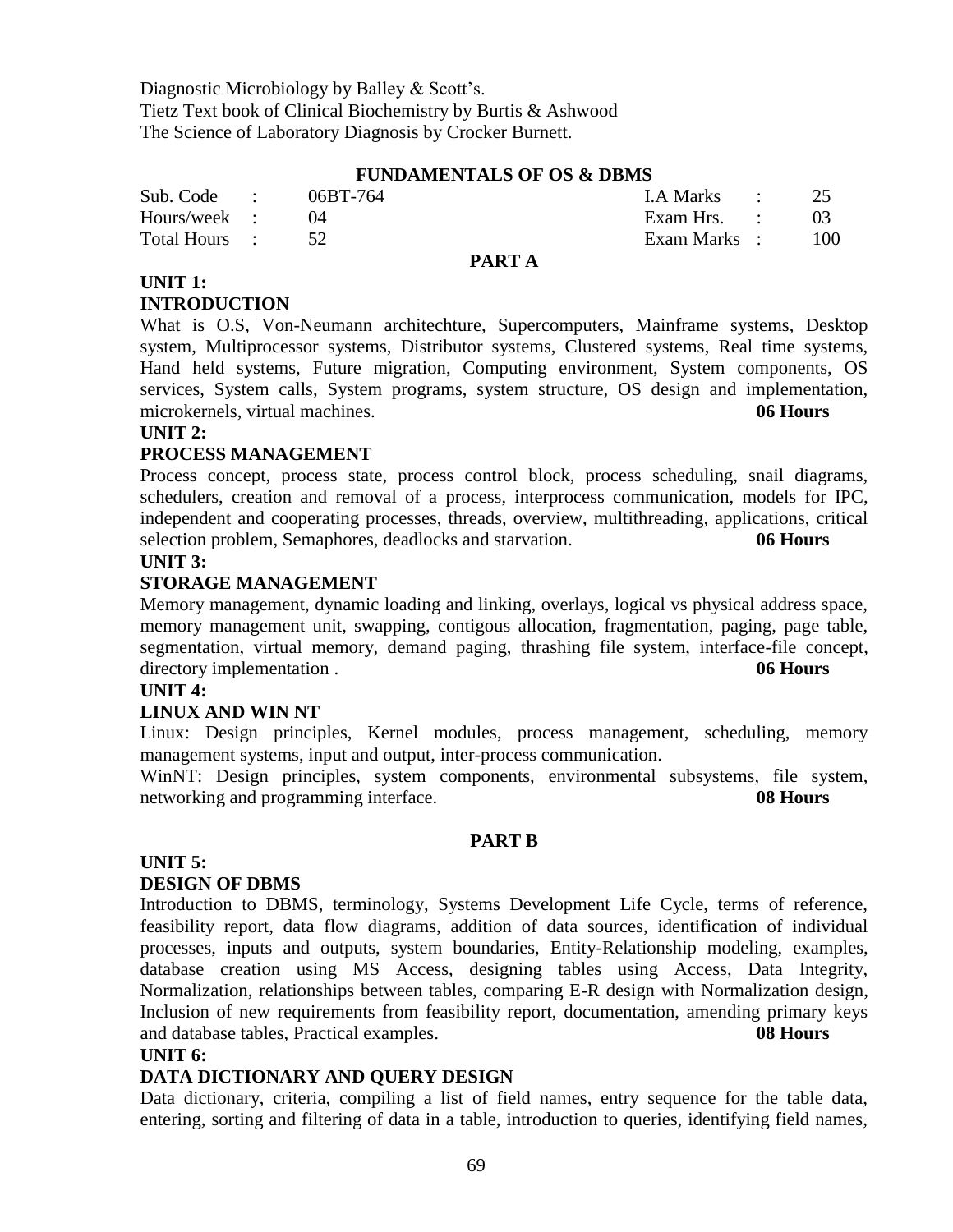selection criteria and sort order in a query, calculations in queries, modifying a query, creating a query using design view and wizard in MS Access. **08 Hours**

### **UNIT 7:**

### **REPORTING, TESTING AND DOCUMENTATION**

Introduction to reporting, dataflow diagram based reporting and table based reporting, form creation using wizard, entering and searching records in a form, modifying forms and reports, Introduction to testing, types (unit testing, system testing, integration testing, interface testing, performance testing and user testing), test data, executing and error reporting, introduction to documentation, areas of documentation. **06 Hours**

### **UNIT 8:**

### **SETTING UP THE DATA AND HOUSEKEEPING**

Approaches to set up data (parallel, bigbang, phased and pilot implementation), working data, data entry methods to the database (systems screen, external source), introduction to housekeeping, regular backups, archiving old data, maintaining security in a database. **04 Hours**

### **TEXT / REFERENCE BOOKS**

Mastering Database Design by Helen Holding, Macmillan publications. Operating system concept by Silberschatz, Peterhalvin and Greg Gague, John Wiley. DATABASE MANAGEMENT SYSTEMS by P S GILL, IK Publishers. Linux: the complete reference by Richard Peterson, McGraw Hill. Operating System – A concept based approach by D Dhamdene, Tata McGraw Hill. The complete reference by Coach and loney. A Beginners guide by Abbey and Corney. Database System by Elmasri and Navathe.

### **CAD & MATLAB**

| Sub. Code : $10BT-765$ |  | I.A Marks : 25 |       |
|------------------------|--|----------------|-------|
| Hours/week :           |  | Exam Hrs. :    |       |
| Total Hours : 52       |  | Exam Marks :   | - 100 |

### **UNIT 1:**

### **FLUID FLOW SYSTEMS**

CAD of fluid flow system: Flow of Newtonian fluids in pipes. Pressure drop in compressible flow. Flow of non-Newtonian fluids in pipes. Pipe network calculations. Two phase flow system.

**06 Hours**

### **UNIT 2:**

### **HEAT TRANSFER SYSTEMS**

CAD of heat transfer equipment: Shell and tube exchangers without phase change. Condensers, Reboilers. Furnaces. **06 Hours**

**UNIT 3:**

### **MASS TRANSFER SYSTEMS**

CAD of mass transfer equipment: Distillation, gas absorption and liquid extraction.**06 Hours UNIT 4:**

### **REACTOR SYSTEMS**

CAD of chemical Reactors: Chemical reaction equilibrium analysis of rate data, ideal reactor models. Non-ideality in chemical reaction. Performance analysis using residence time distribution. Temperature effects in homogeneous reactors. Heterogeneous systems. Fluidized bed reactors. **08 Hours**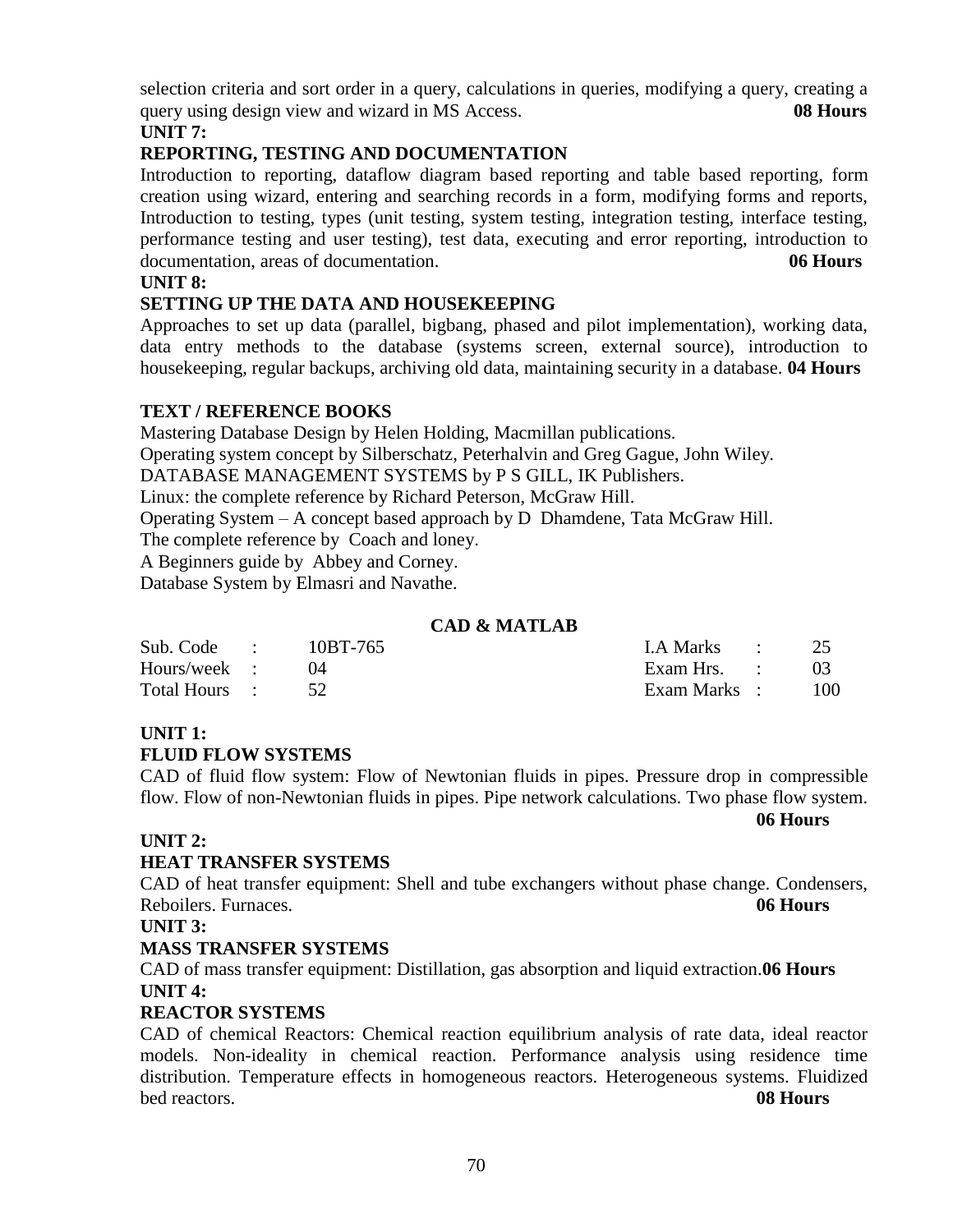## **UNIT 5:**

### **MATLAB**

Introduction to Matlab Environment, basics, matlab sessions, creating an array of numbers, printing simple plots, creating, saving and executing a script file, function file, working with files and directories. **06 Hours**

### **UNIT 6:**

### **INTERACTIVE COMPUTING**

Matrices and vectors, indexing, matrix manipulation, creating vectors, arithmetic, relational, and logical operations, elementary mathematical functions, matrix functions, character strings, vectorization, inline functions, anonymous functions, built-in functions and online help, saving and loading data, plotting simple graphs. **06 Hours**

#### **UNIT 7:**

### **PROGRAMMING IN MATLAB**

Script files, function files, executing a function, subfunctions, compiled functions, profiler, global variables, loops, branches and control flow, interactive input, recursion, multidimensional matrices, structures, cells, publishing reports. **06 Hours**

### **UNIT 8:**

### **APPLICATIONS**

Solving a linear system, Gaussian elimination, finding eigenvectors and eigenvalues, matrix factorizations, polynomial curvefitting, least squares curvefitting, nonlinear fits, interpolation, data analysis and statistics, numerical integration, a first order linear ODE, specifying tolerance, the ODE suite, roots of polynomials, 2D plotting, options, overlay plots, 3D plotting, rotate view, mesh and surface plots, vector field, subplots for multiple graphs, saving and printing graphs.

**08 Hours**

#### **TEXT/REFERENCE BOOKS**

Chemical Process Computation by Raghu Raman, Elsevier Scientific Publishers, London. Fundamentals and Modelling of Separation Process by C.D. Holland, Prentice Hall, Inc. New Jercey.

Catalytic Reactor Design by Orhan, Tarhan McGraw Hill.

Chemical Engineering, Vol. 6 by Sinnot, pergamon Press.

Getting started with MATLAB 7, Rudrapratap, Oxford University Press.

Essential MATLAB for Scientists and Engineers, Arnold / Wiley, NY

A HANDBOOK ON TECHNIQUE LAB MATLAB BASED EXPERIMENTS by MISHRA .K K, IK Publishers

### **UPSTREAM BIOPROCESSING LABORATORY**

| Sub. Code : $10BTL-77$ |  | I.A Marks $\qquad \qquad 25$ |  |
|------------------------|--|------------------------------|--|
| Hours/week : 03        |  | Exam Hrs. $\qquad \qquad$ 03 |  |
|                        |  | Exam Marks : 50              |  |

- 1. Preparation of media for plant tissue culture
- 2. Callus Induction Techniques Carrot/Beet root/ or any other material
- 3. Development of suspension culture from callus
- 4. Induction of Secondary metabolite Anthocyanin/catheranthin
- 5. Estimation of Lycopene from tomato fruits
- 6. Estimation of Anthocyanin from leaf /callus tissue
- 7. Estimation of DNA (by DPA method)
- 8. Protein estimation by Lowry's method / Bradford's method.
- 9. Development of inocula; lag time effect
- 10. Shake flask studies; Comparison of biomass yield in defined & complex media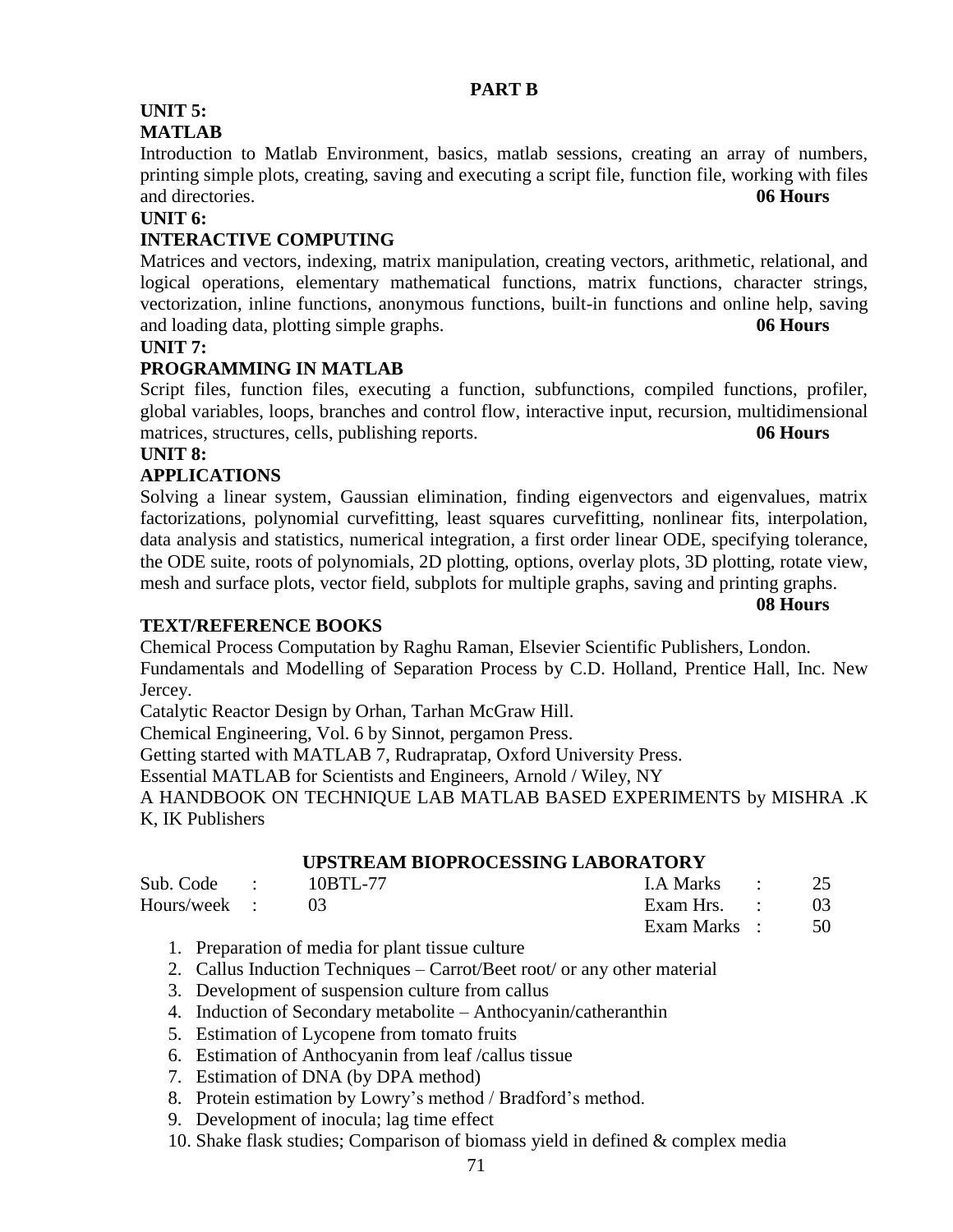- 11. Production and estimation of citric acid from *Aspergillus niger*
- 12. Preparation of the fermenter
- 13. Production of Ethanol in fermenter Study of growth, product formation kinetics, end substrate utilization

### **TEXT / REFERENCE BOOKS**

Plant Molecular biology by D. Grierson & S.N. Covey Blackie, London. Plant Cell Culture : A Practical Approach by R.A. Dixon & Gonzales, IRL Press. Experiments in Plant Tissue Culture by John H. Dodds & Lorin W. Robert. Plant tissue Culture : Theory and Practice by S.S. Bhojwani and M.K. Razdan, Elsevier. Principles of fermentation Technology by P.F. Stanbury and A. Whitaker, Pergamon Press. Microbial Biotechnology by Alexander N Glazer, Hiroshi Nikaido, W H Freeman & Company. Animal Cell biotechnology by R.E. Spier and J.B. Griffiths, Academic press. Living resources for Biotechnology, Animal cells by A. Doyle, R. Hay and B.E. Kirsop, Cambridge University Press. Animal Biotechnology by Murray Moo-Young, Pergamon Press, Oxford

Fermentation & Enzyme Technology by D.I.C. Wang et.al., Wiley Eastern. Principle of Microbe & Cell Cultivation, SJ Prit, Blackwell Scientific co. Animal cell culture Techniques by Ian Freshney

### **DOWNSTREAM BIOPROCESSING LABORATORY**

| Sub. Code : 10BTL-78 |  | I.A Marks $\qquad \qquad 25$ |  |
|----------------------|--|------------------------------|--|
| Hours/week : 03      |  | Exam Hrs. $\qquad \qquad$ 03 |  |
|                      |  | Exam Marks : 50              |  |

1. Cell disruption techniques.

- 2. Solid-liquid separation methods: Filtration.
- 3. Solid-liquid separation methods: Sedimentation.
- 4. Solid-liquid separation methods: Centrifugation.
- 5. Product enrichment operations: Precipitation  $(NH4)_2$  SO<sub>4</sub> fractionation of a protein.
- 6. Product enrichment operations: Two phase aqueous extraction.
- 7. Product drying techniques.
- 8. Staining Techniques (Coomassie Blue & Silver).
- 8. Separation of Amino acids / Carbohydrates by TLC.
- 9. Characterization of protein by Western blotting
- 10. Estimation of % of ethanol from fermented broth.
- 11. Estimation of Citric acid from fermented broth.
- 12. Separation of proteins by molecular sieving / Ion exchange chromatography.
- 13. Analysis of biomolecules by HPLC / GC (using standard spectra).
- 14. Native PAGE versus SDS PAGE (using BSA).

#### **TEXT/REFERENCE BOOKS**

Protein Purification by Scopes R.K., IRL Press.

Rate controlled separations by Wankat P.C., Elsevier.

Bioseparations by Belter P.A. and Cussier E., Wiley.

Product Recovery in Bioprocess Technology - BIOTOL Series, VCH.

Separation processes in Biotechnology by Asenjo J. and Dekker M.

BIOSEPARATION S: SCIENCE & ENGINEERING BY ROGER G HARRISON, PAUL TODD, SCOTT R RUDGE, DEMETRI P PETRIDES, OXFORD UNIVERSITY PRESS.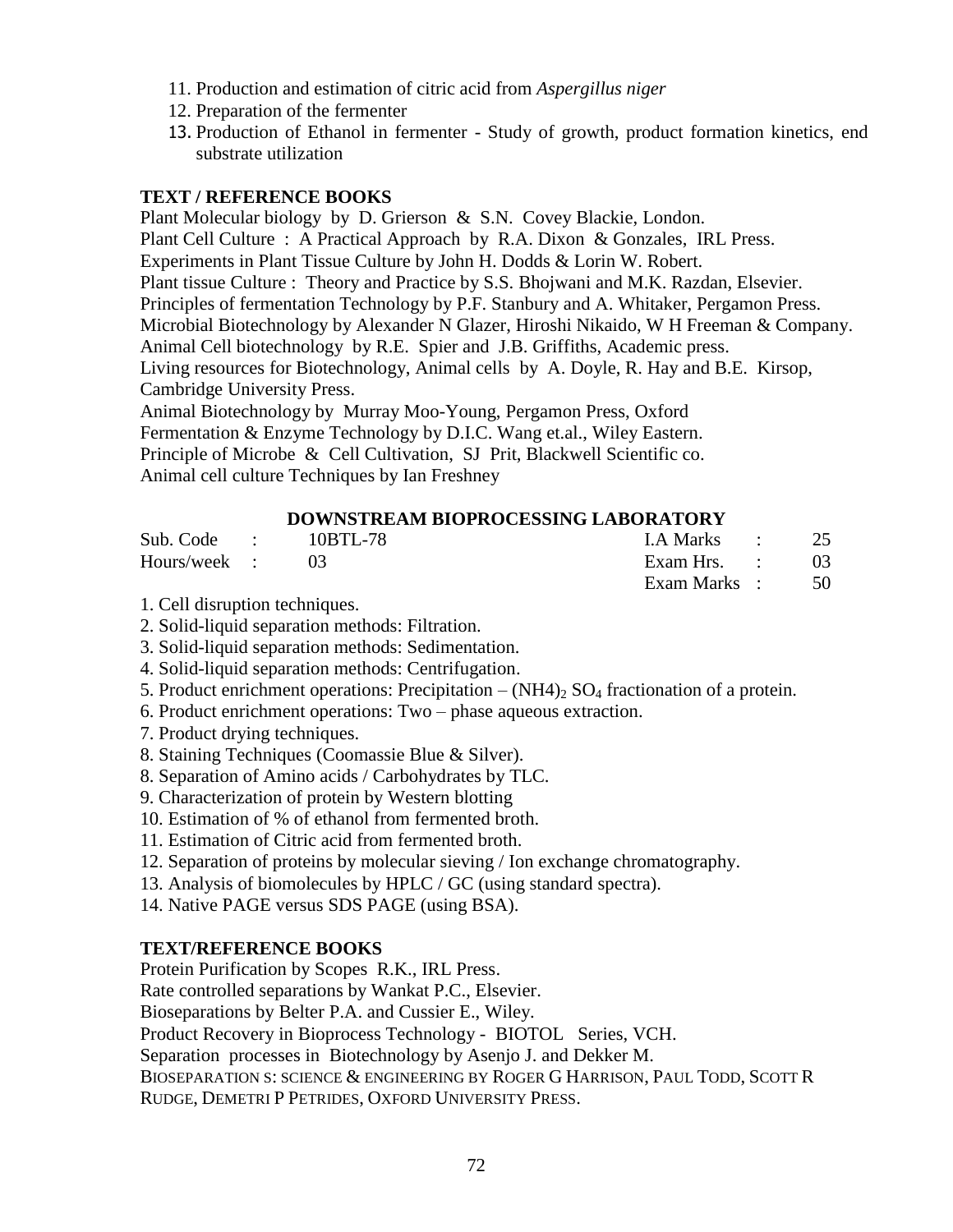#### **VIII SEMESTER**

|               |         | тиолеет минимериетти от н |               |             |
|---------------|---------|---------------------------|---------------|-------------|
| Sub. Code :   | 10BT-81 |                           | LA Marks : 25 |             |
| Hours/week :  |         |                           | Exam Hrs. :   | $^{\prime}$ |
| Total Hours : |         |                           | Exam Marks :  | - 100       |
|               |         | PART A                    |               |             |

## **PROJECT MANAGEMENT & IPR**

## **UNIT 1:**

#### **INTRODUCTION**

Definitions, network planning techniques, benefits and limitations of network planning, project reporting, case studies. **02 Hours**

#### **UNIT 2:**

#### **PROJECT PLANNING**

Planning procedures, developing a network planning diagram, project evaluation and review techniques. Developing the project schedule: scheduling procedure, timing estimates, manual timing calculations, optional start and finish times, tabulating the schedule, setting up the calendar schedule, constructing the bar chart time, schedule. Monitoring and controlling the project: constructing the progress schedule constructing the summary bar chart, constructing the project status report, status reporting using the milestone approach. Scheduling and Controlling Project Costs: Developing the Project Cost Schedule Monitoring Project Costs. Cost Minimizing: Time/Cost Trade-Offs, Planning Personnel/Labor Requirements, Need for Planning Personnel/Labor, Planning Personnel Requirements, Early Start Scheduling.

#### **12 Hours**

#### **UNIT 3:**

#### **ROLE OF THE COMPUTER**

Software Packages, features of a Project Management Package, Background Planning the Project Scheduling the Project, Monitoring the Project Schedule, Controlling Project Costs, Planning for Labor and Personnel, Using the Computer for Planning and Scheduling. **06 Hours**

#### **UNIT 4:**

#### **MANAGEMENT SYSTEM**

Background developing a plan of action, conducting the audit, preparing the feasibility report, obtaining management approval, planning and scheduling project implementation, procuring, installing, and trying out the equipments, designing and constructing the site **06 Hours**

#### **PART B**

#### **UNIT 5: IPR**

Introduction to IPR, Concept of Property, Mar'x theory on Property, Constitutional aspects of Intellectual property. Basic principles of Patent laws: Historical background in UK, US and India. Basis for IP protection. Criteria for patentability: Novelty, Utility, and Inventive step, Non obviousness, Non patentable invention. **06 Hours**

#### **UNIT 6:**

#### **CONVENTIONS & AGREEMENTS**

Paris convention (1883), Berne convention for protection of literary and artistic works (1886), Patent Corporation Treaty (PCT), Madrid agreement (1891) and protocols of relative agreement 1989). Rome convention (1961) on the protection of performances, producers of phonograms and Broadcasting organization, TRIPS agreement (1994), WIPO performance and phonograms Treaty (WPPT, 1996). **06 Hours**

**UNIT 7:**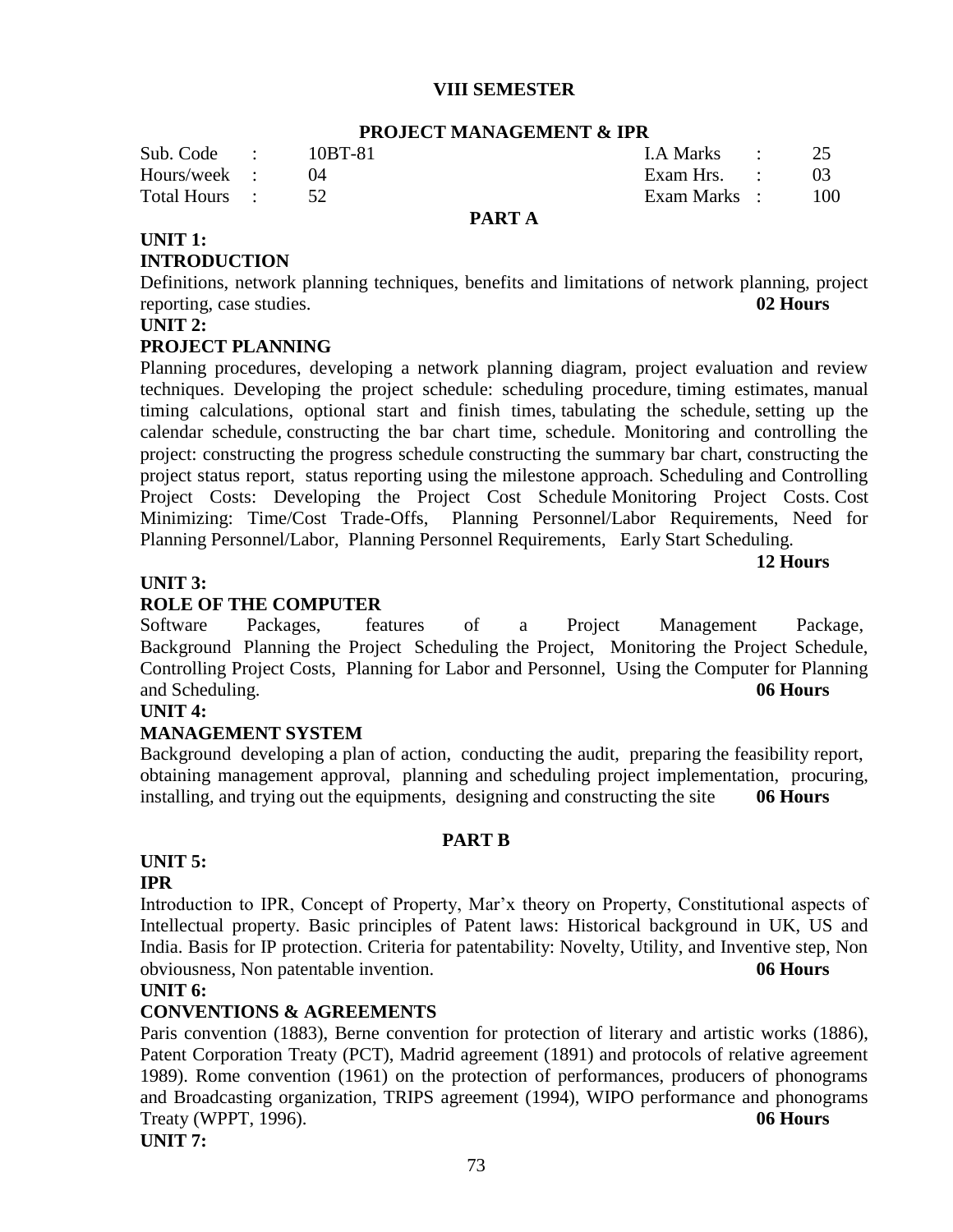## **PATENT LAWS & BT**

Objectives, Evolution of Biotechnology, Application of Biotechnology, Commercial potential of BT invention, R & D investments, Rationale and applications. Concept of Novelty and Inventive step in BT, Micro organisms and BT inventions, Moral issues in patenting BT invention. Substantiation of Patent laws & international agreements related to pharma, microbial, environmental, agricultural and informatics sectors via classical case studies. **06 Hours UNIT 8:**

## **TRADITIONAL KNOWLEDGE**

Introduction, Justification for plant variety protection, International position, UPOV, 1961, 1978, 1991 guidelines, Plant variety protection in India. Justification for geographical indications, Multi-lateral treaties. Concept of Traditional knowledge, stake holders, issues concerning traditional knowledge, Bioprospecting & Biopyracy – ways to tackle, Protectability of traditional knowledge under existing IP framework, need for sui-generis regime, Traditional knowledge on the International arena, Traditional knowledge at WTO and National level, Traditional knowledge digital library. **08 Hours**

## **TEXT BOOKS**

The Law & Strategy of Biotechnology Patents by Sibley Kenneth.

Intellectual Property by Bently and Lionel, Oxford University Press.

Cases and Materials on Intellectual Property by Cornish, W R.

Project Management by Sahni, Ane Books.

Project Management for Business & Engineering: Principles and Practice by John M Nicholas, Elsevier.

Project Management for Business & Technology, Nicholas, PHI.

Practical Approach to IPR by Rachana Singh Puri, IK Intl. Ltd.

#### **REFERENCE BOOKS**

Intellectual Property and Criminal Law by Gopalakrishnan, N S, Bangalore: National Law School of India Univeristy.

Intellectual Property Law by Tina Gart and Linda Fazzani, London: McMillan Publishing Co. Intellectual Property Rights in the WTO and developing contry by Watal Jayashree, Oxford University Press.

#### **BIOETHICS & BIOSAFETY**

| Sub. Code :   | 10BT-82 | I.A Marks : 25 |      |
|---------------|---------|----------------|------|
| Hours/week :  |         | Exam Hrs. :    |      |
| Total Hours : |         | Exam Marks :   | -100 |

#### **PART A**

#### **UNIT 1:**

#### **BIOTECHNOLOGY AND SOCIETY**

Introduction to science, technology and society, issues of access-Case studies/experiences from developing and developed countries. Ownership, monopoly, traditional knowledge, biodiversity, benefit sharing, environmental sustainability, public vs. private funding, biotechnology in international relations, globalization and development divide. Public acceptance issues for biotechnology: Biotechnology and hunger: Challenges for the Indian Biotechnological research and industries. **08 Hours**

#### **UNIT 2:**

#### **LEGAL ISSUES**

The legal, institutional and socioeconomic impacts of biotechnology; biotechnology and social responsibility, Public education to increase the awareness of bioethics with regard to generating new forms of life for informed decision making – with case studies. **04 Hours**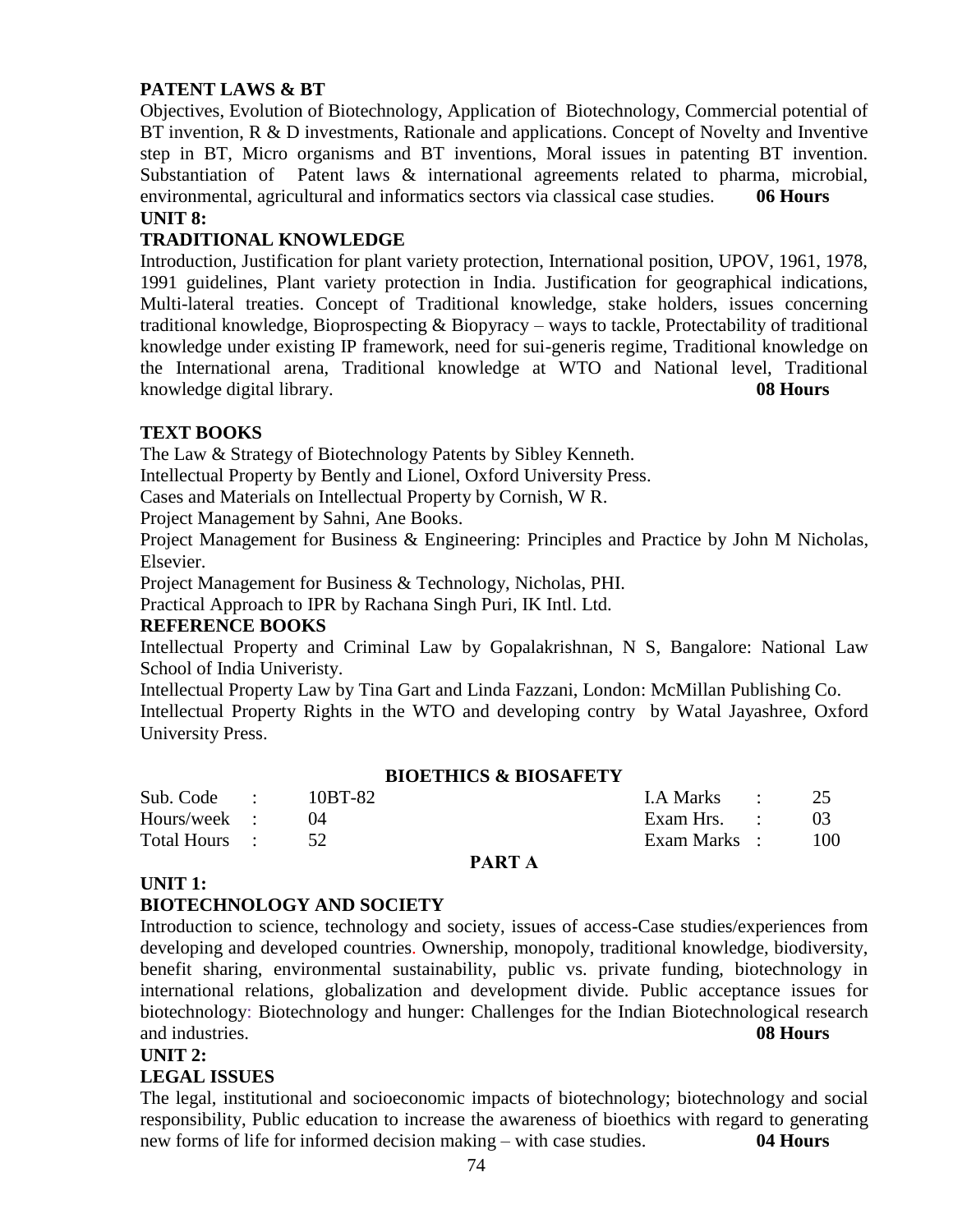## **UNIT 3: BIOETHICS**

Principles of bioethics: Legality, morality and ethics, autonomy, human rights, beneficence, privacy, justice, equity etc. The expanding scope of ethics from biomedical practice to biotechnology, bioethics vs. business ethics, ethical dimensions of IPR, technology transfer and other global biotech issues. **06 Hours**

#### **UNIT 4:**

#### **BIOSAFETY CONCEPTS AND ISSUES**

Ethical conflicts in biotechnology - interference with nature, fear of unknown, unequal distribution of risks and benefits of biotechnology, Rational vs. subjective perceptions of risks and benefits, relationship between risk, hazard, exposure and safeguards,

Biotechnology and biosafety concerns at the level of individuals, institutions, society, region, country and the world. The Cartagena protocol on biosafety. Biosafety management. Ethical implications of biotechnological products and techniques. **08 Hours**

#### **PART B**

#### **UNIT 5:**

## **BIOSAFETY IN THE LABORATORY**

Laboratory associated infections and other hazards, assessment of biological hazards and levels of biosafety, prudent biosafety practices in the laboratory/ institution. Experimental protocol approvals, levels of containment. **04 Hours**

#### **UNIT 6:**

## **REGULATIONS**

Biosafety assessment procedures in India and abroad. International dimensions in biosafety, bioterrorism and convention on biological weapons. Social and ethical implications of biological weapons. Biosafety regulations and national and international guidelines with regard to recombinant DNA technology. Guidelines for research in transgenic plants. Good manufacturing practice and Good lab practices (GMP and GLP). National and international regulations for food and pharma products. **08 Hours**

#### **UNIT 7:**

## **ECOLOGICAL & FOOD SAFETY**

The GM-food debate and biosafety assessment procedures for biotech foods & related products, including transgenic food crops, case studies of relevance. Key to the environmentally responsible use of biotechnology. Environmental aspects of biotech applications. Use of genetically modified organisms and their release in environment. **06 Hours**

## **UNIT 8:**

## **AGRI & PHARMA SECTOR**

Discussions on recombinant organisms and transgenic crops, with case studies of relevance. Plant breeder's rights. Legal implications, Biodiversity and farmers rights. Biosafety assessment of pharmaceutical products such as drugs/vaccines etc. Biosafety issues in Clinical Trials.

**08 Hours**

## **TEXT BOOKS**

Biotechnology and Safety Assessment by Thomas, J.A., Fuch, R.L, Academic Press. Biological safety Principles and practices) by Fleming, D.A., Hunt, D.L, ASM Press. Biotechnology - A comprehensive treatise. Legal economic and ethical dimensions VCH. Bioethics by Ben Mepham, Oxford University Press. Bioethics & Biosafety by R Rallapalli & Geetha Bali, APH Publication. **REFERENCE BOOKS**

BIOETHICS & BIOSAFTEY by SATEESH MK, IK Publishers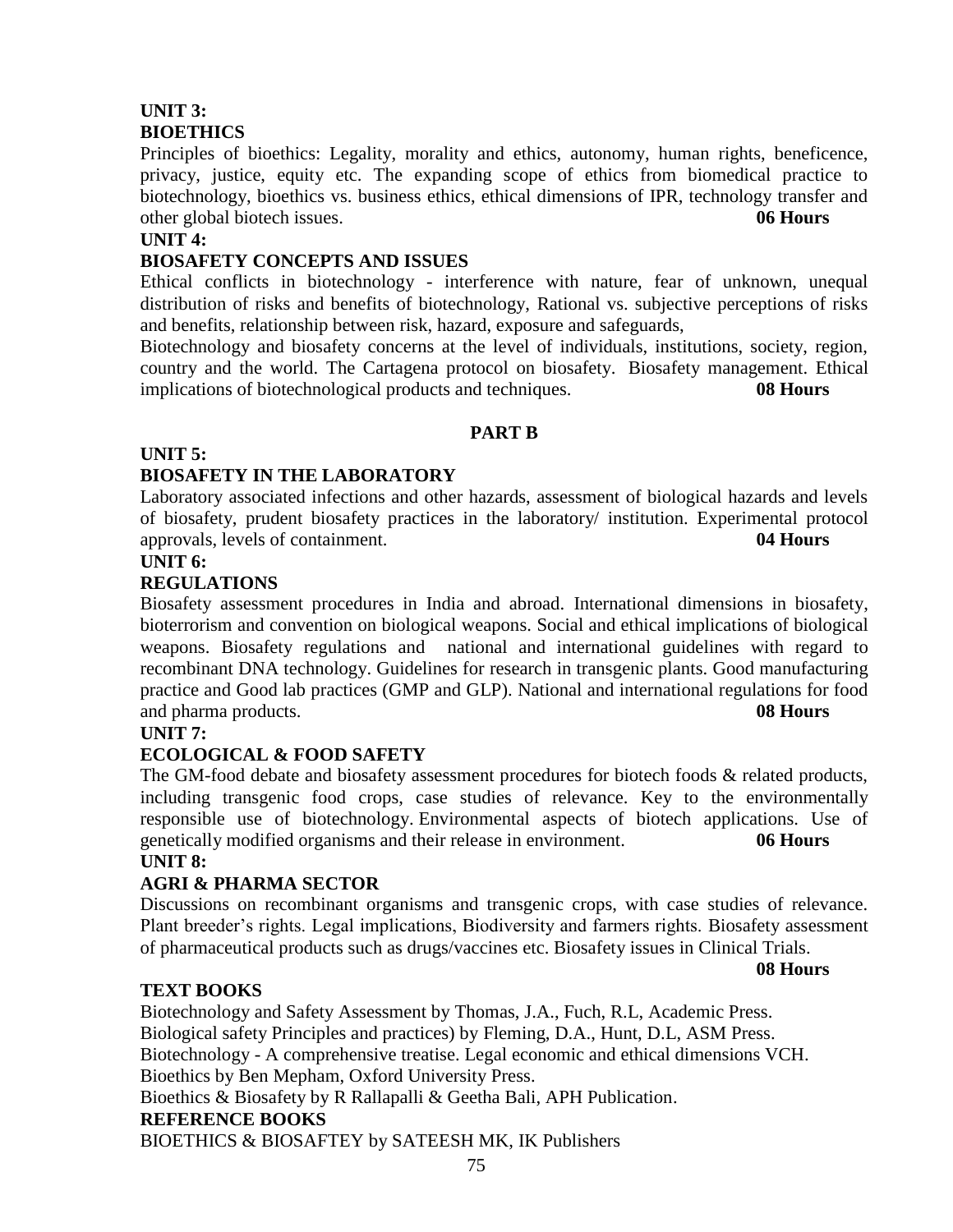Biotechnologies and development by Sassaon A, UNESCO Publications.

Biotechnologies in developing countries by Sasson A, UNESCO Publishers.

Intellectual Property Rights on Biotechnology by Singh K. BCIL, New Delhi.

WTO and International Trade by M B Rao. Vikas Publishing House Pvt. Ltd.

IPR in Agricultural Biotechnology by Erbisch F H and Maredia K M. Orient Longman Ltd.

Cartagena Protocol on Biosafety.

Biological Warfare in the 21st century by M.R. Dano, Brassies London.

Safety Considerations for Biotechnology, Paris, OECD.

Biosafety Management by P.L. Traynor, Virginia polytechnic Institute Publication.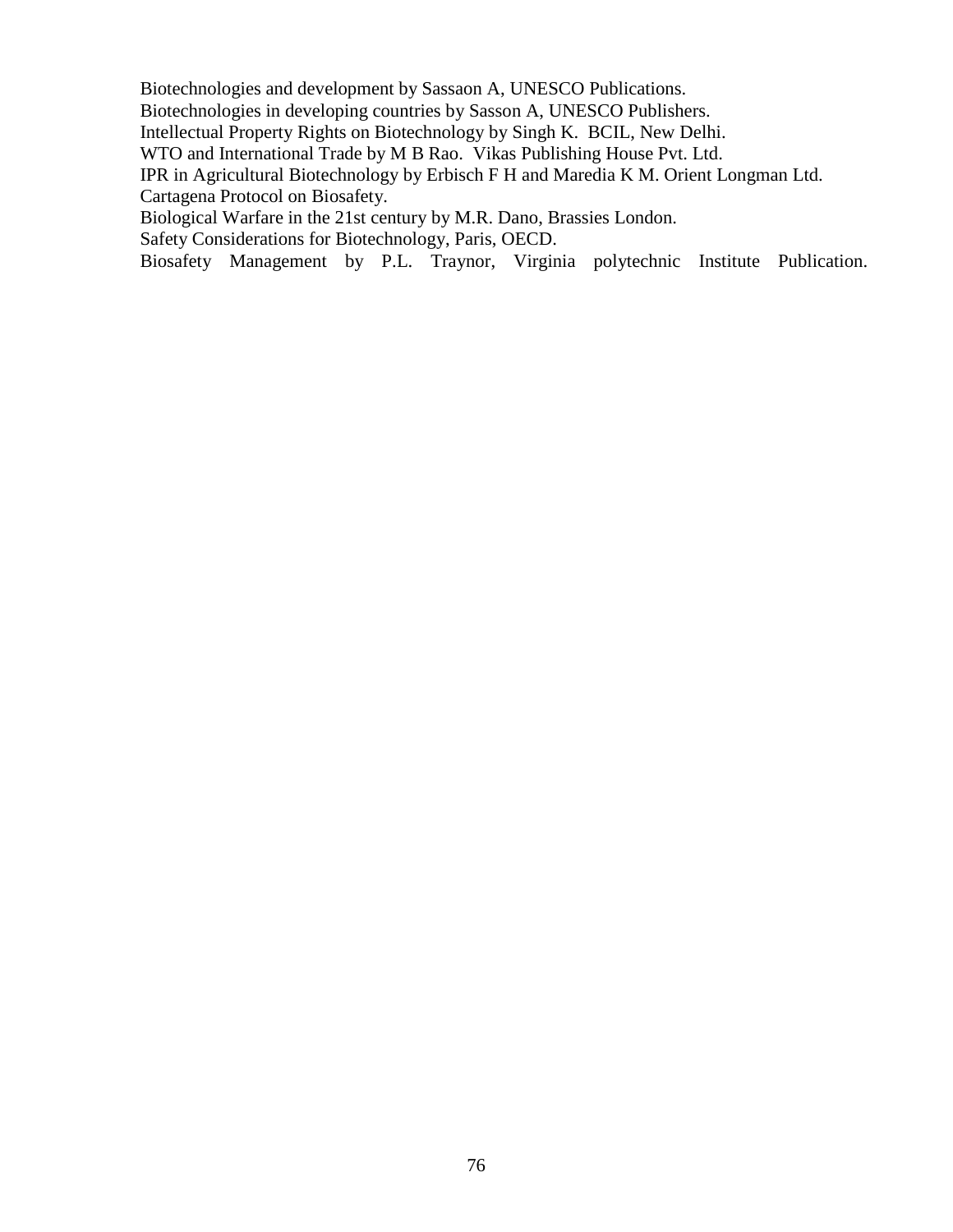#### **ELECTIVE D**

#### **NANOBIOTECHNOLOGY**

| Sub. Code :<br>Hours/week : | 10BT-831 | LA Marks : 25<br>Exam Hrs. : |       |
|-----------------------------|----------|------------------------------|-------|
| Total Hours :               |          | Exam Marks :                 | - 100 |
|                             |          |                              |       |

#### **PART A**

## **UNIT 1: INTRODUCTION**

A Brief History of the Super Small, Definition of nanotechnology, Nano*bio*technology; Discussions on nanofabrication, Bottom-Up versus Top-Down; Nanolithography, Microelectronic fabrication, Structure-property relationships in materials, biomolecule-surface interactions. Fabrication in Hard Materials: Silicon and glass materials for nano- and microfabrication, Fabrication in Soft Materials: Hydrogels/PDMS/other polymers and base materials for nano- and microfabricated devices. **08 Hours**

#### **UNIT 2:**

## **NANOMATERIALS AND THEIR CHARACTERIZATION**

Buckyballs, Nanotubes, Fullerenes, Carriers, Dendrimers, Nanoparticles, Membranes / Matrices, Nanoshells, Quantum Dot, Nanocrystals, hybrid biological/inorganic devices, Scanning tunneling microscopy, Atomic force microscopy, DNA microarrays. **06 Hours**

#### **UNIT 3:**

#### **BIONANOMATERIALS**

Function and application of DNA based nanostructures. *In-vitro* laboratory tests on the interaction of nanoparticles with cells. Assessment of the toxic effects of nanoparticles based on *in-vitro* laboratory tests. Identification of pathogenic organisms by magnetic nanoparticle-based techniques. **06 Hours**

#### **UNIT 4:**

#### **NANODIAGNOSTICS**

Diagnostics and Sensors, Rapid *Ex-Vivo* Diagnostics, Nanosensors as Diagnostics, Nanotherapeutics. Nanofabricated devices to separate and interrogate DNA, Interrogation of immune and neuronal cell activities through micro- and nanotechnology based tools and devices.

**06 Hours**

#### **PART B**

#### **UNIT 5:**

## **DRUG DISCOVERY AND DRUG DELIVERY**

Drug Discovery Using Nanocrystals, Drug Discovery Using Resonance Light Scattering (RLS) Technology. Benefits of Nano-Imaging Agents, Nanosensors in Drug Discovery, Drug Delivery using Nanobiosensors, Drug Delivery Applications, Bioavailability, Suistained and targeted release, Nanorobots, Benefits of Nano-Drug Delivery. Drug Delivery, Health Risks, and Challenges, Targeting. Drug Delivery Revenues. Use of microneedles and nanoparticles for local highly controlled drug delivery. **08Hours 08Hours** 

#### **UNIT 6:**

#### **MICROFLUIDICS**

Laminar flow, Hagen-Poiseullie eqn, basic fluid ideas, Special considerations of flow in small channels, mixing, microvalves & micropumps, Approaches toward combining living cells, microfluidics and 'the body' on a chip, Chemotaxis, cell motility. Case Studies in Microfluidic Devices. **06 Hours**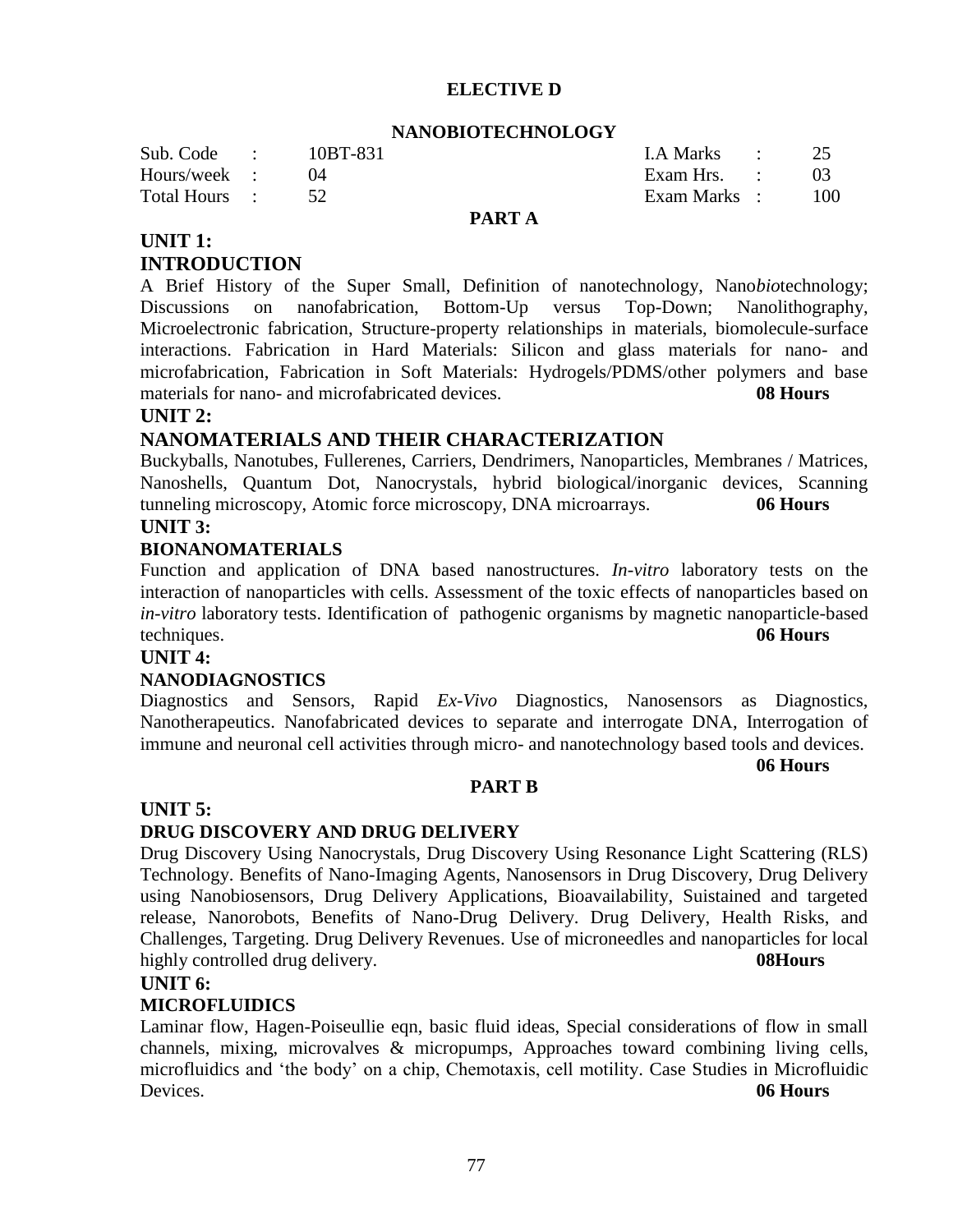## **UNIT 7:**

#### **BioMEMS – INTRODUCTION**

Introduction and Overview, Biosignal Transduction Mechanisms: Electromagnetic Transducers Mechanical Transducers, Chemical Transducers, Optical Transducers – Sensing and Actuating mechanisms (for all types). **06 Hours**

#### **UNIT 8:**

#### **BioMEMS – APPLICATIONS**

Case Studies in Biomagnetic Sensors, , Applications of optical and chemical transducers. Ultimate Limits of Fabrication and Measurement, Recent Developments in BioMEMS.

**06 Hours**

## **TEXT BOOKS**

Biological molecules in Nanotechnology by Stephen Lee and Lynn M Savage Nanobiotechnology Protocols by Rosenthal, Sandra J and Wright, David W., Humana Press.

Nanotechnology by Richard Booker and Earl Boysen (Eds), Wiley dreamtech.

Nanotechnology – Basic Science & Emerging Technologies, Chapman & Hall/CRC 2002 Nanotechnology by Gregory Timp (Ed), Spring.

#### **REFERENCE BOOKS**

NANOTECHNOLOGY IN BIOLOGY & MEDICINE by TUAN VO-DINH, Taylor Francis. NANOTECHNOLOGY By M. KARKARE, IK Intl. Publishers.

Unbounding the future by K Eric Drexler

Nanotechnology – A gentle Introduction to the Next Big Idea, Mark Ratner and Daniel Ratner, Pearson Education.

Transducers and instrumentation by D.V.S. Murthy, Prentice Hall of Inida.

Principles of Applied Biomedical Instrumentation by Geddes & Baker.

Biochip Technology by Jing chung & Larry J. Kricka harwood academic publishers.

## **LAB TO INDUSTRIAL SCALING**

| Total Hours : 52 |          | Exam Marks : | -100 |
|------------------|----------|--------------|------|
| Hours/week :     |          | Exam Hrs. :  |      |
| Sub. Code :      | 10BT-832 | LA Marks :   | 25   |

#### **PART A**

# **UNIT 1:**

#### **INTRODUCTION**

Fermentation as a Biochemical process, Microbial biomass, Enzymes, Metabolites recombinant products. **04 Hours**

**UNIT 2:**

#### **INDUSTRIALLY IMPORTANT MICROBES**

Isolation of industrially important microorganisms preservation of microbes, Strain development by various methods, Isolation of mutants and recombinants, application of continuous, batch and fed batch culture. **08 Hours**

**UNIT 3:**

## **RAW MATERIALS AND STERILIZATION**

Selection of typical raw materials, Different media for fermentation, Optimization of media, Different sterilization methods – batch sterilization, continuous sterilization, filter sterilization, Oxygen requirement. **08 Hours**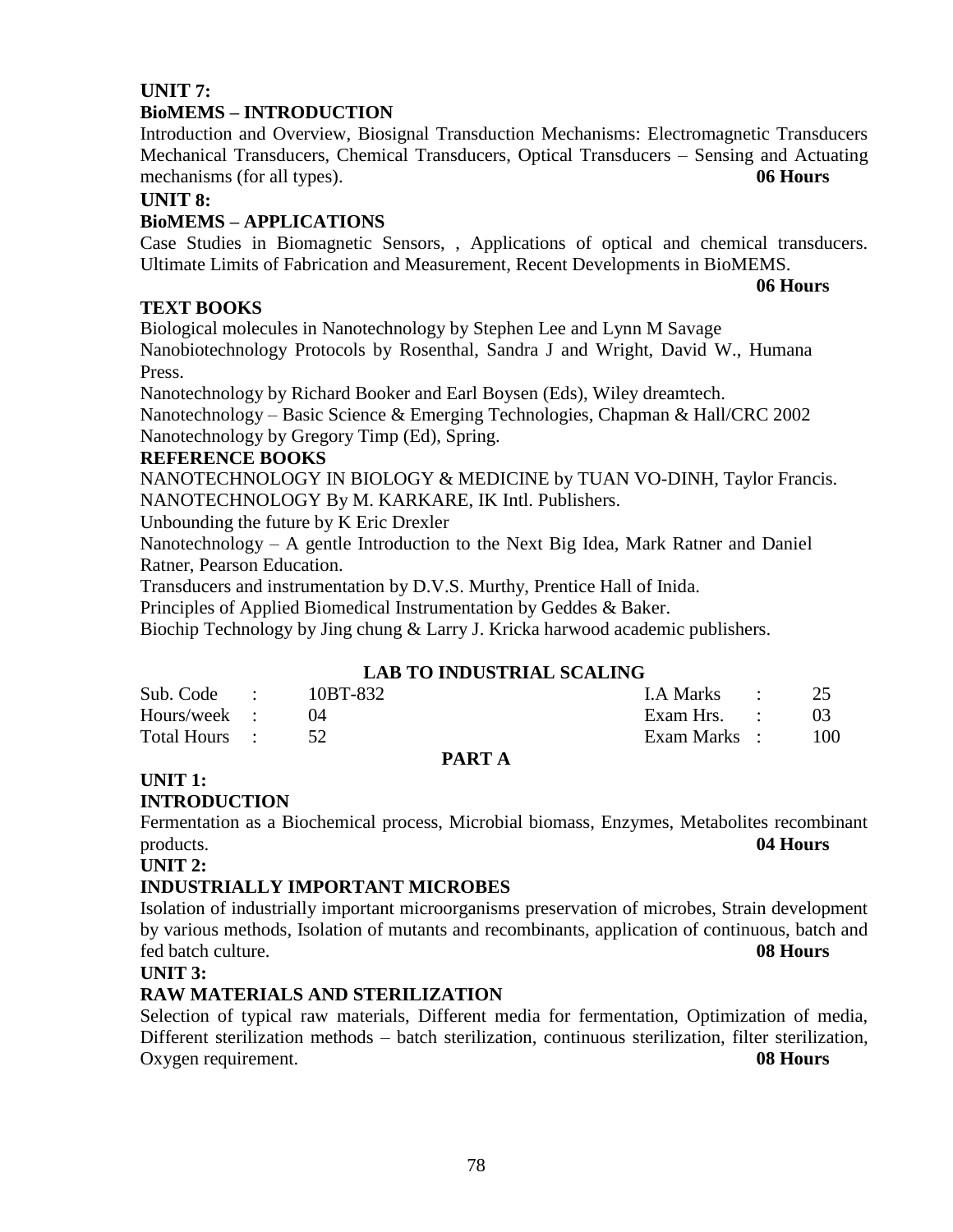## **UNIT 4: PREPARATION OF INOCULUM**

Inoculum preparation from laboratory scale to pilot scale and large scale fermentation, maintenance of aseptic condition. **06 Hours**

**PART B**

#### **UNIT 5:**

## **DESIGN OF FERMENTERS**

Basic structure of fermenter body construction. Description of different parts of fermenter aseptic conditions. Different types of fermenters. **05 Hours**

## **UNIT 6:**

#### **PROCESS CONTROL**

Instruments involved in the fermentation, control of pressure, temperature, flow rate, agitation, stirring, foaming. Online analysis for measurement of physico chemical and biochemical parameters. Method of online and off line bio mass estimation. Flow injection analysis for measurement of substrates products and other metabolites, computer based data acquisition.

#### **UNIT 7:**

#### **AREATION AND AGITATION**

Supply of oxygen, fluid rheology, factors affecting aeration and agitation. Scale up and scale down of aeration and agitation. **05 Hours**

#### **UNIT 8:**

#### **INDUSTRIAL OPERATIONS**

Recovery and purification of products, Use of filtration and centrifugation, cell disruption, chemical methods, extraction, chromatographs methods, drying and crystallization, membrane process. Effluent treatment: Disposal methods, treatment process, aerobic and anaerobic treatment, byproducts. Economic aspects: Fermentation as a unit process, economy of fermentation, market potential. Legalization of products like antibiotics and recombinants.

## **TEXT BOOKS**

Industrial Biotechnology by Abhilasha S Mathuriya, Ane Books Pvt. Ltd.

Principles of Fermentation Technology by P.F. Stanbury, A Whitkar and S.J. Hall, Aditya Book. Enzyme Technology by S Shanmugam, IK Intl. Ltd.

Enzymes and fermentation by Banks. G.T.

#### **REFERENCE BOOKS**

Biochemical Engineering by Bailey and Ollis, McGraw Hill Publisher. Bioprocess Engineering by Shuler and Kargi, PHI. Fermentation advances by Perlman. D, Aca press New York Industrial Microbiology by Reed. G, McMillan London

#### **PROTEIN ENGINEERING AND INSILICO DRUG DESIGN**

| Sub. Code :   | 10BT-833 |               | I.A Marks :  |     |
|---------------|----------|---------------|--------------|-----|
| Hours/week :  |          |               | Exam Hrs. :  |     |
| Total Hours : |          |               | Exam Marks : | 100 |
|               |          | <b>PART A</b> |              |     |

#### **UNIT 1:**

#### **STRUCTURE OF PROTEINS**

Overview of protein structure, PDB, structure based classification, databases, visualization tools, structure alignment, domain architecture databases, protein-ligand interactions. **04 Hours**

# **08 Hours**

#### **08 Hours**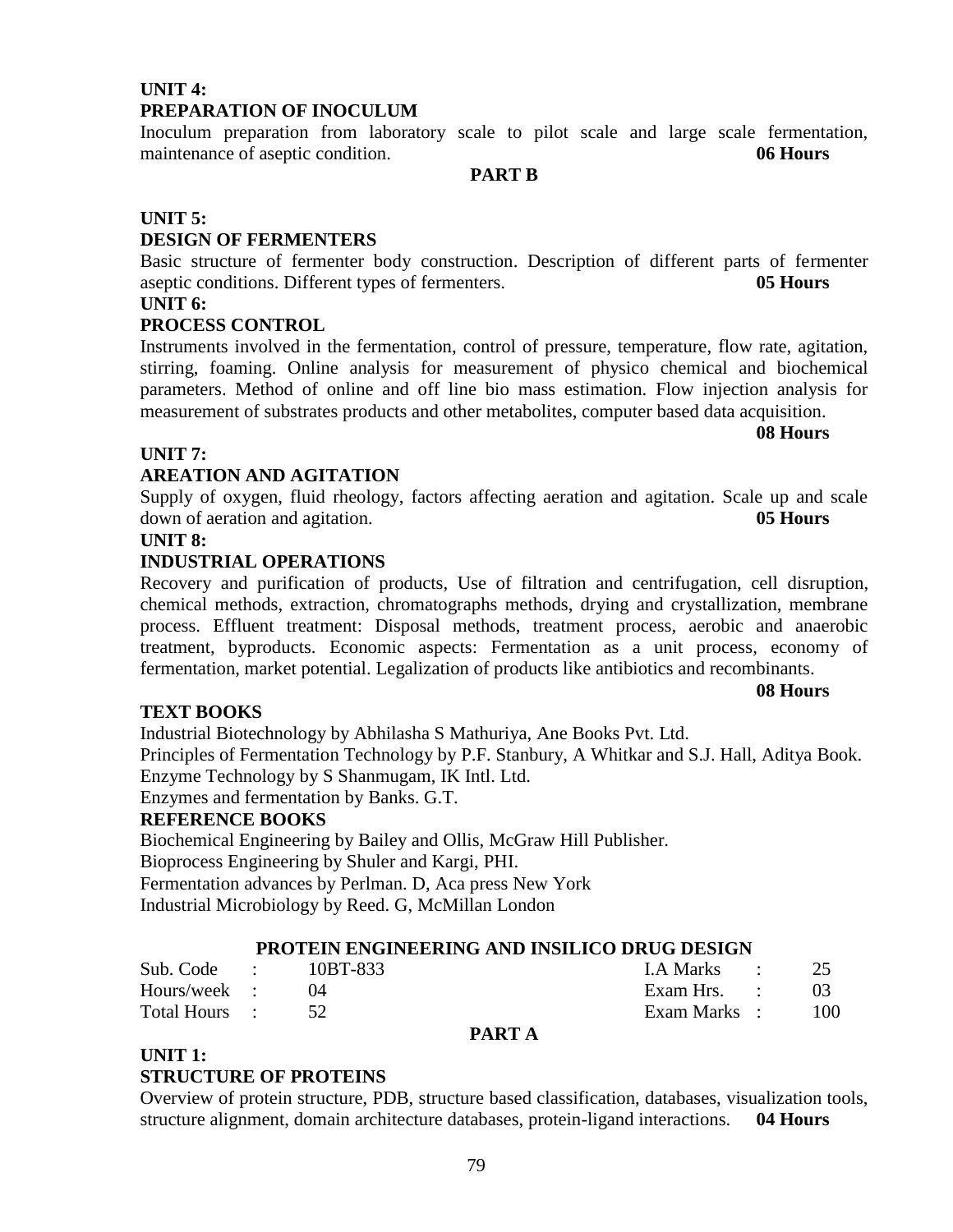#### **UNIT 2: PROTEIN STRUCTURE PREDICTION**

Primary structure and its determination, secondary structure prediction and determination of motifs, profiles, patterns, fingerprints, super secondary structures, protein folding pathways, tertiary structure, quaternary structure, methods to determine tertiary and quaternary structure, post translational modification. **06 Hours**

#### **UNIT 3:**

## **PROTEIN ENGINEERING AND DESIGN**

Methods of protein isolation, purification and quantification; large scale synthesis of engineered proteins, design and synthesis of peptides; methods of detection and analysis of proteins. Protein database analysis, methods to alter primary structure of proteins, examples of engineered proteins, protein design, principles and examples. **06 Hours**

#### **UNIT 4:**

## **MOLECULAR MODELING**

Constructing an Initial Model, Refining the Model, Manipulating the Model, Visualization. Structure Generation or Retrieval, Structure Visualization, Conformation Generation, Deriving Bioactive Conformations, Molecule Superposition and Alignment, Deriving the Pharmacophoric Pattern, Receptor Mapping, Estimating Biological Activities, Molecular Interactions: Docking, Calculation of Molecular Properties, Energy Calculations (no derivation), Examples of Small Molecular Modeling Work, Nicotinic Ligands, Sigma Ligands, Antimalarial Agents. **10 Hours**

## **PART B**

## **UNIT 5:**

## **INSILICO DRUG DESIGN**

Generation of Rational Approaches in Drug Design, Molecular Modeling: The Second Generation, Conceptual Frame and Methodology of Molecular Modeling, The Field Currently Covered, Importance of the "Bioactive Conformation", Molecular Mimicry and Structural Similarities, Molecular Mimicry, Structural Similarities and Superimposition Techniques, Rational Drug Design and Chemical Intuition, An Important Key and the Role of the Molecular Model, Limitations of Chemical Intuition Major Milestones and Future Perspectives. **06 Hours**

#### **UNIT 6:**

## **COMPUTER ASSISTED NEW LEAD DESIGN**

Introduction, Basic Concepts, Molecular Recognition by Receptor and Ligand Design, Active Conformation, Approaches to Discover New Functions, Approaches to the Cases with known and unknown receptor structure. **04 Hours**

## **UNIT 7:**

## **DOCKING METHODS**

Program GREEN Grid: Three - Dimensional Description of Binding Site Environment and Energy Calculation, Automatic Docking Method, Three-Dimensional Database Search Approaches, Automated Structure Construction Methods, Structure Construction Methods with known Three-Dimensional Structure of the Receptor, Structure Construction in the case of Unknown Receptor Structure. Points for Consideration in Structure Construction Methods, Handling of X-Ray Structures of Proteins, Future Perspectives. Other web based programs available for molecular modeling, molecular docking and energy minimization techniques – Scope and limitations, interpretation of results. **08 Hours**

## **UNIT 8:**

## **COMPUTER - ASSISTED DRUG DISCOVERY**

The Drug Development Process, Introduction, The Discovery and Development Process, New Lead Discovery Strategies, Composition of Drug Discovery Teams, The Practice of Computer-Assisted Drug Discovery (CADD), Current Practice of CADD in the pharmaceutical Industry,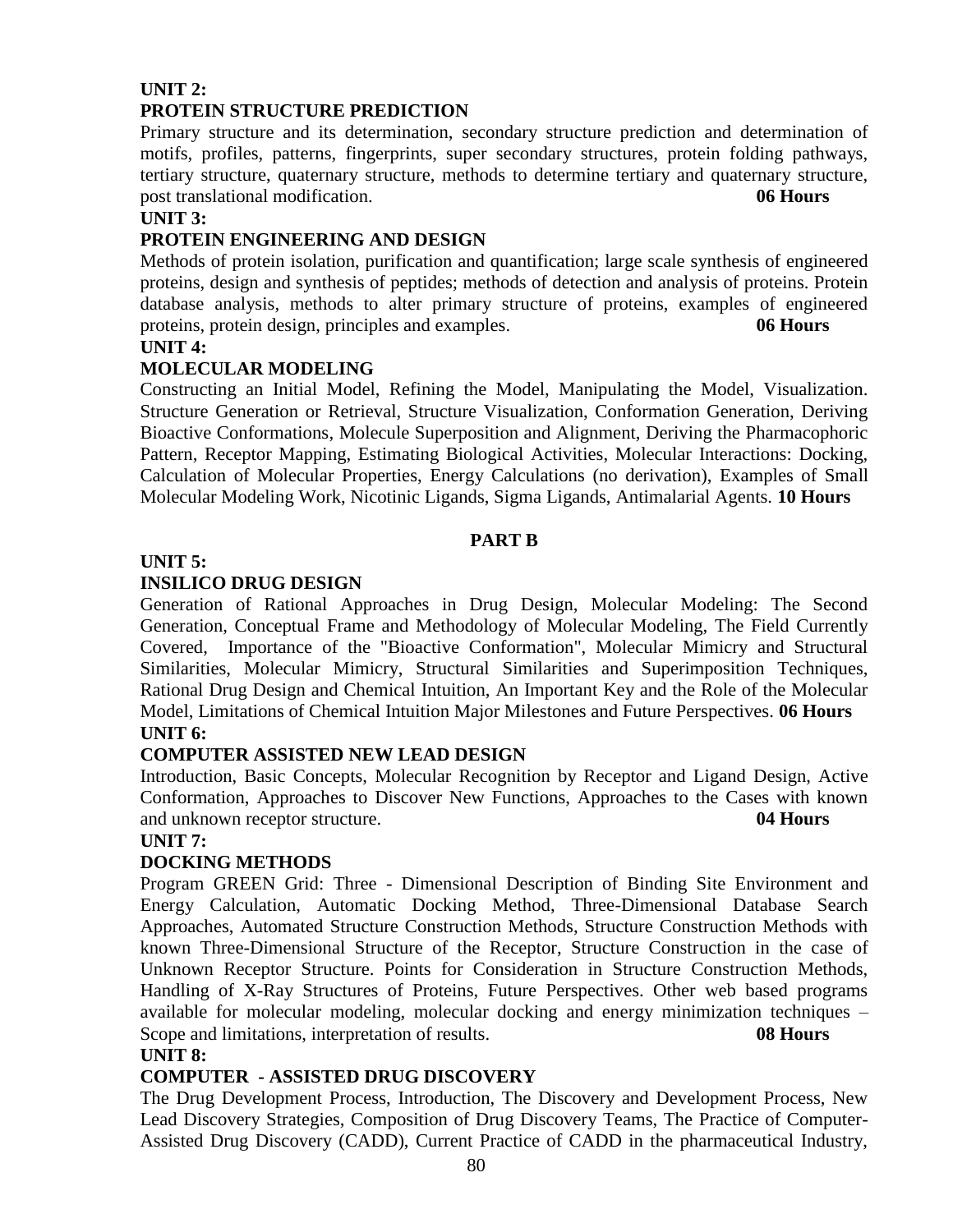Management Structures of CADD Groups, Contributions and Achievements of CADD Groups, Limitations of CADD Support, Inherent Limitations of CADD Support, State of Current Computational Models, Software and Hardware Constraints. **08 Hours**

#### **TEXT/REFERENCE BOOKS**

Moody P.C.E. and A.J. Wilkinson Protein Engineering, IRL Press, Oxford University Press. Protein Science by Arthur M Lesk, Oxford University Press.

PROTEIN STRUCTURE by CREIGHTON, Oxford University Press.

Introduction of protein structure by Branden C. and Tooze R., Garland.

The molecular modeling perspective in drug design by N Claude Cohen, Academic Press.

Bioinformatics Methods & Applications: Genomics, Proteomics & Drug Discovery, S C Rastogi, N Mendiratta & P Rastogi, PHI.

#### **BIOMEDICAL INSTRUMENTATION**

| Sub. Code :   | 10BT-834 | LA Marks :   |     |
|---------------|----------|--------------|-----|
| Hours/week :  |          | Exam Hrs. :  |     |
| Total Hours : |          | Exam Marks : | 100 |

#### **UNIT 1: INTRODUCTION**

Sources of Biomedical signals, Basic medical instrumentation system, Performance requirements of medical instrumentation systems, PC based medical instruments, General constraints in design of medical instrumentation systems. **04 Hours**

#### **UNIT 2:**

## **BIOELECTRIC SIGNALS AND ELECTRODE**

Origin of bioelectric signals, Recording electrodes, - Electrode-tissue interface, metal electrolyte interface, electrolyte - skin interface, Polarization, Skin contact impedance, Silver – silver chloride electrodes, Electrodes for ECG, EEG, EMG, Electrical conductivity of electrode jellies and creams, Microelectrode. Patient Safety: Electrode shock hazards, Leakage currents**.** 

#### **08 Hours**

#### **UNIT 3:**

#### **ECG & EEG**

Electrical activity of heart, Genesis & characteristics of Electrocardiogram (ECG), Block diagram description of an Electrocardiograph, ECG Lead Systems, Multichannel ECG machine Genesis of Electroencephalogram (EEG), Block diagram description of an Electroencephalograph, 10-20 Electrode system, Computerized analysis of EEG. **08 Hours UNIT 4:**

#### **CARDIAC PACEMAKERS AND DEFIBRILLATORS**

Need for Cardiac pacemaker, External pacemaker, Implantable pacemaker, Programmable pacemakers, DC defibrillator, AC defibrillator and Implantable Defibrillator. **06 Hours**

#### **PART B**

#### **UNIT 5:**

#### **PATIENT MONITORING SYSTEM**

Bedside monitors, Central Monitoring System, Measurement of Heart rate - Average heart rate meter, Instantaneous heart rate meter, (Cardio tachometer), Measurement of Pulse Rate, Blood pressure measurement - direct and indirect method, Rheographic method, Oscillometric method, Ultrasonic Doppler shift method, Measurements of Respiration rate - Thermistor method, impedance puenmography,  $CO<sub>2</sub>$  method, and Apnea detector. Blood flow meters: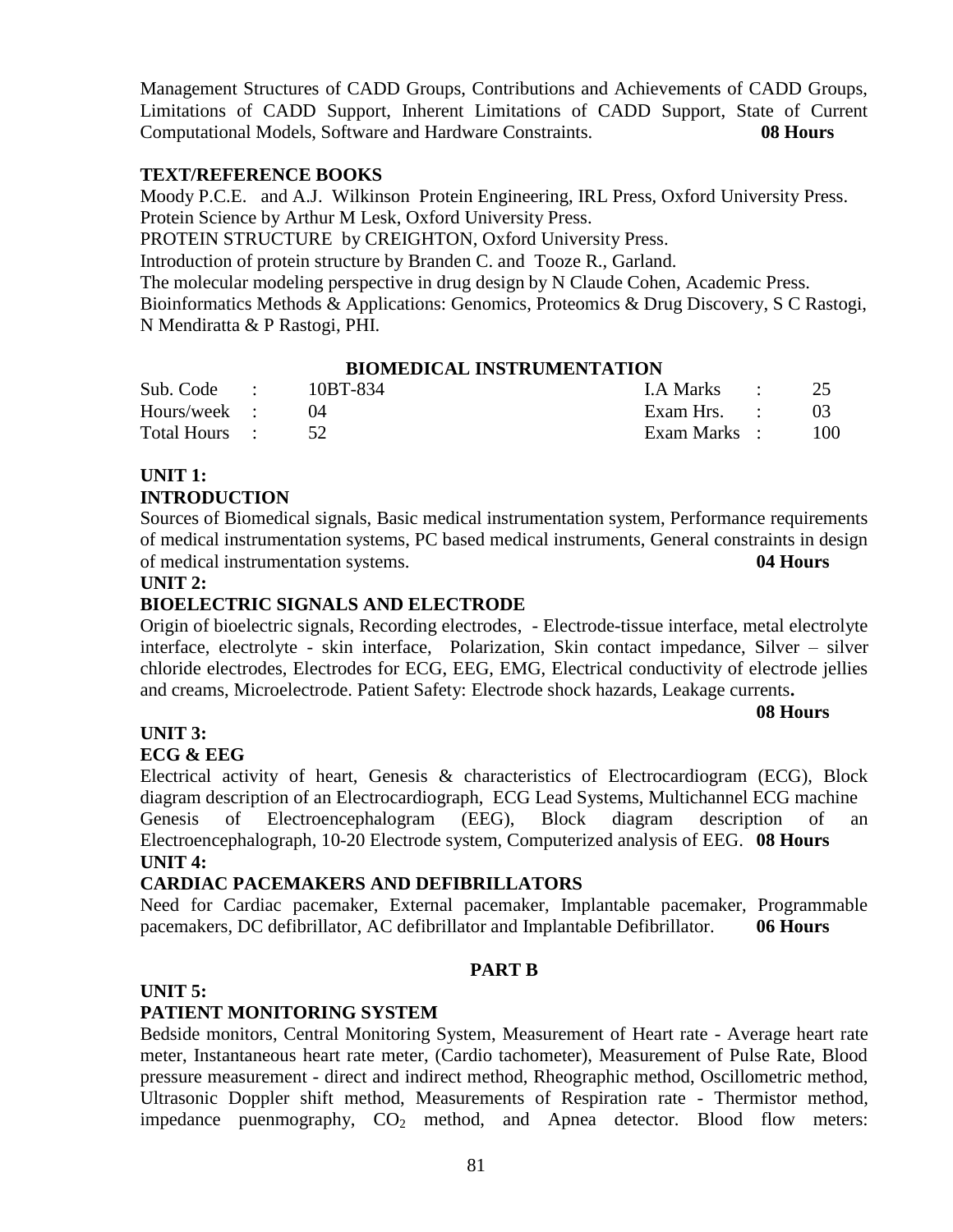Electromagnetic and its types, Ultrasonic, NMR, Laser Doppler. Blood gas analyzers: Blood pH measurement, Measurement of Blood pCO<sub>2</sub>, pO<sub>2</sub>. **10 Hours** 

## **UNIT 6:**

## **PHYSIOLOGICAL TRANSDUCERS**

Introduction, classification, performance characteristics of transducers-static and dynamic transducers, Displacement, position and motion transducers, Pressure transducer, Transducers for body temperature measurement, Optical Fiber sensor and Biosensor **04 Hours**

## **UNIT 7:**

## **RECORDING SYSTEMS**

Basic recoding system, general considerations for signal conditioners, preamplifiersinstrumentation amplifier, isolation amplifier, ink jet recorder, potentiometric recorder, thermal array recorder and electrostatic recorder. **04 Hours**

#### **UNIT 8:**

## **ANALYSIS**

**a) Cardiac output measurement:** Indicator dilution method, Dye dilution method, Thermal dilution techniques, Measurement of Continuous cardiac output derived from the aortic pressure waveform, Impedance technique. **04 Hours**

**b) Pulmonary function analysis:** Pulmonary function measurement, Spirometry, Puemotachometer, Measurement of Volume, Nitrogen washout technique. **04 Hours**

#### **TEXTBOOKS**

Transducers and instrumentation by D.V.S. Murthy, Prentice Hall of Inida.

Principles of Applied Biomedical Instrumentation by Geddes & Baker.

Hand book of Biomedical Instrumentation – R. S. Khandpur,  $2<sup>nd</sup>$  Edition, Tata McGraw-Hill Publishing Company Limited.

#### **REFERENCE BOOKS**

Introduction to Biomedical Engineering by J Enderle, S Blanchard & J Bronzino, Elsevier.

Encyclopedia of Medical devices and Instrumentation – J G Webster – John Wiley.

Principals of applied Biomedical instrumentation – John Wiley and sons.

Introduction to Biomedical equipment technology – Joseph J Carr, John M Brown Prentice hall. Emerging Trends in Biomedical Science and Health by D V Rai, IK Intl. Ltd.

#### **BIOMOLECULAR ENGINEERING**

| Sub. Code :   | 10BT-835 | $1. A Marks$ : 25 |     |
|---------------|----------|-------------------|-----|
| Hours/week :  |          | Exam Hrs. :       | -03 |
| Total Hours : |          | Exam Marks :      | 100 |

#### **PART A**

# **UNIT 1:**

#### **THERMODYNAMICS**

Volumetric and thermodynamic properties of fluids; equations of state; heat effects; ideal and non-ideal mixtures; fugacities and activity coefficients; vapour-liquid and liquid-liquid phase equilibrium; solubility of gases and solids in liquids; chemical reaction equilibrium. **06 Hours UNIT 2:** 

## **BIOMOLECULAR INTERACTIONS**

Thermodynamics of biomolecular interactions, noncovalent forces underlying bioenergetics: hydrogen bonding, van der Waals, hydrophobic effect, water in context of molecular recognition biomolecular stability. Case studies: Stability and energetics of Antibody-Antigen; Streptavidin-Biotin. **06 Hours**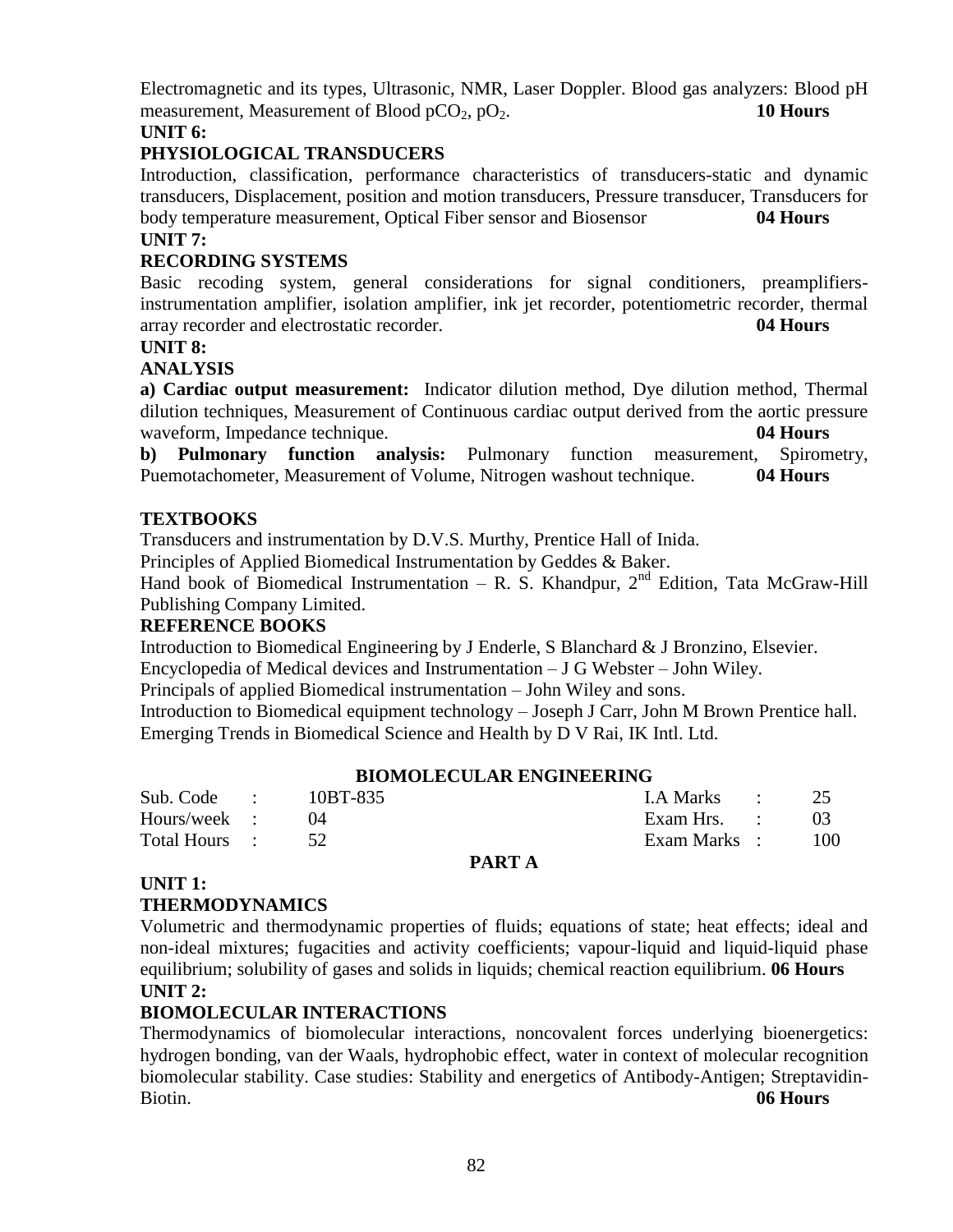## **UNIT 3: ENZYME KINETICS**

Enzymes as Biological Catalysts, Enzyme Activation, Unireactant Enzymes, Multi-site and Allosteric Enzymes, Simple Inhibition, Multiple Inhibition Models, Multi-Reactant Systems, pH and Temperature Effects. Reaction kinetics and enzyme energetics for the case of Catalytic Antibodies. **06 Hours**

#### **UNIT 4:**

#### **BIOENERGETICS**

Energetics of Biological Systems, Molecular Recognition. Concepts of Free Energy, Enthalpy and Entropy in the living cell, Biochemical Reactions, Metabolic Cycles, ATP Synthesis (Respiration and Photosynthesis), Membrane Ion Gradients (ATP and Ion Gradients), Protein Folding, Protein-Nucleic Acid interactions. Rheology of DNA. Protein misfolding and disease.

**08 Hours**

#### **PART B**

#### **UNIT 5:**

## **BIODESIGN**

Rational Biotherapeutic Design: molecular modeling, computational approaches to predicting energetics, Case study: PeptidoMimetic therapeutics. Directed Evolution for Biotherapeutic Design: random mutagenesis approaches and techniques, phage display and selection techniques, combinatorial approaches and techniques. Case study: Antibody Engineering, enzyme engineering, phage display. **08 Hours**

## **UNIT 6:**

#### **CELULAR WARFARE**

Receptor-mediated recognition in immune system surveillance, macrophage-B-Cell collaboration, T-Cell and natural killer cell function, vaccines. Case studies: Engineered T-Cell Therapeutics, Vaccines. **05 Hours**

#### **UNIT 7:**

#### **BIOREACTION NETWORKS**

Control of Metabolic Pathways, Metabolic Engineering (Metabolic Flux Analysis, Metabolic Control Analyisis), Metabolic Simulations, Systems Biology approaches. **05 Hours**

# **UNIT 8:**

#### **APPLICATIONS**

Biodegradable materials, Polymeric scaffolds for tissue engineering applications. Biopolymers: heparin and heparin-like polysaccharides, proteoglycans, chemically modified glycosaminoglycans. Design and production of biomaterials as biosensors. Nanoscale biosensors.

#### **08 Hours**

#### **TEXT**

Molecular Cell Biology by H. Lodisch et al, W.H.Freeman and Co.

Enzyme Kinetics by I.H.Segal, Wiley Interscience.

Comphrehensive Enzyme Kinetics by V. Leskovac, Kluwer Academic/Plenum Publishers.

Thermodynamics and Kinetics For the Biological Sciences By G.G. Hammes, Wiley Interscience.

Enzymes – Biochemistry, Biotechnology, Clinical Chemistry by Trevor Palmer, Horwood Publishing Limited.

Enzyme Technology by M.F. Chaplin and C. Bucke, Cambridge Press.

#### **REFERENCE BOOKS**

Biocatalyst for Industry by J.S. Dordrick, Plenum press, New York.

Enzymes in Industry: Production and Applications by W. Gerhartz VCH Publishers**.** Fundaments of Enzymology by Prices and Stevens, Oxford Press.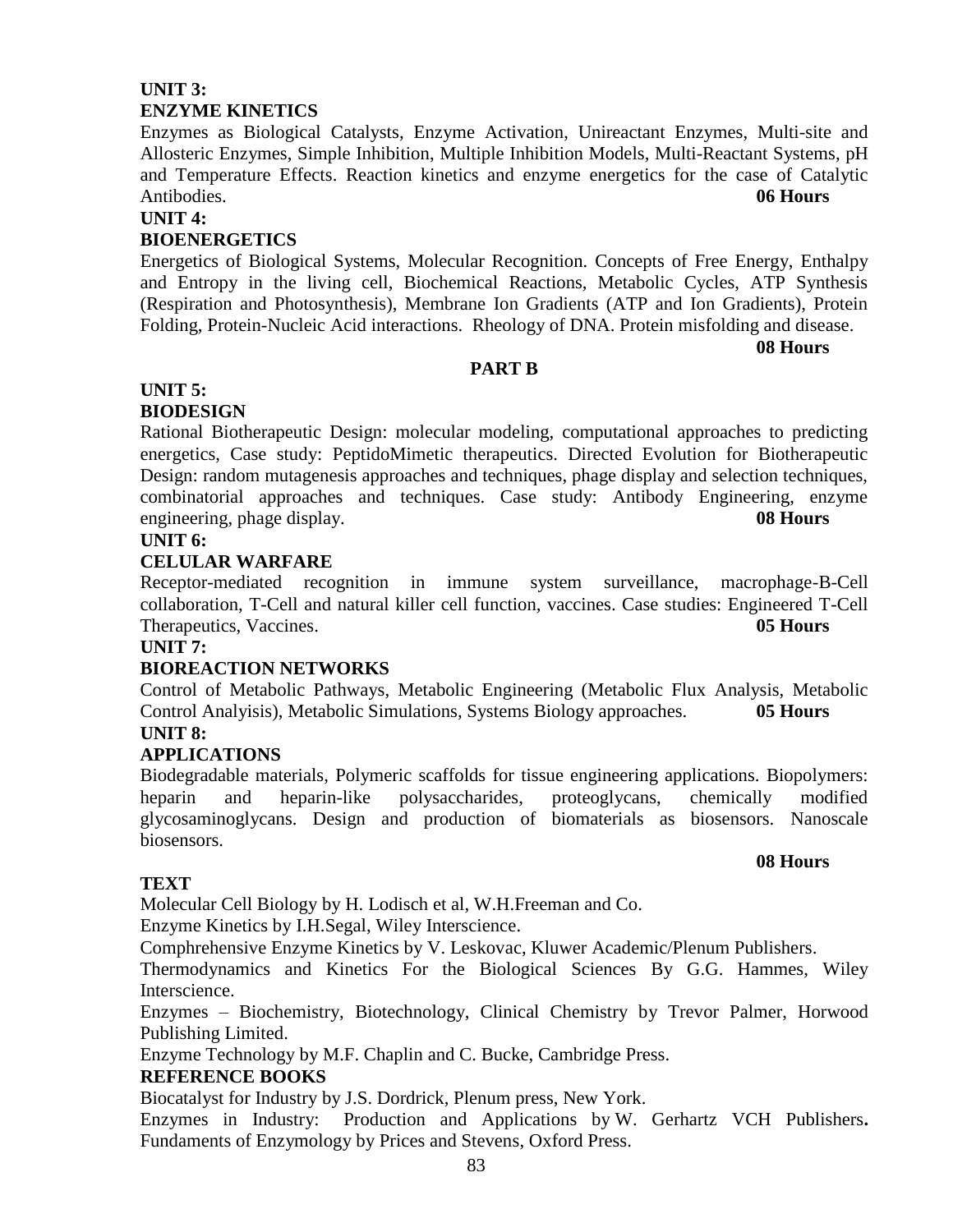#### **ELECTIVE E**

#### **ENVIRONMENTAL BT**

| Sub. Code :   | 10BT-841 |               | LA Marks :   |     |
|---------------|----------|---------------|--------------|-----|
| Hours/week :  |          |               | Exam Hrs. :  |     |
| Total Hours : |          |               | Exam Marks : | 100 |
|               |          | <b>DIDE</b> 1 |              |     |

#### **PART A**

## **UNIT 1:**

#### **MICROORGANISMS**

Overview of microorganisms, Microbial flora of soil, growth, ecological adaptations, interactions among soil microorganisms, biogeochemical role of soil microorganisms. **02 Hours UNIT 2:**

#### **BIOACCUMULATION OF TOXICANTS**

Characteristics of Xenobiotics, Relationship of Bioaccumulation with Chemical Structure, Ecophysiology of Bioaccumulation, Process of toxicants uptake, Factors affecting bioaccumulation, measurement of bioaccumulation. **04 Hours**

#### **UNIT 3:**

#### **BIOLOGICAL TREATMENT OF WASTE WATER**

Waste water characteristics, Waste water treatment, unit operations, design and modeling of activated - sludge process, Microbial Process for wastewater treatment, BOD, COD, Secondary treatment, Microbial removal of phosphorous and Nitrogen, Nutrient removal by Biomass production. Industrial waste treatment opportunities for reverse osmosis and ultra filtrationl. Wastewater treatment of food processing industries like sugar factories, vegetable oil industries, potato processing industries, dairy industries, beverages industries, dairy industry and distilleries.

**10 Hours**

#### **UNIT 4:**

#### **SOLID WASTE MANAGEMENT**

Basic aspects, general composition of urban solid wastes, aerobic treatment, anerobic treatment, biogass generation; Solid waste management through Biotechnological processes involving Hazardous wastes, Biomedical wastes, Dairy wastes, Pulp industry wastes, Textile industry wastes, leather industry wastes and pharmaceutical industry wastes, petroleum wastes treatment.

#### **10 Hours**

#### **PART B**

#### **UNIT 5:**

#### **BIOFUELS**

Renewable and non-renewable resources. Conventional fuels and their environmental impacts. Animal oils. Modern fuels and their environmental impacts. Biotechnological inputs in producing good quality natural fibres. Plant sources like Jetropha, Pongamia etc. Waste as an energy core, energy recovery systems for urban waste, technology evaluation, concept of gasification of wastes with molten salt to produce low-BTU gas; pipeline gas from solid wastes by syngas recycling process; conversion of feedlot wastes into pipeline gas; fuels and chemicals from crops, production of oil from wood waste, fuels from wood waste, methanol production from organic wastes. **10 Hours**

#### **UNIT 6:**

#### **BIOLEACHING & BIOMINING**

Microbes in Bioleaching, Metal Recovery, Microbial recovery of phosphate, microbial extraction of petroleum, microbial production of fuels. **04 Hours**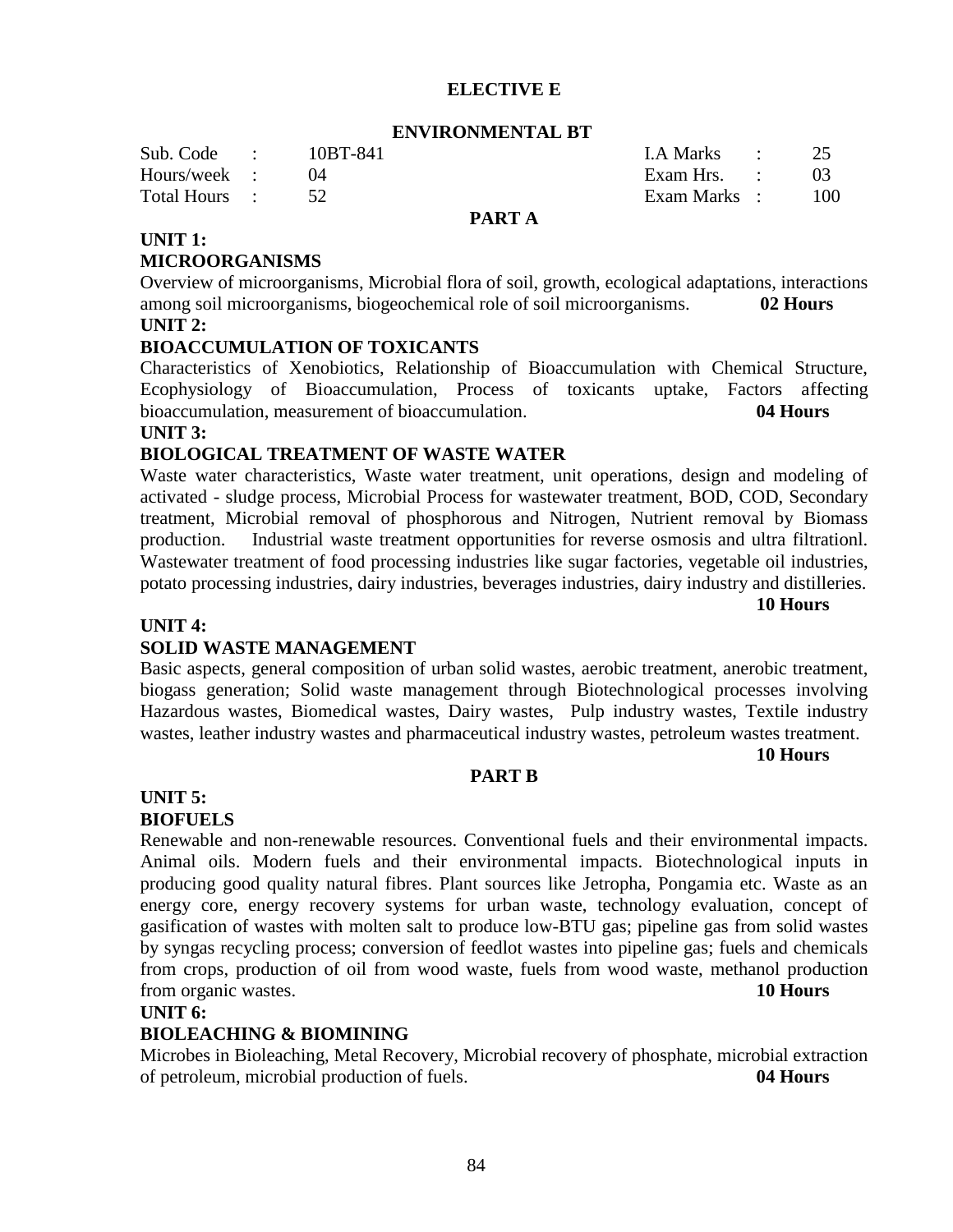# **UNIT 7: BIOFERTILIZERS**

Biofertilizers Nitrogen fixing microorganisms enrich the soil with assimilable nitrogen. Major contaminants of air, water and soil, Biomonitors of environment (Bioindicators), Bioremediation using microbes, Phytoremediation, Treatment of distillery effluents, Biofilms. **06 Hours**

#### **UNIT 8:**

## **BIOTECHNOLOGY IN BIOIVERSITY CONSERVATION**

Value of biodiversity, threats to biodiversity, Biosphere reserves and Ecosystem Conservation, Approaches to Bioresource conservation programme, Biotechnological processes for bioresource assessment, BT in ex situ conservation of Biodiversity, BT and its role in utilization of Biodiversity, International initiatives for biodiversity management. **06 Hours**

## **TEXT BOOKS**

Environmental Biotechnology by Foster C.F., John ware D.A., Ellis Horwood Limited. ENVIRONMENTAL BIOTECHNOLOGY by INDU SHEKHAR THAKUR, IK Publishers. Industrial Microbiology by L.E. Casida, Willey Eastern Ltd. Industrial Microbiology by Prescott & Dunn, CBS Publishers.

# **REFERENCE BOOKS**

Fuels from Waste by Larry Anderson and David A Tillman, Academic Press.

Bioprocess Technology- fundamentals and applications, S O Enfors & L Hagstrom, RIT, Stockholm.

Comprehensive Biotechnology by M.Y. Young (Eds.), Pergamon Press.

Biotechnology, Economic & Social Aspects by E.J. Dasilva, C Ratledge & A Sasson, Cambridge Univ. Press, Cambridge.

Environmental Biotechnology by Pradipta Kumar Mahopatra.

## **METABOLIC ENGINEERING**

| Sub. Code :   | 10BT-842 |              | I.A Marks :  | 25  |
|---------------|----------|--------------|--------------|-----|
| Hours/week :  |          |              | Exam Hrs. :  | -03 |
| Total Hours : |          |              | Exam Marks : | 100 |
|               |          | <b>PARTA</b> |              |     |

## **UNIT 1:**

## **INTRODUCTION**

Basic concept of metabolic engineering overview of metabolism. Different models for cellular reactions, Mutation, mutagens mutation in metabolic studies. **04 Hours**

#### **UNIT 2:**

## **METABOLIC REGULATION**

An overview of Cellular Metabolism, Transport Processes, Passive Transport, Facilitated Diffusion, Active Transport, Fueling Reactions, Glycolysis, Fermentative Pathways, TCA Cycle and Oxidative Phosphorylation, Anaplerotic Pathways, Catabolism of Fats, Organic Acids, and Amino Acids, Biosynthetic Reaction, Biosynthesis of Amino Acids, Biosynthesis of Nucleic Acids, Fatty Acids, and Other Building Blocks, Polymerization, Growth Energetics. **10 Hours UNIT 3:**

## **UNIT 3. METABOLIC FLUX**

Metabolic flux analysis and its application, Methods for experimental determination of metabolic flux by isotope dilution method. **04 Hours**

## **UNIT 4:**

## **APPLICATIONS OF METABOLIC FLUX ANALYSIS**

Amino Acid Production by Glutamic Acid Bacteria, Biochemistry and Regulation of Glutamic Acid Bacteria, Calculation of Theoretical Yields, Metabolic Flux Analysis of Lysine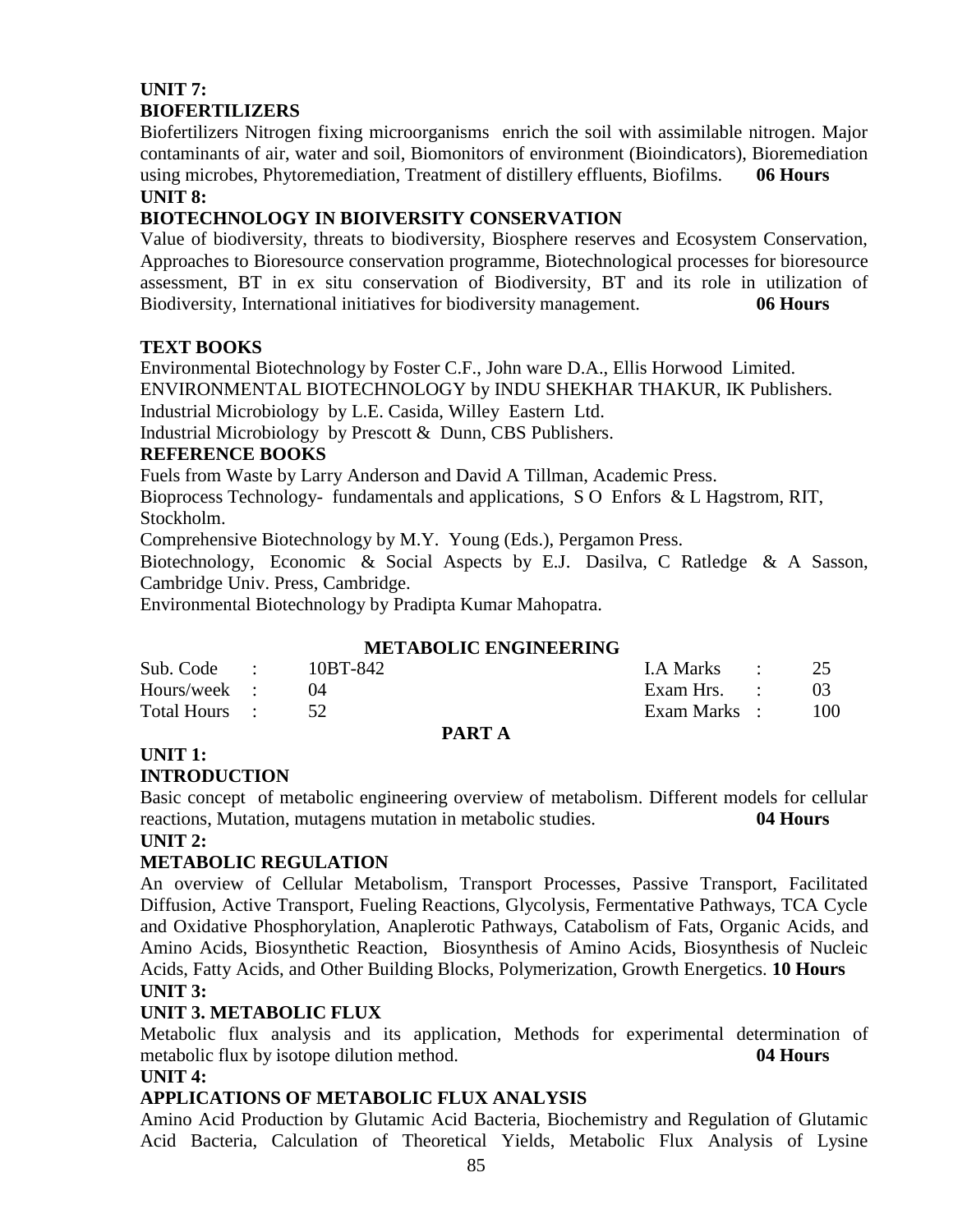Biosynthetic Network in C. glutamicum, Metabolic Flux Analysis of Specific Deletion Mutants of C. glutamicum, Metabolic Fluxes in Mammalian Cell Cultures, Determination of Intracellular Fluxes, Validation of Flux Estimates by 13 C Labeling Studies, Application of Flux Analysis to the Design of Cell Culture Media. **08 Hours**

#### **PART B**

#### **UNIT 5:**

## **REGULATION OF METABOLIC PATHWAYS**

Regulation of Enzymatic Activity, Overview of Enzyme Kinetics, Simple Reversible Inhibition Systems, Irreversible Inhibition, Allosteric Enzymes: Cooperativity, Regulation of Enzyme Concentration, Control of Transcription Initiation, Control of Translation, Global Control: Regulation at the Whole Cell Level, Regulation of Metabolic Networks, Branch Point Classification, Coupled Reactions and the Role of Global Currency Metabolites. **06 Hours UNIT 6:**

#### **METABOLIC ENGINEERING IN PRACTICE**

Enhancement of Product Yield and Productivity, Ethanol, Amino Acids, Solvents, Extension of Substrate Range, Metabolic Engineering of Pentose Metabolism for Ethanol Production, Cellulose-Hemicellulose Depolymerization, Lactose and Whey Utilization, Sucrose Utilization, Starch Degrading Microorganisms, Extension of Product Spectrum and Novel Products, Antibiotics, Polyketides, Vitamins, Biopolymers, Biological Pigments, Hydrogen, Pentoses: Xylitol, Improvement of Cellular Properties, Alteration of Nitrogen Metabolism, Enhanced Oxygen Utilization, Prevention of Overflow Metabolism, Alteration of Substrate Uptake, Maintenance of Genetic Stability, Xenobiotic Degradation, Polychlorinated Biphenyls (PCBs), Benzene, Toluene, P-Xylene Mixtures (BTX). **10 Hours**

#### **UNIT 7:**

#### **BIOSYNTHESIS OF METABOLITES**

Primary metabolites: Alteration of feed back regulation, limiting of accumulation of end products, resistant mutants. Secondary metabolites: Precursor effects, prophage, idiophase relationship, enzyme induction, feedback repression, catabolic repression, Important groups of secondary metabolic enzymes, phosphotransferase, ligases oxido reductases, oxygenases, carboxylases. **06 Hours**

#### **UNIT 8:**

#### **BIOCONVERSIONS**

Advantages of bioconverstions, specificity, yields. Factors important to bioconversions regulation of enzyme synthesis, permeability co metabolism, convertion of insoluble substrates.

**04 Hours**

#### **TEXT BOOKS**

Metabolic Engineering – Principles and Methodologies by Gregory N. Stephanopoulos, Aristos A. Aristidou, Jens Nielsen, Elsevier.

P.F. Stanbury and A. Whitkar. Principle of Fermentation Technology, Pergammon press. Control of metabolic process by A.C. Bowden and M.L. Cardens, Plenum Publisher.

#### **REFERENCE BOOKS**

Bioprocess Engineering basic concepts by M.L. Shuler and Kargi, PHI Fermentation and enzyme Technology by Wang D I C, Cooney C I and Demain, A L, John Willey.

Metabolism of Agrochemicals in Plants by T. Roberts, Willey Int.

Biochemistry by Zubey. G, McMillan publications.

Scaleup Methods in Chemical Engineering by Johnson and Thrins.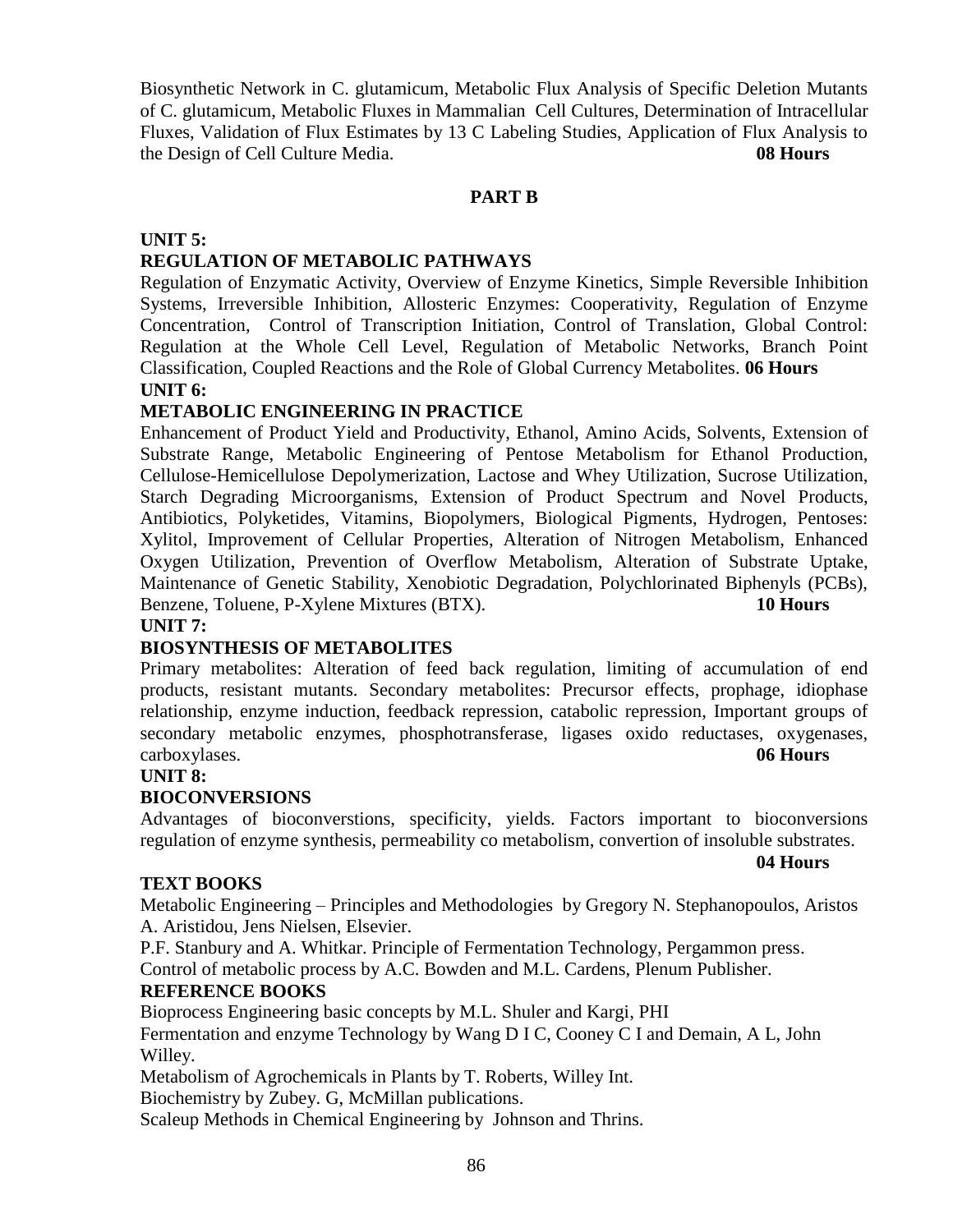#### **MEDICAL INFORMATICS**

| Sub. Code :   | 10BT-843 | LA Marks :   |     |
|---------------|----------|--------------|-----|
| Hours/week :  |          | Exam Hrs. :  |     |
| Total Hours : |          | Exam Marks : | 100 |

#### **PART A**

#### **UNIT 1:**

#### **INTRODUCTION**

Aim and scope, historical perspectives, concepts and activities in medical informatics, definition of medical informatics, online learning, introduction to the application of information technology to integrated hospital information systems and patient-specific information; nursing, radiology, pathology, and pharmacy services, Future trends, research in medical informatics, training and opportunities in medical informatics. **07 Hours**

#### **UNIT 2:**

#### **HOSPITAL MANAGEMENT AND INFORMATION SYSTEMS**

Hospital Management and Information Systems (HMIS), its need, benefits, capabilities, development, functional areas. Modules forming HMIS, HMIS and Internet, Pre-requisites for HMIS, why HMIS fails, health information system, disaster management plans, advantages of HMIS. Study of picture archival & communication systems (PACS), PACS Administrator, PACS Technology overview, PACS Administration: The Business Perspective. **06 Hours UNIT 3:**

#### **PATIENT DATA MODULES**

Structuring medical records to carry out functions like admissions, discharges, treatment history etc. Central Registration Module, OPD / Consultant Clinic / Polyclinic Module, Indoor Ward Module, Patient Care Module, Procedure Module, Diet Planning Module, MLC Register Module. Medical Examination, Account Billing, **07 Hours**

#### **UNIT 4:**

#### **ELECTRONIC HEALTH RECORDS**

Pathology Laboratory Module, Blood Bank Module, Operation Theatre Module, Medical Stores Module, Pharmacy Module, Inventory Module, Radiology Module, Medical Records Index Module, Administration Module, Personal Registration Module, Employee Information Module, Financial modules, Health & Family Welfare, Medical Research, Communication, General Information. **06 Hours**

#### **PART B**

#### **UNIT 5:**

#### **KNOWLEDGE BASED EXPERT SYSTEMS**

AI, expert systems, materials and methods, applications of ES, Introduction to computer based patient record, development tools, intranet, CPR in radiology, legal security and private issues, application service providers. Critical medical issues: security, confidentiality, privacy, accuracy and access. **06 Hours**

#### **UNIT 6:**

#### **COMPUTER ASSISTED MEDICAL EDUCATION**

Computer Assisted Medical Education & Surgery (CAME), Education software, Tele-education, Tele-mentoring, CAPE, patient counselling software. Limitation of conventional surgery, computer assisted surgery (CAS), 3D navigation system, intra-operative imaging for 3D navigation system, merits and demerits of CAS. Computer support collaborative learning, Future of Computer Aidede Learning (CAL). **07 Hours**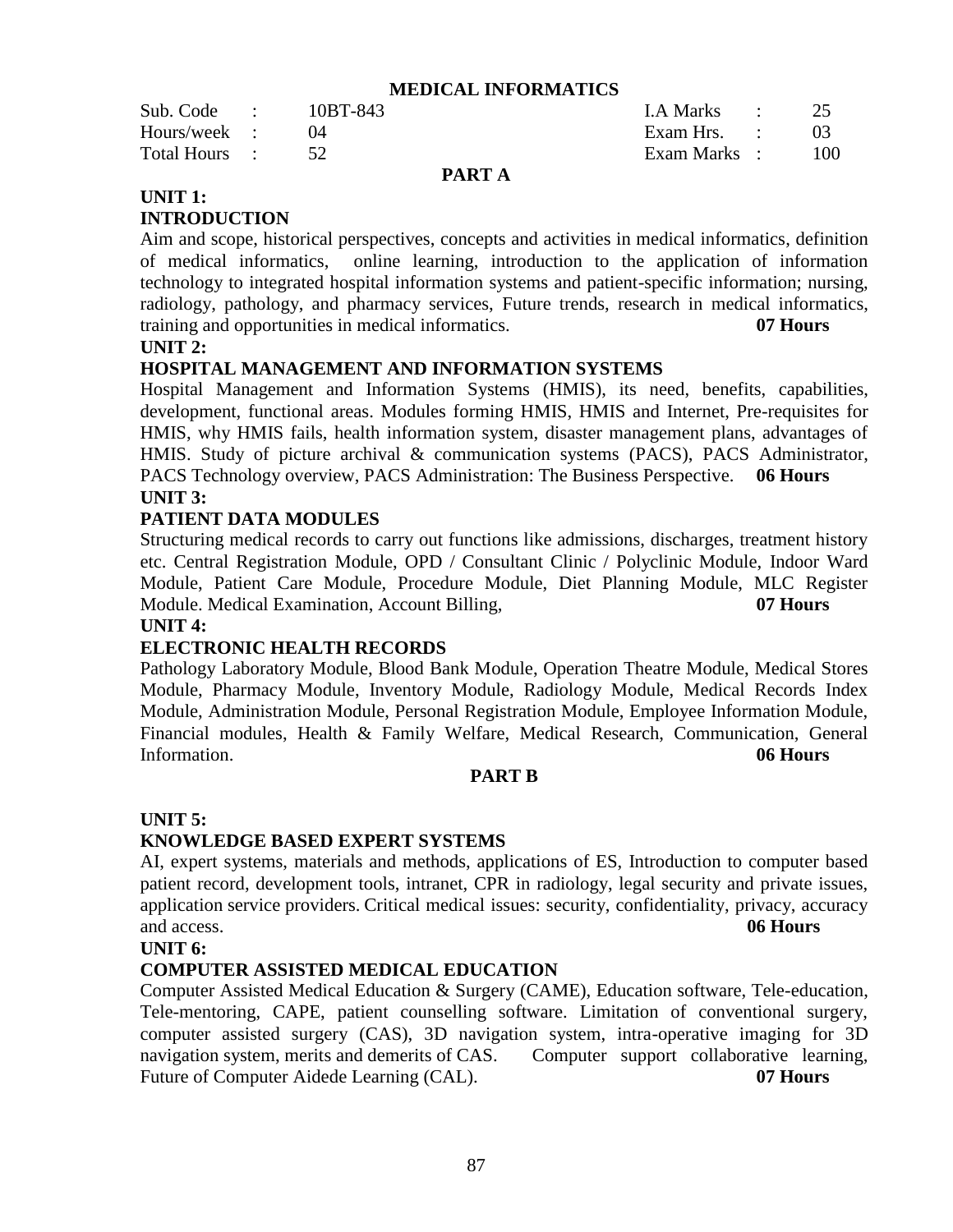## **UNIT 7: SURGICAL SIMULATION AND VIRTUAL ENVIRONMENT**

Need, technology, volume image data file, human resources, interface and applications. Virtual environment (VE), technology, applications of VE, advantages of simulators and after effects of VE participation. Millirobotics for remote surgery, Telesurgery, and endoscopy **05 Hours**

#### **UNIT 8:**

## **TELEMEDICINE**

History and advances in telemedicine, Benefits of telemedicine, Communication infrastructure for telemedicine - LAN and WAN technology. Satellite communication. Mobile hand held devices, Internet technology and telemedicine using world wide web (www). Video and audio conferencing. Medical information storage and management for telemedicine- patient information medical history, test reports, medical images diagnosis and treatment. Hospital information-Doctors, paramedics, facilities available. Pharmaceutical information, Security and confidentially of medical records and access control, Cyber laws related to telemedicine, Telemedicine access to health care services, health education and self care. **08 Hours**

## **TEXT BOOKS**

Medical Informatics, a Primer by Mohan Bansal, TMH publications.

Medical Informatics: Computer applications in health care and biomedicine by E.H.Shortliffe, G. Wiederhold, L.E.Perreault and L.M.Fagan, Springer Verlag.

Handbook of Medical Informatics by J.H.Van Bemmel, Stanford University Press.

Biomedical Information Technology by David D Feng, Elsevier.

Emerging Trends in Biomedical Science and Health by D V Rai, IK Intl. Ltd.

#### **TISSUE ENGINEERING**

| Sub. Code :   | 06BT-844 |               | LA Marks :   | 25  |
|---------------|----------|---------------|--------------|-----|
| Hours/week :  |          |               | Exam Hrs. :  | -03 |
| Total Hours : |          |               | Exam Marks : | 100 |
|               |          | <b>PART A</b> |              |     |

## **UNIT 1:**

## **CELL AND TISSUE BIOLOGY**

Introduction to cell – biology and biochemistry. Tissue development and organization. Stem cells (embryonic), Stem cells (adult). Introduction to cell adhesion, Adhesion Receptors in Tissue Structures, Cell Adhesion to Biomaterials, Measurement of Cell Adhesion, Effect of Biomaterial on Physiological Behavior. Introduction to cell migration, Characteristics of Mammalian Cell Migration, Regulation of Cell Movement, Cell Migration Assays, Mathematical Models for Cell Migration and Tissue Growth. **08 Hours**

#### **UNIT 2:**

## **EXTRACELLULAR MATRIX**

Introduction, ECM and Functional Integration of Implanted Materials, Basement Membranes and Focal Adhesions, Focal Adhesions as Signaling Complexes, ECM and Skeletal Tissues, Sources of ECM for Tissue Engineering Applications, Properties of ECM , Mining the ECM for Functional Motifs, Summary of Functions of ECM Molecules, Polymeric Materials and their Surface Modification, Formation of Gradient Structures, Delivery of Growth Factors. **08 Hours UNIT 3:**

## **BIOMATERIALS**

Introduction to synthetic polymers, Biodegradable materials v/s permanent materials, Natural biopolymers and hydrogels, Mechanical properties of biomaterials, Surface modification and characterization of polymers, Immune response to biomaterials, In vitro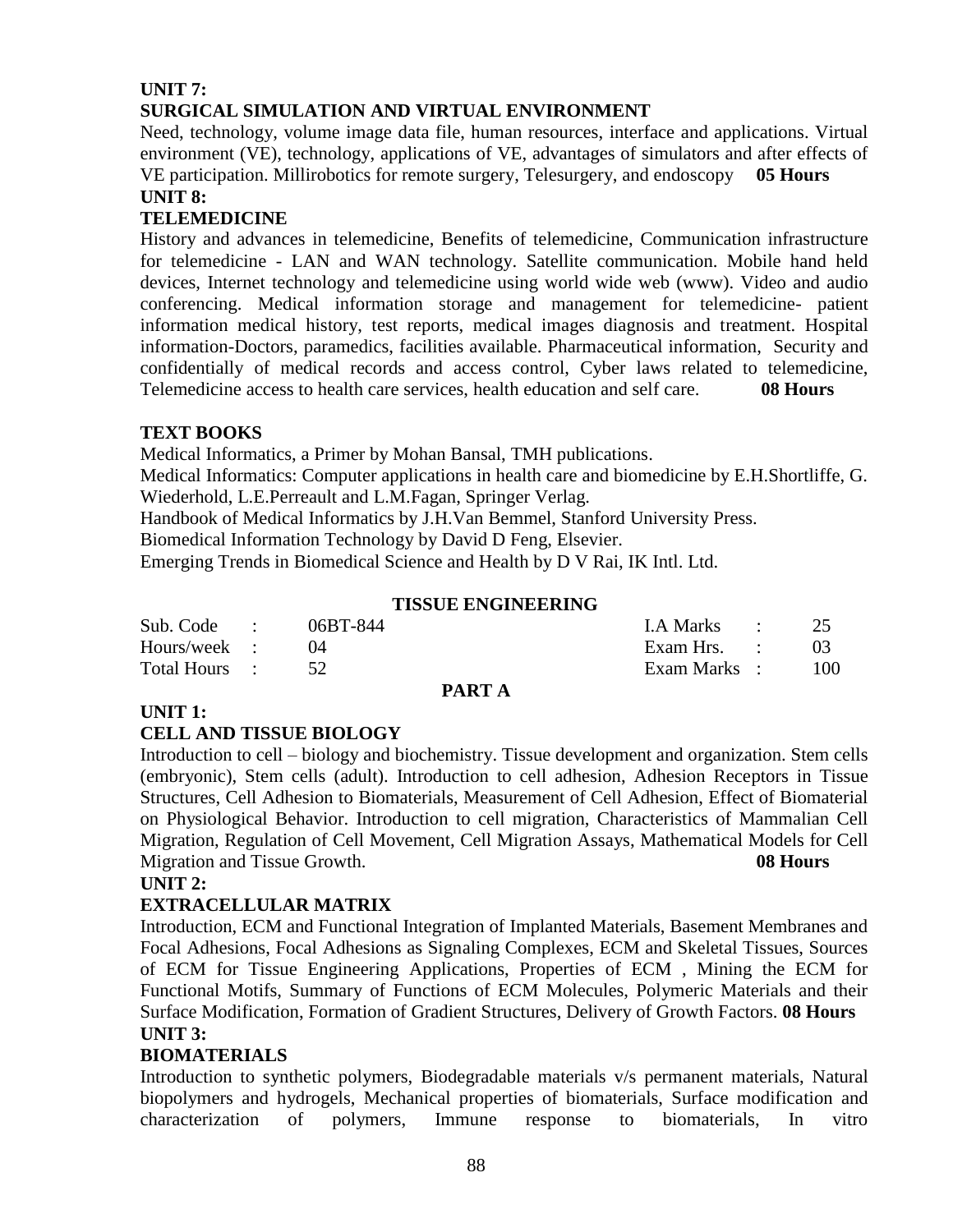assessment/biocompatibility/protein adsorption. Polymeric scaffolds for tissue engineering applications. **06 Hours**

#### **UNIT 4:**

## **DRUG AND GROWTH FACTOR DELIVERY**

Drug delivery, Mechanisms of Drug Delivery, Protein-Drug Properties, Drug Delivery in Tissue Engineering, Introduction to growth factors, Polymer scaffold delivery systems, Polymer hydrogel delivery systems, Polymer microsphere technology. **04 Hours**

## **PART B**

## **UNIT 5:**

## **TISSUE ENGINEERING BIOREACTORS**

Introduction, Most common Bioreactors in Tissue Engineering, Cell Seeding in Bioreactors, Bioreactor Applications in Functional Tissues, Design Considerations, Challenges in Bioreactor Technologies. **08 Hours**

## **UNIT 6:**

## **SCAFFOLD DESIGN AND FABRICATION**

Tissue Biomechanics, Scaffold design and fabrication, Natural Polymers for Scaffold Fabrication, Synthetic Polymers for Scaffold Fabrication, Scaffold Design Properties.

#### **06 Hours**

## **UNIT 7:**

## **CLINICAL IMPLEMENTATION**

Tissue Engineering of Skin, Bone Tissue Engineering, Cartilage Tissue Engineering, Neuronal Tissue Engineering, Cardiovascular Tissue Engineering, Musculoskeletal Tissue Engineering (tendon/ligament/muscle), Adipose Tissue Engineering. **06 Hours**

#### **UNIT 8:**

## **THE REGULATION OF ENGINEERED TISSUES**

Introduction, FDA Regulation, Regulation of Pharmaceutical / Medical Human Tissue Products in Europe, Regulation of Pharmaceutical / Medical Human Tissue Products in Japan, Other considerations Relevant to Engineered Tissues. **06 Hours**

## **REFERENCE/TEXT BOOKS**

Tissue Engineering by John P. Fisher, A G Mikos & Joseph D. Bronzino, CRC Press.

Methods of Tissue Engineering by Anthony Atala & P Lanza, Academic Press.

Biocatalytic Membrane Reactor by Drioli, Taylor & Francis.

Principles of Tissue Engineering, [Robert Lanza,](http://www.amazon.com/s/ref=ntt_athr_dp_sr_1?_encoding=UTF8&sort=relevancerank&search-alias=books&field-author=Robert%20Lanza) [Robert Langer](http://www.amazon.com/s/ref=ntt_athr_dp_sr_2?_encoding=UTF8&sort=relevancerank&search-alias=books&field-author=Robert%20Langer) and [Joseph P. Vacanti,](http://www.amazon.com/s/ref=ntt_athr_dp_sr_3?_encoding=UTF8&sort=relevancerank&search-alias=books&field-author=Joseph%20P.%20Vacanti) Academic Press.

Fundamentals of Tissue Engineering and Regenerative Medicine by Meyer U, Meyer Th., Handschel J, Wiesmann H.P, Springer.

Tissue Engineering (Methods in Molecular Medicine), [Jeffrey R. Morgan,](http://www.amazon.com/s/ref=ntt_athr_dp_sr_1?_encoding=UTF8&sort=relevancerank&search-alias=books&field-author=Jeffrey%20R.%20Morgan) [Martin L. Yarmush.](http://www.amazon.com/s/ref=ntt_athr_dp_sr_2?_encoding=UTF8&sort=relevancerank&search-alias=books&field-author=Martin%20L.%20Yarmush)

## **FACILITATION, VALIDATION & QC**

| Sub. Code :   | 10BT-845 | I.A Marks : 25 |            |
|---------------|----------|----------------|------------|
| Hours/week :  |          | Exam Hrs. :    |            |
| Total Hours : |          | Exam Marks :   | <b>100</b> |

#### **PART A**

#### **UNIT 1: INTRODUCTION**

Validation and Regulatory Affairs in Bio (Pharmaceutical) Manufacturing: An Introduction to FDA Operations & Industry Compliance Regulations, The Fundamentals of Regulatory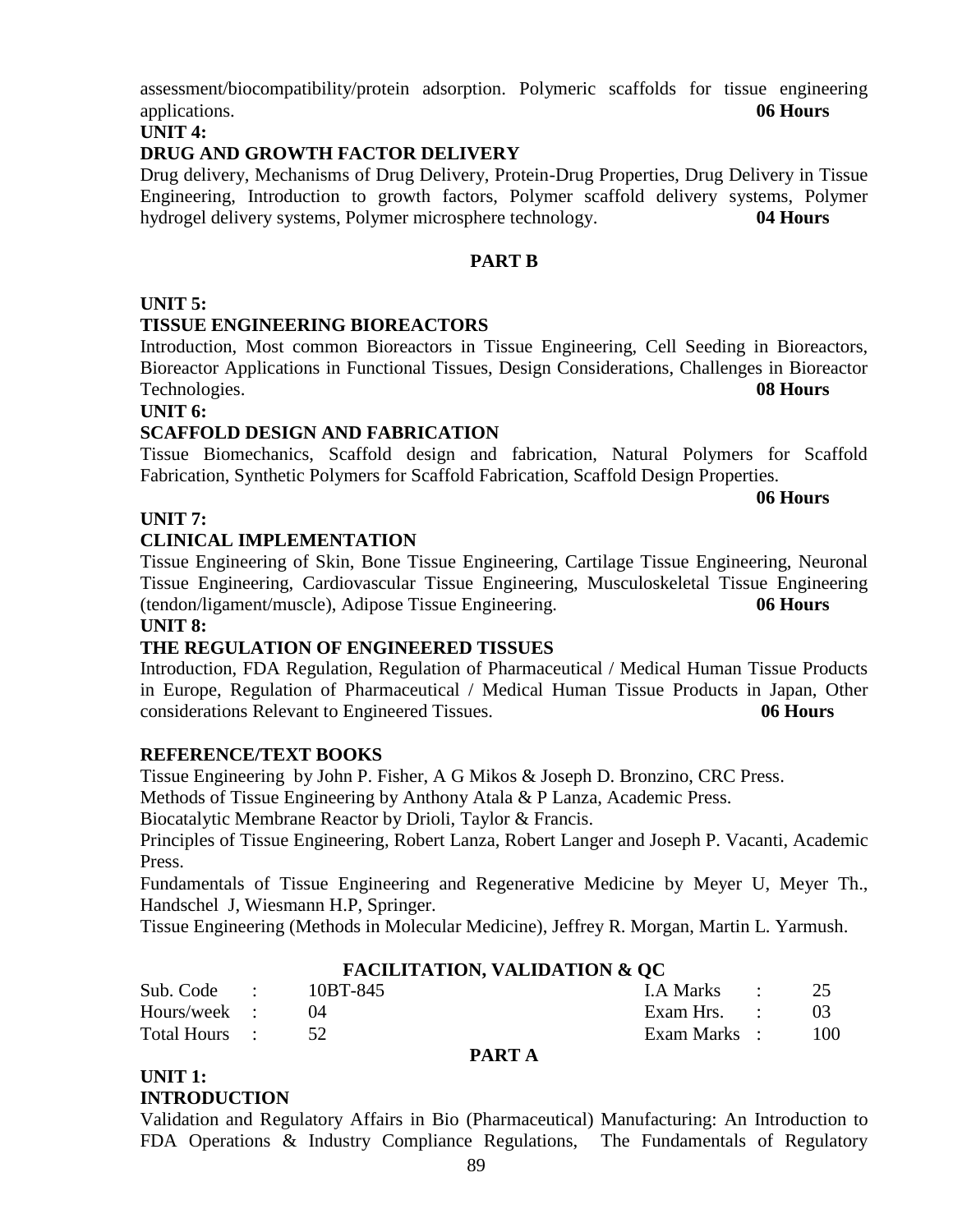Compliance with respect to Good Clinical Practice (GCP), Good Manufacturing Practice (GMP) & Good Laboratory Practice (GLP). An Introduction to the Basic Concepts of Process Validation & how it Differs from Qualification (IQ, OQ & PQ) Procedures, A Review of Prospective, Concurrent, Retrospective Validation & Revalidation including the use of Statistical Process Control (SPC) Techniques. **08 Hours**

#### **UNIT 2:**

## **PLANNING**

ISO 9000 Series & International Harmonization & their effect upon GMP's, Planning & Managing a Validation Program including Change Control, Scale-Up and Post-Approval Changes (SUPAC), PAI & Technology Transfer Issues. **04 Hours**

# **UNIT 3:**

## **VALIDATION**

Validation of Water & Thermal Systems, including HVAC Facilities & Cleaning Validation. Validation of Active Pharmaceutical Ingredients (APIs) & Aseptic Processes. Validation of Non-Sterile Processes (used in the manufacture of Solids, Liquids, & Semisolid Dosage Forms).

Overview of method evolution, FDA and ICH guidelines, Development and validation, Basic statistical concepts, Outliers, Specificity: sample preparation, Specificity: separations, Specificity: detectors, Linearity, Accuracy, Precision, Limits of detection (LOD) and quantification (LOQ), Minimum detectable amount (MDA), Sample stability and method robustness, Window diagrams, System suitability, Statistical process control for HPLC, Sustainable validation, Troubleshooting out-of-control systems, Case studies. **08 Hours UNIT 4:**

## **GAMP**

Medical Device, In-Vitro Diagnostics & Packaging Validation Issues, Validation of Analytical Methods, Computerized & Automated Systems under 21 CFR Part 11 & the Influence of Good Automated Manufacturing Practice (GAMP); The FDA's Approach to GMP Inspections of Pharmaceutical Companies. **06 Hours**

## **PART B**

## **UNIT 5:**

## **STANDARDS**

Introduction, ISO 9000 Series of Standards, Management Responsibility, Quality System, Contract Review, Design Control, Document and Data Control, Preservation and Delivery, Control of Quality Records, Internal Quality Audits, Training, Servicing, Statistical Techniques, ISO-9001-2000, Scope, Normative Reference, Terms and Definitions, Quality Management, System, Documents Requirements, Management's Responsibility, Resource Management, Infrastructure, Product Realization, Measurement, Analysis and Improvement, ISO-14001 - Environmental Management Systems. **05 Hours**

#### **UNIT 5:**

## **IMPLEMENATION**

Quality System, Contract Review, Design Control, Document and Data Control, Purchasing, Control of Customer Supplied Product, Product Identification and Traceability, Process Control, Inspection and Testing, Final Inspection and Testing, Control of Inspection, Measuring and Test Equipment, Inspection and Test Status, Control of Nonconforming Product, Corrective and Preventive Action, Handling, Storage, Packaging, Preservation and Delivery, Control of Quality Records, Internal Quality Audits, Training, Servicing, Statistical Techniques. **05 Hours UNIT 7:**

## **QUALITY**

Terminology Relating to Quality, Quality Requirement, Customer Satisfaction, Capability; Terms Relating to Management, Management System, Quality Management System, Quality